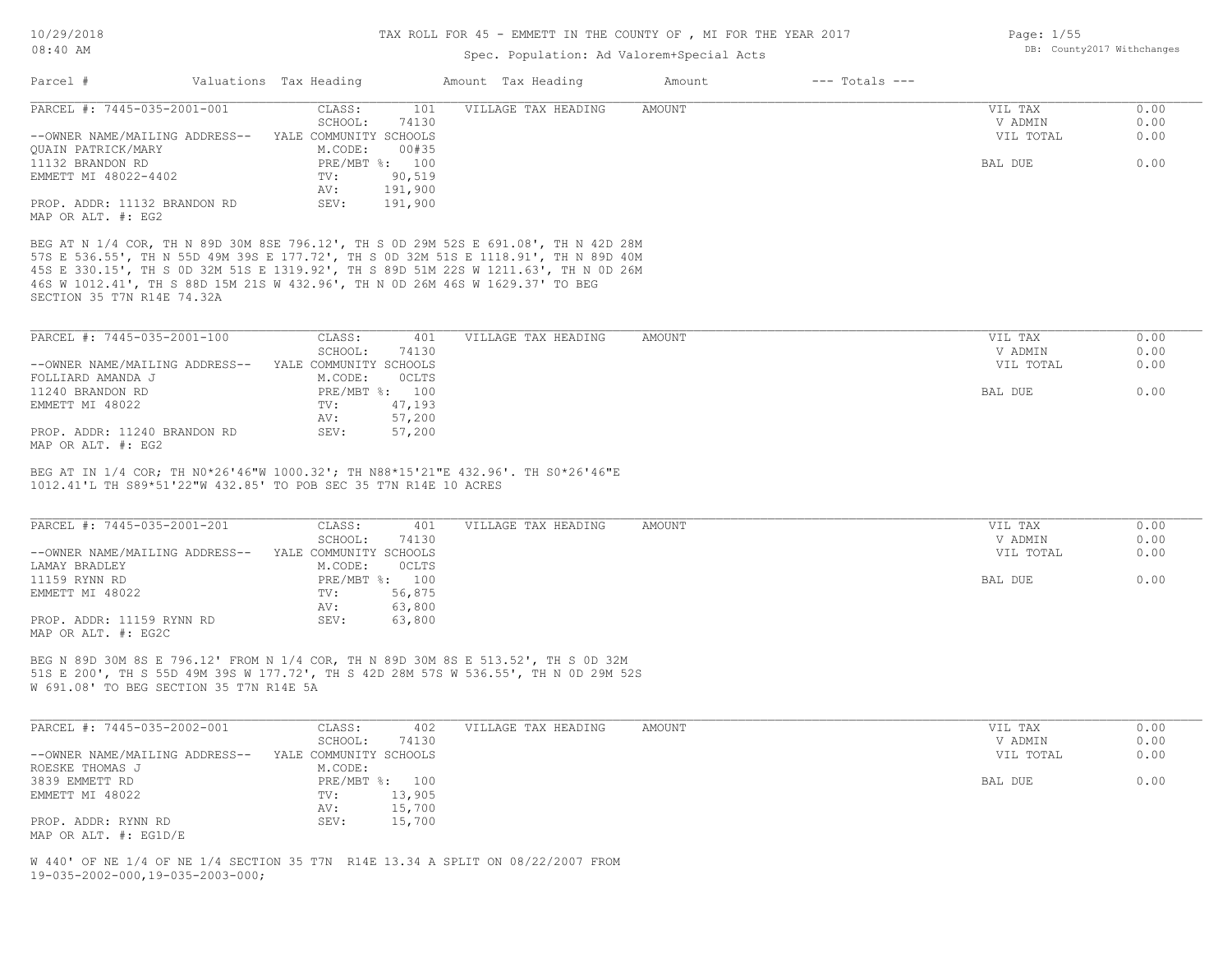## TAX ROLL FOR 45 - EMMETT IN THE COUNTY OF , MI FOR THE YEAR 2017

# Spec. Population: Ad Valorem+Special Acts

| Parcel #                                     | Valuations Tax Heading                                                                         | Amount Tax Heading         | Amount        | $---$ Totals $---$ |                    |              |
|----------------------------------------------|------------------------------------------------------------------------------------------------|----------------------------|---------------|--------------------|--------------------|--------------|
| PARCEL #: 7445-035-2005-000                  | CLASS:<br>SCHOOL:<br>74130                                                                     | VILLAGE TAX HEADING<br>401 | <b>AMOUNT</b> |                    | VIL TAX<br>V ADMIN | 0.00<br>0.00 |
| --OWNER NAME/MAILING ADDRESS--               | YALE COMMUNITY SCHOOLS                                                                         |                            |               |                    | VIL TOTAL          | 0.00         |
| BRANDON ELLEN L. LIV. TRUST<br>11041 RYNN RD | M.CODE:<br>000#1<br>PRE/MBT %: 100                                                             |                            |               |                    | BAL DUE            | 0.00         |
| EMMETT MI 48022                              | $\texttt{TV}$ :<br>39,283                                                                      |                            |               |                    |                    |              |
|                                              | AV:<br>56,000                                                                                  |                            |               |                    |                    |              |
| PROP. ADDR: 11041 RYNN RD                    | SEV:<br>56,000                                                                                 |                            |               |                    |                    |              |
| MAP OR ALT. #: EG1A                          |                                                                                                |                            |               |                    |                    |              |
| N 300' OF W 150' SECTION 35                  | BEG 220' W OF NE SEC COR, THE S 1320', TH W 440', TH N 1320', TH E 440' TO BEG EXC<br>T7N R14E | 12.3 A                     |               |                    |                    |              |
| PARCEL #: 7445-035-2005-100                  | CLASS:                                                                                         | 402<br>VILLAGE TAX HEADING | AMOUNT        |                    | VIL TAX            | 0.00         |
|                                              | SCHOOL:<br>74130                                                                               |                            |               |                    | V ADMIN            | 0.00         |
|                                              | --OWNER NAME/MAILING ADDRESS-- YALE COMMUNITY SCHOOLS                                          |                            |               |                    | VIL TOTAL          | 0.00         |
| BRANDON ELLEN/PHELPS NANCY MAE               | M.CODE:<br>000#1                                                                               |                            |               |                    |                    |              |
| 11041 RYNN RD                                | PRE/MBT %: 0                                                                                   |                            |               |                    | BAL DUE            | 0.00         |
| EMMETT MI 48022                              | 9,800<br>$\texttt{TV}$ :                                                                       |                            |               |                    |                    |              |
| PROP. ADDR: RYNN RD                          | 9,800<br>AV:<br>SEV:<br>9,800                                                                  |                            |               |                    |                    |              |
| MAP OR ALT. #: EG1F                          |                                                                                                |                            |               |                    |                    |              |
| PARCEL #: 7445-035-2005-200                  | CLASS:<br>SCHOOL:<br>74130                                                                     | VILLAGE TAX HEADING<br>402 | <b>AMOUNT</b> |                    | VIL TAX<br>V ADMIN | 0.00<br>0.00 |
|                                              | --OWNER NAME/MAILING ADDRESS-- YALE COMMUNITY SCHOOLS                                          |                            |               |                    | VIL TOTAL          | 0.00         |
| BRANDON ELLEN L. LIV. TRUST                  | M.CODE:<br>000#1                                                                               |                            |               |                    |                    |              |
| 11041 RYNN RD<br>EMMETT MI 48022             | PRE/MBT %: 100<br>6,072<br>TV:                                                                 |                            |               |                    | BAL DUE            | 0.00         |
|                                              | 7,000<br>AV:                                                                                   |                            |               |                    |                    |              |
| PROP. ADDR: RYNN RD                          | SEV:<br>7,000                                                                                  |                            |               |                    |                    |              |
| MAP OR ALT. #: EG1A2                         |                                                                                                |                            |               |                    |                    |              |
|                                              | BEG W 510' FROM NE SEC COR, TH W 150', TH S 300', TH E 150', TH N 300' TO BEG                  |                            |               |                    |                    |              |
| SECTION 35                                   | T7N R14E                                                                                       | 1.03 A                     |               |                    |                    |              |
| PARCEL #: 7445-035-2005-500                  | CLASS:                                                                                         | VILLAGE TAX HEADING<br>401 | <b>AMOUNT</b> |                    | VIL TAX            | 0.00         |
|                                              | SCHOOL:<br>74130                                                                               |                            |               |                    | V ADMIN            | 0.00         |
|                                              | --OWNER NAME/MAILING ADDRESS-- YALE COMMUNITY SCHOOLS                                          |                            |               |                    | VIL TOTAL          | 0.00         |
| BRANDON ELLEN/PHELPS NANCY MAE               | M.CODE:<br>000#1                                                                               |                            |               |                    |                    |              |
| 11041 RYNN RD                                | $PRE/MBT$ $\div$ 0                                                                             |                            |               |                    | BAL DUE            | 0.00         |
| EMMETT MI 48022                              | 22,208<br>TV:<br>25,400<br>AV:                                                                 |                            |               |                    |                    |              |
| PROP. ADDR: 11013 RYNN RD                    | SEV:<br>25,400                                                                                 |                            |               |                    |                    |              |
| $MAD$ $OD$ $ATT$ $+$ $+$ $TC1D$              |                                                                                                |                            |               |                    |                    |              |

E220' OF NE 1/4 OF NE 1/4 SEC 35 T7N R14E 6.67 A

Page: 2/55 DB: County2017 Withchanges

MAP OR ALT. #: EG1B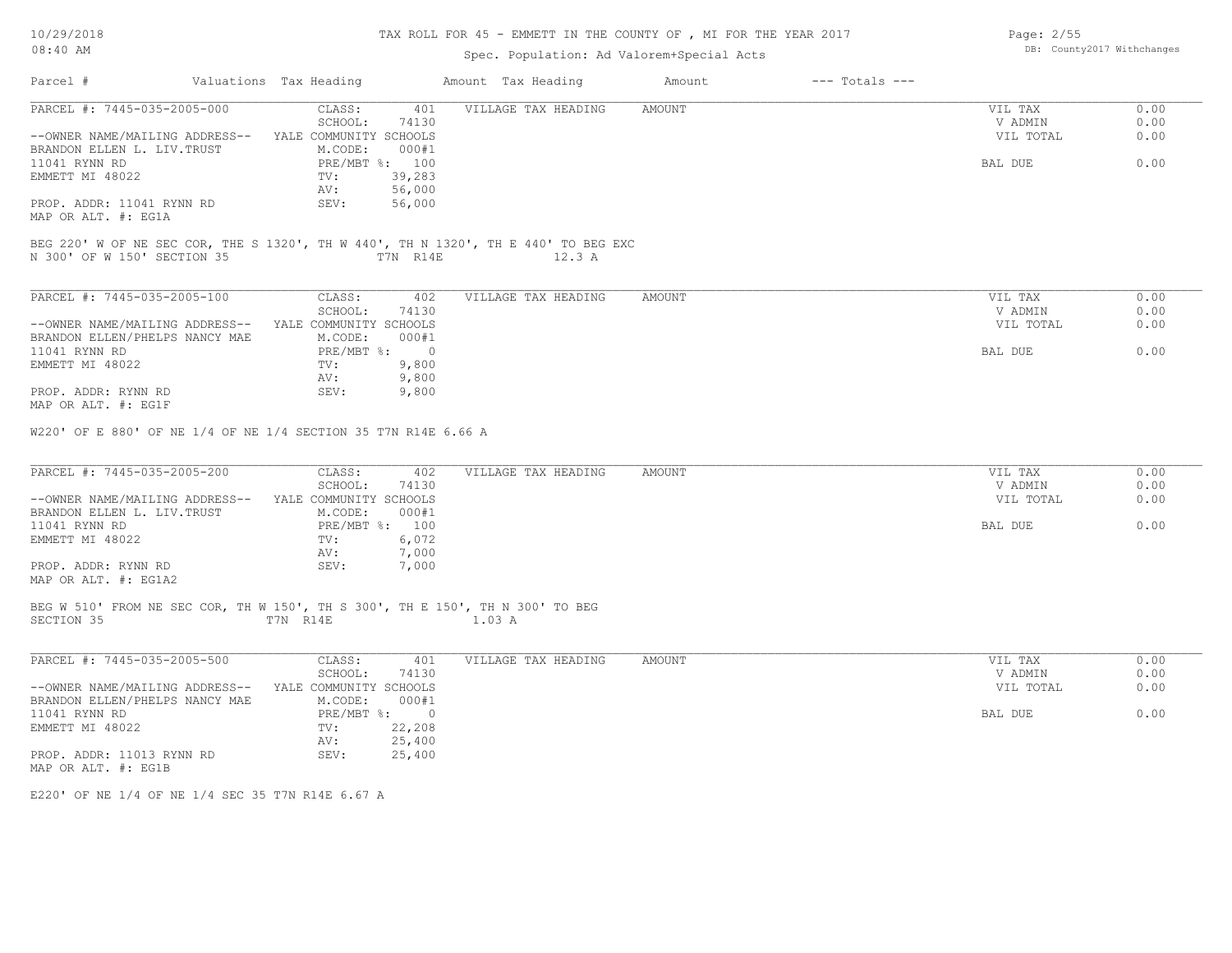## TAX ROLL FOR 45 - EMMETT IN THE COUNTY OF , MI FOR THE YEAR 2017

## Spec. Population: Ad Valorem+Special Acts

| Parcel #                                                                        | Valuations Tax Heading |        | Amount Tax Heading  | Amount | $---$ Totals $---$ |           |      |
|---------------------------------------------------------------------------------|------------------------|--------|---------------------|--------|--------------------|-----------|------|
| PARCEL #: 7445-035-2007-000                                                     | CLASS:                 | 402    | VILLAGE TAX HEADING | AMOUNT |                    | VIL TAX   | 0.00 |
|                                                                                 | SCHOOL:                | 74130  |                     |        |                    | V ADMIN   | 0.00 |
| --OWNER NAME/MAILING ADDRESS--                                                  | YALE COMMUNITY SCHOOLS |        |                     |        |                    | VIL TOTAL | 0.00 |
| OUAIN MICHAEL                                                                   | M.CODE:                |        |                     |        |                    |           |      |
| 11006 BRANDON RD                                                                | PRE/MBT %: 100         |        |                     |        |                    | BAL DUE   | 0.00 |
| EMMETT MI 48022-4400                                                            | TV:                    | 12,100 |                     |        |                    |           |      |
|                                                                                 | AV:                    | 12,100 |                     |        |                    |           |      |
| PROP. ADDR: 11006 BRANDON RD                                                    | SEV:                   | 12,100 |                     |        |                    |           |      |
| MAP OR ALT. #: EG3A                                                             |                        |        |                     |        |                    |           |      |
| BEG S89*51'22"W 650' FROM E 1/4 COR, TH S89*51'22"W 334.17'; TH N0*32'51"W      |                        |        |                     |        |                    |           |      |
| 1319.92'; TH N89*40'45"E 331.85'; TH S0*38'52"E 1320.96' TO POB. SECTION 35 T7N |                        |        |                     |        |                    |           |      |
| R14E 10.09 A                                                                    |                        |        |                     |        |                    |           |      |
|                                                                                 |                        |        |                     |        |                    |           |      |
|                                                                                 |                        |        |                     |        |                    |           |      |
| PARCEL #: 7445-035-2007-100                                                     | CLASS:                 | 401    | VILLAGE TAX HEADING | AMOUNT |                    | VIL TAX   | 0.00 |
|                                                                                 | SCHOOL:                | 74130  |                     |        |                    | V ADMIN   | 0.00 |
| --OWNER NAME/MAILING ADDRESS--                                                  | YALE COMMUNITY SCHOOLS |        |                     |        |                    | VIL TOTAL | 0.00 |
| גרוגדו מומפפגזגם                                                                | M CODE.                |        |                     |        |                    |           |      |

| PALAZZOLO LINDA                                     | M.CODE: |                |  |         |      |
|-----------------------------------------------------|---------|----------------|--|---------|------|
| 11030 BRANDON RD                                    |         | PRE/MBT %: 100 |  | BAL DUE | 0.00 |
| EMMETT MI 48022                                     | TV:     | 49,045         |  |         |      |
|                                                     | AV:     | 59,200         |  |         |      |
| PROP. ADDR: 11030 BRANDON RD<br>MAP OR ALT. #: EG3B | SEV:    | 59,200         |  |         |      |

#### 9.8 A

| PARCEL #: 7445-035-2007-200    | CLASS:                 | 401            | VILLAGE TAX HEADING | AMOUNT | VIL TAX   | 0.00 |
|--------------------------------|------------------------|----------------|---------------------|--------|-----------|------|
|                                | SCHOOL:                | 74130          |                     |        | V ADMIN   | 0.00 |
| --OWNER NAME/MAILING ADDRESS-- | YALE COMMUNITY SCHOOLS |                |                     |        | VIL TOTAL | 0.00 |
| QUAIN ROBERT/DONNA             | M.CODE:                |                |                     |        |           |      |
| 11006 BRANDON RD               |                        | PRE/MBT %: 100 |                     |        | BAL DUE   | 0.00 |
| EMMETT MI 48022-4400           | TV:                    | 51,512         |                     |        |           |      |
|                                | AV:                    | 62,400         |                     |        |           |      |
| PROP. ADDR: 11006 BRANDON RD   | SEV:                   | 62,400         |                     |        |           |      |
|                                |                        |                |                     |        |           |      |

MAP OR ALT. #: EG3C

E325' OF SE 1/4 OF NE 1/4 SECTION 35 T7N R14E 9.8 A

| PARCEL #: 7445-035-3001-000                                                       | CLASS:                 | 401    | VILLAGE TAX HEADING | AMOUNT | VIL TAX   | 0.00 |
|-----------------------------------------------------------------------------------|------------------------|--------|---------------------|--------|-----------|------|
|                                                                                   | SCHOOL:                | 74130  |                     |        | V ADMIN   | 0.00 |
| --OWNER NAME/MAILING ADDRESS--                                                    | YALE COMMUNITY SCHOOLS |        |                     |        | VIL TOTAL | 0.00 |
| KILIAN EDWARD M/ANNA                                                              | M.CODE:                |        |                     |        |           |      |
| 11141 BRANDON RD                                                                  | PRE/MBT %: 100         |        |                     |        | BAL DUE   | 0.00 |
| EMMETT MI 48022                                                                   | TV:                    | 66,276 |                     |        |           |      |
|                                                                                   | AV:                    | 87,000 |                     |        |           |      |
| PROP. ADDR: 11141 BRANDON RD                                                      | SEV:                   | 87,000 |                     |        |           |      |
| MAP OR ALT. #: EG5                                                                |                        |        |                     |        |           |      |
| BEG N 89D 59M 53S E 534.45' FROM INT 1/4 COR, TH N 89D 59M 53S E 779.84', TH S OD |                        |        |                     |        |           |      |
| 32M 54S E 1325.15', TH S 89D 58M 19S W 779.84', TH N OD 32M 54S W 1325.51' TO BEG |                        |        |                     |        |           |      |

EXC G.T.R.R. ROW SECTION 35 T7N R14E 22.94 A

Page: 3/55 DB: County2017 Withchanges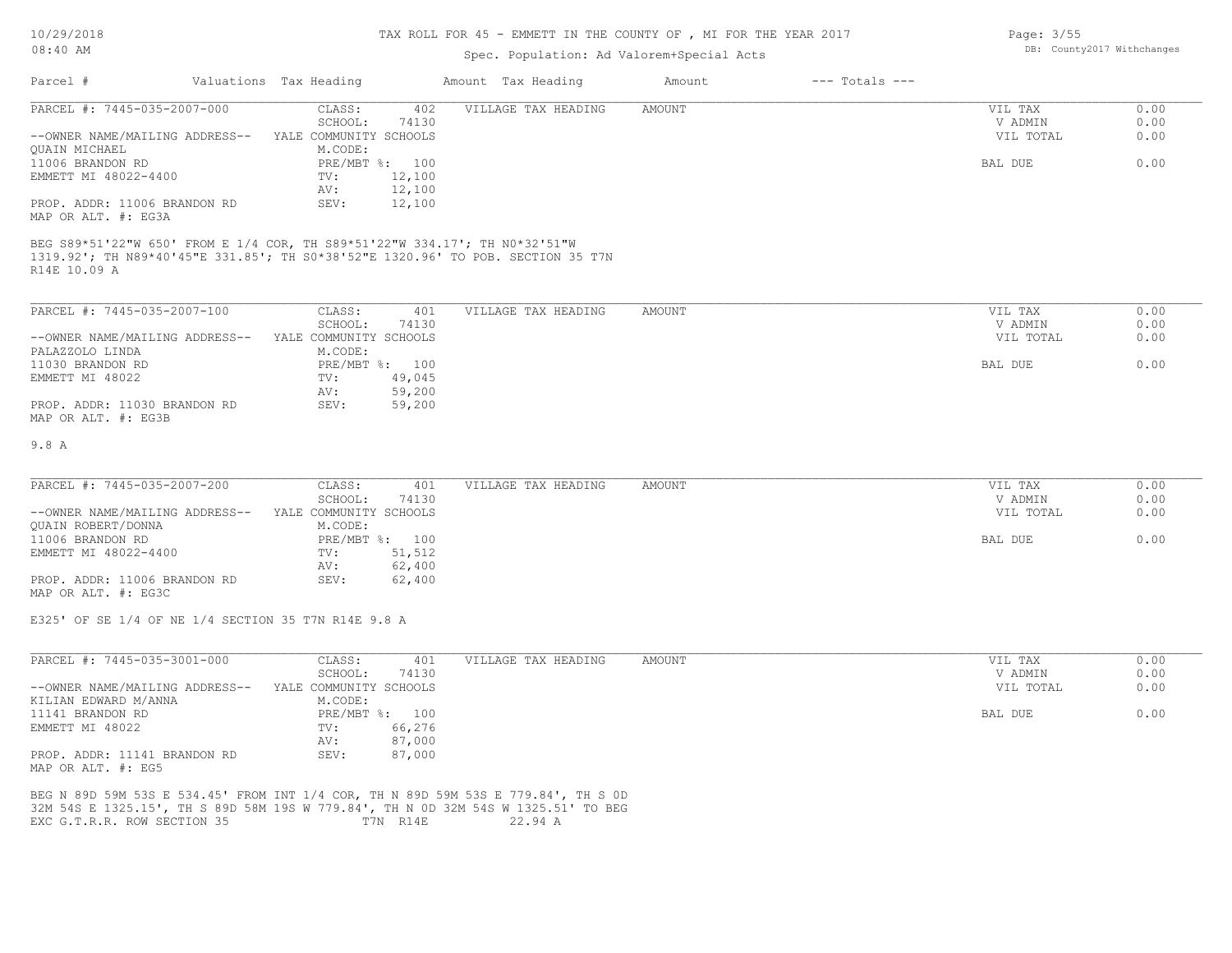#### TAX ROLL FOR 45 - EMMETT IN THE COUNTY OF , MI FOR THE YEAR 2017

Page: 4/55

# Spec. Population: Ad Valorem+Special Acts

| $08:40$ AM                                                                                                                                               |                                                  | Spec. Population: Ad Valorem+Special Acts |               |                    |                      | DB: County2017 Withchanges |
|----------------------------------------------------------------------------------------------------------------------------------------------------------|--------------------------------------------------|-------------------------------------------|---------------|--------------------|----------------------|----------------------------|
| Parcel #                                                                                                                                                 | Valuations Tax Heading                           | Amount Tax Heading                        | Amount        | $---$ Totals $---$ |                      |                            |
| PARCEL #: 7445-035-3001-100                                                                                                                              | CLASS:<br>402<br>74130<br>SCHOOL:                | VILLAGE TAX HEADING                       | <b>AMOUNT</b> |                    | VIL TAX<br>V ADMIN   | 0.00<br>0.00               |
| --OWNER NAME/MAILING ADDRESS-- YALE COMMUNITY SCHOOLS<br>KILIAN JOHN T/MAUREEN                                                                           | M.CODE:                                          |                                           |               |                    | VIL TOTAL            | 0.00                       |
| 1584 WESTBROOK<br>MADISON HEIGHTS MI 48071                                                                                                               | PRE/MBT %: 100<br>16,500<br>TV:                  |                                           |               |                    | BAL DUE              | 0.00                       |
| PROP. ADDR: BRANDON RD<br>MAP OR ALT. #: EG58                                                                                                            | 16,500<br>AV:<br>SEV:<br>16,500                  |                                           |               |                    |                      |                            |
| BEG AT INT 1/4 COR, TH N89^59'53"E 534.45', TH S0^32'54"E 1325.51', TH S89^58'19W<br>538.98', TH NO^21'9"W TO BEG EXC G.T.R.R. ROW SECTION 35<br>14.06 A |                                                  | T7N R14E                                  |               |                    |                      |                            |
| PARCEL #: 7445-035-3002-000                                                                                                                              | CLASS:<br>401<br>74130                           | VILLAGE TAX HEADING                       | <b>AMOUNT</b> |                    | VIL TAX              | 0.00                       |
| --OWNER NAME/MAILING ADDRESS-- YALE COMMUNITY SCHOOLS<br>LA MAY DANIEL/HELEN                                                                             | SCHOOL:<br>M.CODE:<br>LAKES                      |                                           |               |                    | V ADMIN<br>VIL TOTAL | 0.00<br>0.00               |
| 11007 BRANDON RD<br>EMMETT MI 48022-4401                                                                                                                 | PRE/MBT %: 100<br>45,241<br>TV:<br>57,800<br>AV: |                                           |               |                    | BAL DUE              | 0.00                       |
| PROP. ADDR: 11007 BRANDON RD<br>MAP OR ALT. #: EG4                                                                                                       | SEV:<br>57,800                                   |                                           |               |                    |                      |                            |
| N233 FT OF E 139 FT OF SE 1/4 0.74 A SEC 35 T7N R14E                                                                                                     |                                                  |                                           |               |                    |                      |                            |
| PARCEL #: 7445-035-3003-000                                                                                                                              | 102<br>CLASS:                                    | VILLAGE TAX HEADING                       | AMOUNT        |                    | VIL TAX              | 0.00                       |
| --OWNER NAME/MAILING ADDRESS-- YALE COMMUNITY SCHOOLS<br>QUAIN REV. TRUST                                                                                | SCHOOL:<br>74130<br>M.CODE:<br>00#35             |                                           |               |                    | V ADMIN<br>VIL TOTAL | 0.00<br>0.00               |
| 11225 CHERRYLAWN<br>BRIGHTON MI 48114                                                                                                                    | PRE/MBT %: 100<br>23,548<br>TV:<br>90,700<br>AV: |                                           |               |                    | BAL DUE              | 0.00                       |
| PROP. ADDR: BRANDON RD<br>MAP OR ALT. #: EG8A                                                                                                            | SEV:<br>90,700                                   |                                           |               |                    |                      |                            |
| NE 1/4 OF SE 1/4 EXC GTRR R/W & EXC N 233 FT OF E 139 FT & N 1/2 OF SE 1/4 OF SE<br>1/4 EXC W 150' OF E 499' OF N 415' SECTION 35 T7N R14E 55.84 A       |                                                  |                                           |               |                    |                      |                            |
| PARCEL #: 7445-035-3003-100                                                                                                                              | CLASS:<br>401<br>SCHOOL:<br>74130                | VILLAGE TAX HEADING                       | AMOUNT        |                    | VIL TAX<br>V ADMIN   | 0.00<br>0.00               |
| --OWNER NAME/MAILING ADDRESS-- YALE COMMUNITY SCHOOLS<br>LAMAY HOLLY M                                                                                   | M.CODE:<br>OCLTS                                 |                                           |               |                    | VIL TOTAL            | 0.00                       |
| 11043 BRANDON RD                                                                                                                                         | PRE/MBT %: 100                                   |                                           |               |                    | BAL DUE              | 0.00                       |

MAP OR ALT. #: EG8B PROP. ADDR: 11043 BRANDON RD SEV: 59,000 AV: 59,000

W150' OF E 499' OF N 415' OF SE 1/4 SECTION 35 T7N R14E 1.42 A

Emmett MI 48022 TV: 46,822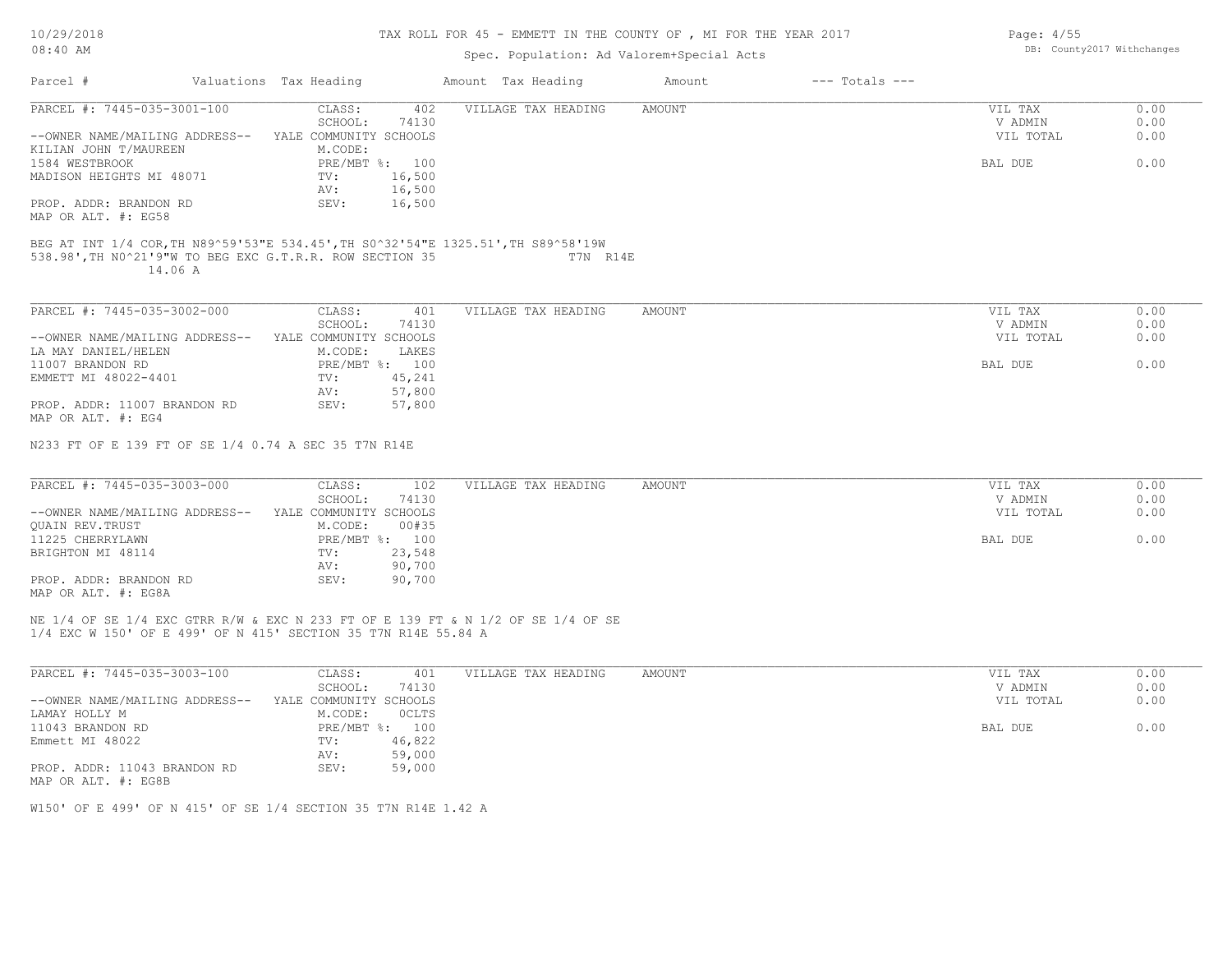## TAX ROLL FOR 45 - EMMETT IN THE COUNTY OF , MI FOR THE YEAR 2017

## Spec. Population: Ad Valorem+Special Acts

| Parcel #<br>Valuations Tax Heading<br>Amount Tax Heading                                                                                              | Amount        | $---$ Totals $---$ |              |
|-------------------------------------------------------------------------------------------------------------------------------------------------------|---------------|--------------------|--------------|
| PARCEL #: 7445-035-3004-000<br>CLASS:<br>402<br>VILLAGE TAX HEADING                                                                                   | AMOUNT        | VIL TAX            | 0.00         |
| SCHOOL:<br>74130                                                                                                                                      |               | V ADMIN            | 0.00         |
| --OWNER NAME/MAILING ADDRESS-- YALE COMMUNITY SCHOOLS                                                                                                 |               | VIL TOTAL          | 0.00         |
| R & R PROPERTY ENTERPRISES, LLC<br>M.CODE:                                                                                                            |               |                    |              |
| PRE/MBT %: 0<br>36516 SAMOA                                                                                                                           |               | BAL DUE            | 0.00         |
| STERLING HEIGHTS MI 48312<br>TV:<br>12,000                                                                                                            |               |                    |              |
| 12,000<br>AV:                                                                                                                                         |               |                    |              |
| 12,000<br>PROP. ADDR: BURT RD<br>SEV:                                                                                                                 |               |                    |              |
| MAP OR ALT. #: EG7A                                                                                                                                   |               |                    |              |
| BEG W 648.38' FROM SE SEC COR, TH W 675', TH N028'16"W 648', TH N8944'24"E 667.13', TH<br>S041'25"E 651.06' TO BEG SECTION 35 T7N R14E 10.006 A       |               |                    |              |
| PARCEL #: 7445-035-3004-100<br>VILLAGE TAX HEADING<br>CLASS:<br>302                                                                                   | AMOUNT        | VIL TAX            | 0.00         |
| SCHOOL:<br>74130                                                                                                                                      |               | V ADMIN            | 0.00         |
| --OWNER NAME/MAILING ADDRESS-- YALE COMMUNITY SCHOOLS                                                                                                 |               | VIL TOTAL          | 0.00         |
| DORSEY DANNY W H/W, DORSEY MARY A<br>M.CODE:                                                                                                          |               |                    |              |
| $PRE/MBT$ $\div$ 0<br>4518 EMMETT RD                                                                                                                  |               | BAL DUE            | 0.00         |
| EMMETT MI 48022<br>TV:<br>9,000                                                                                                                       |               |                    |              |
| 9,000<br>AV:                                                                                                                                          |               |                    |              |
| PROP. ADDR: 11118 BURT RD<br>SEV:<br>9,000<br>MAP OR ALT. #: EG7B                                                                                     |               |                    |              |
|                                                                                                                                                       |               |                    |              |
| BEG W 330' FROM SE SEC COR, TH W 318.38', TH N 0D 41M 25S W 651.06', TH N 89D 44M                                                                     |               |                    |              |
| PARCEL #: 7445-035-3004-200<br>CLASS:<br>201<br>VILLAGE TAX HEADING                                                                                   | <b>AMOUNT</b> | VIL TAX            | 0.00         |
| 24S E 318.38', TH S OD 41M 25S E 652.5' TO BEG SECTION 35 T7N R14E 4.76 A<br>SCHOOL:<br>74130                                                         |               | V ADMIN            | 0.00         |
| --OWNER NAME/MAILING ADDRESS-- YALE COMMUNITY SCHOOLS                                                                                                 |               | VIL TOTAL          | 0.00         |
| REEVES KENNETH A./JASON S./CHELSEA<br>M.CODE:                                                                                                         |               |                    |              |
| PRE/MBT %: 0<br>3961 HITCHINGS                                                                                                                        |               | BAL DUE            | 0.00         |
| Fort Gratiot MI 48059<br>75,473<br>TV:                                                                                                                |               |                    |              |
| AV:<br>88,600                                                                                                                                         |               |                    |              |
| PROP. ADDR: 11116 BURT RD<br>SEV:<br>88,600                                                                                                           |               |                    |              |
|                                                                                                                                                       |               |                    |              |
|                                                                                                                                                       |               |                    |              |
| MAP OR ALT. #: EG7C<br>BEG AT SE SEC COR, TH W 330', TH N041'25"W 652.5', TH N89 44'24"E 330', TH S041'25"E<br>654' TO BEG SECTION 35 T7N R14E 4.94 A |               |                    |              |
|                                                                                                                                                       |               |                    |              |
| PARCEL #: 7445-035-3005-000<br>CLASS:<br>401<br>VILLAGE TAX HEADING                                                                                   | AMOUNT        | VIL TAX<br>V ADMIN | 0.00         |
| SCHOOL:<br>74130<br>--OWNER NAME/MAILING ADDRESS-- YALE COMMUNITY SCHOOLS                                                                             |               | VIL TOTAL          | 0.00<br>0.00 |
| GUDME BRAD<br>M.CODE:<br>WFRET                                                                                                                        |               |                    |              |
| 11172 BURT RD<br>PRE/MBT %: 100                                                                                                                       |               | BAL DUE            | 0.00         |
| Emmett MI 48022<br>TV:<br>62,720                                                                                                                      |               |                    |              |
| 78,100<br>AV:                                                                                                                                         |               |                    |              |
| SEV:<br>PROP. ADDR: 11172 BURT RD<br>78,100                                                                                                           |               |                    |              |

S0^15'9"E 1325.13',TH W 177.95' TO BEG SECTION 35 T7N R14E BEG E 964.94' FROM S 1/4 COR,TH N0^15'9"W 1325.21',TH S 89^58'24"E 177.95',TH

Page: 5/55

DB: County2017 Withchanges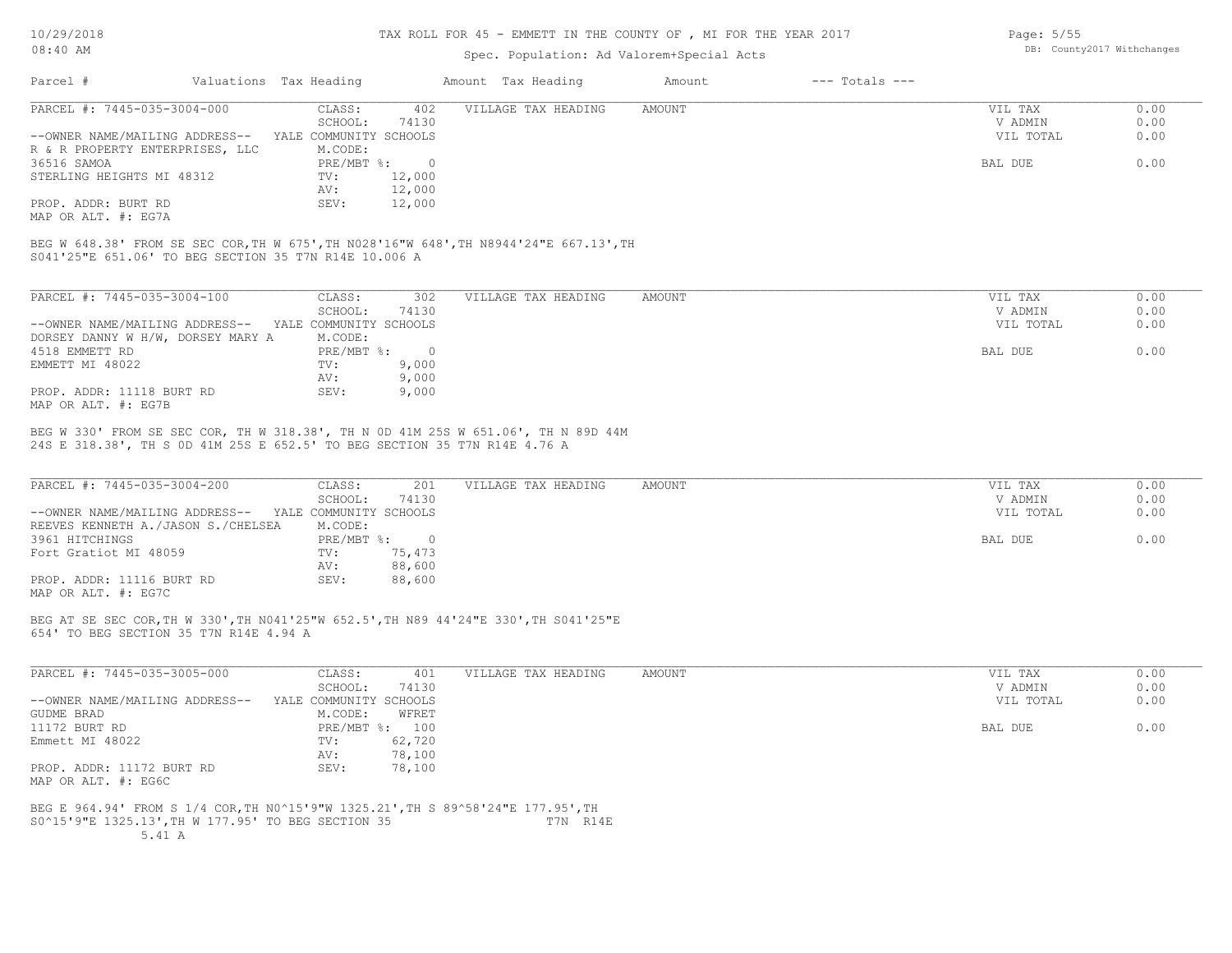#### TAX ROLL FOR 45 - EMMETT IN THE COUNTY OF , MI FOR THE YEAR 2017

# Spec. Population: Ad Valorem+Special Acts

| Parcel #                          | Valuations Tax Heading |       | Amount Tax Heading  | Amount | $---$ Totals $---$ |           |      |
|-----------------------------------|------------------------|-------|---------------------|--------|--------------------|-----------|------|
| PARCEL #: 7445-035-3005-100       | CLASS:                 | 401   | VILLAGE TAX HEADING | AMOUNT |                    | VIL TAX   | 0.00 |
|                                   | SCHOOL:                | 74130 |                     |        |                    | V ADMIN   | 0.00 |
| --OWNER NAME/MAILING ADDRESS--    | YALE COMMUNITY SCHOOLS |       |                     |        |                    | VIL TOTAL | 0.00 |
| QUAIN GALIA L/TUCKER A/FRANKLIN J | M.CODE:                |       |                     |        |                    |           |      |
| 410 N. BATCHEWANA                 | PRE/MBT %:             |       |                     |        |                    | BAL DUE   | 0.00 |
| Clawson MI 48017                  | TV:                    | 9,100 |                     |        |                    |           |      |
|                                   | AV:                    | 9,100 |                     |        |                    |           |      |
| PROP. ADDR: BURT RD               | SEV:                   | 9,100 |                     |        |                    |           |      |
| MAP OR ALT. #: EG6D               |                        |       |                     |        |                    |           |      |

S028'16"E 1325.08',TH W 180.49' TO BEG SECTION 35 T7N R14E 5.14 A

| PARCEL #: 7445-035-3005-200    | CLASS:                 | 401    | VILLAGE TAX HEADING | AMOUNT | VIL TAX   | 0.00 |
|--------------------------------|------------------------|--------|---------------------|--------|-----------|------|
|                                | SCHOOL:                | 74130  |                     |        | V ADMIN   | 0.00 |
| --OWNER NAME/MAILING ADDRESS-- | YALE COMMUNITY SCHOOLS |        |                     |        | VIL TOTAL | 0.00 |
| MC CLELLAND LARRY              | M.CODE:                |        |                     |        |           |      |
| 11176 BURT RD                  | $PRE/MBT$ %:           | 100    |                     |        | BAL DUE   | 0.00 |
| EMMETT MI 48022                | TV:                    | 59,430 |                     |        |           |      |
|                                | AV:                    | 74,000 |                     |        |           |      |
| PROP. ADDR: 11176 BURT RD      | SEV:                   | 74,000 |                     |        |           |      |
| MAP OR ALT. #: EG6E            |                        |        |                     |        |           |      |
|                                |                        |        |                     |        |           |      |

#### 5.41 A 1325.21',TH W 177.94' TO BEG SECTION 35 T7N R14E BEG E 787' FROM S 1/4 COR,TH N0^15'9"W 13325.29',TH S89^58'24"E 177.94'TH S0^15'9"E

| PARCEL #: 7445-035-3006-000    | CLASS:                 | 401            | VILLAGE TAX HEADING | AMOUNT | VIL TAX   | 0.00 |
|--------------------------------|------------------------|----------------|---------------------|--------|-----------|------|
|                                | SCHOOL:                | 74130          |                     |        | V ADMIN   | 0.00 |
| --OWNER NAME/MAILING ADDRESS-- | YALE COMMUNITY SCHOOLS |                |                     |        | VIL TOTAL | 0.00 |
| WALENTY DANIEL/BETTE TRUSTEE   | M.CODE:                |                |                     |        |           |      |
| 11188 BURT RD                  |                        | PRE/MBT %: 100 |                     |        | BAL DUE   | 0.00 |
| EMMETT MI 48022-4407           | TV:                    | 37,015         |                     |        |           |      |
|                                | AV:                    | 43,700         |                     |        |           |      |
| PROP. ADDR: 11188 BURT RD      | SEV:                   | 43,700         |                     |        |           |      |
| MAP OR ALT. #: EG6B            |                        |                |                     |        |           |      |

E324 FT MEAS ON S SEC LINE OF W 787 FT OF SW 1/4 OF SE 1/4 9.82 A SEC 35 T7N R14E

| PARCEL #: 7445-035-3007-000    | CLASS:                 | 401   | VILLAGE TAX HEADING | AMOUNT | VIL TAX   | 0.00 |
|--------------------------------|------------------------|-------|---------------------|--------|-----------|------|
|                                | SCHOOL:                | 74130 |                     |        | V ADMIN   | 0.00 |
| --OWNER NAME/MAILING ADDRESS-- | YALE COMMUNITY SCHOOLS |       |                     |        | VIL TOTAL | 0.00 |
| BERNARDI DINO / BRENDA         | M.CODE:                |       |                     |        |           |      |
| 11276 BURT RD                  | PRE/MBT %:             |       |                     |        | BAL DUE   | 0.00 |
| EMMETT MI 48022                | TV:                    | 9,000 |                     |        |           |      |
|                                | AV:                    | 9,000 |                     |        |           |      |
| PROP. ADDR: 11276 BURT RD      | SEV:                   | 9,000 |                     |        |           |      |
| MAP OR ALT. #: EG6A            |                        |       |                     |        |           |      |

9S E 1325.59'TH W 154.33' TOTHE BEG SEC 35 T7N R14E 4.7 A BEG AT S 1/4 COR.TH N 0D 15M 9S W 1325.66',TH S 89D 58M 24S E 154.33', TH S OD 15M Page: 6/55 DB: County2017 Withchanges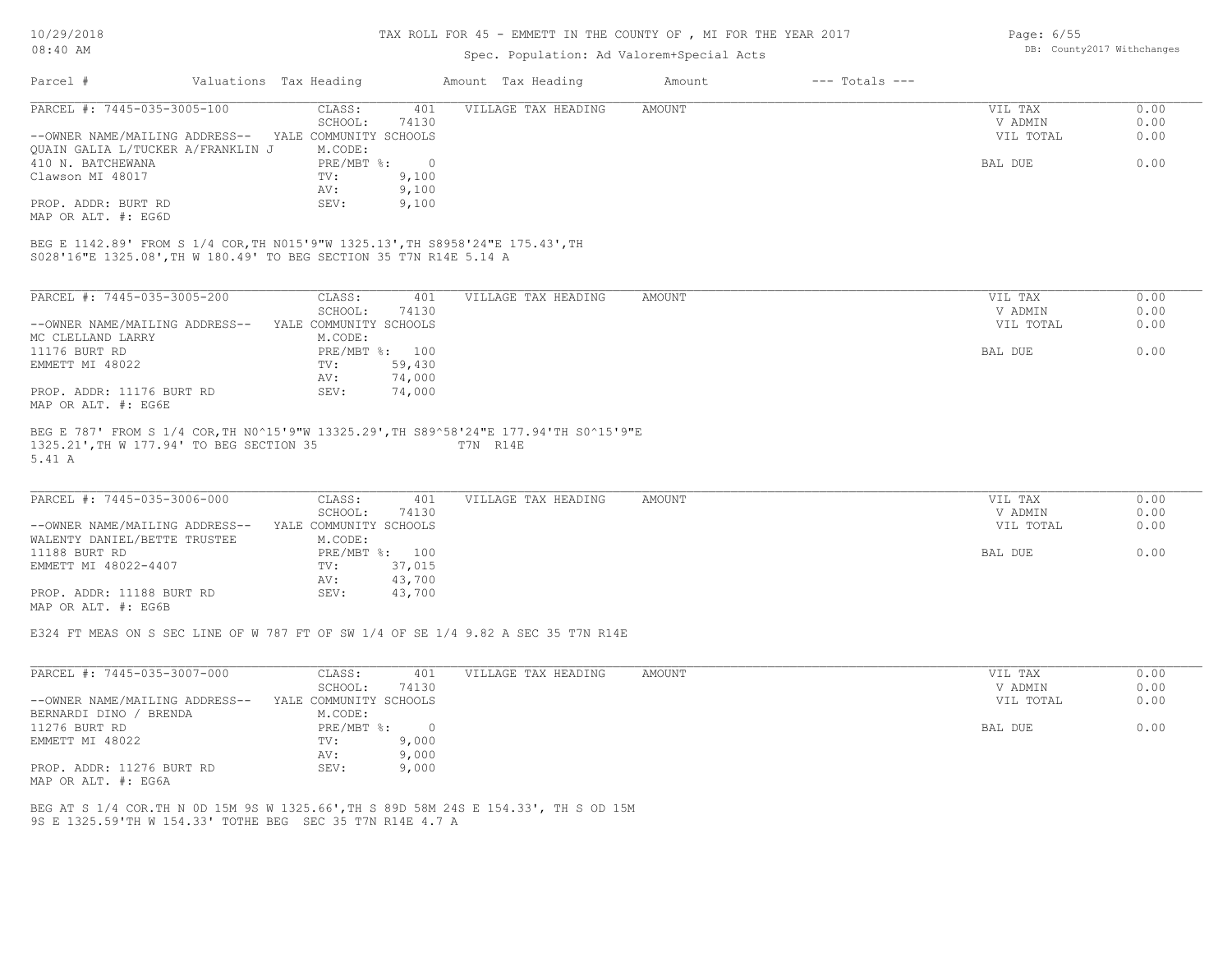#### TAX ROLL FOR 45 - EMMETT IN THE COUNTY OF , MI FOR THE YEAR 2017

### Spec. P

| $08:40$ AM<br>Spec. Population: Ad Valorem+Special Acts |  |                        |     |                     |        | DB: County2017 Withchanges |         |  |
|---------------------------------------------------------|--|------------------------|-----|---------------------|--------|----------------------------|---------|--|
| Parcel #                                                |  | Valuations Tax Heading |     | Amount Tax Heading  | Amount | $---$ Totals $---$         |         |  |
| PARCEL #: 7445-035-3007-100                             |  | CLASS:                 | 402 | VILLAGE TAX HEADING | AMOUNT |                            | VIL TAX |  |

| PARCEL #: 7445-035-3007-100                                                     | 402<br>CLASS:<br>SCHOOL:<br>74130 | VILLAGE TAX HEADING | AMOUNT | VIL TAX<br>V ADMIN | 0.00<br>0.00 |
|---------------------------------------------------------------------------------|-----------------------------------|---------------------|--------|--------------------|--------------|
| --OWNER NAME/MAILING ADDRESS--                                                  | YALE COMMUNITY SCHOOLS            |                     |        | VIL TOTAL          | 0.00         |
| BERNARDI DINO JR                                                                | M.CODE:                           |                     |        |                    |              |
| P.O. BOX 241                                                                    | $PRE/MBT$ $\div$<br>$\sim$ 0      |                     |        | BAL DUE            | 0.00         |
| Dryden MI 48428                                                                 | 9,000<br>TV:                      |                     |        |                    |              |
|                                                                                 | 9,000<br>AV:                      |                     |        |                    |              |
| PROP. ADDR: BURT RD                                                             | 9,000<br>SEV:                     |                     |        |                    |              |
| MAP OR ALT. #: EG6A2                                                            |                                   |                     |        |                    |              |
| S0^15'9"E 1325.52', TH W 154.33' TO BEG SECTION 35<br>4.70 A                    |                                   | T7N R14E            |        |                    |              |
| PARCEL #: 7445-035-3007-200                                                     | 402<br>CLASS:                     | VILLAGE TAX HEADING | AMOUNT | VIL TAX            | 0.00         |
|                                                                                 | 74130<br>SCHOOL:                  |                     |        | V ADMIN            | 0.00         |
| --OWNER NAME/MAILING ADDRESS--                                                  | YALE COMMUNITY SCHOOLS            |                     |        | VIL TOTAL          | 0.00         |
| ADAMS DAVE/ CLIFFORD                                                            | M.CODE:                           |                     |        |                    |              |
| 25667 PRINCESS DR.                                                              | PRE/MBT %:<br>$\overline{0}$      |                     |        | BAL DUE            | 0.00         |
| New Baltimore MI 48051                                                          | 4,796<br>TV:                      |                     |        |                    |              |
|                                                                                 | 9,000<br>AV:                      |                     |        |                    |              |
| PROP. ADDR: BURT RD                                                             | 9,000<br>SEV:                     |                     |        |                    |              |
| MAP OR ALT. #: EG6A3                                                            |                                   |                     |        |                    |              |
|                                                                                 |                                   |                     |        |                    |              |
| BEG E 308.66' FROM S 1/4 COR, TH NO^15'9"W 1325.52', TH S89^58'24"E 154.34', TH |                                   |                     |        |                    |              |
| S0^15'9"E 1325.44;, TH W 154.34' TO BEG SECTION 35                              |                                   | T7N R14E            |        |                    |              |

4.70 A

| PARCEL #: 7445-036-1001-001    | CLASS:                 | 102     | VILLAGE TAX HEADING | AMOUNT | VIL TAX   | 0.00 |
|--------------------------------|------------------------|---------|---------------------|--------|-----------|------|
|                                | SCHOOL:                | 74130   |                     |        | V ADMIN   | 0.00 |
| --OWNER NAME/MAILING ADDRESS-- | YALE COMMUNITY SCHOOLS |         |                     |        | VIL TOTAL | 0.00 |
| CENTENNIAL PINES FARMS, INC    | M.CODE:                |         |                     |        |           |      |
| 2775 BRICKER RD                | PRE/MBT %: 100         |         |                     |        | BAL DUE   | 0.00 |
| GOODELLS MI 48027              | TV:                    | 47,857  |                     |        |           |      |
|                                | AV:                    | 113,900 |                     |        |           |      |
| PROP. ADDR: 2775 BRICKER RD    | SEV:                   | 113,900 |                     |        |           |      |
| MAP OR ALT. #: EG16A           |                        |         |                     |        |           |      |

 T7N R14E 76.37 A SPLIT ON 10/14/2005 FROM 0S W 454.62', TH S 2D 24M 40S W 454.81', TH N 87D 5M 0S W 921.01' TO BEG SECTION 36 OF A 1482.39' RADIUS CV TO THE LEFT, L.C. BEARS S 24D 33M 40S W 82.72', TH N 75D 8M 40S W 2191.29', TH S 75D 8M 0S E 76.94' TO W'LY LINE OF M-19, SW'LY 82.73' ALG ARC BEG W 1/4 COR, TH N 2D 33M 5S E 2646.05', TH S 87D 1M 35S E 1315.31', TH S 2D 25M

74-19-036-1001-000;

Page: 7/55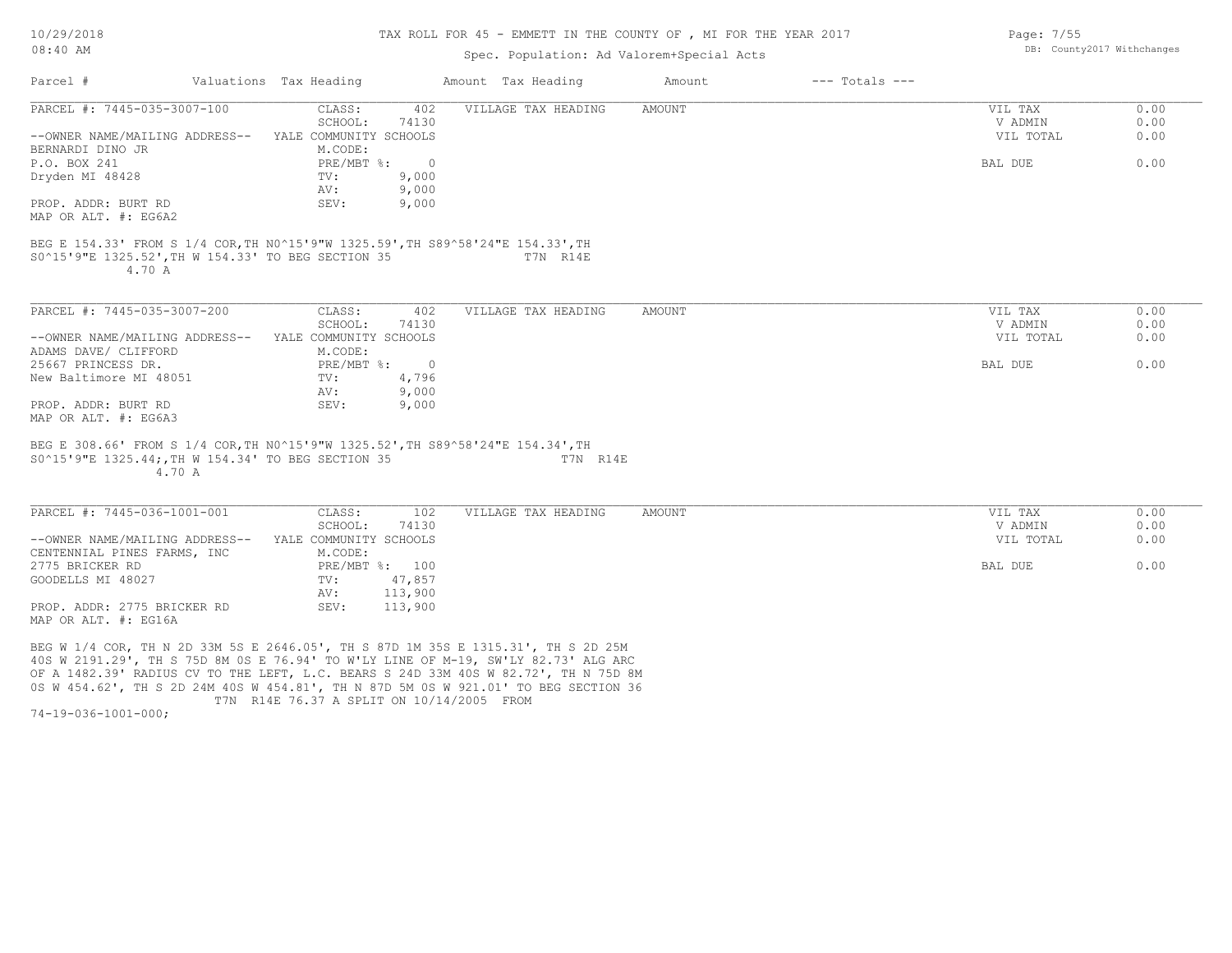10/29/2018

### 08:40 AM

### TAX ROLL FOR 45 - EMMETT IN THE COUNTY OF , MI FOR THE YEAR 2017

## Spec. Population: Ad Valorem+Special Acts

| Parcel #                                                                                                                                                                  | Valuations Tax Heading                           | Amount Tax Heading  | Amount        | $---$ Totals $---$ |                    |              |
|---------------------------------------------------------------------------------------------------------------------------------------------------------------------------|--------------------------------------------------|---------------------|---------------|--------------------|--------------------|--------------|
| PARCEL #: 7445-036-1001-101                                                                                                                                               | CLASS:<br>401<br>SCHOOL:<br>74130                | VILLAGE TAX HEADING | <b>AMOUNT</b> |                    | VIL TAX<br>V ADMIN | 0.00<br>0.00 |
| --OWNER NAME/MAILING ADDRESS--<br>OLEJNIK ROBERT                                                                                                                          | YALE COMMUNITY SCHOOLS<br>M.CODE:                |                     |               |                    | VIL TOTAL          | 0.00         |
| 9901 RYNN RD                                                                                                                                                              | PRE/MBT %:<br>$\overline{0}$                     |                     |               |                    | BAL DUE            | 0.00         |
| Avoca MI 48006                                                                                                                                                            | 53,260<br>TV:<br>66,200<br>AV:                   |                     |               |                    |                    |              |
| PROP. ADDR: 3257 KINNEY RD<br>MAP OR ALT. #: EG16B                                                                                                                        | SEV:<br>66,200                                   |                     |               |                    |                    |              |
| BEG S 87D 5M 0S E 921.01' FROM W 1/4 COR, TH N 2D 25M 40S E 454.81', TH S 75D 8M 0S                                                                                       |                                                  |                     |               |                    |                    |              |
| E 454.62' TO W'LY LNE OF M-19, TH SW'LY 144.3' ALG W'LY LINE OF M-19 & THE ARC OF A<br>1482.39' RADIUS CV TO THE LEFT, L.C. BEARS S 20D 10M 25S W 144.24' TH S 2D 25M 40S |                                                  |                     |               |                    |                    |              |
| W 222.92', TH N 87D 5M 0S W 400' TO BEG SECTION 36                                                                                                                        |                                                  | T7N                 |               |                    |                    |              |
| R14E                                                                                                                                                                      | 3.85 A SPLIT 10/14/2005 FROM 74-19-036-1001-100, |                     |               |                    |                    |              |
| $74 - 19 - 036 - 1001 - 000$ ;                                                                                                                                            |                                                  |                     |               |                    |                    |              |
|                                                                                                                                                                           |                                                  |                     |               |                    |                    |              |
| PARCEL #: 7445-036-1002-000                                                                                                                                               | CLASS:<br>201<br>SCHOOL:<br>74130                | VILLAGE TAX HEADING | <b>AMOUNT</b> |                    | VIL TAX<br>V ADMIN | 0.00<br>0.00 |
| --OWNER NAME/MAILING ADDRESS-- YALE COMMUNITY SCHOOLS                                                                                                                     |                                                  |                     |               |                    | VIL TOTAL          | 0.00         |
| <b>JAG ENTERPRISE</b>                                                                                                                                                     | M.CODE:<br>000#6                                 |                     |               |                    |                    |              |
| 10820 DUNNIGAN RD                                                                                                                                                         | PRE/MBT %:<br>$\sim$ 0                           |                     |               |                    | BAL DUE            | 0.00         |
| EMMETT MI 48022                                                                                                                                                           | TV:<br>63,444                                    |                     |               |                    |                    |              |
|                                                                                                                                                                           | 76,600<br>AV:                                    |                     |               |                    |                    |              |
| PROP. ADDR: 10820 DUNNIGAN RD<br>MAP OR ALT. #: EG14K1                                                                                                                    | SEV:<br>76,600                                   |                     |               |                    |                    |              |
| BEG N 87D 8M W 1349.35' & S 2D 22M W 300' FROM N 1/4 COR, TH S 87D 8M E 519.05' TH                                                                                        |                                                  |                     |               |                    |                    |              |
| S 2D 22M W 250', TH S 42D 50M 48S W 185.55', TH S 39D 21M W 250', TH N 50D 39M W                                                                                          |                                                  |                     |               |                    |                    |              |
| 310.7', TH N 2D 22M E 408.45' TO BEG; AND BEG N 87D 8M W 1349.35' & S 2D 22M W<br>708.45' & S 50D 39M E 310.7' FROM N 1/4 COR, TH N 39D 21M E 250', TH S 48D 43M E        |                                                  |                     |               |                    |                    |              |
| 385.43', TH S 29D 9M W 240.92', TH N 50D 39M W 428.02' TO BEG SECTION 36<br>T7N R14E                                                                                      | 7.53 A                                           |                     |               |                    |                    |              |
|                                                                                                                                                                           |                                                  |                     |               |                    |                    |              |
| PARCEL #: 7445-036-1002-100                                                                                                                                               | CLASS:<br>201                                    | VILLAGE TAX HEADING | AMOUNT        |                    | VIL TAX            | 0.00         |
|                                                                                                                                                                           | SCHOOL:<br>74130                                 |                     |               |                    | V ADMIN            | 0.00         |
| --OWNER NAME/MAILING ADDRESS--                                                                                                                                            | YALE COMMUNITY SCHOOLS                           |                     |               |                    | VIL TOTAL          | 0.00         |
| GREENIA DANIEL<br>P.O. BOX 155                                                                                                                                            | M.CODE:<br>000#6<br>PRE/MBT %:<br>$\Omega$       |                     |               |                    | BAL DUE            | 0.00         |
| 10820 DUNNIGAN RD                                                                                                                                                         | 4,136<br>TV:                                     |                     |               |                    |                    |              |
|                                                                                                                                                                           |                                                  |                     |               |                    |                    |              |

MAP OR ALT. #: EG14K2 PROP. ADDR: RYNN RD

R14E 1.50 A TH N 2D 22M E 300', TH S 87D 3M E 219.05' TO BEG SECTION 36 T7N BEG N 87D 8M W 1130.3' FROM N 1/4 COR, TH S 2D 22M W 300', TH N 87D 3M W 219.05',

EMMETT MI 48022 AV: 8,300

SEV: 8,300

Page: 8/55 DB: County2017 Withchanges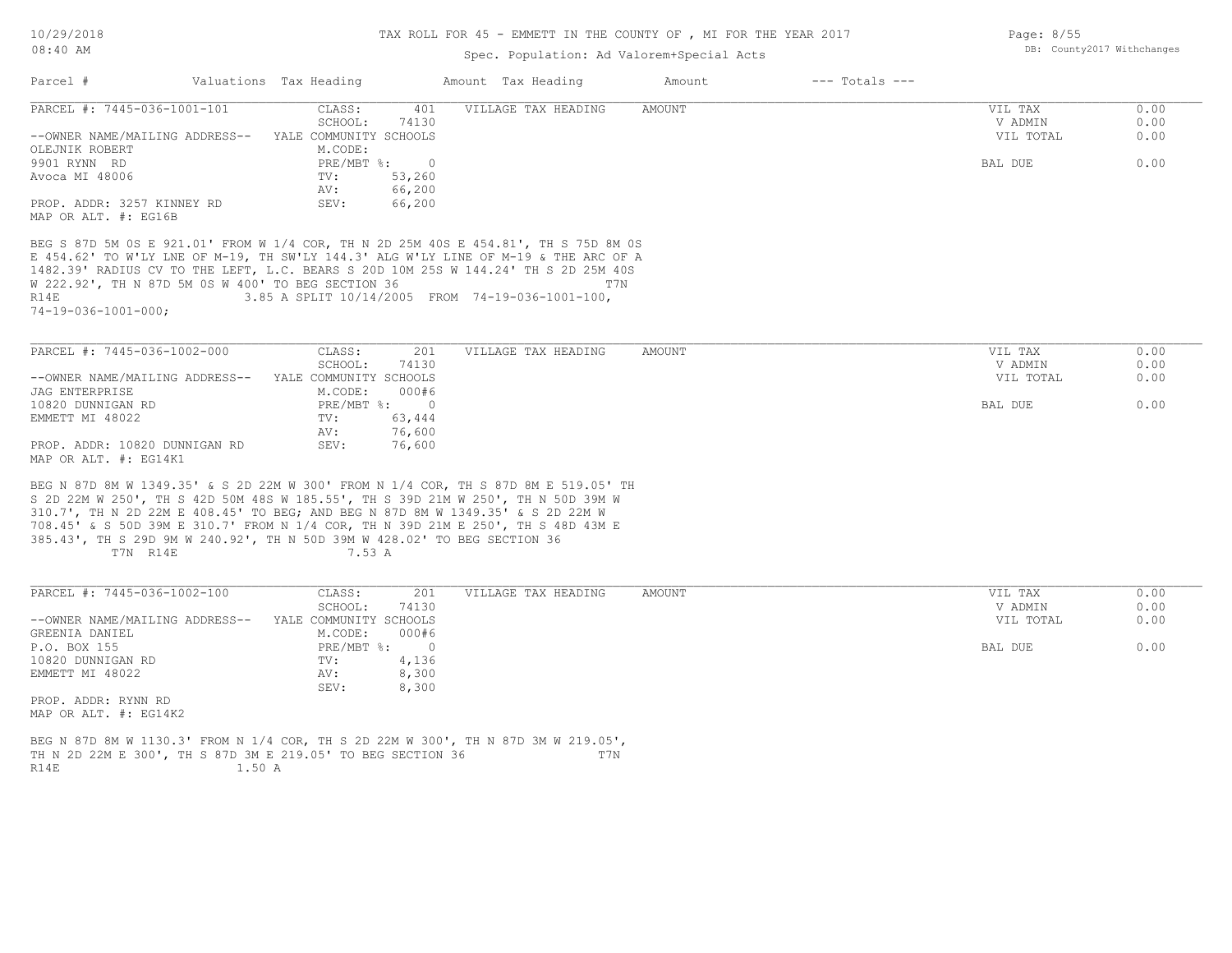10/29/2018

#### 08:40 AM

#### TAX ROLL FOR 45 - EMMETT IN THE COUNTY OF , MI FOR THE YEAR 2017

### Spec. Population: Ad Valorem+Special Acts

| Parcel #                                                                                                                 | Valuations Tax Heading       | Amount Tax Heading  | Amount | $---$ Totals $---$ |           |      |
|--------------------------------------------------------------------------------------------------------------------------|------------------------------|---------------------|--------|--------------------|-----------|------|
| PARCEL #: 7445-036-1003-000                                                                                              | 401<br>CLASS:                | VILLAGE TAX HEADING | AMOUNT |                    | VIL TAX   | 0.00 |
|                                                                                                                          | 74130<br>SCHOOL:             |                     |        |                    | V ADMIN   | 0.00 |
| --OWNER NAME/MAILING ADDRESS--                                                                                           | COMMUNITY<br>SCHOOLS<br>YALE |                     |        |                    | VIL TOTAL | 0.00 |
| LEVIN PAUL/MICHELLE                                                                                                      | OCLTS<br>M.CODE:             |                     |        |                    |           |      |
| 10835 RYNN RD                                                                                                            | PRE/MBT %: 100               |                     |        |                    | BAL DUE   | 0.00 |
| EMMETT MI 48022                                                                                                          | 72,788<br>TV:                |                     |        |                    |           |      |
|                                                                                                                          | 100,300<br>AV:               |                     |        |                    |           |      |
| PROP. ADDR: 10835 RYNN RD                                                                                                | SEV:<br>100,300              |                     |        |                    |           |      |
| MAP OR ALT. $\#$ : EG14C/F                                                                                               |                              |                     |        |                    |           |      |
| FT, TH N 87 DEG 8 MIN W 450 FT, TH N 2 DEG 22 MIN E 300 FT, TH S 87 DEG 8 MIN E 450<br>FT TO BEG. 3.09 A SEC 36 T7N R14E |                              |                     |        |                    |           |      |
| PARCEL #: 7445-036-1006-000                                                                                              | 401<br>CLASS:                | VILLAGE TAX HEADING | AMOUNT |                    | VIL TAX   | 0.00 |
|                                                                                                                          | SCHOOL:<br>74130             |                     |        |                    | V ADMIN   | 0.00 |
| --OWNER NAME/MAILING ADDRESS--                                                                                           | YALE COMMUNITY SCHOOLS       |                     |        |                    | VIL TOTAL | 0.00 |
| STAMM DAVID/LAURA/REYNOLDS CRYSTEL                                                                                       | M.CODE:                      |                     |        |                    |           |      |
| 3405 KINNEY RD                                                                                                           | PRE/MBT %: 100               |                     |        |                    | BAL DUE   | 0.00 |
| Emmett MI 48022                                                                                                          | 55,316<br>TV:                |                     |        |                    |           |      |
|                                                                                                                          | 68,400<br>AV:                |                     |        |                    |           |      |
| PROP. ADDR: 3405 KINNEY RD                                                                                               | 68,400<br>SEV:               |                     |        |                    |           |      |

MAP OR ALT. #: EG14H/J

185.55',TH N222'E 250',TH S878'E 497.03' TO BEG SECTION 36 T7N R14E 7.71 A TO W'LY LINE M-19 FROM N 1/4 COR,TH S299'W 704.51' TH N4843'W 385.43',TH N4250'48"E W OF N 1/4 COR,TH S222'W 300',TH S878'E TO M-19 & BEG N878'W 330.65' & S252'W 300' THAT PART OF NW 1/4 LYING W OF NEW M-19 & N & E OF A LINE, BEG ON N SEC LINE 680.3'

| PARCEL #: 7445-036-1008-001         | CLASS:                 | 401    | VILLAGE TAX HEADING | AMOUNT | VIL TAX   | 0.00 |
|-------------------------------------|------------------------|--------|---------------------|--------|-----------|------|
|                                     | SCHOOL:                | 74130  |                     |        | V ADMIN   | 0.00 |
| --OWNER NAME/MAILING ADDRESS--      | YALE COMMUNITY SCHOOLS |        |                     |        | VIL TOTAL | 0.00 |
| BIRKENSHAW ROBERT                   | M.CODE:                | 000#2  |                     |        |           |      |
| P.O. BOX 188                        | PRE/MBT %:             |        |                     |        | BAL DUE   | 0.00 |
| EMMETT MI 48022                     | TV:                    | 11,617 |                     |        |           |      |
|                                     | AV:                    | 12,500 |                     |        |           |      |
| PROP. ADDR: 3301 EMMETT RD          | SEV:                   | 12,500 |                     |        |           |      |
| MAP OR ALT. $\#$ : EG14A/B/24/25/26 |                        |        |                     |        |           |      |

19-036-1009-000, 19-036-1010-000; R14E 3.63 A SPLIT ON 11/21/2007 FROM 19-036-1008-000, 19-036-1007-000, PART OF N 1/2 OF SE 1/4 OF NW 1/4 LYING SW OF M-21 & E OF EMMETT RD SECTION 36 T7N 1/4 ALSO W 99' OF E 231' OF N 99' OF S 660' OF SE 1/4 OF NW 1/4 & E 393 FT OF THAT 594' OF THE E 132' OF THE SE 1/4 & N 66' OF THE S 660' OF E 132' OF SE 1/4 OF NW THE N 66' OF THE S 458' OF THE E 132' OF THE SE 1/4 OF NW 1/4 & THE N 136' OF THE S Page: 9/55 DB: County2017 Withchanges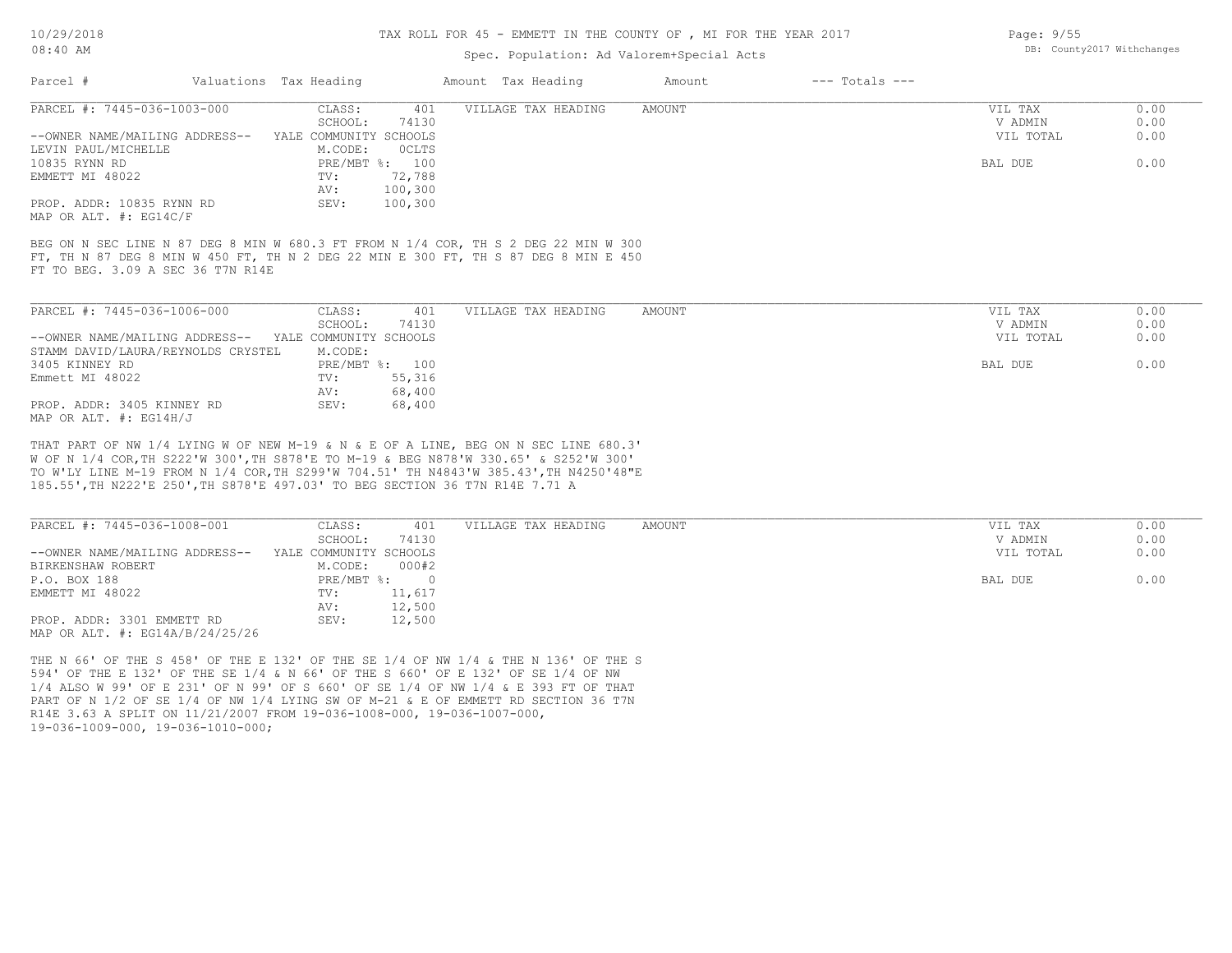## TAX ROLL FOR 45 - EMMETT IN THE COUNTY OF , MI FOR THE YEAR 2017

## Spec. Population: Ad Valorem+Special Acts

| Page: 10/55 |                            |
|-------------|----------------------------|
|             | DB: County2017 Withchanges |

| Parcel #                                                                                                                                                                                                                                                                                                                                | Valuations Tax Heading                                      | Amount Tax Heading  | $---$ Totals $---$<br>Amount |                                 |                      |
|-----------------------------------------------------------------------------------------------------------------------------------------------------------------------------------------------------------------------------------------------------------------------------------------------------------------------------------------|-------------------------------------------------------------|---------------------|------------------------------|---------------------------------|----------------------|
| PARCEL #: 7445-036-1011-000<br>--OWNER NAME/MAILING ADDRESS--                                                                                                                                                                                                                                                                           | CLASS:<br>201<br>SCHOOL:<br>74130<br>YALE COMMUNITY SCHOOLS | VILLAGE TAX HEADING | <b>AMOUNT</b>                | VIL TAX<br>V ADMIN<br>VIL TOTAL | 0.00<br>0.00<br>0.00 |
| FULLERTON JAMES/S ET-AL                                                                                                                                                                                                                                                                                                                 | M.CODE:                                                     |                     |                              |                                 |                      |
| 21735 GREGORY                                                                                                                                                                                                                                                                                                                           | $PRE/MBT$ $\div$<br>$\overline{0}$                          |                     |                              | BAL DUE                         | 0.00                 |
| DEARBORN MI 48124                                                                                                                                                                                                                                                                                                                       | 24,677<br>TV:<br>32,800<br>AV:                              |                     |                              |                                 |                      |
| PROP. ADDR: 3279 EMMETT RD<br>MAP OR ALT. #: EG23                                                                                                                                                                                                                                                                                       | SEV:<br>32,800                                              |                     |                              |                                 |                      |
| THE N 227 FT OF THE S 392 FT OF THE E 132 FT OF THE SE 1/4 OF NW 1/4 .69 A SEC 36<br>T7N R14E                                                                                                                                                                                                                                           |                                                             |                     |                              |                                 |                      |
| PARCEL #: 7445-036-1012-000                                                                                                                                                                                                                                                                                                             | CLASS:<br>401                                               | VILLAGE TAX HEADING | <b>AMOUNT</b>                | VIL TAX                         | 0.00                 |
| --OWNER NAME/MAILING ADDRESS-- YALE COMMUNITY SCHOOLS                                                                                                                                                                                                                                                                                   | SCHOOL:<br>74130                                            |                     |                              | V ADMIN<br>VIL TOTAL            | 0.00<br>0.00         |
| BECK DAVID J/GAIL R.                                                                                                                                                                                                                                                                                                                    | M.CODE:                                                     |                     |                              |                                 |                      |
| 10772 BRANDON RD                                                                                                                                                                                                                                                                                                                        | PRE/MBT %: 100                                              |                     |                              | BAL DUE                         | 0.00                 |
| EMMETT MI 48022                                                                                                                                                                                                                                                                                                                         | TV:<br>43,698<br>54,500<br>AV:                              |                     |                              |                                 |                      |
| PROP. ADDR: 10772 BRANDON RD<br>MAP OR ALT. #: EG22                                                                                                                                                                                                                                                                                     | SEV:<br>54,500                                              |                     |                              |                                 |                      |
| THAT PART OF S 1/2 OF SE 1/4 OF NW 1/4 LYING N & W OF BRANDON & EMMETT RDS, EXC W<br>946.9 FT & EXC E 132 FT OF N 495 FT THEREOF & EXC W 99 FT OF E 231 FT OF N 99 FT<br>THEREOF. 3.63 A SEC 36 T7N R14E                                                                                                                                |                                                             |                     |                              |                                 |                      |
|                                                                                                                                                                                                                                                                                                                                         |                                                             |                     |                              |                                 |                      |
| PARCEL #: 7445-036-1012-100                                                                                                                                                                                                                                                                                                             | CLASS:<br>402                                               | VILLAGE TAX HEADING | AMOUNT                       | VIL TAX                         | 0.00                 |
|                                                                                                                                                                                                                                                                                                                                         | SCHOOL:<br>74130                                            |                     |                              | V ADMIN                         | 0.00                 |
| --OWNER NAME/MAILING ADDRESS--<br>PIERCE DENNIS R.TRUST                                                                                                                                                                                                                                                                                 | YALE COMMUNITY SCHOOLS<br>M.CODE:<br>00#19                  |                     |                              | VIL TOTAL                       | 0.00                 |
| 10895 BRANDON RD                                                                                                                                                                                                                                                                                                                        | PRE/MBT %: 100                                              |                     |                              | BAL DUE                         | 0.00                 |
| EMMETT MI 48022                                                                                                                                                                                                                                                                                                                         | 7,893<br>TV:                                                |                     |                              |                                 |                      |
| PROP. ADDR: BRANDON RD<br>MAP OR ALT. #: EG22B                                                                                                                                                                                                                                                                                          | AV:<br>8,600<br>SEV:<br>8,600                               |                     |                              |                                 |                      |
| BEG S2^34'25"W 1983.26' & N87^4'W 231' FROM N 1/4 COR, TH N87^4'W 162', TH<br>S2^34'25"W 429.17', TH S87^4'W E 161', TH S4^1'50"W 190.65', TH ALG CURV TO LEFT<br>214.43', RADIUS 263.43', CHORD BEARING N56^10'54"E 208.56', TH N87^4'E 63.04', TH<br>N2^34'25"E 396', TH N87^4'W 99', TH N2^34'25"E 99' TO BEG SECTION 36<br>T7N R14E | 2.80A                                                       |                     |                              |                                 |                      |
| PARCEL #: 7445-036-1013-000                                                                                                                                                                                                                                                                                                             | CLASS:<br>401                                               | VILLAGE TAX HEADING | AMOUNT                       | VIL TAX                         | 0.00                 |
|                                                                                                                                                                                                                                                                                                                                         | SCHOOL:<br>74130                                            |                     |                              | V ADMIN                         | 0.00                 |
| --OWNER NAME/MAILING ADDRESS--                                                                                                                                                                                                                                                                                                          | YALE COMMUNITY SCHOOLS                                      |                     |                              | VIL TOTAL                       | 0.00                 |
| HAZELMAN JACK E/MATILDA<br>10782 BRANDON RD                                                                                                                                                                                                                                                                                             | M.CODE:                                                     |                     |                              | BAL DUE                         | 0.00                 |
| EMMETT MI 48022-4506                                                                                                                                                                                                                                                                                                                    | PRE/MBT %: 100<br>27,657<br>TV:                             |                     |                              |                                 |                      |
|                                                                                                                                                                                                                                                                                                                                         | 34,500<br>AV:                                               |                     |                              |                                 |                      |
| PROP. ADDR: 10782 BRANDON RD<br>MAP OR ALT. #: EG21A                                                                                                                                                                                                                                                                                    | SEV:<br>34,500                                              |                     |                              |                                 |                      |

THE E 100 FT OF W 946.9 FT OF S 1/2 OF SE 1/4 OF NW 1/4 1.51 A SEC 36 T7N R14E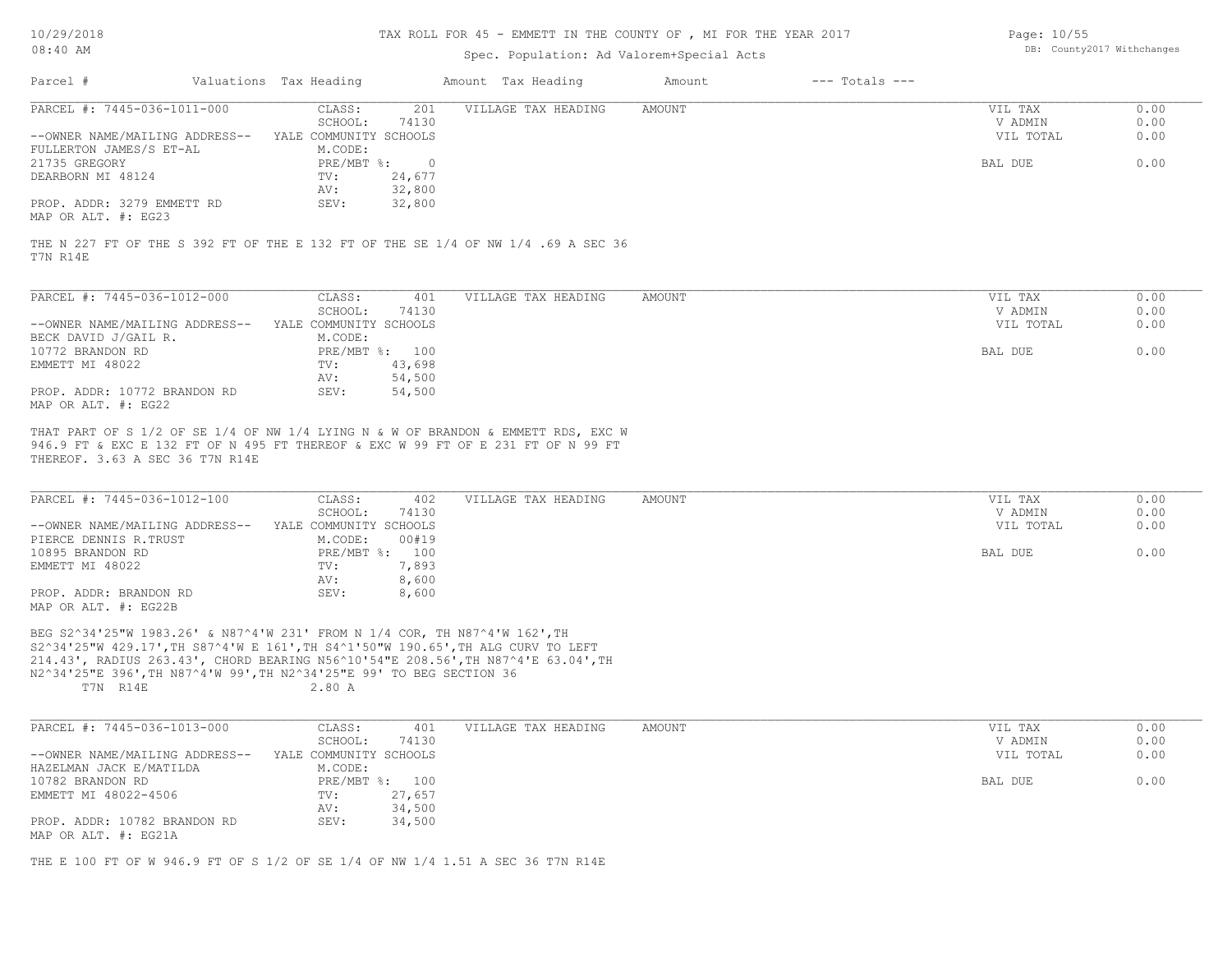#### TAX ROLL FOR 45 - EMMETT IN THE COUNTY OF , MI FOR THE YEAR 2017

### Spec. Population: Ad Valorem+Special Acts

Page: 11/55 DB: County2017 Withchanges

| Parcel #                       | Valuations Tax Heading |        | Amount Tax Heading  | Amount | $---$ Totals $---$ |           |      |
|--------------------------------|------------------------|--------|---------------------|--------|--------------------|-----------|------|
| PARCEL #: 7445-036-1014-000    | CLASS:                 | 401    | VILLAGE TAX HEADING | AMOUNT |                    | VIL TAX   | 0.00 |
|                                | SCHOOL:                | 74130  |                     |        |                    | V ADMIN   | 0.00 |
| --OWNER NAME/MAILING ADDRESS-- | YALE COMMUNITY SCHOOLS |        |                     |        |                    | VIL TOTAL | 0.00 |
| MCNESKY GUY                    | M.CODE:                |        |                     |        |                    |           |      |
| 10786 BRANDON RD               | PRE/MBT %: 100         |        |                     |        |                    | BAL DUE   | 0.00 |
| Emmett MI 48022                | TV:                    | 20,531 |                     |        |                    |           |      |
|                                | AV:                    | 25,400 |                     |        |                    |           |      |
| PROP. ADDR: 10786 BRANDON RD   | SEV:                   | 25,400 |                     |        |                    |           |      |
|                                |                        |        |                     |        |                    |           |      |

MAP OR ALT. #: EG21C

E70 FT OF W 846.9 FT OF S 1/2 OF SE 1/4 OF NW 1/4 1.06 A SEC 36 T7N R14E

| PARCEL #: 7445-036-1016-001    | CLASS:                 | 401    | VILLAGE TAX HEADING | AMOUNT | VIL TAX   | 0.00 |
|--------------------------------|------------------------|--------|---------------------|--------|-----------|------|
|                                | SCHOOL:                | 74130  |                     |        | V ADMIN   | 0.00 |
| --OWNER NAME/MAILING ADDRESS-- | YALE COMMUNITY SCHOOLS |        |                     |        | VIL TOTAL | 0.00 |
| KEEGAN PATRICK V               | M.CODE:                |        |                     |        |           |      |
| 3207 QUAIN RD                  | PRE/MBT %:             |        |                     |        | BAL DUE   | 0.00 |
| Emmett MI 48022                | TV:                    | 36,501 |                     |        |           |      |
|                                | AV:                    | 44,900 |                     |        |           |      |
| PROP. ADDR: 10806 BRANDON RD   | SEV:                   | 44,900 |                     |        |           |      |
| MAP OR ALT. #: EG20/21B        |                        |        |                     |        |           |      |

11/08/2007 FROM 19-036-1016-000, 19-036-1015-000; E 235' OF W 776.9' OF S 1/2 OF SE 1/4 OF NW 1/4 SECTION 36 T7N R14E 3.51 A SPLIT ON

| PARCEL #: 7445-036-1017-000    | CLASS:                 | 708   | VILLAGE TAX HEADING | AMOUNT | VIL TAX   | 0.00 |
|--------------------------------|------------------------|-------|---------------------|--------|-----------|------|
|                                | SCHOOL:                | 74130 |                     |        | V ADMIN   | 0.00 |
| --OWNER NAME/MAILING ADDRESS-- | YALE COMMUNITY SCHOOLS |       |                     |        | VIL TOTAL | 0.00 |
| ARCHBISHOP OF DET CHURCH       | M.CODE:                |       |                     |        |           |      |
| 1234 WASHINGTON BLVD           | PRE/MBT %:             |       |                     |        | BAL DUE   | 0.00 |
| DETROIT MI 48226-1825          | TV:                    |       |                     |        |           |      |
|                                | AV:                    |       |                     |        |           |      |
| PROP. ADDR: 10828 BRANDON RD   | SEV:                   |       |                     |        |           |      |
| MAP OR ALT. #: EG19A           |                        |       |                     |        |           |      |

80D 16M E 103.31' SECTION 36 T7N R14E 3.7 A S 87D 4M E 1356.82' & N 23D 9M E 378.97' FROM W 1/4 COR,TH S 71D 6M E 285',TH S ALL THAT PART OF THE W 541.9' OF SE 1/4 OF NW 1/4 LYING E OF M-19 & S OF A LINE BEG

| PARCEL #: 7445-036-1017-100    | CLASS:                 | 704   | VILLAGE TAX HEADING | AMOUNT | VIL TAX   | 0.00 |
|--------------------------------|------------------------|-------|---------------------|--------|-----------|------|
|                                | SCHOOL:                | 74130 |                     |        | V ADMIN   | 0.00 |
| --OWNER NAME/MAILING ADDRESS-- | YALE COMMUNITY SCHOOLS |       |                     |        | VIL TOTAL | 0.00 |
| YALE PUBLIC SCHOOLS            | M.CODE:                |       |                     |        |           |      |
| 198 SCHOOL DR                  | $PRE/MBT$ %:           |       |                     |        | BAL DUE   | 0.00 |
| YALE MI 48097-3342             | TV:                    |       |                     |        |           |      |
|                                | AV:                    |       |                     |        |           |      |
| PROP. ADDR: BRANDON RD         | SEV:                   |       |                     |        |           |      |
| MAP OR ALT. #: EG19B           |                        |       |                     |        |           |      |

103.31',TH N 71D 6M W 285' TO BEG. SECTION 36 T7N R14E 7.84 A S 23D 4M W 373.72',TH N 87D 4M W 400.11',TH S 3D 12M 30S W 393.98',TH N 80D 16M 50D 35M E 217.85',TH S 2D 34M W 21.24', TH S 39D 25M W 18',TH S 50D 35M E 13.49',TH 323.25',TH S 87D 4M E 23.53', TH N 29D 12M E 550.15',TH N 79D 21M E 228.45',TH S BEG S 87D 4M E 1356.82' & N 23D 9M E 378.97' FROM W 1/4 COR,TH N 23D 9M E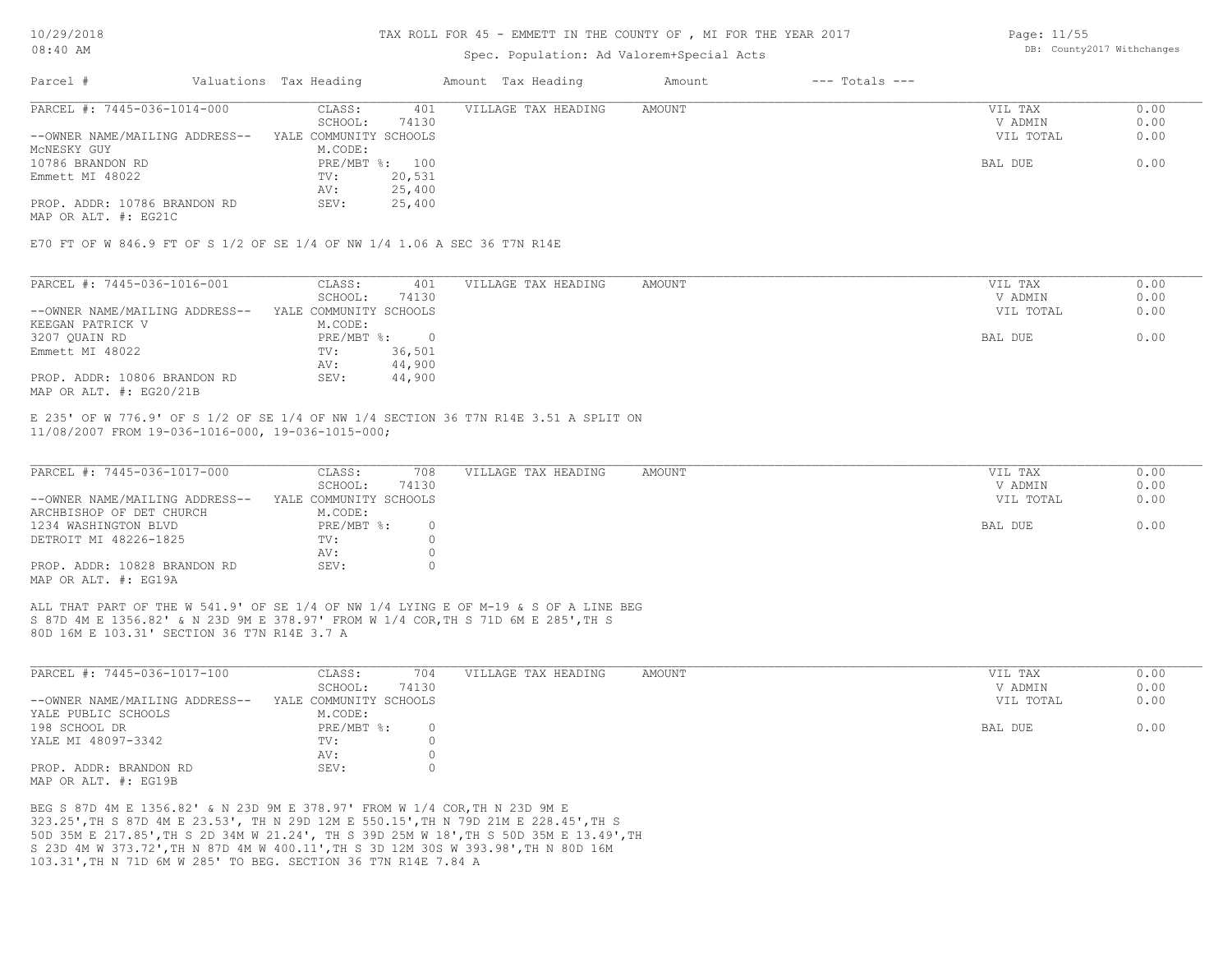#### TAX ROLL FOR 45 - EMMETT IN THE COUNTY OF , MI FOR THE YEAR 2017

### Spec. Population: Ad

|                             |                        |                                                                                 |                        | this study fort to a minimity the theological of $\eta$ and tone this doll |        |                            |                       |                        |
|-----------------------------|------------------------|---------------------------------------------------------------------------------|------------------------|----------------------------------------------------------------------------|--------|----------------------------|-----------------------|------------------------|
| $08:40$ AM                  |                        |                                                                                 |                        | Spec. Population: Ad Valorem+Special Acts                                  |        | DB: County2017 Withchanges |                       |                        |
| Parcel #                    | Valuations Tax Heading |                                                                                 |                        | Amount Tax Heading                                                         | Amount | $---$ Totals $---$         |                       |                        |
| PARCEL #: 7445-036-1018-000 |                        | CLASS:<br>$\bigcap$ $\bigcap$ $\bigcap$ $\bigcap$ $\bigcap$ $\bigcap$ $\bigcap$ | 401<br><b>P</b> 11 2 0 | VILLAGE TAX HEADING                                                        | AMOUNT |                            | VIL TAX<br>57.5015737 | J.OO.<br>$\sim$ $\sim$ |

| PARCEL #: 7445-036-1018-000    | CLASS:                 | 401    | VILLAGE TAX HEADING | AMOUNT | VIL TAX   | 0.00 |
|--------------------------------|------------------------|--------|---------------------|--------|-----------|------|
|                                | SCHOOL:                | 74130  |                     |        | V ADMIN   | 0.00 |
| --OWNER NAME/MAILING ADDRESS-- | YALE COMMUNITY SCHOOLS |        |                     |        | VIL TOTAL | 0.00 |
| BOURY DAVID / CHRISTINE        | M.CODE:                |        |                     |        |           |      |
| 3301 KINNEY RD                 | $PRE/MBT$ %:           | 100    |                     |        | BAL DUE   | 0.00 |
| Emmett MI 48022                | TV:                    | 40,075 |                     |        |           |      |
|                                | AV:                    | 46,000 |                     |        |           |      |
| PROP. ADDR: 3301 KINNEY RD     | SEV:                   | 46,000 |                     |        |           |      |
| MAP OR ALT. #: EG17A           |                        |        |                     |        |           |      |

M-19 1.08 A SEC 36 T7N R14E ON W LINE 1172.84 FT S OF C.L. M-21, TH S 79 DEG 37 MIN E TO M-19, & LYING W OF THAT PART OF N 241.75 FT OF S 695.25 FT OF E 1/2 OF NW 1/4 LYING S OF A LINE, BEG

| PARCEL #: 7445-036-1019-000    | CLASS:<br>401          | VILLAGE TAX HEADING | AMOUNT | VIL TAX   | 0.00 |
|--------------------------------|------------------------|---------------------|--------|-----------|------|
|                                | 74130<br>SCHOOL:       |                     |        | V ADMIN   | 0.00 |
| --OWNER NAME/MAILING ADDRESS-- | YALE COMMUNITY SCHOOLS |                     |        | VIL TOTAL | 0.00 |
| MILLER SHERYL A                | M.CODE:                |                     |        |           |      |
| 3319 KINNEY RD                 | PRE/MBT %: 100         |                     |        | BAL DUE   | 0.00 |
| EMMETT MI 48022-3507           | 38,351<br>TV:          |                     |        |           |      |
|                                | 48,500<br>AV:          |                     |        |           |      |
| PROP. ADDR: 3319 KINNEY RD     | 48,500<br>SEV:         |                     |        |           |      |
| MAP OR ALT. #: EG17B           |                        |                     |        |           |      |

TH N 2 DEG 31 MIN E 146 FT TO BEG. 0.70 A SEC 36 T7N R14E 253.97 FT TH S 29 DEG 09 MIN W ALG M-19 152.74 FT, TH N 79 DEG 37 MIN W 184.85 FT BEG ON W LINE OF E 1/2 OF NW 1/4, 1026.84 FT S OF C.L. M-21, TH S 79 DEG 37 MIN E

| PARCEL #: 7445-036-1020-000    | CLASS:                 | 401            | VILLAGE TAX HEADING | AMOUNT | VIL TAX   | 0.00 |
|--------------------------------|------------------------|----------------|---------------------|--------|-----------|------|
|                                | SCHOOL:                | 74130          |                     |        | V ADMIN   | 0.00 |
| --OWNER NAME/MAILING ADDRESS-- | YALE COMMUNITY SCHOOLS |                |                     |        | VIL TOTAL | 0.00 |
| PERRY LEONARD/MARG TRUST       | M.CODE:                |                |                     |        |           |      |
| 3323 KINNEY RD                 |                        | PRE/MBT %: 100 |                     |        | BAL DUE   | 0.00 |
| EMMETT MI 48022-3507           | TV:                    | 34,752         |                     |        |           |      |
|                                | AV:                    | 44,000         |                     |        |           |      |
| PROP. ADDR: 3323 KINNEY RD     | SEV:                   | 44,000         |                     |        |           |      |
| MAP OR ALT. #: EG18            |                        |                |                     |        |           |      |

DEG 9 MIN E TO BEG. 1.25 A SEC 36 T7N R14E W 370.84 FT, TH S 2 DEG 27 MIN E 132 FT, TH S 79 DEG 37 MIN E TO RD C.L. TH N 29 BEG ON C.L. M-19 S 29 DEG 9 MIN W 544.8 FT FROM INT WITH C.L. M-21, TH N 79 1/2 DEG

| PARCEL #: 7445-036-1021-000    | CLASS:                 | 201     | VILLAGE TAX HEADING | AMOUNT | VIL TAX   | 0.00 |
|--------------------------------|------------------------|---------|---------------------|--------|-----------|------|
|                                | SCHOOL:                | 74130   |                     |        | V ADMIN   | 0.00 |
| --OWNER NAME/MAILING ADDRESS-- | YALE COMMUNITY SCHOOLS |         |                     |        | VIL TOTAL | 0.00 |
| AMTEC HOLDING LLC              | M.CODE:                |         |                     |        |           |      |
| 14220 BELLE RIVER RD           | $PRE/MBT$ %:           |         |                     |        | BAL DUE   | 0.00 |
| Allenton MI 48002              | TV:                    | 116,943 |                     |        |           |      |
|                                | AV:                    | 126,700 |                     |        |           |      |
| PROP. ADDR: DUNNIGAN RD        | SEV:                   | 126,700 |                     |        |           |      |
| MAP OR ALT. #: EG14G           |                        |         |                     |        |           |      |

A SEC 36 T7N R14E 544.8 FT, TH N 79 DEG 30 MIN W 370.84 FT, TH N 2 DEG 27 MIN E 894.84 FT TO BEG. 8.5 FT ON C.L. OF M-21 TO INT OF C.L. OF RE-LOC M-19, TH S 29 DEG 9 MIN W ON SAID C.L. BEG AT INT OF W LINE OF E 1/2 OF NW 1/4 & C.L. OF M-21, TH S 50 DEG 39 MIN E 765.3

Page: 12/55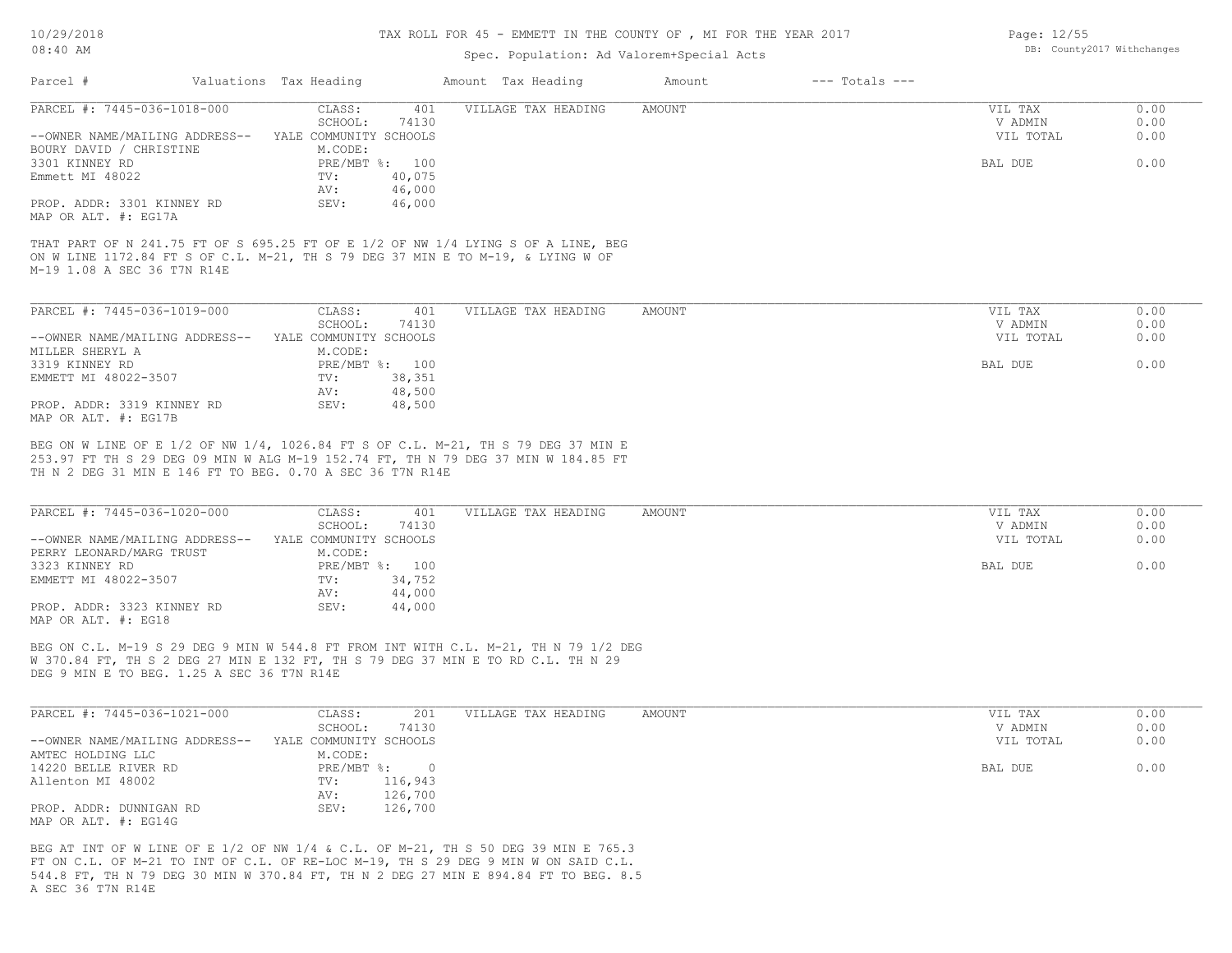#### TAX ROLL FOR 45 - EMMETT IN THE COUNTY OF , MI FOR THE YEAR 2017

| <b>UO: 40 API</b> |                        |                    | bb. Countyzer withthanges |                |  |
|-------------------|------------------------|--------------------|---------------------------|----------------|--|
| Parcel            | Valuations Tax Heading | Amount Tax Heading | Amount                    | --- Totals --- |  |

| PARCEL #: 7445-036-2001-000    | CLASS:<br>101            | VILLAGE TAX HEADING | AMOUNT | VIL TAX   | 0.00 |
|--------------------------------|--------------------------|---------------------|--------|-----------|------|
|                                | 74130<br>SCHOOL:         |                     |        | V ADMIN   | 0.00 |
| --OWNER NAME/MAILING ADDRESS-- | YALE COMMUNITY SCHOOLS   |                     |        | VIL TOTAL | 0.00 |
| KEEGAN JAMES L/NANCY           | 000#9<br>M.CODE:         |                     |        |           |      |
| 3516 EMMETT RD                 | PRE/MBT $\text{\%}:$ 100 |                     |        | BAL DUE   | 0.00 |
| EMMETT MI 48022-3900           | 21,221<br>TV:            |                     |        |           |      |
|                                | 122,800<br>AV:           |                     |        |           |      |
| PROP. ADDR: EMMETT RD          | 122,800<br>SEV:          |                     |        |           |      |

MAP OR ALT. #: EG10

NW 1/4 OF NE 1/4 40 A SEC 36 T7N R14E

| PARCEL #: 7445-036-2002-000    | CLASS:<br>402          | VILLAGE TAX HEADING | AMOUNT | VIL TAX   | 0.00 |
|--------------------------------|------------------------|---------------------|--------|-----------|------|
|                                | 74130<br>SCHOOL:       |                     |        | V ADMIN   | 0.00 |
| --OWNER NAME/MAILING ADDRESS-- | YALE COMMUNITY SCHOOLS |                     |        | VIL TOTAL | 0.00 |
| KEEGAN JAMES L/NANCY           | 000#9<br>M.CODE:       |                     |        |           |      |
| 3516 EMMETT RD                 | PRE/MBT %: 100         |                     |        | BAL DUE   | 0.00 |
| Emmett MI 48022                | 20,000<br>TV:          |                     |        |           |      |
|                                | 20,000<br>AV:          |                     |        |           |      |
| PROP. ADDR: BRANDON RD         | 20,000<br>SEV:         |                     |        |           |      |
| MAP OR ALT. #: EG9C            |                        |                     |        |           |      |

W330 FT OF E 1/2 OF NE 1/4 20 A SEC 36 T7N R14E

| PARCEL #: 7445-036-2003-000    | CLASS:                 | 401            | VILLAGE TAX HEADING | AMOUNT | VIL TAX   | 0.00 |
|--------------------------------|------------------------|----------------|---------------------|--------|-----------|------|
|                                | SCHOOL:                | 74130          |                     |        | V ADMIN   | 0.00 |
| --OWNER NAME/MAILING ADDRESS-- | YALE COMMUNITY SCHOOLS |                |                     |        | VIL TOTAL | 0.00 |
| SIWAK JOSEPH/MELANIE           | M.CODE:                | OCLTS          |                     |        |           |      |
| 10580 BRANDON RD               |                        | PRE/MBT %: 100 |                     |        | BAL DUE   | 0.00 |
| EMMETT MI 48022                | TV:                    | 50,587         |                     |        |           |      |
|                                | AV:                    | 59,300         |                     |        |           |      |
| PROP. ADDR: 10580 BRANDON RD   | SEV:                   | 59,300         |                     |        |           |      |
| MAP OR ALT. #: EG9D            |                        |                |                     |        |           |      |

SECTION 36 T7N R14E 17.50 A N8958'27"E 330',TH S015'35"E 1979.69',TH S8952'W 165',TH S015'35"E 660' TO BEG BEG S8952'W 812.28' FROM E 1/4 COR,TH S8952'W 165',TH N015'35"W 2640.31',TH

| PARCEL #: 7445-036-2003-100    | CLASS:                 | 401    | VILLAGE TAX HEADING | AMOUNT | VIL TAX<br>0.00   |
|--------------------------------|------------------------|--------|---------------------|--------|-------------------|
|                                | SCHOOL:                | 74130  |                     |        | 0.00<br>V ADMIN   |
| --OWNER NAME/MAILING ADDRESS-- | YALE COMMUNITY SCHOOLS |        |                     |        | 0.00<br>VIL TOTAL |
| DAENZER EDWARD/LISA            | M.CODE:                | WFRET  |                     |        |                   |
| 10560 BRANDON RD               | PRE/MBT %:             | 100    |                     |        | 0.00<br>BAL DUE   |
| EMMETT MI 48022                | TV:                    | 51,558 |                     |        |                   |
|                                | AV:                    | 97,000 |                     |        |                   |
| PROP. ADDR: 10560 BRANDON RD   | SEV:                   | 97,000 |                     |        |                   |
| MAP OR ALT. #: EG9E            |                        |        |                     |        |                   |

165',TH S015'35"E 660' TO BEG SECTION 36 T7N R14E 2.5 A BEG S8952'W 647.28' FROM E 1/4 COR,TH S8952'W 165',TH N015'35"W 660',TH N8952'E Page: 13/55 DB: County2017 Withchanges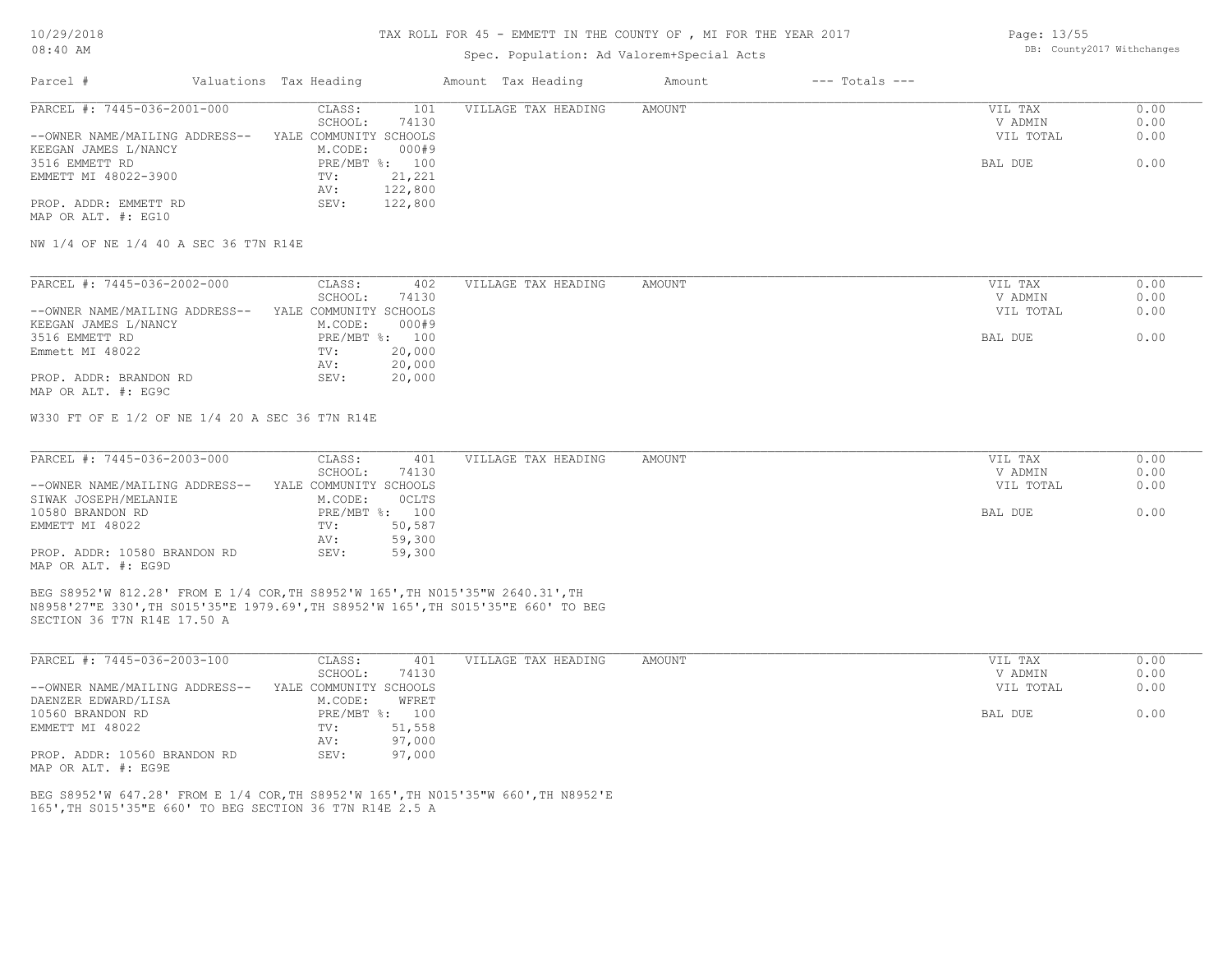| DB: County2017 Withchanges<br>Spec. Population: Ad Valorem+Special Acts<br>Valuations Tax Heading<br>Amount Tax Heading<br>$---$ Totals $---$<br>Parcel #<br>Amount<br>PARCEL #: 7445-036-2004-000<br>0.00<br>CLASS:<br>401<br>VILLAGE TAX HEADING<br>AMOUNT<br>VIL TAX<br>SCHOOL:<br>74130<br>V ADMIN<br>0.00<br>0.00<br>--OWNER NAME/MAILING ADDRESS--<br>YALE COMMUNITY SCHOOLS<br>VIL TOTAL<br>M.CODE:<br>SMIGELSKI PAUL/DIANE<br>PRE/MBT %: 100<br>BAL DUE<br>0.00<br>EMMETT MI 48022-4500<br>TV:<br>53,158<br>60,800<br>AV:<br>PROP. ADDR: 10534 BRANDON RD<br>60,800<br>SEV:<br>PARCEL #: 7445-036-2005-000<br>CLASS:<br>0.00<br>401<br>VILLAGE TAX HEADING<br>AMOUNT<br>VIL TAX<br>SCHOOL:<br>74130<br>V ADMIN<br>0.00<br>YALE COMMUNITY SCHOOLS<br>VIL TOTAL<br>0.00<br>--OWNER NAME/MAILING ADDRESS--<br>DONNELLON JOHN G.REV LIV. TRUST<br>M.CODE:<br>0.00<br>10502 BRANDON RD<br>PRE/MBT %: 100<br>BAL DUE<br>EMMETT MI 48022-4500<br>72,694<br>TV:<br>87,900<br>AV:<br>87,900<br>PROP. ADDR: 10502 BRANDON RD<br>SEV:<br>PARCEL #: 7445-036-2006-001<br>0.00<br>CLASS:<br>401<br>VILLAGE TAX HEADING<br>AMOUNT<br>VIL TAX<br>0.00<br>SCHOOL:<br>74130<br>V ADMIN<br>0.00<br>--OWNER NAME/MAILING ADDRESS--<br>YALE COMMUNITY SCHOOLS<br>VIL TOTAL<br>M.CODE:<br>0.00<br>PRE/MBT %: 100<br>BAL DUE<br>EMMETT MI 48022<br>108,784<br>TV:<br>132,300<br>AV:<br>PROP. ADDR: 10616 DUNNIGAN RD<br>SEV:<br>132,300<br>PARCEL #: 7445-036-2007-000<br>CLASS:<br>401<br>VILLAGE TAX HEADING<br>AMOUNT<br>VIL TAX<br>0.00<br>0.00<br>SCHOOL:<br>74130<br>V ADMIN<br>--OWNER NAME/MAILING ADDRESS--<br>YALE COMMUNITY SCHOOLS<br>VIL TOTAL<br>0.00<br>M.CODE:<br>PRE/MBT %: 100<br>0.00<br>BAL DUE<br>36,092<br>TV:<br>47,700<br>AV:<br>PROP. ADDR: 10676 BRANDON RD<br>47,700<br>SEV: | 10/29/2018 |  | TAX ROLL FOR 45 - EMMETT IN THE COUNTY OF, MI FOR THE YEAR 2017 |  | Page: 14/55 |  |
|-------------------------------------------------------------------------------------------------------------------------------------------------------------------------------------------------------------------------------------------------------------------------------------------------------------------------------------------------------------------------------------------------------------------------------------------------------------------------------------------------------------------------------------------------------------------------------------------------------------------------------------------------------------------------------------------------------------------------------------------------------------------------------------------------------------------------------------------------------------------------------------------------------------------------------------------------------------------------------------------------------------------------------------------------------------------------------------------------------------------------------------------------------------------------------------------------------------------------------------------------------------------------------------------------------------------------------------------------------------------------------------------------------------------------------------------------------------------------------------------------------------------------------------------------------------------------------------------------------------------------------------------------------------------------------------------------------------------------------------------------------------------------------------------|------------|--|-----------------------------------------------------------------|--|-------------|--|
|                                                                                                                                                                                                                                                                                                                                                                                                                                                                                                                                                                                                                                                                                                                                                                                                                                                                                                                                                                                                                                                                                                                                                                                                                                                                                                                                                                                                                                                                                                                                                                                                                                                                                                                                                                                           | $08:40$ AM |  |                                                                 |  |             |  |
| 10534 BRANDON RD<br>MAP OR ALT. #: EG9A<br>E1/2 OF NE 1/4 EXC W 660' & EXC E 265' SECTION 36 T7N R14E 23.94 A<br>MAP OR ALT. #: EG9B<br>E265' OF NE 1/4 OF SECTION 36 SECTION 36 T7N R14E 16.06 A<br>MAISON MICHAEL D/DIANA L<br>10616 DUNNIGAN RD<br>MAP OR ALT. #: EG11E<br>SW 1/4 OF NE 1/4 EXC. W660 FT, OF S 825 FT, & EXC. N 132 FT, OF THE W 660 FT, &<br>EXC. THAT OF REMAINDER LYING S OF M-21 23.89 A SEC 36 T7N R14E<br>O'CONNOR PATRICK/LINDA<br>10676 BRANDON RD<br>EMMETT MI 48022-4502<br>MAP OR ALT. #: EG11G<br>THAT PART OF SW 1/4 OF NE 1/4 LYING S OF M-21 EXC E 330 FT & EXC W 660 FT. 1.52 A<br>SEC 36 T7N R14E                                                                                                                                                                                                                                                                                                                                                                                                                                                                                                                                                                                                                                                                                                                                                                                                                                                                                                                                                                                                                                                                                                                                                     |            |  |                                                                 |  |             |  |
|                                                                                                                                                                                                                                                                                                                                                                                                                                                                                                                                                                                                                                                                                                                                                                                                                                                                                                                                                                                                                                                                                                                                                                                                                                                                                                                                                                                                                                                                                                                                                                                                                                                                                                                                                                                           |            |  |                                                                 |  |             |  |
|                                                                                                                                                                                                                                                                                                                                                                                                                                                                                                                                                                                                                                                                                                                                                                                                                                                                                                                                                                                                                                                                                                                                                                                                                                                                                                                                                                                                                                                                                                                                                                                                                                                                                                                                                                                           |            |  |                                                                 |  |             |  |
|                                                                                                                                                                                                                                                                                                                                                                                                                                                                                                                                                                                                                                                                                                                                                                                                                                                                                                                                                                                                                                                                                                                                                                                                                                                                                                                                                                                                                                                                                                                                                                                                                                                                                                                                                                                           |            |  |                                                                 |  |             |  |
|                                                                                                                                                                                                                                                                                                                                                                                                                                                                                                                                                                                                                                                                                                                                                                                                                                                                                                                                                                                                                                                                                                                                                                                                                                                                                                                                                                                                                                                                                                                                                                                                                                                                                                                                                                                           |            |  |                                                                 |  |             |  |
|                                                                                                                                                                                                                                                                                                                                                                                                                                                                                                                                                                                                                                                                                                                                                                                                                                                                                                                                                                                                                                                                                                                                                                                                                                                                                                                                                                                                                                                                                                                                                                                                                                                                                                                                                                                           |            |  |                                                                 |  |             |  |
|                                                                                                                                                                                                                                                                                                                                                                                                                                                                                                                                                                                                                                                                                                                                                                                                                                                                                                                                                                                                                                                                                                                                                                                                                                                                                                                                                                                                                                                                                                                                                                                                                                                                                                                                                                                           |            |  |                                                                 |  |             |  |
|                                                                                                                                                                                                                                                                                                                                                                                                                                                                                                                                                                                                                                                                                                                                                                                                                                                                                                                                                                                                                                                                                                                                                                                                                                                                                                                                                                                                                                                                                                                                                                                                                                                                                                                                                                                           |            |  |                                                                 |  |             |  |
|                                                                                                                                                                                                                                                                                                                                                                                                                                                                                                                                                                                                                                                                                                                                                                                                                                                                                                                                                                                                                                                                                                                                                                                                                                                                                                                                                                                                                                                                                                                                                                                                                                                                                                                                                                                           |            |  |                                                                 |  |             |  |
|                                                                                                                                                                                                                                                                                                                                                                                                                                                                                                                                                                                                                                                                                                                                                                                                                                                                                                                                                                                                                                                                                                                                                                                                                                                                                                                                                                                                                                                                                                                                                                                                                                                                                                                                                                                           |            |  |                                                                 |  |             |  |
|                                                                                                                                                                                                                                                                                                                                                                                                                                                                                                                                                                                                                                                                                                                                                                                                                                                                                                                                                                                                                                                                                                                                                                                                                                                                                                                                                                                                                                                                                                                                                                                                                                                                                                                                                                                           |            |  |                                                                 |  |             |  |
|                                                                                                                                                                                                                                                                                                                                                                                                                                                                                                                                                                                                                                                                                                                                                                                                                                                                                                                                                                                                                                                                                                                                                                                                                                                                                                                                                                                                                                                                                                                                                                                                                                                                                                                                                                                           |            |  |                                                                 |  |             |  |
|                                                                                                                                                                                                                                                                                                                                                                                                                                                                                                                                                                                                                                                                                                                                                                                                                                                                                                                                                                                                                                                                                                                                                                                                                                                                                                                                                                                                                                                                                                                                                                                                                                                                                                                                                                                           |            |  |                                                                 |  |             |  |
|                                                                                                                                                                                                                                                                                                                                                                                                                                                                                                                                                                                                                                                                                                                                                                                                                                                                                                                                                                                                                                                                                                                                                                                                                                                                                                                                                                                                                                                                                                                                                                                                                                                                                                                                                                                           |            |  |                                                                 |  |             |  |
|                                                                                                                                                                                                                                                                                                                                                                                                                                                                                                                                                                                                                                                                                                                                                                                                                                                                                                                                                                                                                                                                                                                                                                                                                                                                                                                                                                                                                                                                                                                                                                                                                                                                                                                                                                                           |            |  |                                                                 |  |             |  |
|                                                                                                                                                                                                                                                                                                                                                                                                                                                                                                                                                                                                                                                                                                                                                                                                                                                                                                                                                                                                                                                                                                                                                                                                                                                                                                                                                                                                                                                                                                                                                                                                                                                                                                                                                                                           |            |  |                                                                 |  |             |  |
|                                                                                                                                                                                                                                                                                                                                                                                                                                                                                                                                                                                                                                                                                                                                                                                                                                                                                                                                                                                                                                                                                                                                                                                                                                                                                                                                                                                                                                                                                                                                                                                                                                                                                                                                                                                           |            |  |                                                                 |  |             |  |
|                                                                                                                                                                                                                                                                                                                                                                                                                                                                                                                                                                                                                                                                                                                                                                                                                                                                                                                                                                                                                                                                                                                                                                                                                                                                                                                                                                                                                                                                                                                                                                                                                                                                                                                                                                                           |            |  |                                                                 |  |             |  |
|                                                                                                                                                                                                                                                                                                                                                                                                                                                                                                                                                                                                                                                                                                                                                                                                                                                                                                                                                                                                                                                                                                                                                                                                                                                                                                                                                                                                                                                                                                                                                                                                                                                                                                                                                                                           |            |  |                                                                 |  |             |  |
|                                                                                                                                                                                                                                                                                                                                                                                                                                                                                                                                                                                                                                                                                                                                                                                                                                                                                                                                                                                                                                                                                                                                                                                                                                                                                                                                                                                                                                                                                                                                                                                                                                                                                                                                                                                           |            |  |                                                                 |  |             |  |
|                                                                                                                                                                                                                                                                                                                                                                                                                                                                                                                                                                                                                                                                                                                                                                                                                                                                                                                                                                                                                                                                                                                                                                                                                                                                                                                                                                                                                                                                                                                                                                                                                                                                                                                                                                                           |            |  |                                                                 |  |             |  |
|                                                                                                                                                                                                                                                                                                                                                                                                                                                                                                                                                                                                                                                                                                                                                                                                                                                                                                                                                                                                                                                                                                                                                                                                                                                                                                                                                                                                                                                                                                                                                                                                                                                                                                                                                                                           |            |  |                                                                 |  |             |  |
|                                                                                                                                                                                                                                                                                                                                                                                                                                                                                                                                                                                                                                                                                                                                                                                                                                                                                                                                                                                                                                                                                                                                                                                                                                                                                                                                                                                                                                                                                                                                                                                                                                                                                                                                                                                           |            |  |                                                                 |  |             |  |
|                                                                                                                                                                                                                                                                                                                                                                                                                                                                                                                                                                                                                                                                                                                                                                                                                                                                                                                                                                                                                                                                                                                                                                                                                                                                                                                                                                                                                                                                                                                                                                                                                                                                                                                                                                                           |            |  |                                                                 |  |             |  |
|                                                                                                                                                                                                                                                                                                                                                                                                                                                                                                                                                                                                                                                                                                                                                                                                                                                                                                                                                                                                                                                                                                                                                                                                                                                                                                                                                                                                                                                                                                                                                                                                                                                                                                                                                                                           |            |  |                                                                 |  |             |  |
|                                                                                                                                                                                                                                                                                                                                                                                                                                                                                                                                                                                                                                                                                                                                                                                                                                                                                                                                                                                                                                                                                                                                                                                                                                                                                                                                                                                                                                                                                                                                                                                                                                                                                                                                                                                           |            |  |                                                                 |  |             |  |
|                                                                                                                                                                                                                                                                                                                                                                                                                                                                                                                                                                                                                                                                                                                                                                                                                                                                                                                                                                                                                                                                                                                                                                                                                                                                                                                                                                                                                                                                                                                                                                                                                                                                                                                                                                                           |            |  |                                                                 |  |             |  |
|                                                                                                                                                                                                                                                                                                                                                                                                                                                                                                                                                                                                                                                                                                                                                                                                                                                                                                                                                                                                                                                                                                                                                                                                                                                                                                                                                                                                                                                                                                                                                                                                                                                                                                                                                                                           |            |  |                                                                 |  |             |  |
|                                                                                                                                                                                                                                                                                                                                                                                                                                                                                                                                                                                                                                                                                                                                                                                                                                                                                                                                                                                                                                                                                                                                                                                                                                                                                                                                                                                                                                                                                                                                                                                                                                                                                                                                                                                           |            |  |                                                                 |  |             |  |
|                                                                                                                                                                                                                                                                                                                                                                                                                                                                                                                                                                                                                                                                                                                                                                                                                                                                                                                                                                                                                                                                                                                                                                                                                                                                                                                                                                                                                                                                                                                                                                                                                                                                                                                                                                                           |            |  |                                                                 |  |             |  |
|                                                                                                                                                                                                                                                                                                                                                                                                                                                                                                                                                                                                                                                                                                                                                                                                                                                                                                                                                                                                                                                                                                                                                                                                                                                                                                                                                                                                                                                                                                                                                                                                                                                                                                                                                                                           |            |  |                                                                 |  |             |  |
|                                                                                                                                                                                                                                                                                                                                                                                                                                                                                                                                                                                                                                                                                                                                                                                                                                                                                                                                                                                                                                                                                                                                                                                                                                                                                                                                                                                                                                                                                                                                                                                                                                                                                                                                                                                           |            |  |                                                                 |  |             |  |
|                                                                                                                                                                                                                                                                                                                                                                                                                                                                                                                                                                                                                                                                                                                                                                                                                                                                                                                                                                                                                                                                                                                                                                                                                                                                                                                                                                                                                                                                                                                                                                                                                                                                                                                                                                                           |            |  |                                                                 |  |             |  |
|                                                                                                                                                                                                                                                                                                                                                                                                                                                                                                                                                                                                                                                                                                                                                                                                                                                                                                                                                                                                                                                                                                                                                                                                                                                                                                                                                                                                                                                                                                                                                                                                                                                                                                                                                                                           |            |  |                                                                 |  |             |  |
|                                                                                                                                                                                                                                                                                                                                                                                                                                                                                                                                                                                                                                                                                                                                                                                                                                                                                                                                                                                                                                                                                                                                                                                                                                                                                                                                                                                                                                                                                                                                                                                                                                                                                                                                                                                           |            |  |                                                                 |  |             |  |
|                                                                                                                                                                                                                                                                                                                                                                                                                                                                                                                                                                                                                                                                                                                                                                                                                                                                                                                                                                                                                                                                                                                                                                                                                                                                                                                                                                                                                                                                                                                                                                                                                                                                                                                                                                                           |            |  |                                                                 |  |             |  |
|                                                                                                                                                                                                                                                                                                                                                                                                                                                                                                                                                                                                                                                                                                                                                                                                                                                                                                                                                                                                                                                                                                                                                                                                                                                                                                                                                                                                                                                                                                                                                                                                                                                                                                                                                                                           |            |  |                                                                 |  |             |  |
|                                                                                                                                                                                                                                                                                                                                                                                                                                                                                                                                                                                                                                                                                                                                                                                                                                                                                                                                                                                                                                                                                                                                                                                                                                                                                                                                                                                                                                                                                                                                                                                                                                                                                                                                                                                           |            |  |                                                                 |  |             |  |
|                                                                                                                                                                                                                                                                                                                                                                                                                                                                                                                                                                                                                                                                                                                                                                                                                                                                                                                                                                                                                                                                                                                                                                                                                                                                                                                                                                                                                                                                                                                                                                                                                                                                                                                                                                                           |            |  |                                                                 |  |             |  |
|                                                                                                                                                                                                                                                                                                                                                                                                                                                                                                                                                                                                                                                                                                                                                                                                                                                                                                                                                                                                                                                                                                                                                                                                                                                                                                                                                                                                                                                                                                                                                                                                                                                                                                                                                                                           |            |  |                                                                 |  |             |  |
|                                                                                                                                                                                                                                                                                                                                                                                                                                                                                                                                                                                                                                                                                                                                                                                                                                                                                                                                                                                                                                                                                                                                                                                                                                                                                                                                                                                                                                                                                                                                                                                                                                                                                                                                                                                           |            |  |                                                                 |  |             |  |
|                                                                                                                                                                                                                                                                                                                                                                                                                                                                                                                                                                                                                                                                                                                                                                                                                                                                                                                                                                                                                                                                                                                                                                                                                                                                                                                                                                                                                                                                                                                                                                                                                                                                                                                                                                                           |            |  |                                                                 |  |             |  |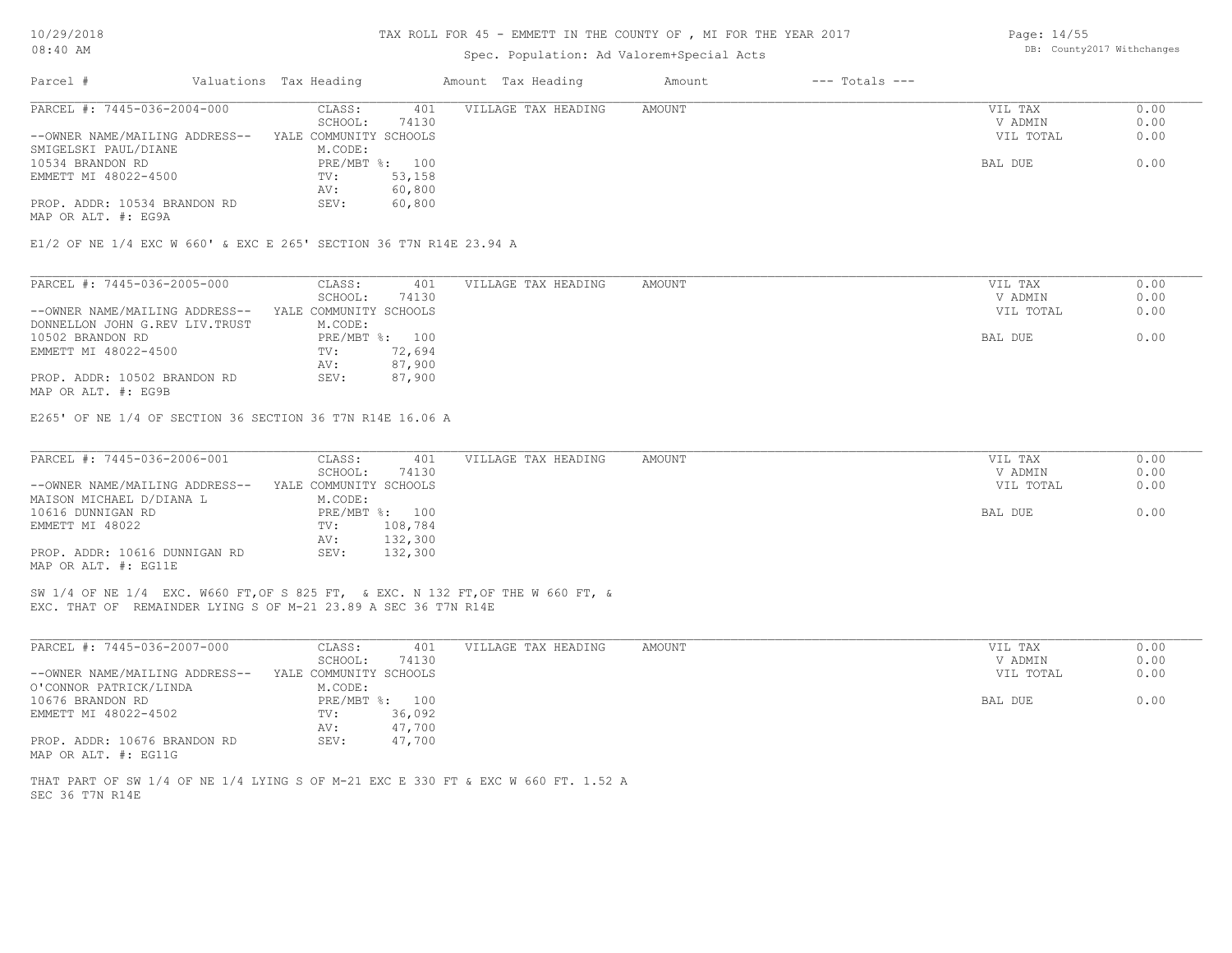## Spec. Population: Ad Valorem+Special Acts

| Parcel #                                                                                                                                                                                                                                     | Valuations Tax Heading         | Amount Tax Heading       | Amount | $---$ Totals $---$ |           |      |
|----------------------------------------------------------------------------------------------------------------------------------------------------------------------------------------------------------------------------------------------|--------------------------------|--------------------------|--------|--------------------|-----------|------|
| PARCEL #: 7445-036-2008-001                                                                                                                                                                                                                  | 402<br>CLASS:                  | VILLAGE TAX HEADING      | AMOUNT |                    | VIL TAX   | 0.00 |
|                                                                                                                                                                                                                                              | 74130<br>SCHOOL:               |                          |        |                    | V ADMIN   | 0.00 |
| --OWNER NAME/MAILING ADDRESS--                                                                                                                                                                                                               | YALE COMMUNITY SCHOOLS         |                          |        |                    | VIL TOTAL | 0.00 |
| COLLINS JAMES W./BRIDGET M.                                                                                                                                                                                                                  | M.CODE:                        |                          |        |                    |           |      |
| COLLINS DANIEL                                                                                                                                                                                                                               | $PRE/MBT$ %:<br>$\overline{0}$ |                          |        |                    | BAL DUE   | 0.00 |
| 5622 OLD ORCHARD RD                                                                                                                                                                                                                          | 7,111<br>TV:                   |                          |        |                    |           |      |
| Prudenville MI 48651                                                                                                                                                                                                                         | 10,900<br>AV:                  |                          |        |                    |           |      |
|                                                                                                                                                                                                                                              | 10,900<br>SEV:                 |                          |        |                    |           |      |
| PROP. ADDR: BRANDON RD                                                                                                                                                                                                                       |                                |                          |        |                    |           |      |
| MAP OR ALT. #: EG11D1                                                                                                                                                                                                                        |                                |                          |        |                    |           |      |
| A CURVE LEFT RADIUS = 2232.01' & CHORD BEARS S 54D 32M 56S E 77.18', TH ALG SAID<br>CURVE TO LEFT 77.18', TH S OD 20M 37S E 235.89', TH S 89D 52M OS W 209', TH S OD<br>20M 37S E 209' TO BEG SECTION 36<br>01/19/2006 FROM 19-036-2008-000; |                                | T7N R14E 8.34 A SPLIT ON |        |                    |           |      |
|                                                                                                                                                                                                                                              |                                |                          |        |                    |           |      |
| PARCEL #: 7445-036-2008-010                                                                                                                                                                                                                  | CLASS:<br>401                  | VILLAGE TAX HEADING      | AMOUNT |                    | VIL TAX   | 0.00 |
|                                                                                                                                                                                                                                              | 74130<br>SCHOOL:               |                          |        |                    | V ADMIN   | 0.00 |
| --OWNER NAME/MAILING ADDRESS--                                                                                                                                                                                                               | YALE COMMUNITY SCHOOLS         |                          |        |                    | VIL TOTAL | 0.00 |
| PRINGLE MARK/IRENE                                                                                                                                                                                                                           | OCLTS<br>M.CODE:               |                          |        |                    |           |      |
| 10692 BRANDON RD                                                                                                                                                                                                                             | PRE/MBT %: 100                 |                          |        |                    | BAL DUE   | 0.00 |
| EMMETT MI 48022                                                                                                                                                                                                                              | 32,388<br>TV:                  |                          |        |                    |           |      |
|                                                                                                                                                                                                                                              | 40,900<br>AV:                  |                          |        |                    |           |      |
| PROP. ADDR: 10692 BRANDON RD                                                                                                                                                                                                                 | 40,900<br>SEV:                 |                          |        |                    |           |      |

MAP OR ALT. #: EG11D2

19-036-2008-000; T7N R14E 1A SPLIT ON 01/19/2006 FROM W 209', TH N 89D 52M 0S E 209', TH S 0D 20M 37S E 209' TO BEG SECTION 36 BEG S 89D 52M 0S W 1954.57' FROM E 1/4 COR, TH S 89D 52M 0S W 209', TH N 0D 20M 37S

| PARCEL #: 7445-036-2009-000    | CLASS:                 | 402    | VILLAGE TAX HEADING | AMOUNT | VIL TAX   | 0.00 |
|--------------------------------|------------------------|--------|---------------------|--------|-----------|------|
|                                | SCHOOL:                | 74130  |                     |        | V ADMIN   | 0.00 |
| --OWNER NAME/MAILING ADDRESS-- | YALE COMMUNITY SCHOOLS |        |                     |        | VIL TOTAL | 0.00 |
| REID WILLIAM                   | M.CODE:                |        |                     |        |           |      |
| 3288 EMMETT RD                 | PRE/MBT %:             | $\Box$ |                     |        | BAL DUE   | 0.00 |
| Emmett MI 48022                | TV:                    | 1,600  |                     |        |           |      |
|                                | AV:                    | 1,600  |                     |        |           |      |
| PROP. ADDR: EMMETT RD          | SEV:                   | 1,600  |                     |        |           |      |
| MAP OR ALT. #: EG11F           |                        |        |                     |        |           |      |
|                                |                        |        |                     |        |           |      |

 $\_$  , and the state of the state of the state of the state of the state of the state of the state of the state of the state of the state of the state of the state of the state of the state of the state of the state of the

R14E S50 FT OF N 990.5 FT OF E 100 FT OF W 133 FT OF SW 1/4 OF NE 1/4 0.15 A SEC 36 T7N Page: 15/55 DB: County2017 Withchanges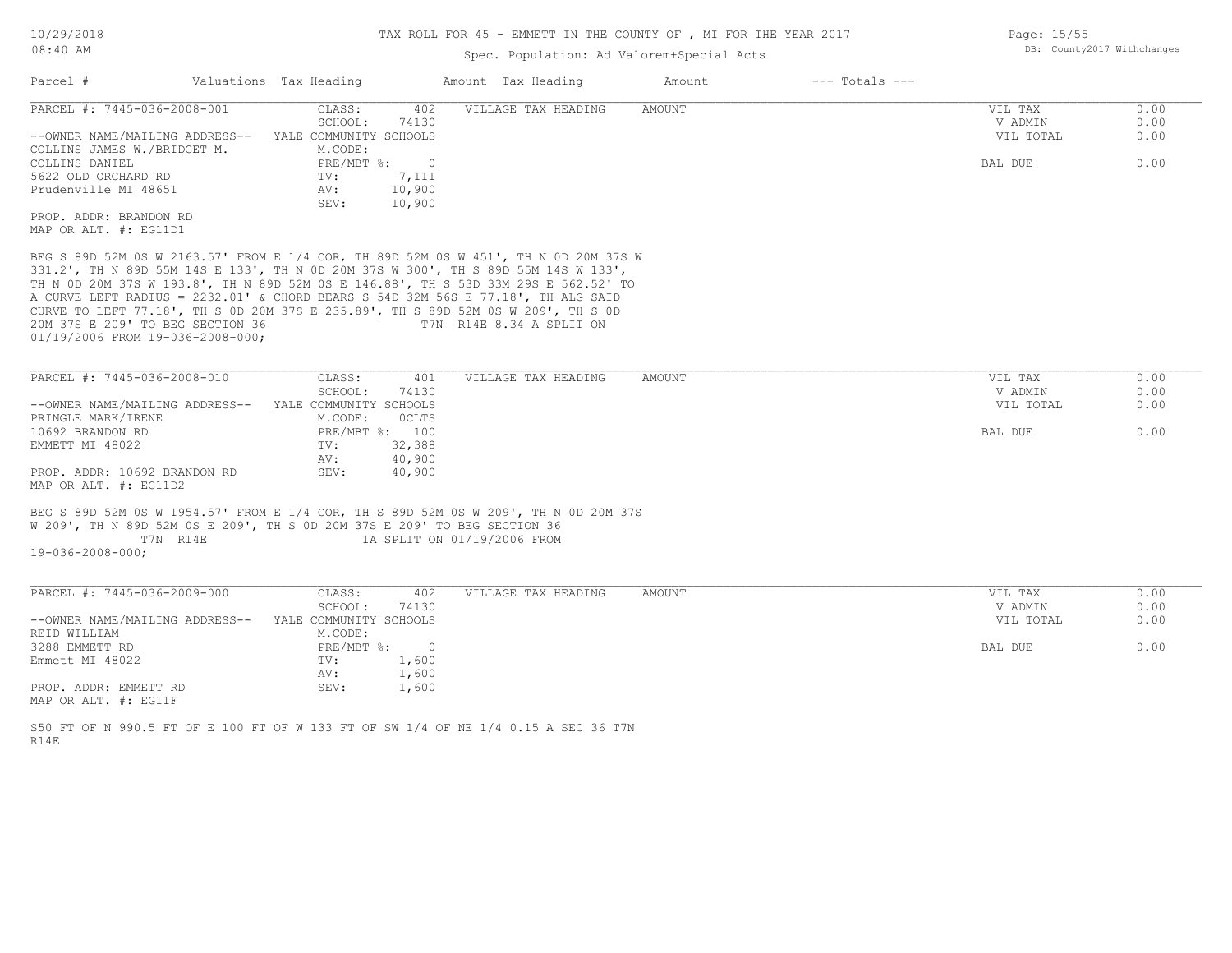## TAX ROLL FOR 45 - EMMETT IN THE COUNTY OF , MI FOR THE YEAR 2017

## Spec. Population: Ad Valorem+Special Acts

| Page: 16/55 |                            |
|-------------|----------------------------|
|             | DB: County2017 Withchanges |

| Parcel #                                                                                                    | Valuations Tax Heading |                           |                  | Amount Tax Heading  | Amount        | $---$ Totals $---$ |                    |              |
|-------------------------------------------------------------------------------------------------------------|------------------------|---------------------------|------------------|---------------------|---------------|--------------------|--------------------|--------------|
| PARCEL #: 7445-036-2010-000                                                                                 |                        | CLASS:<br>SCHOOL:         | 401<br>74130     | VILLAGE TAX HEADING | AMOUNT        |                    | VIL TAX<br>V ADMIN | 0.00<br>0.00 |
| --OWNER NAME/MAILING ADDRESS-- YALE COMMUNITY SCHOOLS                                                       |                        |                           |                  |                     |               |                    | VIL TOTAL          | 0.00         |
| REID WILLIAM J/SAMANTHA<br>3288 EMMETT RD                                                                   |                        | M.CODE:<br>PRE/MBT %: 0   | OCLTS            |                     |               |                    | BAL DUE            | 0.00         |
| EMMETT MI 48022                                                                                             |                        | TV:                       | 16,553           |                     |               |                    |                    |              |
| PROP. ADDR: 3288 EMMETT RD<br>MAP OR ALT. #: EG11C                                                          |                        | AV:<br>SEV:               | 20,900<br>20,900 |                     |               |                    |                    |              |
| S50 FT OF N 940.5 FT OF E 100 FT OF W 133 FT OF SW 1/4 OF NE 1/4 0.11 A SEC 36 T7N<br>R14E                  |                        |                           |                  |                     |               |                    |                    |              |
| PARCEL #: 7445-036-2011-000                                                                                 |                        | CLASS:                    | 402              | VILLAGE TAX HEADING | AMOUNT        |                    | VIL TAX            | 0.00         |
|                                                                                                             |                        | SCHOOL:                   | 74130            |                     |               |                    | V ADMIN            | 0.00         |
| --OWNER NAME/MAILING ADDRESS-- YALE COMMUNITY SCHOOLS<br>HENSHAW ZACHARY T                                  |                        | M.CODE:                   |                  |                     |               |                    | VIL TOTAL          | 0.00         |
| 2687 MILLER RD                                                                                              |                        | PRE/MBT %:                | $\circ$          |                     |               |                    | BAL DUE            | 0.00         |
| Allenton MI 48002                                                                                           |                        | TV:                       | 900              |                     |               |                    |                    |              |
|                                                                                                             |                        | AV:                       | 900              |                     |               |                    |                    |              |
| PROP. ADDR: 3294 EMMETT RD<br>MAP OR ALT. #: EG13                                                           |                        | SEV:                      | 900              |                     |               |                    |                    |              |
| THE S 30 FT OF THE N 890.5 FT OF THE E 100 FT OF THE W 133 FT OF SW 1/4 OF NE 1/4<br>0.07 A SEC 36 T7N R14E |                        |                           |                  |                     |               |                    |                    |              |
|                                                                                                             |                        |                           |                  |                     |               |                    |                    |              |
| PARCEL #: 7445-036-2012-000                                                                                 |                        | CLASS:<br>SCHOOL:         | 401<br>74130     | VILLAGE TAX HEADING | <b>AMOUNT</b> |                    | VIL TAX<br>V ADMIN | 0.00<br>0.00 |
| --OWNER NAME/MAILING ADDRESS-- YALE COMMUNITY SCHOOLS                                                       |                        |                           |                  |                     |               |                    | VIL TOTAL          | 0.00         |
| HENSHAW ZACHARY T                                                                                           |                        | M.CODE:                   |                  |                     |               |                    |                    |              |
| 2687 MILLER RD                                                                                              |                        | PRE/MBT %: 0              |                  |                     |               |                    | BAL DUE            | 0.00         |
| Allenton MI 48002                                                                                           |                        | TV:<br>AV:                | 10,589<br>13,200 |                     |               |                    |                    |              |
| PROP. ADDR: 3300 EMMETT RD<br>MAP OR ALT. #: EG12A                                                          |                        | SEV:                      | 13,200           |                     |               |                    |                    |              |
| S45' OF THE N 860.5' OF THE E 100' OF THE W 133' OF SW 1/4 OF NE 1/4 SECTION 36 T7N                         |                        |                           |                  |                     |               |                    |                    |              |
| R14E 0.10 A                                                                                                 |                        |                           |                  |                     |               |                    |                    |              |
| PARCEL #: 7445-036-2013-000                                                                                 |                        | CLASS:                    | 401              | VILLAGE TAX HEADING | <b>AMOUNT</b> |                    | VIL TAX            | 0.00         |
|                                                                                                             |                        | SCHOOL:                   | 74130            |                     |               |                    | V ADMIN            | 0.00         |
| --OWNER NAME/MAILING ADDRESS--                                                                              |                        | YALE COMMUNITY SCHOOLS    |                  |                     |               |                    | VIL TOTAL          | 0.00         |
| DICKSON ALAN/SUSAN<br>3304 EMMETT RD                                                                        |                        | M.CODE:<br>PRE/MBT %: 100 |                  |                     |               |                    | BAL DUE            | 0.00         |
| EMMETT MI 48022-4511                                                                                        |                        | TV:                       | 15,730           |                     |               |                    |                    |              |
|                                                                                                             |                        | AV:                       | 19,700           |                     |               |                    |                    |              |
| PROP. ADDR: 3304 EMMETT RD<br>MAP OR ALT. #: EG12B                                                          |                        | SEV:                      | 19,700           |                     |               |                    |                    |              |
| S75 FT OF N 815.5 FT OF E 100 FT OF W 133 FT OF SW 1/4 OF NE 1/4 0.17 A SEC 36 T7N<br>R14E                  |                        |                           |                  |                     |               |                    |                    |              |
|                                                                                                             |                        |                           |                  |                     |               |                    |                    |              |
|                                                                                                             |                        |                           |                  |                     |               |                    |                    |              |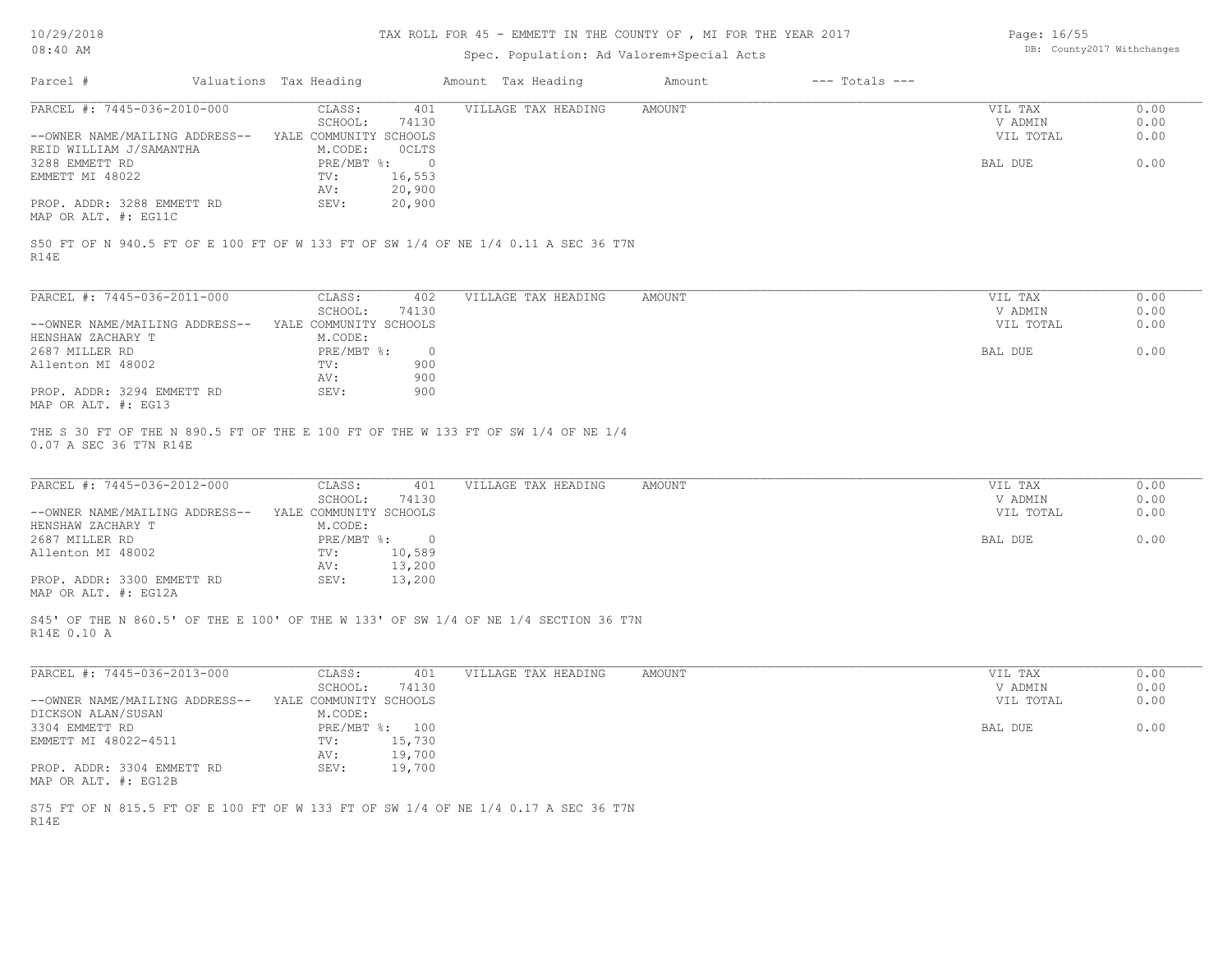#### TAX ROLL FOR 45 - EMMETT IN THE COUNTY OF , MI FOR THE YEAR 2017

### Spec. Population: Ad Valorem+Special Acts

Page: 17/55 DB: County2017 Withchanges

| Parcel #                       | Valuations Tax Heading |       | Amount Tax Heading  | Amount | $---$ Totals $---$ |           |      |
|--------------------------------|------------------------|-------|---------------------|--------|--------------------|-----------|------|
| PARCEL #: 7445-036-2014-000    | CLASS:                 | 401   | VILLAGE TAX HEADING | AMOUNT |                    | VIL TAX   | 0.00 |
|                                | SCHOOL:                | 74130 |                     |        |                    | V ADMIN   | 0.00 |
| --OWNER NAME/MAILING ADDRESS-- | YALE COMMUNITY SCHOOLS |       |                     |        |                    | VIL TOTAL | 0.00 |
| DICKSON ALAN/SUSAN             | M.CODE:                |       |                     |        |                    |           |      |
| 3304 EMMETT RD                 | PRE/MBT %: 100         |       |                     |        |                    | BAL DUE   | 0.00 |
| EMMETT MI 48022                | TV:                    | 1,474 |                     |        |                    |           |      |
|                                | AV:                    | 1,700 |                     |        |                    |           |      |
| PROP. ADDR: EMMETT RD          | SEV:                   | 1,700 |                     |        |                    |           |      |
| MAP OR ALT. #: EG11B           |                        |       |                     |        |                    |           |      |

R14E S50 FT OF N 740.5 FT OF E 100 FT OF W 133 FT OF SW 1/4 OF NE 1/4 0.11 A SEC 36 T7N

| PARCEL #: 7445-036-2015-000                                   | CLASS:                 | 402   | VILLAGE TAX HEADING | AMOUNT | VIL TAX   | 0.00 |
|---------------------------------------------------------------|------------------------|-------|---------------------|--------|-----------|------|
|                                                               | SCHOOL:                | 74130 |                     |        | V ADMIN   | 0.00 |
| --OWNER NAME/MAILING ADDRESS--                                | YALE COMMUNITY SCHOOLS |       |                     |        | VIL TOTAL | 0.00 |
| BELL HELEN M/JOHN TRUST                                       | M.CODE:                |       |                     |        |           |      |
| 3841 COGLEY RD                                                | PRE/MBT %:             |       |                     |        | BAL DUE   | 0.00 |
| AVOCA MI 48006                                                | TV:                    | 6,270 |                     |        |           |      |
|                                                               | AV:                    | 8,300 |                     |        |           |      |
| PROP. ADDR: 10696 DUNNIGAN RD                                 | SEV:                   | 8,300 |                     |        |           |      |
| $M \land D$ $\cap$ $\cap$ $\pi$ $\pi$ $\pi$ $\pi$ $\pi$ $\pi$ |                        |       |                     |        |           |      |

MAP OR ALT. #: EG11I

PART OF S 825 FT OF W 660 FT OF NE 1/4 LYING N OF M-21 2.12 A SEC 36 T7N R14E

| PARCEL #: 7445-036-2017-000    | CLASS:                 | 401            | VILLAGE TAX HEADING | AMOUNT | VIL TAX   | 0.00 |
|--------------------------------|------------------------|----------------|---------------------|--------|-----------|------|
|                                | SCHOOL:                | 74130          |                     |        | V ADMIN   | 0.00 |
| --OWNER NAME/MAILING ADDRESS-- | YALE COMMUNITY SCHOOLS |                |                     |        | VIL TOTAL | 0.00 |
| FRISBIE BRIAN/LISA             | M.CODE:                | OCLTS          |                     |        |           |      |
| 3320 EMMETT RD                 |                        | PRE/MBT %: 100 |                     |        | BAL DUE   | 0.00 |
| EMMETT MI 48022                | TV:                    | 38,865         |                     |        |           |      |
|                                | AV:                    | 48,900         |                     |        |           |      |
| PROP. ADDR: 3320 EMMETT RD     | SEV:                   | 48,900         |                     |        |           |      |
| MAP OR ALT. #: EG11H           |                        |                |                     |        |           |      |

N132 FT OF W 660 FT OF SW 1/4 OF NE 1/4 2 A SEC 36 T7N R14E

| 74130<br>SCHOOL:<br>YALE COMMUNITY SCHOOLS<br>00EMG<br>M.CODE: | V ADMIN<br>VIL TOTAL | 0.00<br>0.00 |
|----------------------------------------------------------------|----------------------|--------------|
| --OWNER NAME/MAILING ADDRESS--<br>EASTERN MICHIGAN GRAIN LLC   |                      |              |
|                                                                |                      |              |
|                                                                |                      |              |
| PRE/MBT %: 100<br>THE STAR OF THE WEST MILLING CO.             | BAL DUE              | 0.00         |
| P.O. BOX 146<br>31,525<br>TV:                                  |                      |              |
| FRANKENMUTH MI 48734<br>94,300<br>AV:                          |                      |              |
| 94,300<br>SEV:                                                 |                      |              |

MAP OR ALT. #: EG61A PROP. ADDR: BRANDON RD

R14E 29.19 A 1307.26' & S330'46"W 1059.99' FROM E 1/4 COR,TH N8629' 14"W 1017.71' SECTION 36 T7N 380', TH N 2 30' E 475', TH W 100' TO BEG EXC THAT PART S OF A LINE, BEG N8713'20"W 242' TH W 66', TH S 242', TH W 441.95', TH S 2 30' W 231.81', TH N 87 13' 20" W LINE, TH S 2 DEG 28 MIN W 50 FT, TH N 87 DEG 05 MIN W 150 FT, TH N 2 DEG 28 MIN E LINE, TH N TO PTE 192 FT S OF E & W 1/4 LINE, TH W TO PTE 1153.45 FT E OF N & S 1/4 TH S 77 DEG 32 MIN E 618.45 FT, TH S 243.45 FT TO RR R/W, TH SE ON R/W TO E 1/8TH BEG 12.1 FT E OF INT 1/4 COR, TH S 178 FT, TH W 346 FT, TH S 2 DEG 30 MIN W 765 FT,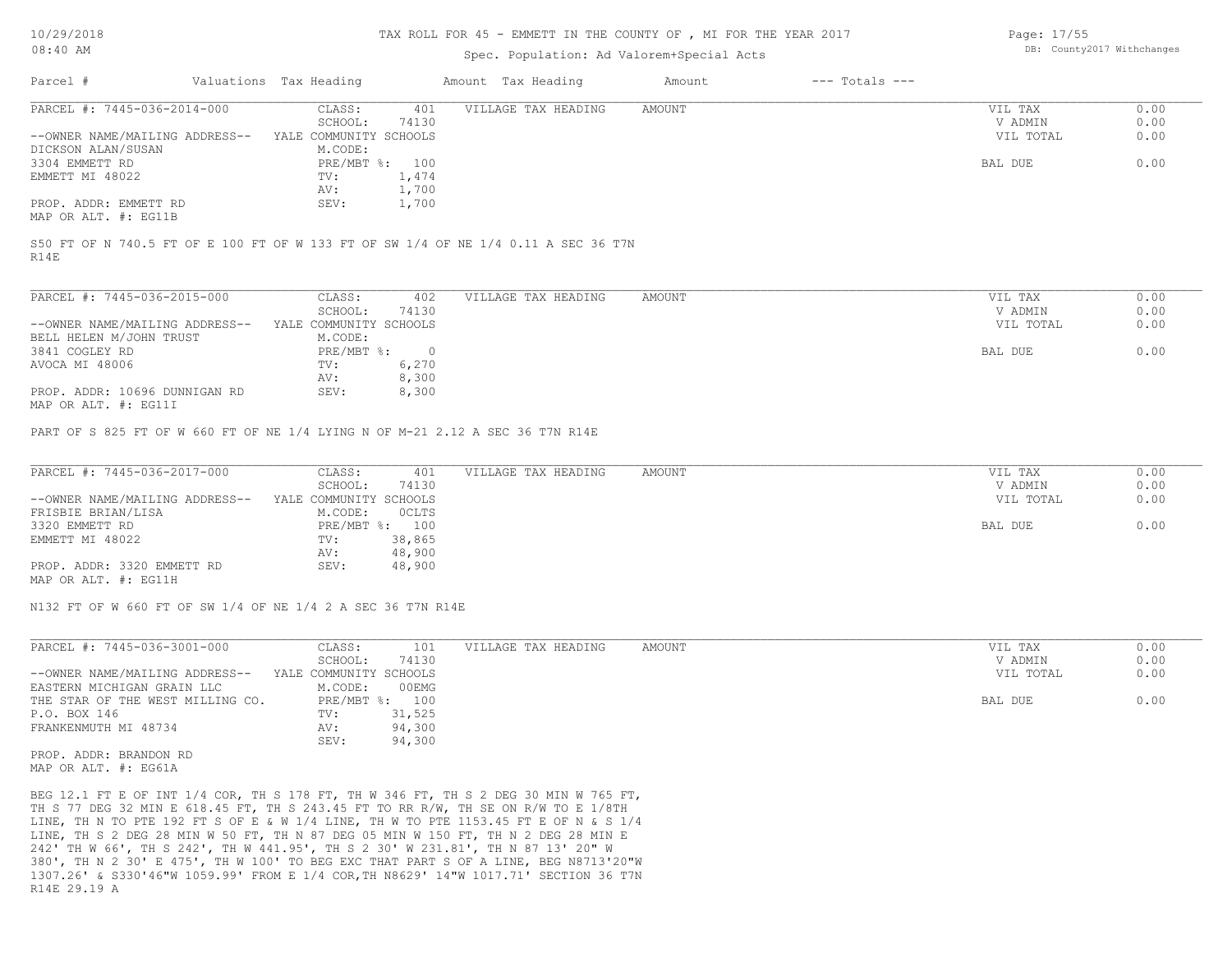### TAX ROLL FOR 45 - EMMETT IN THE COUNTY OF , MI FOR THE YEAR 2017

Page: 18/55

DB: County2017 Withchanges

## Spec. Population: Ad Valorem+Special Acts

| Parcel #                                                                                                                            | Valuations Tax Heading                     | Amount Tax Heading         | Amount | $---$ Totals $---$ |           |      |
|-------------------------------------------------------------------------------------------------------------------------------------|--------------------------------------------|----------------------------|--------|--------------------|-----------|------|
| PARCEL #: 7445-036-3001-100                                                                                                         | CLASS:                                     | 401<br>VILLAGE TAX HEADING | AMOUNT |                    | VIL TAX   | 0.00 |
|                                                                                                                                     | SCHOOL:<br>74130                           |                            |        |                    | V ADMIN   | 0.00 |
| --OWNER NAME/MAILING ADDRESS-- YALE COMMUNITY SCHOOLS                                                                               |                                            |                            |        |                    | VIL TOTAL | 0.00 |
| TOTON ANTHONY/LILLIAN                                                                                                               | M.CODE:                                    |                            |        |                    |           |      |
| 10729 BRANDON RD                                                                                                                    | PRE/MBT %: 100                             |                            |        |                    | BAL DUE   | 0.00 |
| EMMETT MI 48022-4508                                                                                                                | $\texttt{TV}$ :<br>46,438<br>64,700<br>AV: |                            |        |                    |           |      |
| PROP. ADDR: 10729 BRANDON RD                                                                                                        | SEV:<br>64,700                             |                            |        |                    |           |      |
| MAP OR ALT. #: EG61H                                                                                                                |                                            |                            |        |                    |           |      |
| BEG AT INT/SEC 1/4 COR, TH S 87 13' 20" E 112.10', TH S 87 13' 20" E 169.15', TH S                                                  |                                            |                            |        |                    |           |      |
| 2 30' W 242.68', TH S 87 5' E 210.85', TH S 2 30' W 231.81', TH N 87 13' 20" W                                                      |                                            |                            |        |                    |           |      |
| 380', TH N 2 30' E 475' TO BEG. SEC 36 T7N R14E 2.97 A                                                                              |                                            |                            |        |                    |           |      |
|                                                                                                                                     |                                            |                            |        |                    |           |      |
| PARCEL #: 7445-036-3002-000                                                                                                         | CLASS:<br>401                              | VILLAGE TAX HEADING        | AMOUNT |                    | VIL TAX   | 0.00 |
|                                                                                                                                     | SCHOOL:<br>74130                           |                            |        |                    | V ADMIN   | 0.00 |
| --OWNER NAME/MAILING ADDRESS-- YALE COMMUNITY SCHOOLS                                                                               |                                            |                            |        |                    | VIL TOTAL | 0.00 |
| GRACE JOSEPH REV TRUST                                                                                                              | M.CODE:                                    |                            |        |                    |           |      |
| 10715 BRANDON RD                                                                                                                    | PRE/MBT %: 100                             |                            |        |                    | BAL DUE   | 0.00 |
| EMMETT MI 48022                                                                                                                     | 54,838<br>$\texttt{TV}$ :                  |                            |        |                    |           |      |
|                                                                                                                                     | 69,500<br>AV:                              |                            |        |                    |           |      |
| PROP. ADDR: 10715 BRANDON RD                                                                                                        | SEV:<br>69,500                             |                            |        |                    |           |      |
| MAP OR ALT. #: EG61B                                                                                                                |                                            |                            |        |                    |           |      |
| 5 MIN E 200 FT TH S 3 DEG 22 MIN W 242 FT, TH N 87 DEG 5 MIN W 200 FT, TH N 3 DEG<br>22 MIN E 242 FT TO BEG. 1.11 A SEC 36 T7N R14E |                                            |                            |        |                    |           |      |
| PARCEL #: 7445-036-3003-000                                                                                                         | CLASS:<br>401                              | VILLAGE TAX HEADING        | AMOUNT |                    | VIL TAX   | 0.00 |
|                                                                                                                                     | SCHOOL:<br>74130                           |                            |        |                    | V ADMIN   | 0.00 |
| --OWNER NAME/MAILING ADDRESS-- YALE COMMUNITY SCHOOLS                                                                               |                                            |                            |        |                    | VIL TOTAL | 0.00 |
| PIERCE MICHAEL/VICI<br>10711 BRANDON RD                                                                                             | M.CODE:<br>PRE/MBT %: 100                  |                            |        |                    | BAL DUE   | 0.00 |
| EMMETT MI 48022-4508                                                                                                                | TV:<br>44,865                              |                            |        |                    |           |      |
|                                                                                                                                     | 58,200<br>AV:                              |                            |        |                    |           |      |
| PROP. ADDR: 10711 BRANDON RD                                                                                                        | SEV:<br>58,200                             |                            |        |                    |           |      |
| MAP OR ALT. #: EG61C                                                                                                                |                                            |                            |        |                    |           |      |
|                                                                                                                                     |                                            |                            |        |                    |           |      |
| BEG ON E & W 1/4 LINE 484.65 FT S 87 DEG 5 MIN E FROM NW COR OF SE 1/4, TH S 87 DEG                                                 |                                            |                            |        |                    |           |      |
| 5 MIN E 150 FT TH S 3 DEG 22 MIN W 242 FT, TH N 87 DEG 5 MIN W 150 FT, TH N 3 DEG<br>22 MIN E 242 FT TO BEG. 0.83 A SEC 36 T7N R14E |                                            |                            |        |                    |           |      |
|                                                                                                                                     |                                            |                            |        |                    |           |      |
|                                                                                                                                     |                                            |                            |        |                    |           |      |
| PARCEL #: 7445-036-3004-000                                                                                                         | CLASS:<br>401                              | VILLAGE TAX HEADING        | AMOUNT |                    | VIL TAX   | 0.00 |
|                                                                                                                                     | SCHOOL:<br>74130                           |                            |        |                    | V ADMIN   | 0.00 |
| --OWNER NAME/MAILING ADDRESS-- YALE COMMUNITY SCHOOLS                                                                               |                                            |                            |        |                    | VIL TOTAL | 0.00 |
| COWHY BRENDA                                                                                                                        | M.CODE:                                    |                            |        |                    |           |      |
| 10695 BRANDON RD                                                                                                                    | PRE/MBT %: 100                             |                            |        |                    | BAL DUE   | 0.00 |
| EMMETT MI 48022-4503                                                                                                                | $\texttt{TV}$ :<br>42,053<br>52,000<br>AV: |                            |        |                    |           |      |
| PROP. ADDR: 10695 BRANDON RD                                                                                                        | SEV:<br>52,000                             |                            |        |                    |           |      |
| MAP OR ALT. #: EG61F                                                                                                                |                                            |                            |        |                    |           |      |
|                                                                                                                                     |                                            |                            |        |                    |           |      |
|                                                                                                                                     |                                            |                            |        |                    |           |      |

DEG 05 MIN W 150 FT TO PLACE OF BEG. 0.83 A SEC 36 T7N R14E 28 MIN W 242 FT TH S 87 DEG 05 MIN E 150 FT, TH N 2 DEG 28 MIN E 242 FT, TH N 87 BEG ON E & W 1/4 LINE S 87 DEG 5 MIN E 634.65 FT FROM NW COR OF SE 1/4 TH S 2 DEG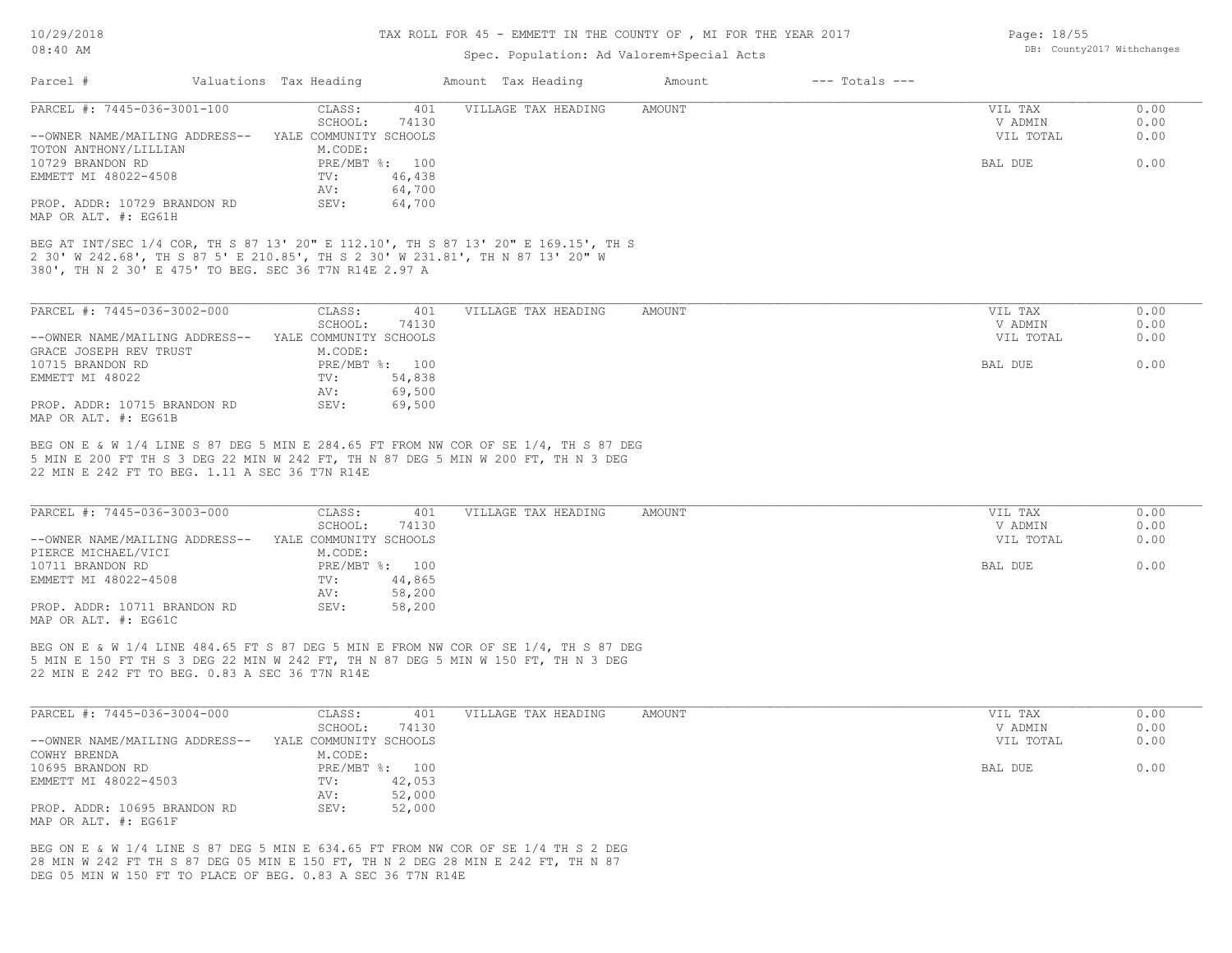10/29/2018

#### 08:40 AM

# TAX ROLL FOR 45 - EMMETT IN THE COUNTY OF , MI FOR THE YEAR 2017

| Valuations Tax Heading<br>$---$ Totals $---$<br>Parcel #<br>Amount Tax Heading<br>Amount<br>PARCEL #: 7445-036-3005-000<br>CLASS:<br>VILLAGE TAX HEADING<br><b>AMOUNT</b><br>VIL TAX<br>402<br>SCHOOL:<br>V ADMIN<br>74130<br>YALE COMMUNITY SCHOOLS<br>VIL TOTAL<br>--OWNER NAME/MAILING ADDRESS--<br>MORGAN GEORGE J<br>M.CODE:<br>2496 STAPLETON RD<br>$PRE/MBT$ %:<br>$\overline{0}$<br>BAL DUE<br>2,482<br>GOODELLS MI 48027<br>TV:<br>7,100<br>AV:<br>7,100<br>PROP. ADDR: BRANDON RD<br>SEV:<br>MAP OR ALT. #: EG61D<br>BEG ON E & W 1/4 LINE S 87 DEG 5 MIN E 784.65 FT FROM NW COR OF SE 1/4, TH N 87 DEG<br>5 MIN E 152.8 FT, TH S 3 DEG 22 MIN W 242 FT, TH S 87 DEG 5 MIN W 152.8 FT, TH N 3<br>DEG 22 MIN E 242 FT TO BEG. 0.85 A SEC 36 T7N R14E<br>PARCEL #: 7445-036-3006-000<br>CLASS:<br>401<br>VILLAGE TAX HEADING<br>AMOUNT<br>VIL TAX<br>SCHOOL:<br>74130<br>V ADMIN<br>YALE COMMUNITY SCHOOLS<br>VIL TOTAL<br>--OWNER NAME/MAILING ADDRESS--<br>ELSEY TIMOTHY K<br>M.CODE:<br>OCLTS<br>10643 BRANDON RD<br>PRE/MBT %: 100<br>BAL DUE<br>35,254<br>EMMETT MI 48022<br>TV: | 0.00<br>0.00<br>0.00<br>0.00<br>0.00 |
|------------------------------------------------------------------------------------------------------------------------------------------------------------------------------------------------------------------------------------------------------------------------------------------------------------------------------------------------------------------------------------------------------------------------------------------------------------------------------------------------------------------------------------------------------------------------------------------------------------------------------------------------------------------------------------------------------------------------------------------------------------------------------------------------------------------------------------------------------------------------------------------------------------------------------------------------------------------------------------------------------------------------------------------------------------------------------------------------|--------------------------------------|
|                                                                                                                                                                                                                                                                                                                                                                                                                                                                                                                                                                                                                                                                                                                                                                                                                                                                                                                                                                                                                                                                                                |                                      |
|                                                                                                                                                                                                                                                                                                                                                                                                                                                                                                                                                                                                                                                                                                                                                                                                                                                                                                                                                                                                                                                                                                |                                      |
|                                                                                                                                                                                                                                                                                                                                                                                                                                                                                                                                                                                                                                                                                                                                                                                                                                                                                                                                                                                                                                                                                                |                                      |
|                                                                                                                                                                                                                                                                                                                                                                                                                                                                                                                                                                                                                                                                                                                                                                                                                                                                                                                                                                                                                                                                                                |                                      |
|                                                                                                                                                                                                                                                                                                                                                                                                                                                                                                                                                                                                                                                                                                                                                                                                                                                                                                                                                                                                                                                                                                |                                      |
|                                                                                                                                                                                                                                                                                                                                                                                                                                                                                                                                                                                                                                                                                                                                                                                                                                                                                                                                                                                                                                                                                                |                                      |
|                                                                                                                                                                                                                                                                                                                                                                                                                                                                                                                                                                                                                                                                                                                                                                                                                                                                                                                                                                                                                                                                                                |                                      |
|                                                                                                                                                                                                                                                                                                                                                                                                                                                                                                                                                                                                                                                                                                                                                                                                                                                                                                                                                                                                                                                                                                |                                      |
|                                                                                                                                                                                                                                                                                                                                                                                                                                                                                                                                                                                                                                                                                                                                                                                                                                                                                                                                                                                                                                                                                                |                                      |
|                                                                                                                                                                                                                                                                                                                                                                                                                                                                                                                                                                                                                                                                                                                                                                                                                                                                                                                                                                                                                                                                                                |                                      |
|                                                                                                                                                                                                                                                                                                                                                                                                                                                                                                                                                                                                                                                                                                                                                                                                                                                                                                                                                                                                                                                                                                |                                      |
|                                                                                                                                                                                                                                                                                                                                                                                                                                                                                                                                                                                                                                                                                                                                                                                                                                                                                                                                                                                                                                                                                                |                                      |
|                                                                                                                                                                                                                                                                                                                                                                                                                                                                                                                                                                                                                                                                                                                                                                                                                                                                                                                                                                                                                                                                                                |                                      |
|                                                                                                                                                                                                                                                                                                                                                                                                                                                                                                                                                                                                                                                                                                                                                                                                                                                                                                                                                                                                                                                                                                | 0.00                                 |
|                                                                                                                                                                                                                                                                                                                                                                                                                                                                                                                                                                                                                                                                                                                                                                                                                                                                                                                                                                                                                                                                                                | 0.00                                 |
|                                                                                                                                                                                                                                                                                                                                                                                                                                                                                                                                                                                                                                                                                                                                                                                                                                                                                                                                                                                                                                                                                                |                                      |
|                                                                                                                                                                                                                                                                                                                                                                                                                                                                                                                                                                                                                                                                                                                                                                                                                                                                                                                                                                                                                                                                                                | 0.00                                 |
|                                                                                                                                                                                                                                                                                                                                                                                                                                                                                                                                                                                                                                                                                                                                                                                                                                                                                                                                                                                                                                                                                                |                                      |
| 46,000<br>AV:                                                                                                                                                                                                                                                                                                                                                                                                                                                                                                                                                                                                                                                                                                                                                                                                                                                                                                                                                                                                                                                                                  |                                      |
| PROP. ADDR: 10643 BRANDON RD<br>46,000<br>SEV:<br>MAP OR ALT. #: EG61E                                                                                                                                                                                                                                                                                                                                                                                                                                                                                                                                                                                                                                                                                                                                                                                                                                                                                                                                                                                                                         |                                      |
| PARCEL #: 7445-036-3007-000<br>CLASS:<br>201<br>VILLAGE TAX HEADING<br><b>AMOUNT</b><br>VIL TAX<br>SCHOOL:<br>74130<br>V ADMIN<br>YALE COMMUNITY SCHOOLS<br>--OWNER NAME/MAILING ADDRESS--<br>VIL TOTAL                                                                                                                                                                                                                                                                                                                                                                                                                                                                                                                                                                                                                                                                                                                                                                                                                                                                                        | 0.00<br>0.00<br>0.00                 |
| SOUTHEASTERN MICH GAS CO<br>M.CODE:                                                                                                                                                                                                                                                                                                                                                                                                                                                                                                                                                                                                                                                                                                                                                                                                                                                                                                                                                                                                                                                            |                                      |
| PO BOX 5004<br>PRE/MBT %:<br>$\overline{0}$<br>BAL DUE                                                                                                                                                                                                                                                                                                                                                                                                                                                                                                                                                                                                                                                                                                                                                                                                                                                                                                                                                                                                                                         | 0.00                                 |
| TV:<br>4,563<br>PORT HURON MI 48060                                                                                                                                                                                                                                                                                                                                                                                                                                                                                                                                                                                                                                                                                                                                                                                                                                                                                                                                                                                                                                                            |                                      |
| 6,500<br>AV:                                                                                                                                                                                                                                                                                                                                                                                                                                                                                                                                                                                                                                                                                                                                                                                                                                                                                                                                                                                                                                                                                   |                                      |
| PROP. ADDR: BRANDON RD<br>SEV:<br>6,500<br>MAP OR ALT. #: EG61G                                                                                                                                                                                                                                                                                                                                                                                                                                                                                                                                                                                                                                                                                                                                                                                                                                                                                                                                                                                                                                |                                      |
| N192 FT OF W 1/2 OF SE 1/4 EXC W 1153.45 FT. 0.66 A SEC 36 T7N R14E                                                                                                                                                                                                                                                                                                                                                                                                                                                                                                                                                                                                                                                                                                                                                                                                                                                                                                                                                                                                                            |                                      |
| PARCEL #: 7445-036-3008-001<br>CLASS:<br>401<br>VIL TAX<br>VILLAGE TAX HEADING<br>AMOUNT                                                                                                                                                                                                                                                                                                                                                                                                                                                                                                                                                                                                                                                                                                                                                                                                                                                                                                                                                                                                       | 0.00                                 |
| SCHOOL:<br>V ADMIN<br>74130                                                                                                                                                                                                                                                                                                                                                                                                                                                                                                                                                                                                                                                                                                                                                                                                                                                                                                                                                                                                                                                                    | 0.00                                 |
| YALE COMMUNITY SCHOOLS<br>VIL TOTAL<br>--OWNER NAME/MAILING ADDRESS--                                                                                                                                                                                                                                                                                                                                                                                                                                                                                                                                                                                                                                                                                                                                                                                                                                                                                                                                                                                                                          | 0.00                                 |
| WAITKUS MARTIN/JEAN<br>M.CODE:<br>LAKES                                                                                                                                                                                                                                                                                                                                                                                                                                                                                                                                                                                                                                                                                                                                                                                                                                                                                                                                                                                                                                                        |                                      |
| PRE/MBT %: 100<br>10597 BRANDON RD<br>BAL DUE                                                                                                                                                                                                                                                                                                                                                                                                                                                                                                                                                                                                                                                                                                                                                                                                                                                                                                                                                                                                                                                  | 0.00                                 |
| 46,062<br>EMMETT MI 48022<br>TV:                                                                                                                                                                                                                                                                                                                                                                                                                                                                                                                                                                                                                                                                                                                                                                                                                                                                                                                                                                                                                                                               |                                      |
| AV:<br>55,700                                                                                                                                                                                                                                                                                                                                                                                                                                                                                                                                                                                                                                                                                                                                                                                                                                                                                                                                                                                                                                                                                  |                                      |
| PROP. ADDR: 10597 BRANDON RD<br>55,700<br>SEV:<br>MAP OR ALT. #: EG60B/C                                                                                                                                                                                                                                                                                                                                                                                                                                                                                                                                                                                                                                                                                                                                                                                                                                                                                                                                                                                                                       |                                      |
| N 1320' OF W 330' OF E 1/2 OF SE 1/4 SECTION 36 T7N R14E 10 A SPLIT ON 08/22/2007<br>FROM 19-036-3008-000, 19-036, 3009-000;                                                                                                                                                                                                                                                                                                                                                                                                                                                                                                                                                                                                                                                                                                                                                                                                                                                                                                                                                                   |                                      |

Page: 19/55 DB: County2017 Withchanges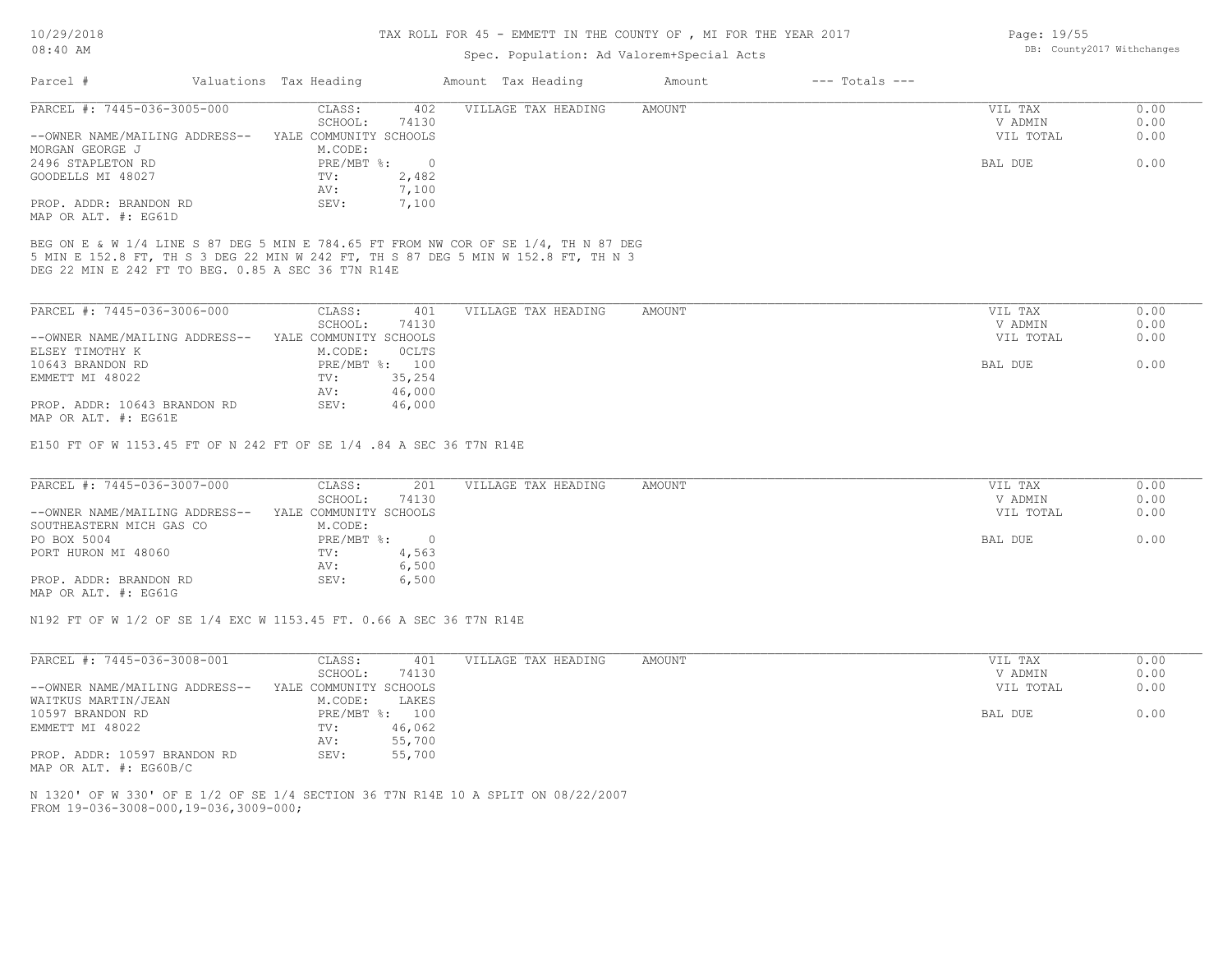### TAX ROLL FOR 45 - EMMETT IN THE COUNTY OF , MI FOR THE YEAR 2017

# Spec. Population: Ad Valorem+Special Acts

| Page: 20/55 |                            |
|-------------|----------------------------|
|             | DB: County2017 Withchanges |

|                                                                                             |                        |                                                              | spec. Population: Ad valorem+special Acts                                                                                                                                                                                                                                 |        |                    |                                 |                      |
|---------------------------------------------------------------------------------------------|------------------------|--------------------------------------------------------------|---------------------------------------------------------------------------------------------------------------------------------------------------------------------------------------------------------------------------------------------------------------------------|--------|--------------------|---------------------------------|----------------------|
| Parcel #                                                                                    | Valuations Tax Heading |                                                              | Amount Tax Heading                                                                                                                                                                                                                                                        | Amount | $---$ Totals $---$ |                                 |                      |
| PARCEL #: 7445-036-3010-001<br>--OWNER NAME/MAILING ADDRESS-- YALE COMMUNITY SCHOOLS        |                        | CLASS:<br>101<br>SCHOOL:<br>74130                            | VILLAGE TAX HEADING                                                                                                                                                                                                                                                       | AMOUNT |                    | VIL TAX<br>V ADMIN<br>VIL TOTAL | 0.00<br>0.00<br>0.00 |
| VANDERBOSSCHE ROBERT / JOANN LIFE E<br>10541 BRANDON RD<br>EMMETT MI 48022                  |                        | M.CODE:<br>PRE/MBT %: 100<br>40,682<br>TV:<br>133,200<br>AV: |                                                                                                                                                                                                                                                                           |        |                    | BAL DUE                         | 0.00                 |
| PROP. ADDR: 10541 BRANDON RD<br>MAP OR ALT. #: EG60D/E                                      |                        | 133,200<br>SEV:                                              |                                                                                                                                                                                                                                                                           |        |                    |                                 |                      |
| R14E 50 A SPLIT ON 08/22/2007 FROM 19-036-3010-000, 19-036-3010-250;                        |                        |                                                              | E 1/2 OF SE 1/4 AS MEAS ALG RD EXC E 330'AND EXC W 330' OF N 1320' SECTION 36 T7N                                                                                                                                                                                         |        |                    |                                 |                      |
| PARCEL #: 7445-036-3011-000                                                                 |                        | CLASS:<br>402<br>SCHOOL:<br>74130                            | VILLAGE TAX HEADING                                                                                                                                                                                                                                                       | AMOUNT |                    | VIL TAX<br>V ADMIN              | 0.00<br>0.00         |
| --OWNER NAME/MAILING ADDRESS--<br>KESSLER CLAIR/IRENE TRUST                                 |                        | YALE COMMUNITY SCHOOLS<br>M.CODE:                            |                                                                                                                                                                                                                                                                           |        |                    | VIL TOTAL                       | 0.00                 |
| 10535 BRANDON RD<br>EMMETT MI 48022-4501                                                    |                        | PRE/MBT %: 100<br>61,235<br>TV:                              |                                                                                                                                                                                                                                                                           |        |                    | BAL DUE                         | 0.00                 |
| PROP. ADDR: 10535 BRANDON RD<br>MAP OR ALT. #: EG60A                                        |                        | 82,300<br>AV:<br>SEV:<br>82,300                              |                                                                                                                                                                                                                                                                           |        |                    |                                 |                      |
| E330 FT OF SE 1/4 20 A SEC 36 T7N R14E                                                      |                        |                                                              |                                                                                                                                                                                                                                                                           |        |                    |                                 |                      |
| PARCEL #: 7445-036-4001-000                                                                 |                        | CLASS:<br>401<br>SCHOOL:<br>74130                            | VILLAGE TAX HEADING                                                                                                                                                                                                                                                       | AMOUNT |                    | VIL TAX<br>V ADMIN              | 0.00<br>0.00         |
| --OWNER NAME/MAILING ADDRESS--<br>MULLALLY MARY ALICE                                       |                        | YALE COMMUNITY SCHOOLS<br>M.CODE:                            |                                                                                                                                                                                                                                                                           |        |                    | VIL TOTAL                       | 0.00                 |
| 2924 SHENANDOAH<br>ROYAL OAK MI 48073                                                       |                        | $PRE/MBT$ %:<br>25,498<br>TV:                                | $\overline{\phantom{0}}$                                                                                                                                                                                                                                                  |        |                    | BAL DUE                         | 0.00                 |
| PROP. ADDR: 10991 BRANDON RD<br>MAP OR ALT. #: EG43/44                                      |                        | 31,700<br>AV:<br>31,700<br>SEV:                              |                                                                                                                                                                                                                                                                           |        |                    |                                 |                      |
| S2^18'43"W 50', TH N87^0'W 9', TH N2^18'43"E 50' TO BEG SECTION 36<br>1.65 A                |                        |                                                              | THE W 99' OF THE N 495' OF W 1/2 OF SW 1/4 & BEG S87^0'E 99' & S2^18'43"W 155.13'<br>FROM W 1/4 COR, TH S87^0'E 4.96', TH S1^31'4"W 291.45', TH N87^0'W 9', TH N2^18'43"E<br>291.37' & BEG S87^0'E 99' & S2^18'43"W 446.50' FROM W 1/4 COR, TH S87^0'E 9', TH<br>T7N R14E |        |                    |                                 |                      |
| PARCEL #: 7445-036-4002-000                                                                 |                        | CLASS:<br>401<br>SCHOOL:<br>74130                            | VILLAGE TAX HEADING                                                                                                                                                                                                                                                       | AMOUNT |                    | VIL TAX<br>V ADMIN              | 0.00<br>0.00         |
| --OWNER NAME/MAILING ADDRESS--<br>COOK JOHN D.JR/LAURA M.                                   |                        | YALE COMMUNITY SCHOOLS<br>M.CODE:<br>OCLTS                   |                                                                                                                                                                                                                                                                           |        |                    | VIL TOTAL                       | 0.00                 |
| 10975 BRANDON RD<br>EMMETT MI 48022-4507                                                    |                        | PRE/MBT %: 100<br>49,867<br>TV:                              |                                                                                                                                                                                                                                                                           |        |                    | BAL DUE                         | 0.00                 |
| PROP. ADDR: 10975 BRANDON RD<br>MAP OR ALT. #: EG42                                         |                        | 62,500<br>AV:<br>62,500<br>SEV:                              |                                                                                                                                                                                                                                                                           |        |                    |                                 |                      |
| S1^31'4"W 291.45', TH N87^0'W 9', TH N2^18'43"E 291.37' TO BEG SECTION 36<br>1.54 A<br>R14E |                        |                                                              | BEG S89^19'25"E 99' FROM W 1/4 COR, TH S0^4'13"W 445' TH S89^19'25"E 157.74', TH<br>NO^4'13"E 158', TH N89^19'25"W 2.74', TH NO^4'13"E 287', TH N89^19'25"W 155' TO BEG<br>EXC BEG S87^0'E 99' & S2^18'43"W 155.13' FROM W 1/4 COR, TH S87^0'E 4.96', TH                  | T7N    |                    |                                 |                      |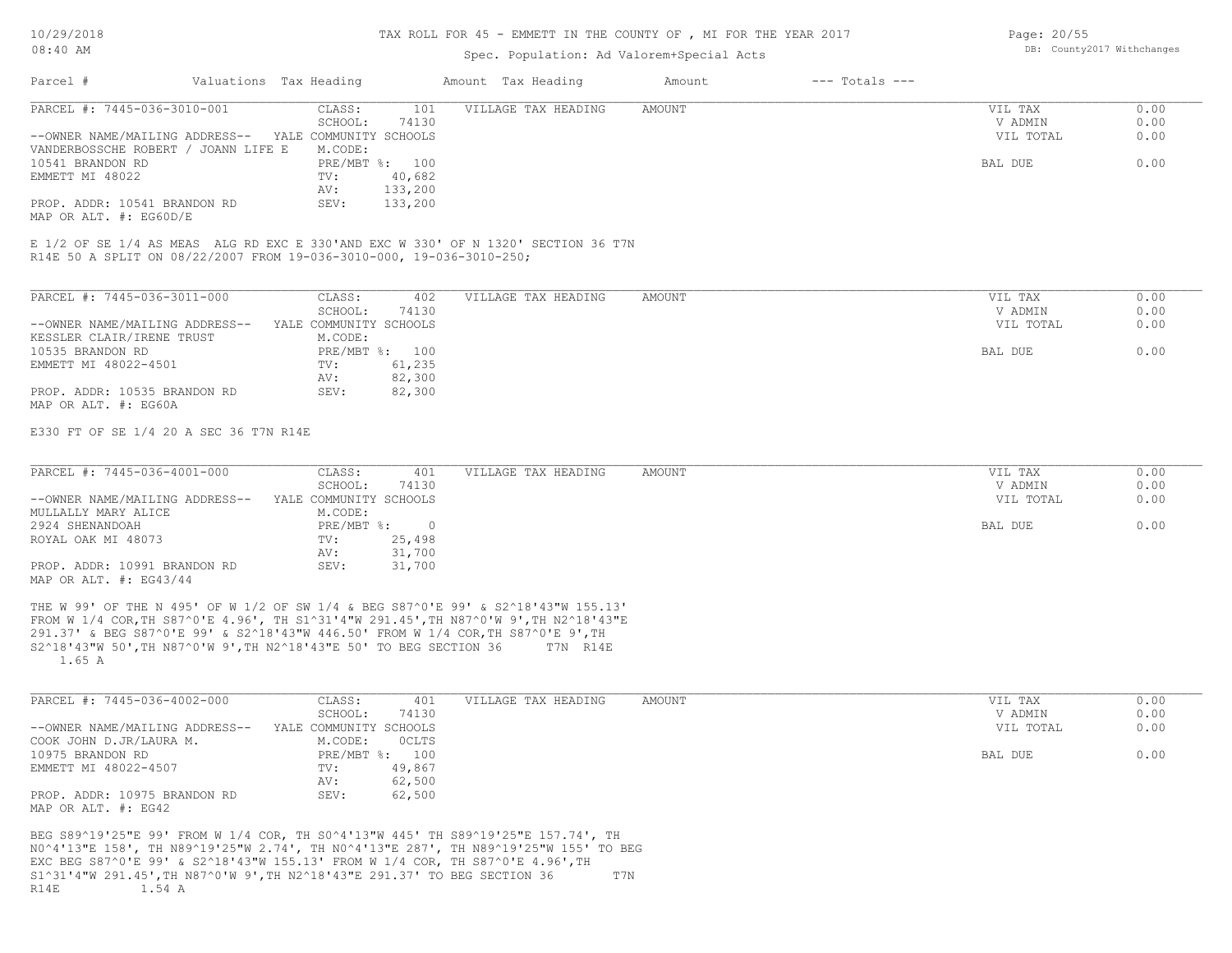#### TAX ROLL FOR 45 - EMMETT IN THE COUNTY OF , MI FOR THE YEAR 2017

# Spec. Population: Ad Valorem+Special Acts

| Parcel #                                                                                                                                                                                                                                                                                  | Valuations Tax Heading            | Amount Tax Heading  | Amount<br>$---$ Totals $---$ |                    |              |
|-------------------------------------------------------------------------------------------------------------------------------------------------------------------------------------------------------------------------------------------------------------------------------------------|-----------------------------------|---------------------|------------------------------|--------------------|--------------|
| PARCEL #: 7445-036-4003-000                                                                                                                                                                                                                                                               | CLASS:<br>401                     | VILLAGE TAX HEADING | AMOUNT                       | VIL TAX            | 0.00         |
|                                                                                                                                                                                                                                                                                           | SCHOOL:<br>74130                  |                     |                              | V ADMIN            | 0.00         |
| --OWNER NAME/MAILING ADDRESS--<br>SEDEWAR SAMANTHA                                                                                                                                                                                                                                        | YALE COMMUNITY SCHOOLS<br>M.CODE: |                     |                              | VIL TOTAL          | 0.00         |
| 10965 BRANDON RD                                                                                                                                                                                                                                                                          | PRE/MBT %: 100                    |                     |                              | BAL DUE            | 0.00         |
| EMMETT MI 48022-4507                                                                                                                                                                                                                                                                      | TV:<br>36,088                     |                     |                              |                    |              |
| PROP. ADDR: 10965 BRANDON RD                                                                                                                                                                                                                                                              | AV:<br>46,300<br>46,300<br>SEV:   |                     |                              |                    |              |
| MAP OR ALT. #: EG41                                                                                                                                                                                                                                                                       |                                   |                     |                              |                    |              |
| THE E 83.32 FT OF THE W 340.06 FT OF THE N 281.82 FT OF THE W 1/2 OF SW 1/4 & BEG                                                                                                                                                                                                         |                                   |                     |                              |                    |              |
| S89*19'25"E 254' FROM W 1/4 COR; TH S 287'; TH E 86.06'; TH N 5/18'; TH W 83.32';                                                                                                                                                                                                         |                                   |                     |                              |                    |              |
| TH N 281.82'; TH W 2.74' TO POB .57 A SEC 36 T7N R14E                                                                                                                                                                                                                                     |                                   |                     |                              |                    |              |
|                                                                                                                                                                                                                                                                                           |                                   |                     |                              |                    |              |
| PARCEL #: 7445-036-4004-000                                                                                                                                                                                                                                                               | CLASS:<br>401                     | VILLAGE TAX HEADING | AMOUNT                       | VIL TAX            | 0.00         |
|                                                                                                                                                                                                                                                                                           | SCHOOL:<br>74130                  |                     |                              | V ADMIN            | 0.00         |
| --OWNER NAME/MAILING ADDRESS-- YALE COMMUNITY SCHOOLS<br>PIERCE DENNIS R./CECILIA REV.TRUST                                                                                                                                                                                               | M.CODE:<br>00#19                  |                     |                              | VIL TOTAL          | 0.00         |
| PIERCE PATRICK R.                                                                                                                                                                                                                                                                         | PRE/MBT %: 100                    |                     |                              | BAL DUE            | 0.00         |
| 10895 BRANDON RD                                                                                                                                                                                                                                                                          | 87,809<br>TV:                     |                     |                              |                    |              |
| Emmett MI 48022                                                                                                                                                                                                                                                                           | 111,600<br>AV:                    |                     |                              |                    |              |
|                                                                                                                                                                                                                                                                                           | SEV:<br>111,600                   |                     |                              |                    |              |
| PROP. ADDR: 10895 BRANDON RD                                                                                                                                                                                                                                                              |                                   |                     |                              |                    |              |
| MAP OR ALT. #: EG40A                                                                                                                                                                                                                                                                      |                                   |                     |                              |                    |              |
|                                                                                                                                                                                                                                                                                           |                                   |                     |                              |                    |              |
| BEG S 89*19'25"E 716' FROM W 1/4 COR, TH S89*19'25"E 241.63', TH S0*14'8"W 428.72,<br>TH N89*19'25"W 99.31', TH SO*19'1'"W 16.27', TH N89*19'25"W 600.28', TH NO*4'13"E<br>158', TH S89*19'25"E 438.44', TH NO*14'8"E 50.32', TH S 89*19'25"E 20', TH<br>NO*14'8"E 236.67' TO POB. 4.12 A |                                   |                     |                              |                    |              |
| PARCEL #: 7445-036-4004-100                                                                                                                                                                                                                                                               | CLASS:<br>401                     | VILLAGE TAX HEADING | AMOUNT                       | VIL TAX            | 0.00         |
|                                                                                                                                                                                                                                                                                           | SCHOOL:<br>74130                  |                     |                              | V ADMIN            | 0.00         |
| --OWNER NAME/MAILING ADDRESS--                                                                                                                                                                                                                                                            | YALE COMMUNITY SCHOOLS            |                     |                              | VIL TOTAL          | 0.00         |
| PIERCE PATRICK/NANCY                                                                                                                                                                                                                                                                      | M.CODE:                           |                     |                              |                    |              |
| 10951 BRANDON RD<br>EMMETT MI 48022                                                                                                                                                                                                                                                       | PRE/MBT %: 100<br>65,497<br>TV:   |                     |                              | BAL DUE            | 0.00         |
|                                                                                                                                                                                                                                                                                           | AV:<br>80,900                     |                     |                              |                    |              |
| PROP. ADDR: 10951 BRANDON RD                                                                                                                                                                                                                                                              | SEV:<br>80,900                    |                     |                              |                    |              |
|                                                                                                                                                                                                                                                                                           |                                   |                     |                              |                    |              |
| MAP OR ALT. #: EG40B<br>W200' OF E 979.68' OF N 287' OF W 1/2 OF SW 1/4 SECTION 36 T7N R14E 1.3 A                                                                                                                                                                                         |                                   |                     |                              |                    |              |
|                                                                                                                                                                                                                                                                                           |                                   |                     |                              |                    |              |
|                                                                                                                                                                                                                                                                                           |                                   |                     |                              |                    |              |
| PARCEL #: 7445-036-4004-200                                                                                                                                                                                                                                                               | CLASS:<br>401<br>74130<br>SCHOOL: | VILLAGE TAX HEADING | AMOUNT                       | VIL TAX<br>V ADMIN | 0.00<br>0.00 |
| --OWNER NAME/MAILING ADDRESS--                                                                                                                                                                                                                                                            | YALE COMMUNITY SCHOOLS            |                     |                              | VIL TOTAL          | 0.00         |
| PIERCE RICHARD/ELIZABETH                                                                                                                                                                                                                                                                  | M.CODE:                           |                     |                              |                    |              |
| 10925 BRANDON RD                                                                                                                                                                                                                                                                          | PRE/MBT %: 100                    |                     |                              | BAL DUE            | 0.00         |
| EMMETT MI 48022                                                                                                                                                                                                                                                                           | 72,694<br>TV:                     |                     |                              |                    |              |
| PROP. ADDR: 10925 BRANDON RD                                                                                                                                                                                                                                                              | 91,600<br>AV:<br>SEV:<br>91,600   |                     |                              |                    |              |

175' TO BEG. SEC 36 T7N R14E. 1.13 A. 237', TH N 89\* 32' W 20', TH S 50', TH N 89\* 32' W 155', TH N 287', TH S 89\* 32' E BEG AT INT/SEC OF W 1/8 LN & E & W 1/4 LN, TH N 89\* 32' W 604.68' TO BEG, TH S

Page: 21/55 DB: County2017 Withchanges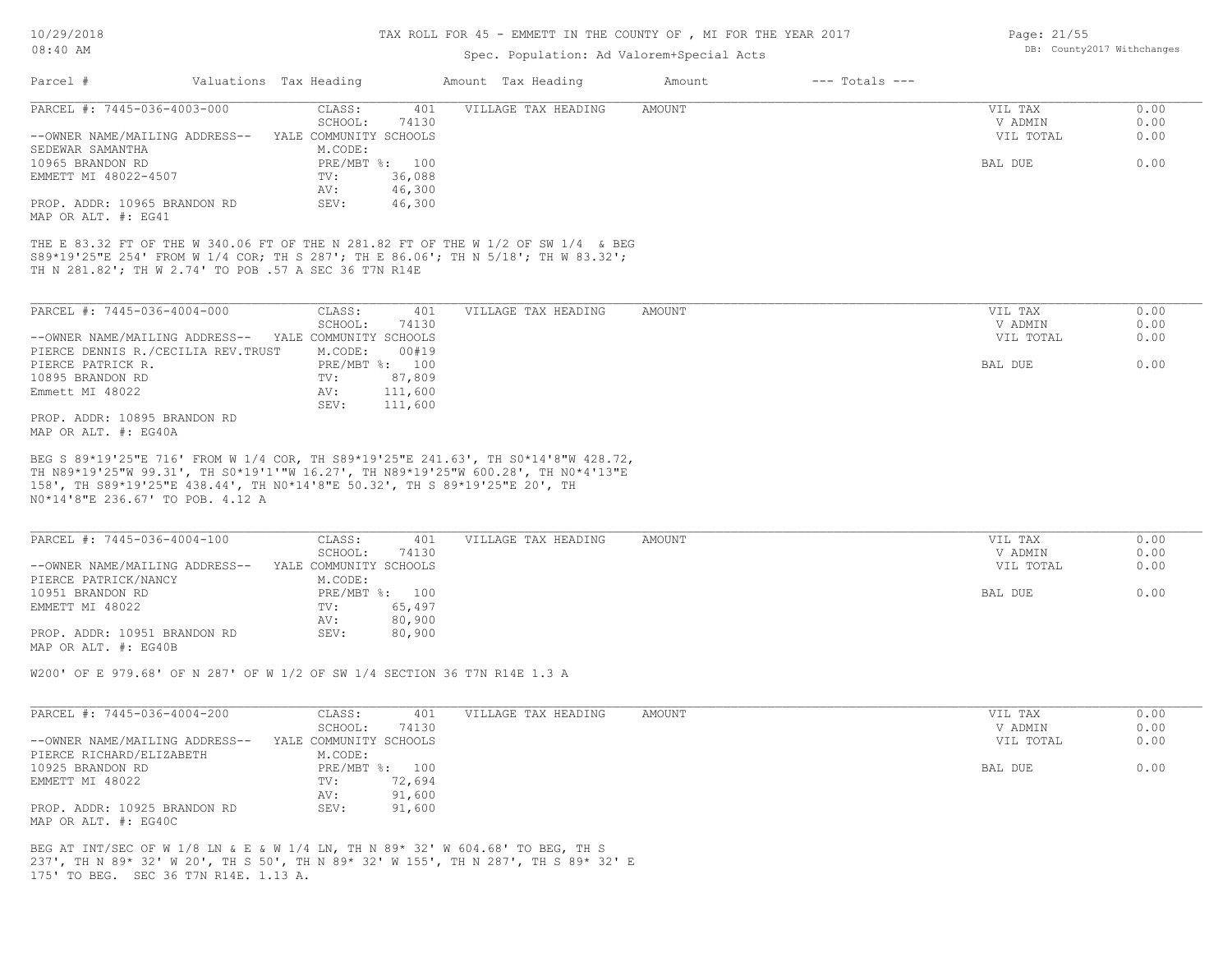#### TAX ROLL FOR 45 - EMMETT IN THE COUNTY OF , MI FOR THE YEAR 2017

### Spec. Population: Ad Valorem+Special Acts

Page: 22/55 DB: County2017 Withchanges

| Parcel #                       | Valuations Tax Heading |        | Amount Tax Heading  | Amount | $---$ Totals $---$ |           |      |
|--------------------------------|------------------------|--------|---------------------|--------|--------------------|-----------|------|
| PARCEL #: 7445-036-4005-000    | CLASS:                 | 401    | VILLAGE TAX HEADING | AMOUNT |                    | VIL TAX   | 0.00 |
|                                | SCHOOL:                | 74130  |                     |        |                    | V ADMIN   | 0.00 |
| --OWNER NAME/MAILING ADDRESS-- | YALE COMMUNITY SCHOOLS |        |                     |        |                    | VIL TOTAL | 0.00 |
| SPENCER BETH                   | M.CODE:                |        |                     |        |                    |           |      |
| 3241 MAIN ST                   | PRE/MBT %: 100         |        |                     |        |                    | BAL DUE   | 0.00 |
| EMMETT MI 48022                | TV:                    | 36,706 |                     |        |                    |           |      |
|                                | AV:                    | 45,100 |                     |        |                    |           |      |
| PROP. ADDR: 3241 MAIN ST       | SEV:                   | 45,100 |                     |        |                    |           |      |
|                                |                        |        |                     |        |                    |           |      |

MAP OR ALT. #: EG37

THE N 176 FT OF THE E 363 FT OF THE W 1/2 OF SW 1/4 1.33 A SEC 36 T7N R14E

| PARCEL #: 7445-036-4006-000    | CLASS:                 | 401    | VILLAGE TAX HEADING | AMOUNT | VIL TAX   | 0.00 |
|--------------------------------|------------------------|--------|---------------------|--------|-----------|------|
|                                | SCHOOL:                | 74130  |                     |        | V ADMIN   | 0.00 |
| --OWNER NAME/MAILING ADDRESS-- | YALE COMMUNITY SCHOOLS |        |                     |        | VIL TOTAL | 0.00 |
| BULAR STEVEN/MAUREEN           | M.CODE:                |        |                     |        |           |      |
| 3235 MAIN ST                   | PRE/MBT %: 100         |        |                     |        | BAL DUE   | 0.00 |
| EMMETT MI 48022                | TV:                    | 30,537 |                     |        |           |      |
|                                | AV:                    | 36,800 |                     |        |           |      |
| PROP. ADDR: 3235 MAIN ST       | SEV:                   | 36,800 |                     |        |           |      |
| MAP OR ALT. #: EG38            |                        |        |                     |        |           |      |

T7N R14E THE S 111 FT OF THE N 287 FT OF THE E 363 FT OF THE W 1/2 OF SW 1/4 0.92 A SEC 36

| PARCEL #: 7445-036-4007-000    | CLASS:                 | VILLAGE TAX HEADING<br>401 | AMOUNT | VIL TAX   | 0.00 |
|--------------------------------|------------------------|----------------------------|--------|-----------|------|
|                                | 74130<br>SCHOOL:       |                            |        | V ADMIN   | 0.00 |
| --OWNER NAME/MAILING ADDRESS-- | YALE COMMUNITY SCHOOLS |                            |        | VIL TOTAL | 0.00 |
| MCCLELLAND WILLIAM/PATRICK     | M.CODE:                |                            |        |           |      |
| 3227 MAIN ST                   | PRE/MBT %: 100         |                            |        | BAL DUE   | 0.00 |
| EMMETT MI 48022-4520           | 28,741<br>TV:          |                            |        |           |      |
|                                | 42,000<br>AV:          |                            |        |           |      |
| PROP. ADDR: 3227 MAIN ST       | 42,000<br>SEV:         |                            |        |           |      |
| MAP OR ALT. #: EG39            |                        |                            |        |           |      |

R14E THE S 127 FT OF THE N 414 FT OF THE E 363 FT OF W 1/2 OF SW 1/4 1.05 A SEC 36 T7N

| PARCEL #: 7445-036-4008-001    | CLASS:                 | 402   | VILLAGE TAX HEADING | AMOUNT | VIL TAX   | 0.00 |
|--------------------------------|------------------------|-------|---------------------|--------|-----------|------|
|                                | SCHOOL:                | 74130 |                     |        | V ADMIN   | 0.00 |
| --OWNER NAME/MAILING ADDRESS-- | YALE COMMUNITY SCHOOLS |       |                     |        | VIL TOTAL | 0.00 |
| VERNIER PATRICK/DOROTHY        | M.CODE:                |       |                     |        |           |      |
| PO BOX 24                      | $PRE/MBT$ %:           | 100   |                     |        | BAL DUE   | 0.00 |
| Emmett MI 48022                | TV:                    | 6,400 |                     |        |           |      |
|                                | AV:                    | 6,400 |                     |        |           |      |
| PROP. ADDR: 3219 MAIN ST       | SEV:                   | 6,400 |                     |        |           |      |
| MAP OR ALT. #: EG45B/A         |                        |       |                     |        |           |      |

SPLIT ON 11/08/2007 FROM 19-036-4008-000, 19-036-4009-000; N OF WALTER CHILLSON' ADDITION TO VILLAGE OF EMMETT SECTION 36 T7N R14E 1.00 A S 132' OF E 264' & 363' EXC N 414' & EXC 132' OF THAT PART OF W 1/2 OF SW 1/4 LYING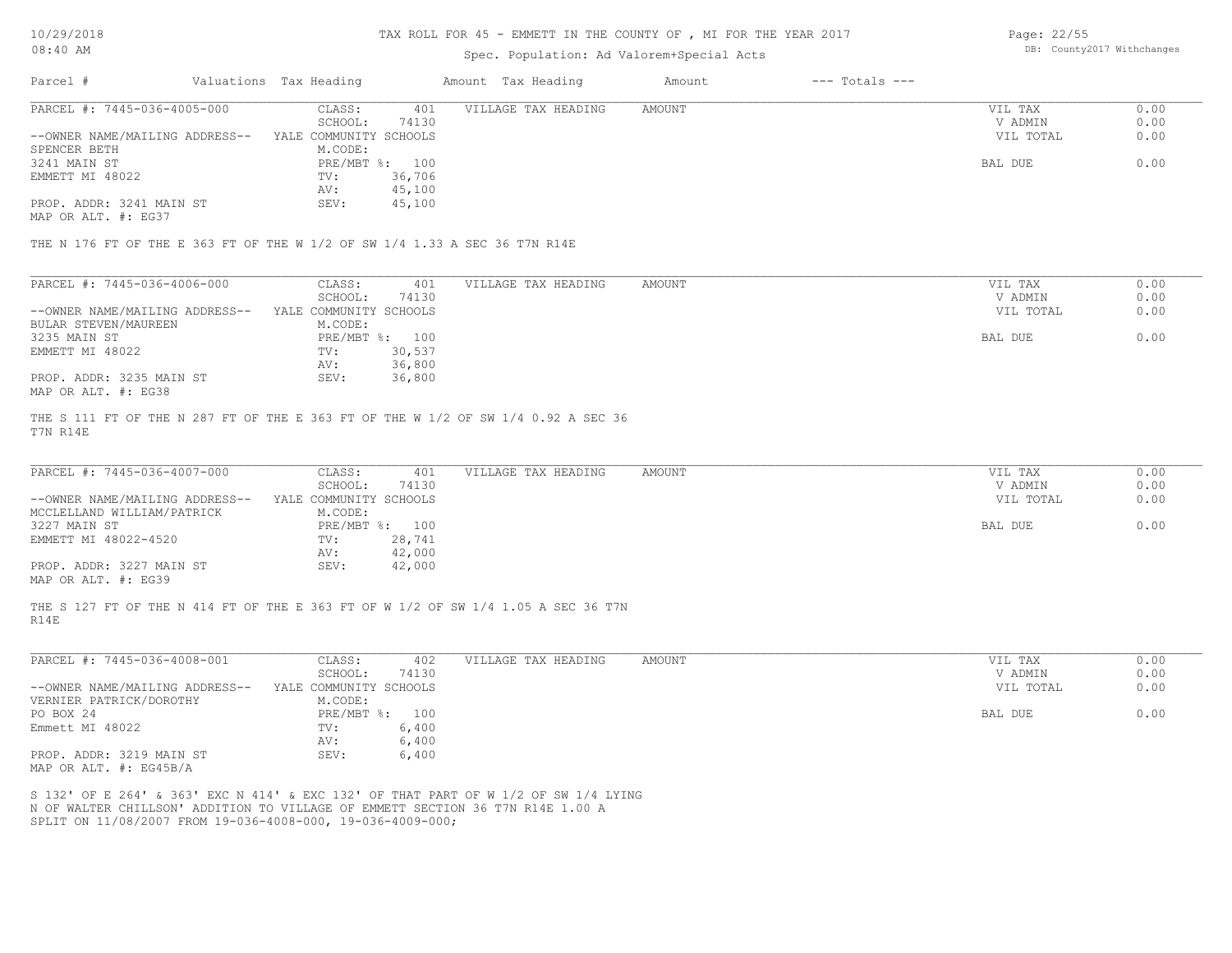## TAX ROLL FOR 45 - EMMETT IN THE COUNTY OF , MI FOR THE YEAR 2017

Page: 23/55

DB: County2017 Withchanges

## Spec. Population: Ad Valorem+Special Acts

| PARCEL #: 7445-036-4010-000<br>CLASS:<br>708<br>VILLAGE TAX HEADING<br>AMOUNT<br>VIL TAX<br>SCHOOL:<br>74130<br>V ADMIN<br>YALE COMMUNITY SCHOOLS<br>VIL TOTAL<br>--OWNER NAME/MAILING ADDRESS--<br>OUR LADY OF MT CARMEL CH<br>M.CODE:<br>10817 BRANDON RD<br>PRE/MBT %:<br>BAL DUE<br>0<br>EMMETT MI 48022<br>$\circ$<br>TV:<br>$\circ$<br>AV:<br>SEV:<br>$\circ$<br>PROP. ADDR: 10817 BRANDON RD<br>MAP OR ALT. #: EG28A<br>W393 FT OF N 280 FT OF E 1/2 OF SW 1/4 & BEG N 87 DEG 5 MIN W 334.5 FT & S 2 DEG 30<br>MIN W 178 FT FROM INT 1/4 COR, TH N 87 DEG 5 MIN W 618 FT, TH S 2 DEG 30 MIN W<br>232.6', TH S875'E 618', TH N230'E 232.6' TO BEG & E 150' OF W 543' OF N 178' OF E 1/2<br>OF SW 1/4 SECTION 36 T7N R14E 5.94 A<br>PARCEL #: 7445-036-4010-100<br>CLASS:<br>703<br>VILLAGE TAX HEADING<br>VIL TAX<br>AMOUNT<br>SCHOOL:<br>V ADMIN<br>74130<br>--OWNER NAME/MAILING ADDRESS-- YALE COMMUNITY SCHOOLS<br>VIL TOTAL<br>VILLAGE OF EMMETT<br>M.CODE:<br>PRE/MBT %:<br>BAL DUE<br>P.O. BOX 127<br>$\circ$<br>$\circ$<br>EMMETT MI 48022<br>TV:<br>$\circ$<br>AV:<br>SEV:<br>$\circ$<br>PROP. ADDR: MAIN ST<br>MAP OR ALT. #: EG28B<br>BEG N875'W 334.50' & S230'W 410.60' FROM INT 1/4 COR, TH N875'W 618', TH S230'W<br>261.05', TH S7820'E 121.60', TH S717'W 166.62', TH S7728'30"E 519.80' TH N230'E<br>532.46' TO BEG AND BEG N 87D 5M W 1342.56', S 2D 30M W 974.74', S 77D 32M E 486.72',<br>& N 6D 30M E 155.13', FROM INT. 1/4 COR., TH N 6D 30M E 211.53', TH N 77D 43M E<br>.00A<br>PARCEL #: 7445-036-4011-000<br>CLASS:<br>VILLAGE TAX HEADING<br>401<br>AMOUNT<br>VIL TAX<br>SCHOOL:<br>74130<br>V ADMIN<br>YALE COMMUNITY SCHOOLS<br>VIL TOTAL<br>--OWNER NAME/MAILING ADDRESS--<br>PIERCE KATHLEEN LIFE LEASE<br>M.CODE:<br>PRE/MBT %: 100<br>BAL DUE<br>3224 MAIN ST<br>39,688<br>EMMETT MI 48022-4519<br>TV:<br>49,000<br>AV:<br>SEV:<br>PROP. ADDR: 3224 MAIN ST<br>49,000<br>MAP OR ALT. #: EG27C | 0.00<br>0.00<br>0.00<br>0.00 |
|----------------------------------------------------------------------------------------------------------------------------------------------------------------------------------------------------------------------------------------------------------------------------------------------------------------------------------------------------------------------------------------------------------------------------------------------------------------------------------------------------------------------------------------------------------------------------------------------------------------------------------------------------------------------------------------------------------------------------------------------------------------------------------------------------------------------------------------------------------------------------------------------------------------------------------------------------------------------------------------------------------------------------------------------------------------------------------------------------------------------------------------------------------------------------------------------------------------------------------------------------------------------------------------------------------------------------------------------------------------------------------------------------------------------------------------------------------------------------------------------------------------------------------------------------------------------------------------------------------------------------------------------------------------------------------------------------------------------------------------------------------------------------------------------------------------------------------------------------------------------------------------------------------------------------------------|------------------------------|
| 76.39', TH S 2D 4M W 218.57', TH S 82D 14M E 59.12' TO BEG SECTION 36 T7N R14E 7                                                                                                                                                                                                                                                                                                                                                                                                                                                                                                                                                                                                                                                                                                                                                                                                                                                                                                                                                                                                                                                                                                                                                                                                                                                                                                                                                                                                                                                                                                                                                                                                                                                                                                                                                                                                                                                       |                              |
|                                                                                                                                                                                                                                                                                                                                                                                                                                                                                                                                                                                                                                                                                                                                                                                                                                                                                                                                                                                                                                                                                                                                                                                                                                                                                                                                                                                                                                                                                                                                                                                                                                                                                                                                                                                                                                                                                                                                        |                              |
|                                                                                                                                                                                                                                                                                                                                                                                                                                                                                                                                                                                                                                                                                                                                                                                                                                                                                                                                                                                                                                                                                                                                                                                                                                                                                                                                                                                                                                                                                                                                                                                                                                                                                                                                                                                                                                                                                                                                        |                              |
|                                                                                                                                                                                                                                                                                                                                                                                                                                                                                                                                                                                                                                                                                                                                                                                                                                                                                                                                                                                                                                                                                                                                                                                                                                                                                                                                                                                                                                                                                                                                                                                                                                                                                                                                                                                                                                                                                                                                        |                              |
|                                                                                                                                                                                                                                                                                                                                                                                                                                                                                                                                                                                                                                                                                                                                                                                                                                                                                                                                                                                                                                                                                                                                                                                                                                                                                                                                                                                                                                                                                                                                                                                                                                                                                                                                                                                                                                                                                                                                        | 0.00<br>0.00<br>0.00         |
|                                                                                                                                                                                                                                                                                                                                                                                                                                                                                                                                                                                                                                                                                                                                                                                                                                                                                                                                                                                                                                                                                                                                                                                                                                                                                                                                                                                                                                                                                                                                                                                                                                                                                                                                                                                                                                                                                                                                        |                              |
|                                                                                                                                                                                                                                                                                                                                                                                                                                                                                                                                                                                                                                                                                                                                                                                                                                                                                                                                                                                                                                                                                                                                                                                                                                                                                                                                                                                                                                                                                                                                                                                                                                                                                                                                                                                                                                                                                                                                        | 0.00                         |
|                                                                                                                                                                                                                                                                                                                                                                                                                                                                                                                                                                                                                                                                                                                                                                                                                                                                                                                                                                                                                                                                                                                                                                                                                                                                                                                                                                                                                                                                                                                                                                                                                                                                                                                                                                                                                                                                                                                                        |                              |
|                                                                                                                                                                                                                                                                                                                                                                                                                                                                                                                                                                                                                                                                                                                                                                                                                                                                                                                                                                                                                                                                                                                                                                                                                                                                                                                                                                                                                                                                                                                                                                                                                                                                                                                                                                                                                                                                                                                                        |                              |
|                                                                                                                                                                                                                                                                                                                                                                                                                                                                                                                                                                                                                                                                                                                                                                                                                                                                                                                                                                                                                                                                                                                                                                                                                                                                                                                                                                                                                                                                                                                                                                                                                                                                                                                                                                                                                                                                                                                                        |                              |
|                                                                                                                                                                                                                                                                                                                                                                                                                                                                                                                                                                                                                                                                                                                                                                                                                                                                                                                                                                                                                                                                                                                                                                                                                                                                                                                                                                                                                                                                                                                                                                                                                                                                                                                                                                                                                                                                                                                                        |                              |
|                                                                                                                                                                                                                                                                                                                                                                                                                                                                                                                                                                                                                                                                                                                                                                                                                                                                                                                                                                                                                                                                                                                                                                                                                                                                                                                                                                                                                                                                                                                                                                                                                                                                                                                                                                                                                                                                                                                                        | 0.00                         |
|                                                                                                                                                                                                                                                                                                                                                                                                                                                                                                                                                                                                                                                                                                                                                                                                                                                                                                                                                                                                                                                                                                                                                                                                                                                                                                                                                                                                                                                                                                                                                                                                                                                                                                                                                                                                                                                                                                                                        | 0.00                         |
|                                                                                                                                                                                                                                                                                                                                                                                                                                                                                                                                                                                                                                                                                                                                                                                                                                                                                                                                                                                                                                                                                                                                                                                                                                                                                                                                                                                                                                                                                                                                                                                                                                                                                                                                                                                                                                                                                                                                        | 0.00                         |
|                                                                                                                                                                                                                                                                                                                                                                                                                                                                                                                                                                                                                                                                                                                                                                                                                                                                                                                                                                                                                                                                                                                                                                                                                                                                                                                                                                                                                                                                                                                                                                                                                                                                                                                                                                                                                                                                                                                                        | 0.00                         |
|                                                                                                                                                                                                                                                                                                                                                                                                                                                                                                                                                                                                                                                                                                                                                                                                                                                                                                                                                                                                                                                                                                                                                                                                                                                                                                                                                                                                                                                                                                                                                                                                                                                                                                                                                                                                                                                                                                                                        |                              |
|                                                                                                                                                                                                                                                                                                                                                                                                                                                                                                                                                                                                                                                                                                                                                                                                                                                                                                                                                                                                                                                                                                                                                                                                                                                                                                                                                                                                                                                                                                                                                                                                                                                                                                                                                                                                                                                                                                                                        |                              |
|                                                                                                                                                                                                                                                                                                                                                                                                                                                                                                                                                                                                                                                                                                                                                                                                                                                                                                                                                                                                                                                                                                                                                                                                                                                                                                                                                                                                                                                                                                                                                                                                                                                                                                                                                                                                                                                                                                                                        |                              |
| N394.70 FT OF W 390 FT OF E 1/2 OF SW 1/4 EXC N 280 FT THEREOF. 1 A SEC 36 T7N R14E                                                                                                                                                                                                                                                                                                                                                                                                                                                                                                                                                                                                                                                                                                                                                                                                                                                                                                                                                                                                                                                                                                                                                                                                                                                                                                                                                                                                                                                                                                                                                                                                                                                                                                                                                                                                                                                    |                              |
| PARCEL #: 7445-036-4012-000<br>CLASS:<br>401<br>VILLAGE TAX HEADING<br>AMOUNT<br>VIL TAX                                                                                                                                                                                                                                                                                                                                                                                                                                                                                                                                                                                                                                                                                                                                                                                                                                                                                                                                                                                                                                                                                                                                                                                                                                                                                                                                                                                                                                                                                                                                                                                                                                                                                                                                                                                                                                               | 0.00                         |
| SCHOOL:<br>74130<br>V ADMIN                                                                                                                                                                                                                                                                                                                                                                                                                                                                                                                                                                                                                                                                                                                                                                                                                                                                                                                                                                                                                                                                                                                                                                                                                                                                                                                                                                                                                                                                                                                                                                                                                                                                                                                                                                                                                                                                                                            | 0.00                         |
| YALE COMMUNITY SCHOOLS<br>VIL TOTAL<br>--OWNER NAME/MAILING ADDRESS--                                                                                                                                                                                                                                                                                                                                                                                                                                                                                                                                                                                                                                                                                                                                                                                                                                                                                                                                                                                                                                                                                                                                                                                                                                                                                                                                                                                                                                                                                                                                                                                                                                                                                                                                                                                                                                                                  | 0.00                         |
| DONNELLON G JAMES JR<br>M.CODE:                                                                                                                                                                                                                                                                                                                                                                                                                                                                                                                                                                                                                                                                                                                                                                                                                                                                                                                                                                                                                                                                                                                                                                                                                                                                                                                                                                                                                                                                                                                                                                                                                                                                                                                                                                                                                                                                                                        |                              |
| 3218 MAIN ST<br>PRE/MBT %: 100<br>BAL DUE                                                                                                                                                                                                                                                                                                                                                                                                                                                                                                                                                                                                                                                                                                                                                                                                                                                                                                                                                                                                                                                                                                                                                                                                                                                                                                                                                                                                                                                                                                                                                                                                                                                                                                                                                                                                                                                                                              |                              |
| 41,435<br>EMMETT MI 48022-4519<br>TV:<br>51,600<br>AV:                                                                                                                                                                                                                                                                                                                                                                                                                                                                                                                                                                                                                                                                                                                                                                                                                                                                                                                                                                                                                                                                                                                                                                                                                                                                                                                                                                                                                                                                                                                                                                                                                                                                                                                                                                                                                                                                                 | 0.00                         |
| SEV:<br>51,600<br>PROP. ADDR: 3218 MAIN ST<br>MAP OR ALT. #: EG29                                                                                                                                                                                                                                                                                                                                                                                                                                                                                                                                                                                                                                                                                                                                                                                                                                                                                                                                                                                                                                                                                                                                                                                                                                                                                                                                                                                                                                                                                                                                                                                                                                                                                                                                                                                                                                                                      |                              |

1/4 LYING N OF GTRR R/W. .91 A SEC 36 T7N R14E THE S 111 FT OF THE N 505.7 FT OF THE W 356.15 FT OF ALL THAT PART OF E 1/2 OF SW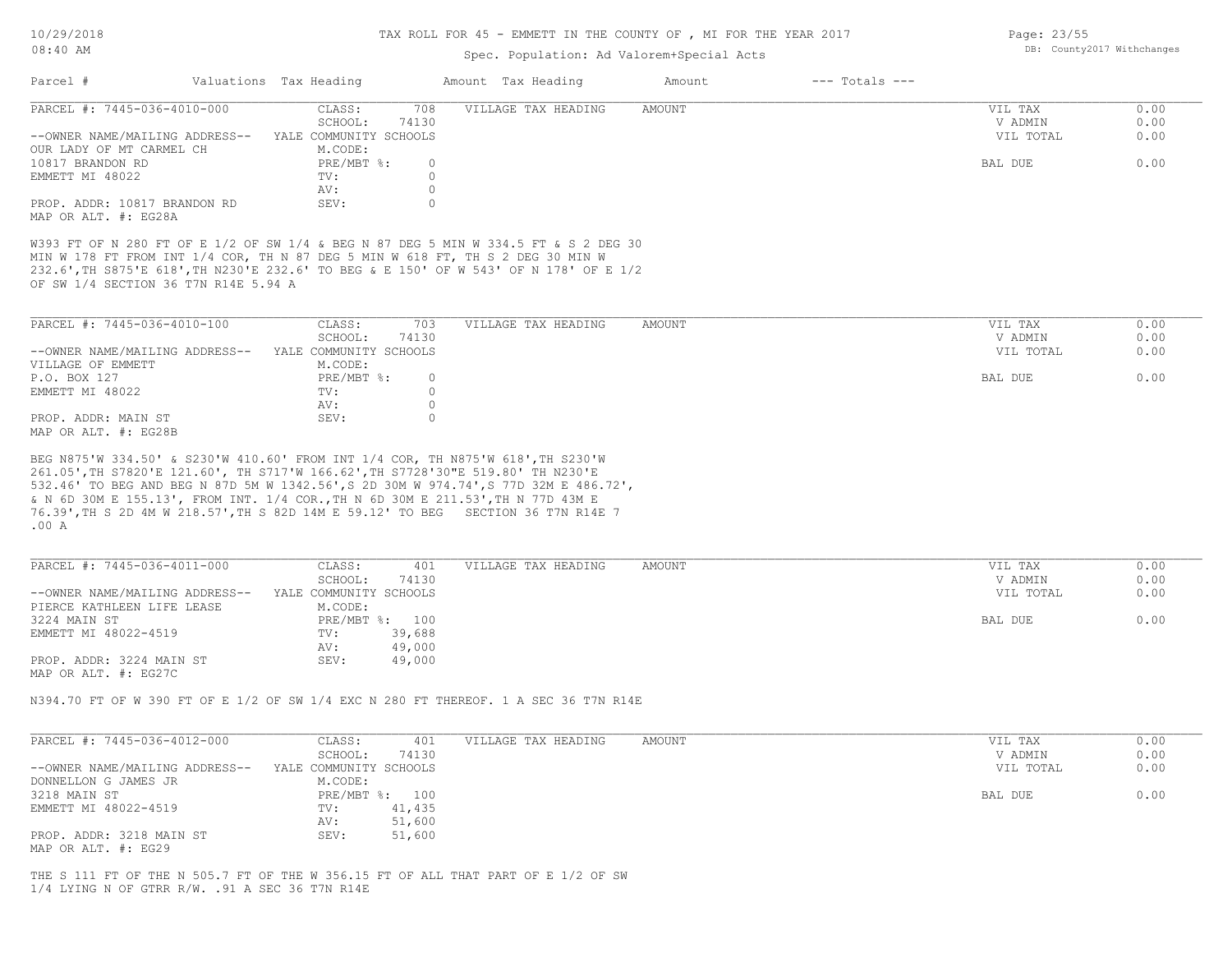10/29/2018

#### 08:40 AM

#### TAX ROLL FOR 45 - EMMETT IN THE COUNTY OF , MI FOR THE YEAR 2017

### Spec. Population: Ad Valorem+Special Acts

| Parcel #                                                                            | Valuations Tax Heading |                | Amount Tax Heading  | Amount | $---$ Totals $---$ |           |      |
|-------------------------------------------------------------------------------------|------------------------|----------------|---------------------|--------|--------------------|-----------|------|
| PARCEL #: 7445-036-4013-000                                                         | CLASS:                 | 401            | VILLAGE TAX HEADING | AMOUNT |                    | VIL TAX   | 0.00 |
|                                                                                     | SCHOOL:                | 74130          |                     |        |                    | V ADMIN   | 0.00 |
| --OWNER NAME/MAILING ADDRESS--                                                      | YALE COMMUNITY SCHOOLS |                |                     |        |                    | VIL TOTAL | 0.00 |
| ZUKOWSKI ASHLEY                                                                     | M.CODE:                | OCLTS          |                     |        |                    |           |      |
| 3208 MAIN ST                                                                        |                        | PRE/MBT %: 100 |                     |        |                    | BAL DUE   | 0.00 |
| Emmett MI 48022                                                                     | TV:                    | 29,361         |                     |        |                    |           |      |
|                                                                                     | AV:                    | 30,200         |                     |        |                    |           |      |
| PROP. ADDR: 3208 MAIN ST                                                            | SEV:                   | 30,200         |                     |        |                    |           |      |
| MAP OR ALT. #: EG30                                                                 |                        |                |                     |        |                    |           |      |
|                                                                                     |                        |                |                     |        |                    |           |      |
| BEG AT A PTE WHICH LIES S 2 DEG 30 MIN W 505.7 FT FROM THE INT/SEC OF THE E LINE OF |                        |                |                     |        |                    |           |      |
| M-19 WITH E & W 1/4 LINE OF SEC 36, TH S 88 DEG 18 MIN E 356.15 FT, TH S 2 DEG 17   |                        |                |                     |        |                    |           |      |
| MIN W 173.7 FT, TH N 76 DEG 35 MIN W 363.5 FT TO M-19, TH N 2 DEG 30 MIN E 100 FT   |                        |                |                     |        |                    |           |      |
| TO THE PLACE OF BEG. 1.12 A SEC 36 T7N R14E                                         |                        |                |                     |        |                    |           |      |
|                                                                                     |                        |                |                     |        |                    |           |      |
| PARCEL #: 7445-036-4014-000                                                         | CLASS:                 | 201            | VILLAGE TAX HEADING | AMOUNT |                    | VIL TAX   | 0.00 |
|                                                                                     | SCHOOL:                | 74130          |                     |        |                    | V ADMIN   | 0.00 |
| --OWNER NAME/MAILING ADDRESS--                                                      | YALE COMMUNITY SCHOOLS |                |                     |        |                    | VIL TOTAL | 0.00 |
| MALLOY WILLIAM                                                                      | M.CODE:                |                |                     |        |                    |           |      |
| 14950 SULLIVAN RD                                                                   | $PRE/MBT$ %:           | $\overline{0}$ |                     |        |                    | BAL DUE   | 0.00 |
|                                                                                     | TV:                    |                |                     |        |                    |           |      |
| Capac MI 48014                                                                      |                        | 13,117         |                     |        |                    |           |      |
|                                                                                     | AV:                    | 15,600         |                     |        |                    |           |      |

35 MIN W 190 FT, TH N 2 DEG 30 MIN E 100 FT TO PLACE OF BEG. .42 A SEC 36 T7N R14E LINE OF SEC 36, TH S 76 DEG 35 MIN E 190 FT, TH S 2 DEG 30 MIN W 100 FT TH N 76 DEG BEG AT A PTE ON THE E LINE OF M-19, S 2 DEG 30 MIN W 605.7 FT FROM THE E & W 1/4

PROP. ADDR: 3206 MAIN ST SEV: 15,600

| PARCEL #: 7445-036-4015-000    | CLASS:                 | 401          | VILLAGE TAX HEADING | AMOUNT | VIL TAX   | 0.00 |
|--------------------------------|------------------------|--------------|---------------------|--------|-----------|------|
|                                | SCHOOL:                | 74130        |                     |        | V ADMIN   | 0.00 |
| --OWNER NAME/MAILING ADDRESS-- | YALE COMMUNITY SCHOOLS |              |                     |        | VIL TOTAL | 0.00 |
| MORAN ROBERT/PATRICIA          | M.CODE:                | <b>OCLTS</b> |                     |        |           |      |
| PO BOX 16                      | PRE/MBT %: 100         |              |                     |        | BAL DUE   | 0.00 |
| 3188 MAIN ST                   | TV:                    | 57,579       |                     |        |           |      |
| EMMETT MI 48022                | AV:                    | 72,500       |                     |        |           |      |
|                                | SEV:                   | 72,500       |                     |        |           |      |
| PROP. ADDR: 3188 MAIN ST       |                        |              |                     |        |           |      |
|                                |                        |              |                     |        |           |      |

MAP OR ALT. #: EG32

MAP OR ALT. #: EG31

OF BEG. 1.4 A SEC 36 T7N R14E FT TH N 81 DEG 30 MIN W 156.3 FT TO M-19, TH N 2 DEG 30 MIN E 142.6 FT TO THE PLACE S 76 DEG 35 MIN E 213.6 FT, TH S 2 DEG 4 MIN W 162.6 FT, TH S 89 DEG 18 MIN W 243.1 & W 1/4 LINE OF SEC 36, TH S 76 DEG 35 MIN E 190 FT, TH N 2 DEG 30 MIN E 100 FT, TH BEG AT A PTE ON THE E LINE OF M-19 WHICH LIES S 2 DEG 30 MIN W 705.7 FT FROM THE E

Page: 24/55 DB: County2017 Withchanges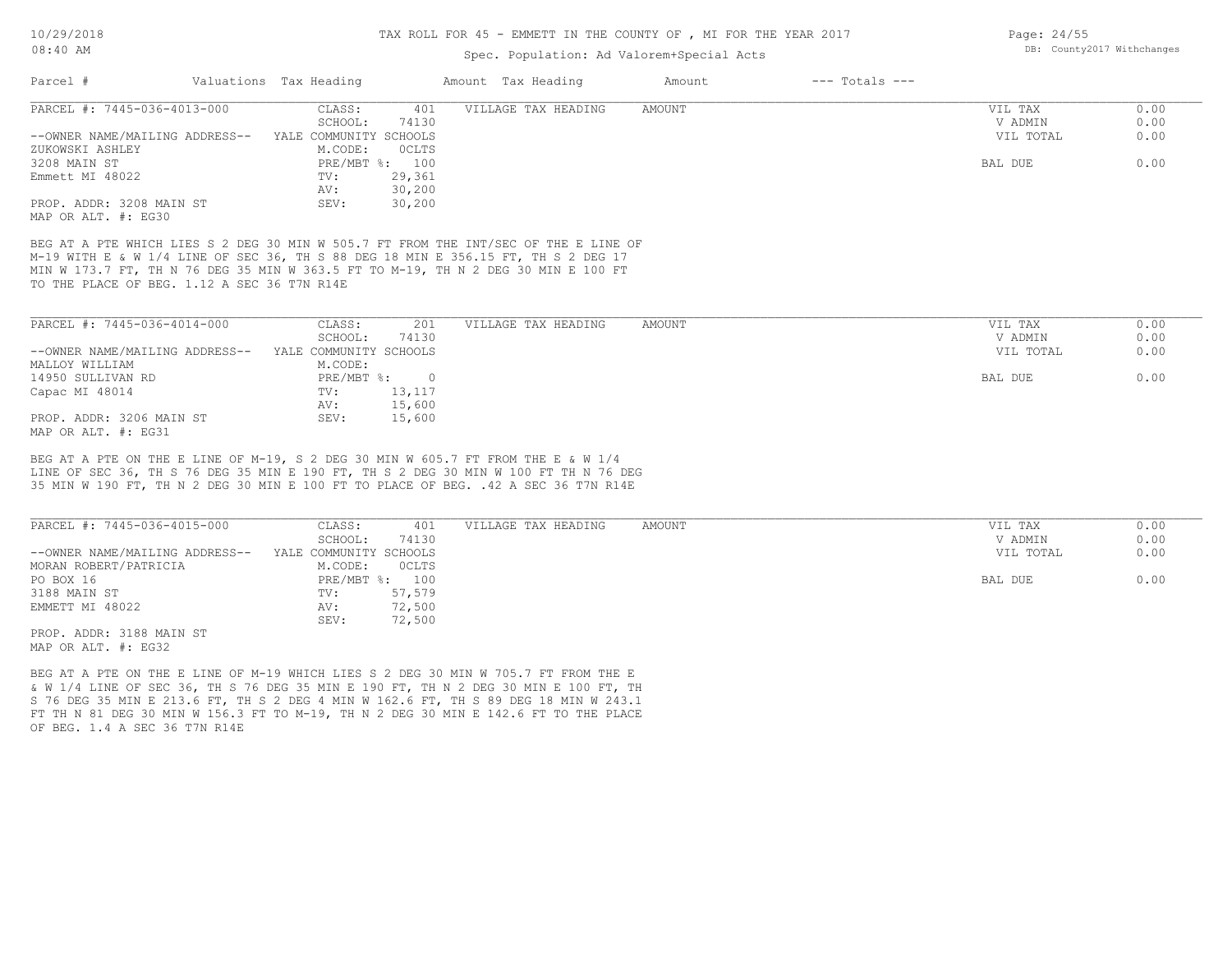### Spec. Population: Ad Valorem+Special Acts

| Parcel #                                                                                                                                                                                                                                                               | Valuations Tax Heading    | Amount Tax Heading         | Amount | $---$ Totals $---$ |           |      |
|------------------------------------------------------------------------------------------------------------------------------------------------------------------------------------------------------------------------------------------------------------------------|---------------------------|----------------------------|--------|--------------------|-----------|------|
| PARCEL #: 7445-036-4016-000                                                                                                                                                                                                                                            | CLASS:                    | 201<br>VILLAGE TAX HEADING | AMOUNT |                    | VIL TAX   | 0.00 |
|                                                                                                                                                                                                                                                                        | SCHOOL:                   | 74130                      |        |                    | V ADMIN   | 0.00 |
| --OWNER NAME/MAILING ADDRESS--                                                                                                                                                                                                                                         | YALE COMMUNITY SCHOOLS    |                            |        |                    | VIL TOTAL | 0.00 |
| KRAUSS JAMES L/SAIMA L                                                                                                                                                                                                                                                 | M.CODE:                   |                            |        |                    |           |      |
| 11665 DUNN RD                                                                                                                                                                                                                                                          | $PRE/MBT$ %:              | $\overline{0}$             |        |                    | BAL DUE   | 0.00 |
| Memphis MI 48041                                                                                                                                                                                                                                                       | TV:                       | 27,949                     |        |                    |           |      |
|                                                                                                                                                                                                                                                                        | AV:                       | 28,100                     |        |                    |           |      |
| PROP. ADDR: 10842 MARY ST                                                                                                                                                                                                                                              | SEV:                      | 28,100                     |        |                    |           |      |
| MAP OR ALT. #: EG33                                                                                                                                                                                                                                                    |                           |                            |        |                    |           |      |
| BEG AT A PTE ON E LINE OF M-19 WHICH LIES S 2 DEG 30 MIN W 849.28 FT FROM E & W 1/4<br>LINE, TH S 81 DEG 30 MIN E 156.3 FT, TH S 6 DEG 59 MIN W 148 FT, TH N 77 DEG 30 MIN<br>W 131.5 FT TO M-19, TH N 2 DEG 30 MIN E 132 FT TO PLACE OF BEG. .45 A SEC 36 T7N<br>R14E |                           |                            |        |                    |           |      |
| PARCEL #: 7445-036-4017-000                                                                                                                                                                                                                                            | CLASS:                    | 705<br>VILLAGE TAX HEADING | AMOUNT |                    | VIL TAX   | 0.00 |
|                                                                                                                                                                                                                                                                        | SCHOOL:                   | 74130                      |        |                    | V ADMIN   | 0.00 |
| --OWNER NAME/MAILING ADDRESS--                                                                                                                                                                                                                                         | YALE COMMUNITY SCHOOLS    |                            |        |                    | VIL TOTAL | 0.00 |
| EMMETT LION'S CLUB INC                                                                                                                                                                                                                                                 | M.CODE:                   |                            |        |                    |           |      |
| 3481 COGLEY RD                                                                                                                                                                                                                                                         | $PRE/MBT$ $\frac{1}{6}$ : | 0                          |        |                    | BAL DUE   | 0.00 |
| AVOCA MI 48006                                                                                                                                                                                                                                                         | TV:                       |                            |        |                    |           |      |
|                                                                                                                                                                                                                                                                        | AV.                       |                            |        |                    |           |      |

MAP OR ALT. #: EG34 PROP. ADDR: MARY ST SEV: SEV: 0

N 77 DEG 30 MIN W 126 FT TO THE PLACE OF BEG. .46 A SEC 36 T7N R14E 6 DEG 59 MIN E 148 FT, TH N 89 DEG 18 MIN E 133 FT, TH S 14 DEG 15 MIN W 170 FT TH 30 MIN W 981.28 FT TH S 77 DEG 33 MIN E 131.5 FT TO PLACE OF BEG OF THIS DESC, TH N FROM THE INT/SEC OF THE E LINE OF M-19 WITH THE E & W 1/4 LINE OF SEC 36, S 2 DEG

AV: 0

| PARCEL #: 7445-036-4018-000    | CLASS:                 | 401   | VILLAGE TAX HEADING | AMOUNT | VIL TAX   | 0.00 |
|--------------------------------|------------------------|-------|---------------------|--------|-----------|------|
|                                | SCHOOL:                | 74130 |                     |        | V ADMIN   | 0.00 |
| --OWNER NAME/MAILING ADDRESS-- | YALE COMMUNITY SCHOOLS |       |                     |        | VIL TOTAL | 0.00 |
| BOYER MICHAEL                  | M.CODE:                |       |                     |        |           |      |
| MAPLE STREET STATION           | PRE/MBT %:             |       |                     |        | BAL DUE   | 0.00 |
| PO BOX 4385                    | TV:                    | 7,916 |                     |        |           |      |
| DEARBORN MI 48126              | AV:                    | 8,900 |                     |        |           |      |
|                                | SEV:                   | 8,900 |                     |        |           |      |
| PROP. ADDR: MARY ST            |                        |       |                     |        |           |      |

MAP OR ALT. #: EG35

FT TO THE PLACE OF BEG. . 49 A SEC 36 T7N R14E TH N 82 DEG 14 MIN W 15 FT, TH S 6 DEG 30 MIN W 148 FT TH N 77 DEG 30 MIN W 121.65 TH N 14 DEG 15 MIN E 170 FT TH N 89 DEG 18 MIN E 110 FT TH S 2 DEG 4 MIN W 55.6 FT, 30 MIN W 981.28 FT, TH S 77 DEG 30 MIN E 257.5 FT TO THE PLACE OF BEG OF THIS DESC, FROM THE INT-SEC OF THE E LINE OF M-19 WITH THE E & W 1/4 LINE OF SEC 36, S 2 DEG

Page: 25/55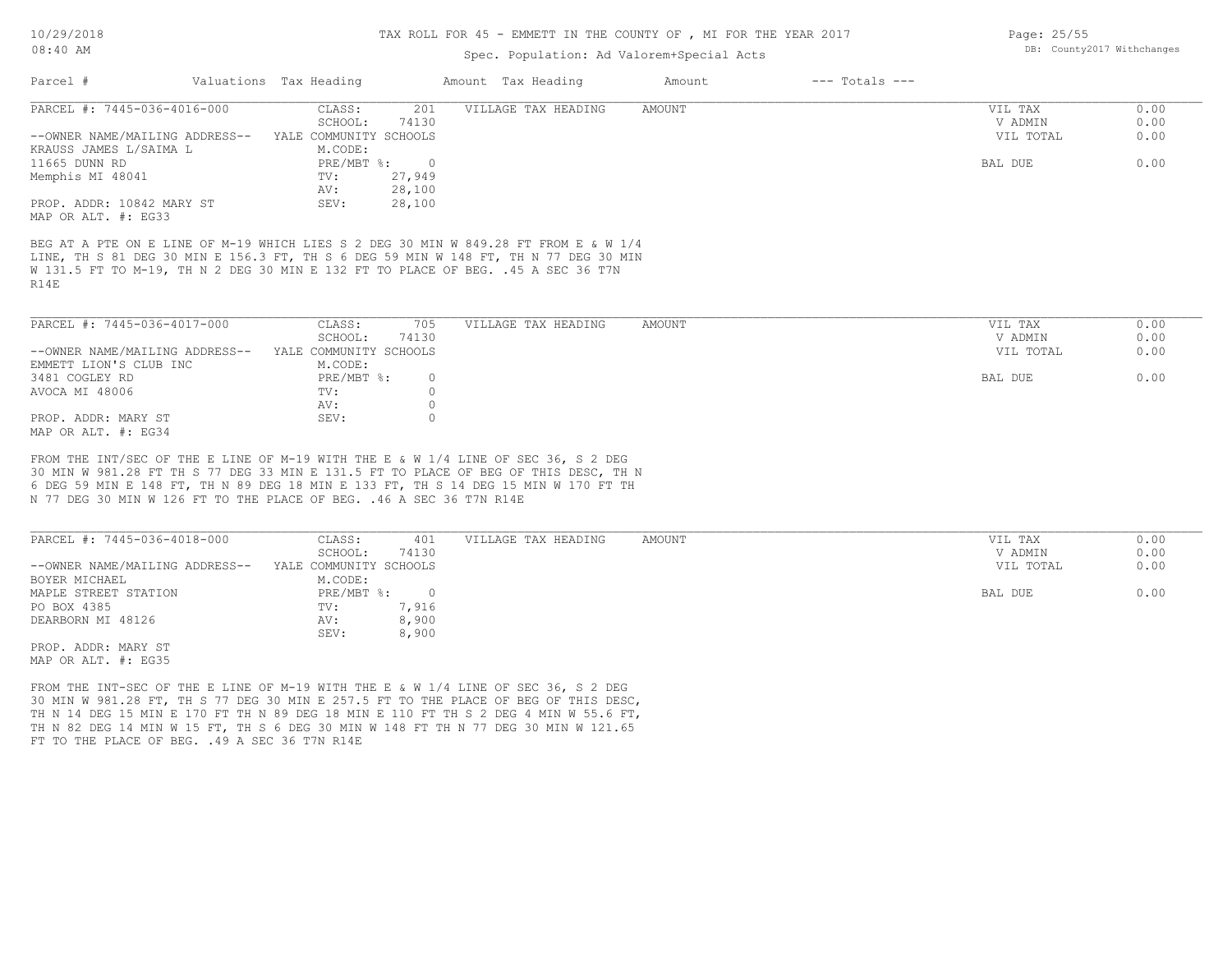MAP OR ALT. #: EG27I

### TAX ROLL FOR 45 - EMMETT IN THE COUNTY OF , MI FOR THE YEAR 2017

## Spec. Population: Ad Valorem+Special Acts

| Parcel #                                                                                                                                                                                                               | Valuations Tax Heading  | Amount Tax Heading  | Amount        | $---$ Totals $---$ |           |      |
|------------------------------------------------------------------------------------------------------------------------------------------------------------------------------------------------------------------------|-------------------------|---------------------|---------------|--------------------|-----------|------|
| PARCEL #: 7445-036-4019-001                                                                                                                                                                                            | CLASS:<br>401           | VILLAGE TAX HEADING | <b>AMOUNT</b> |                    | VIL TAX   | 0.00 |
|                                                                                                                                                                                                                        | SCHOOL:<br>74130        |                     |               |                    | V ADMIN   | 0.00 |
| --OWNER NAME/MAILING ADDRESS--                                                                                                                                                                                         | YALE COMMUNITY SCHOOLS  |                     |               |                    | VIL TOTAL | 0.00 |
| VIVIANO CARLO                                                                                                                                                                                                          | M.CODE:<br>OCLTS        |                     |               |                    |           |      |
| 28 GRATIOT AVE                                                                                                                                                                                                         | PRE/MBT %: 0            |                     |               |                    | BAL DUE   | 0.00 |
| Marysville MI 48040                                                                                                                                                                                                    | TV:<br>25,023           |                     |               |                    |           |      |
|                                                                                                                                                                                                                        | 26,000<br>AV:           |                     |               |                    |           |      |
| PROP. ADDR: 10808 MARY ST                                                                                                                                                                                              | 26,000<br>SEV:          |                     |               |                    |           |      |
| MAP OR ALT. #: EG36                                                                                                                                                                                                    |                         |                     |               |                    |           |      |
| N 87D 5M W 1342.56',S 2D 30M W 974.74', & S 77D 32M E 411.91',FROM INT. 1/4 COR.,TH<br>N 6D 46M 1S E 148.98', TH S 82D 14M E 73.73', TH S 6D 30M W 155.13',TH N 77D 32M W<br>74.81' TO THE BEG. 0.26 A SEC 36 T7N R14E |                         |                     |               |                    |           |      |
| PARCEL #: 7445-036-4021-000                                                                                                                                                                                            | 401<br>CLASS:           | VILLAGE TAX HEADING | AMOUNT        |                    | VIL TAX   | 0.00 |
|                                                                                                                                                                                                                        | 74130<br>SCHOOL:        |                     |               |                    | V ADMIN   | 0.00 |
| --OWNER NAME/MAILING ADDRESS-- YALE COMMUNITY SCHOOLS                                                                                                                                                                  |                         |                     |               |                    | VIL TOTAL | 0.00 |
| WOOLMAN DAVID T                                                                                                                                                                                                        | M.CODE:                 |                     |               |                    |           |      |
| 10807 BRANDON RD                                                                                                                                                                                                       | PRE/MBT %: 100          |                     |               |                    | BAL DUE   | 0.00 |
| EMMETT MI 48022-4505                                                                                                                                                                                                   | 14,291<br>$\text{TV}$ : |                     |               |                    |           |      |
|                                                                                                                                                                                                                        | 17,700<br>AV:           |                     |               |                    |           |      |
| PROP. ADDR: 10807 BRANDON RD                                                                                                                                                                                           | 17,700<br>SEV:          |                     |               |                    |           |      |
| MAP OR ALT. #: EG27E                                                                                                                                                                                                   |                         |                     |               |                    |           |      |
| E75 FT OF W 618 FT OF N 178 FT OF E 1/2 OF SW 1/4 0.31 A SEC 36 T7N R14E                                                                                                                                               |                         |                     |               |                    |           |      |
| PARCEL #: 7445-036-4022-000                                                                                                                                                                                            | CLASS:<br>401           | VILLAGE TAX HEADING | AMOUNT        |                    | VIL TAX   | 0.00 |
|                                                                                                                                                                                                                        | SCHOOL:<br>74130        |                     |               |                    | V ADMIN   | 0.00 |
| --OWNER NAME/MAILING ADDRESS--                                                                                                                                                                                         | YALE COMMUNITY SCHOOLS  |                     |               |                    | VIL TOTAL | 0.00 |
| STELZER EDWARD/MARG                                                                                                                                                                                                    | M.CODE:                 |                     |               |                    |           |      |
| 10791 BRANDON RD                                                                                                                                                                                                       | PRE/MBT %: 100          |                     |               |                    | BAL DUE   | 0.00 |
| EMMETT MI 48022-4508                                                                                                                                                                                                   | 22,106<br>TV:           |                     |               |                    |           |      |
|                                                                                                                                                                                                                        | 27,100<br>AV:           |                     |               |                    |           |      |
| PROP. ADDR: 10791 BRANDON RD                                                                                                                                                                                           | 27,100<br>SEV:          |                     |               |                    |           |      |

E115 FT OF W 733 FT OF N 178 FT OF E 1/2 OF SW 1/4 0.47 A SEC 36 T7N R14E

| PARCEL #: 7445-036-4023-000    | CLASS:                 | 401      | VILLAGE TAX HEADING | AMOUNT | 0.00<br>VIL TAX   |
|--------------------------------|------------------------|----------|---------------------|--------|-------------------|
|                                | SCHOOL:                | 74130    |                     |        | 0.00<br>V ADMIN   |
| --OWNER NAME/MAILING ADDRESS-- | YALE COMMUNITY SCHOOLS |          |                     |        | 0.00<br>VIL TOTAL |
| TWARDY RANDALL G               | M.CODE:                |          |                     |        |                   |
| P.O. BOX 81                    | PRE/MBT %:             | $\Omega$ |                     |        | 0.00<br>BAL DUE   |
| MEMPHIS MI 48041               | TV:                    | 26,115   |                     |        |                   |
|                                | AV:                    | 32,500   |                     |        |                   |
| PROP. ADDR: 10785 BRANDON RD   | SEV:                   | 32,500   |                     |        |                   |
| MAP OR ALT. #: EG27F           |                        |          |                     |        |                   |

E125' OF W 858' OF N 178' OF E 1/2 OF SW 1/4 SECTION 36 T7N R14E 0.51 A

Page: 26/55 DB: County2017 Withchanges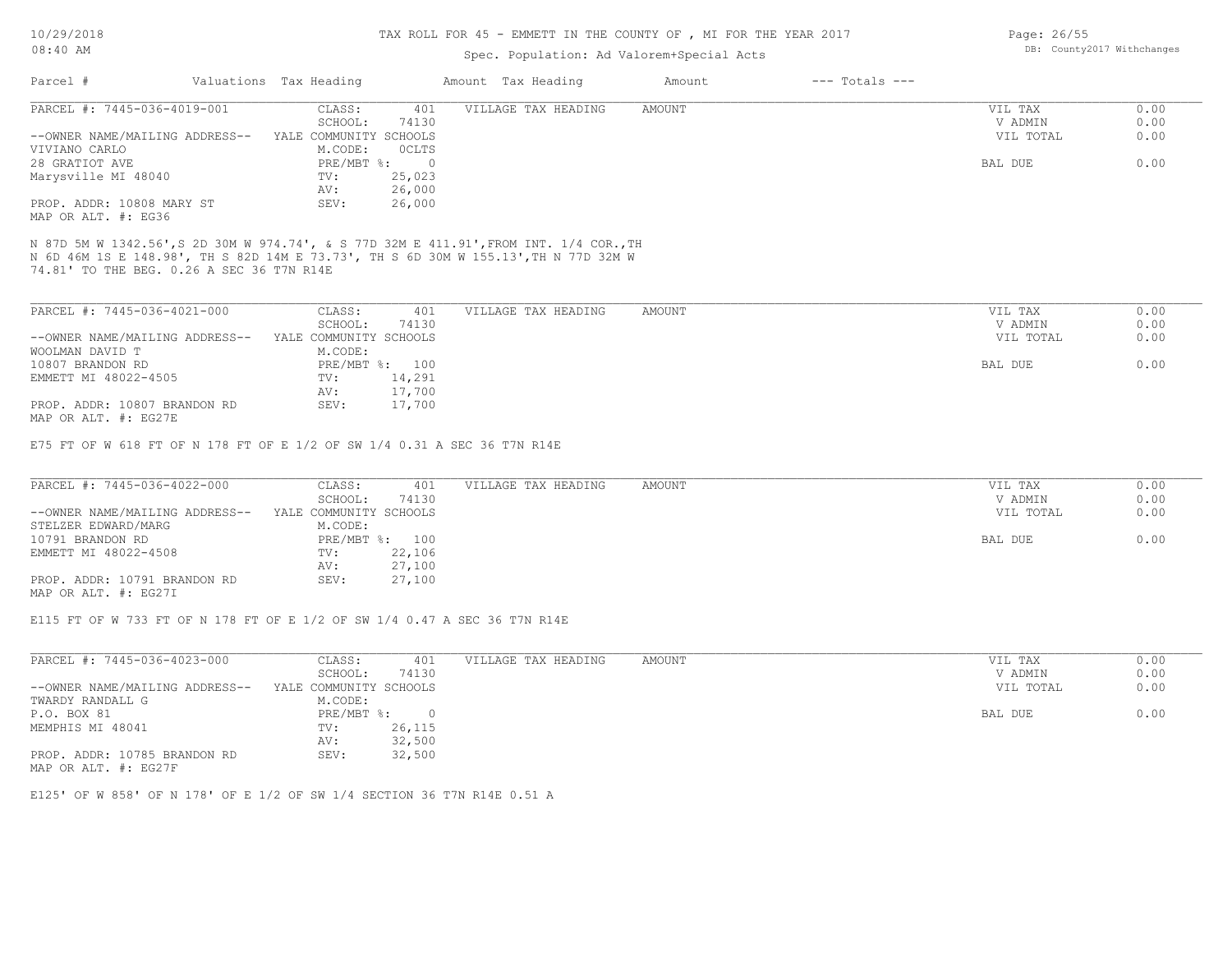#### TAX ROLL FOR 45 - EMMETT IN THE COUNTY OF , MI FOR THE YEAR 2017

### Spec. Population: Ad Valorem+Special Acts

Page: 27/55 DB: County2017 Withchanges

| Parcel #                       | Valuations Tax Heading |       | Amount Tax Heading  | Amount | $---$ Totals $---$ |           |      |
|--------------------------------|------------------------|-------|---------------------|--------|--------------------|-----------|------|
| PARCEL #: 7445-036-4024-000    | CLASS:                 | 401   | VILLAGE TAX HEADING | AMOUNT |                    | VIL TAX   | 0.00 |
|                                | SCHOOL:                | 74130 |                     |        |                    | V ADMIN   | 0.00 |
| --OWNER NAME/MAILING ADDRESS-- | YALE COMMUNITY SCHOOLS |       |                     |        |                    | VIL TOTAL | 0.00 |
| GRACE THERESA ANN TRUST        | M.CODE:                |       |                     |        |                    |           |      |
| 2039 N. LINCOLN AVE UNIT F     | $PRE/MBT$ %:           |       |                     |        |                    | BAL DUE   | 0.00 |
| CHICAGO IL 60614               | TV:                    | 4,900 |                     |        |                    |           |      |
|                                | AV:                    | 4,900 |                     |        |                    |           |      |
| PROP. ADDR: 10777 BRANDON RD   | SEV:                   | 4,900 |                     |        |                    |           |      |
|                                |                        |       |                     |        |                    |           |      |

MAP OR ALT. #: EG27G

E150 FT OF W 1008 FT OF N 178 FT OF E 1/2 OF SW 1/4 0.61 A SEC 36 T7N R14E

| PARCEL #: 7445-036-4025-000    | CLASS:                 | 402   | VILLAGE TAX HEADING | AMOUNT | VIL TAX   | 0.00 |
|--------------------------------|------------------------|-------|---------------------|--------|-----------|------|
|                                | SCHOOL:                | 74130 |                     |        | V ADMIN   | 0.00 |
| --OWNER NAME/MAILING ADDRESS-- | YALE COMMUNITY SCHOOLS |       |                     |        | VIL TOTAL | 0.00 |
| GRACE THERESA ANN REV. TRUST   | M.CODE:                |       |                     |        |           |      |
| 2039 N. LINCOLN AVE UNIT F     | PRE/MBT %:             |       |                     |        | BAL DUE   | 0.00 |
| CHICAGO IL 60614               | TV:                    | 4,900 |                     |        |           |      |
|                                | AV:                    | 4,900 |                     |        |           |      |
| PROP. ADDR: BRANDON RD         | SEV:                   | 4,900 |                     |        |           |      |
|                                |                        |       |                     |        |           |      |

MAP OR ALT. #: EG27H

E150' OF W 1158' OF N 178' OF E 1/2 OF SW 1/4 SECTION 36 T7N R14E 0.61 A

| PARCEL #: 7445-036-4026-000    | CLASS:                 | 401            | VILLAGE TAX HEADING | AMOUNT | VIL TAX   | 0.00 |
|--------------------------------|------------------------|----------------|---------------------|--------|-----------|------|
|                                | SCHOOL:                | 74130          |                     |        | V ADMIN   | 0.00 |
| --OWNER NAME/MAILING ADDRESS-- | YALE COMMUNITY SCHOOLS |                |                     |        | VIL TOTAL | 0.00 |
| KINNEY FAMILY TRUST            | M.CODE:                |                |                     |        |           |      |
| 10745 BRANDON RD               |                        | PRE/MBT %: 100 |                     |        | BAL DUE   | 0.00 |
| EMMETT MI 48022-4508           | TV:                    | 47,399         |                     |        |           |      |
|                                | AV:                    | 59,300         |                     |        |           |      |
| PROP. ADDR: 10745 BRANDON RD   | SEV:                   | 59,300         |                     |        |           |      |
| MAP OR ALT. #: EG27A/B         |                        |                |                     |        |           |      |

R14E E183.9 FT OF N 178 FT OF SW 1/4 & W 12.1 FT OF N 178 FT OF SE 1/4 0.8 A SEC 36 T7N

| PARCEL #: 7445-036-4027-000                 | CLASS:                 | 201     | VILLAGE TAX HEADING | AMOUNT | VIL TAX   | 0.00 |
|---------------------------------------------|------------------------|---------|---------------------|--------|-----------|------|
|                                             | SCHOOL:                | 74130   |                     |        | V ADMIN   | 0.00 |
| --OWNER NAME/MAILING ADDRESS--              | YALE COMMUNITY SCHOOLS |         |                     |        | VIL TOTAL | 0.00 |
| EASTERN MICHIGAN GRAIN                      | M.CODE:                | 00EMG   |                     |        |           |      |
| THE STAR OF THE WEST MILLING CO.            | PRE/MBT %:             |         |                     |        | BAL DUE   | 0.00 |
| P.O. BOX 146                                | TV:                    | 95,191  |                     |        |           |      |
| FRANKENMUTH MI 48734                        | AV:                    | 118,000 |                     |        |           |      |
|                                             | SEV:                   | 118,000 |                     |        |           |      |
| PROP. ADDR: 10668 MARY ST<br>MAP OR ALT. #: |                        |         |                     |        |           |      |

 $\_$  , and the state of the state of the state of the state of the state of the state of the state of the state of the state of the state of the state of the state of the state of the state of the state of the state of the

403.67 TO BEG.T7N R14E 11.41 A. 1017.71',TH S 3D 36M 50S W 243.45',TH S 77D 32M 40S E 1030.67'TH N 3D 30M 46S E 20SW 1307.26'&S 3D 30M 46S W 1059.99 FROM E 1/4 COR. FROM 1/4 COR.TH 86D 29M 14S 52M E 243.45', TH N 77D 30M 30S W 769.35', TH S7 18M 30S W200;TO BEG. N 87D 13M COR.TH S77D 30M 30S E 550;,TH S 10D 10M W 41.58',TH N 77 30M 30S E 235.88',TH N 3D BEG. S 87D 5M E 1321.57;,TH S 2D 30M W 974.91',&S 77D 30M 30S E 855.35',FROM W 1/4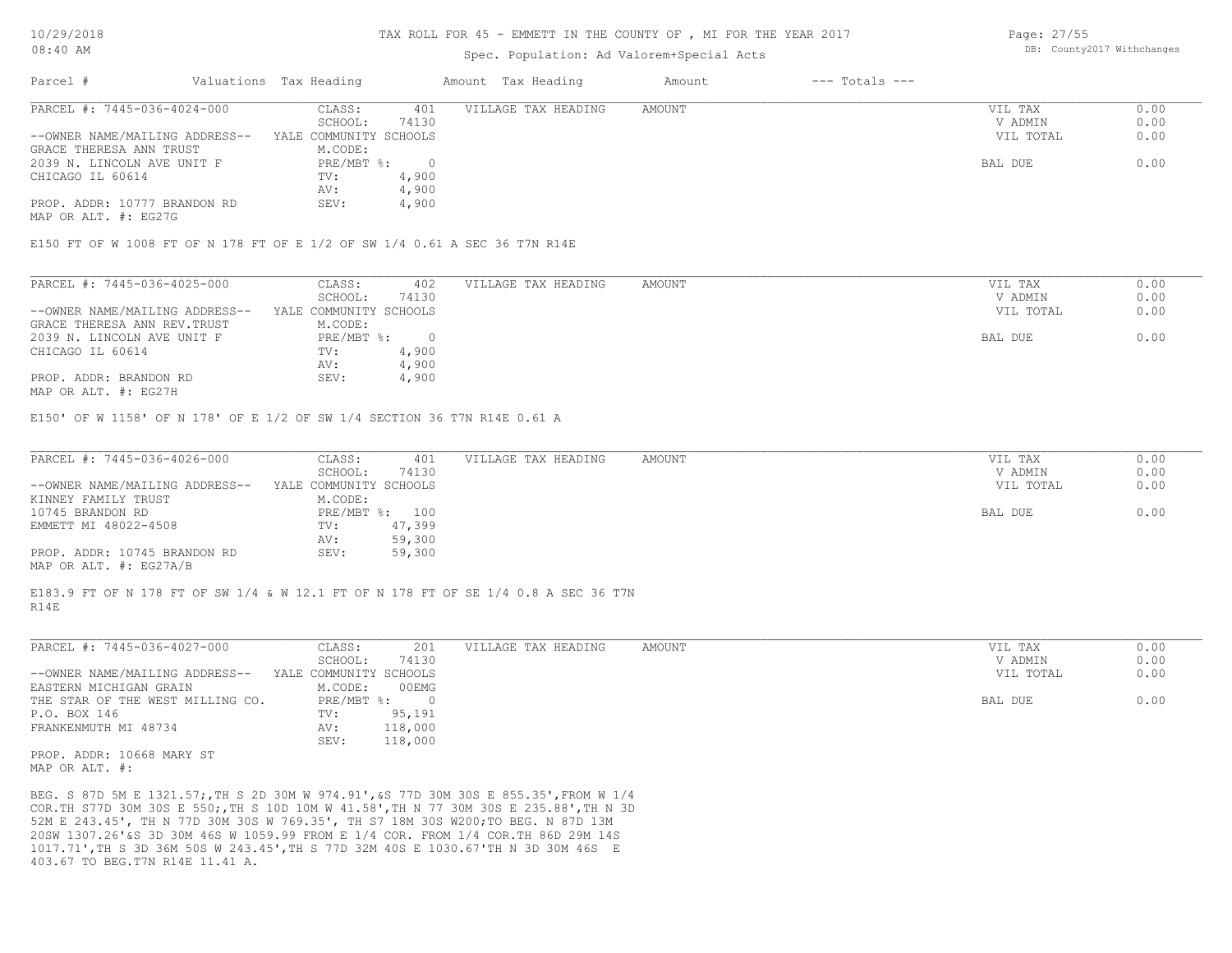#### TAX ROLL FOR 45 - EMMETT IN THE COUNTY OF , MI FOR THE YEAR 2017

### Spec. Population: Ad Valorem+Special Acts

|  | raye: 20/JJ |                            |  |
|--|-------------|----------------------------|--|
|  |             | DB: County2017 Withchanges |  |
|  |             |                            |  |

| Parcel #                       | Valuations Tax Heading |       | Amount Tax Heading  | Amount | $---$ Totals $---$ |           |      |
|--------------------------------|------------------------|-------|---------------------|--------|--------------------|-----------|------|
| PARCEL #: 7445-036-4027-100    | CLASS:                 | 703   | VILLAGE TAX HEADING | AMOUNT |                    | VIL TAX   | 0.00 |
|                                | SCHOOL:                | 74130 |                     |        |                    | V ADMIN   | 0.00 |
| --OWNER NAME/MAILING ADDRESS-- | YALE COMMUNITY SCHOOLS |       |                     |        |                    | VIL TOTAL | 0.00 |
| VILLAGE OF EMMETT              | M.CODE:                |       |                     |        |                    |           |      |
| 3099 MAIN ST                   | $PRE/MBT$ %:           |       |                     |        |                    | BAL DUE   | 0.00 |
| EMMETT MI 48022                | TV:                    |       |                     |        |                    |           |      |
|                                | AV:                    |       |                     |        |                    |           |      |
| PROP. ADDR: MARY ST            | SEV:                   |       |                     |        |                    |           |      |
|                                |                        |       |                     |        |                    |           |      |

MAP OR ALT. #: EG27D2

BEG. SECTION 36 T7N R14E 1.7 A S7730'30"E 368.75',TH N718' 30"E 200',TH N7730'30"W 368.75',TH S718'30"W 200' TO BEG S875'E 1321.57', S230'W 974.91' & S7730'30"E 486.6' FROM W 1/4 COR,TH

| PARCEL #: 7445-036-4028-001    | CLASS:<br>402          | VILLAGE TAX HEADING | AMOUNT | VIL TAX   | 0.00 |
|--------------------------------|------------------------|---------------------|--------|-----------|------|
|                                | 74130<br>SCHOOL:       |                     |        | V ADMIN   | 0.00 |
| --OWNER NAME/MAILING ADDRESS-- | YALE COMMUNITY SCHOOLS |                     |        | VIL TOTAL | 0.00 |
| GROT STANLEY/SYLWIA            | M.CODE:                |                     |        |           |      |
| 11927 HIAWATHA                 | PRE/MBT %: 100         |                     |        | BAL DUE   | 0.00 |
| UTICA MI 48315                 | 61,700<br>TV:          |                     |        |           |      |
|                                | 61,700<br>AV:          |                     |        |           |      |
| PROP. ADDR: KINNEY RD          | 61,700<br>SEV:         |                     |        |           |      |
| MAP OR ALT. #: EG59A           |                        |                     |        |           |      |

SECTION 36 T7N R16E 51.93 A SPLIT ON 10/05/2007 FROM 19-036-4028-000; 33D 27M 40S W 214.5', S 3D 6M 21S E 124.54', TH S 86D 39M 8S W 1105.88 TO BEG 40S W 313.5', S 30D 57M 40S W 132', S 49D 57M 40S W 726', S 73D 27M 40S W 247.5', S TH ALG COWHY DRAIN TH FOLLOWING SEVEN COURSES; S 37D 27M 40S W 107.87', S 61D 27M TH S 83D 49M 17S E 445.67', TH N 5D 59M 36S E 37.75', TH S 84D 0M 24S E 1234.32', 98.48', TH N 3D 26M 4S W 98.7', TH S 84D 0M 24S E 535.6', TH N 3D 26M 4S W 101.76', 29S W 250', TH N 85D 35M 34S E 70.38', TH N 3D 26M 4S W 49.5', TH N 85D 35M 34S E 39M 35S W 70.2', TH N 3D 58M 29S W 627.4', TH N 85D 35M 34S E 209.2', TH N 3D 58M BEG N 86D 39M 8S E 1382.76' FROM SW SEC COR, TH N 3D 58M 29S W 300.16', TH S 86D

| PARCEL #: 7445-036-4028-010        | CLASS:                 | 703   | VILLAGE TAX HEADING | AMOUNT | VIL TAX   | 0.00 |
|------------------------------------|------------------------|-------|---------------------|--------|-----------|------|
|                                    | SCHOOL:                | 74130 |                     |        | V ADMIN   | 0.00 |
| --OWNER NAME/MAILING ADDRESS--     | YALE COMMUNITY SCHOOLS |       |                     |        | VIL TOTAL | 0.00 |
| SOUTH BRANCH PINE RIVER DRAIN      | M.CODE:                |       |                     |        |           |      |
| DRAINAGE DISTRICT                  | PRE/MBT %:             | 100   |                     |        | BAL DUE   | 0.00 |
| ST CLAIR COUNTY DRAIN COMMISSIONER | TV:                    |       |                     |        |           |      |
| 21 AIRPORT DR                      | AV:                    |       |                     |        |           |      |
| SAINT CLAIR MI 48079               | SEV:                   |       |                     |        |           |      |
|                                    |                        |       |                     |        |           |      |

 $\_$  , and the state of the state of the state of the state of the state of the state of the state of the state of the state of the state of the state of the state of the state of the state of the state of the state of the

MAP OR ALT. #: EG59B PROP. ADDR: KINNEY RD

10/05/2007 FROM 19-036-4028-000; 1342.74', TH S 86D 39M 8S W 84.96' TO BEG SECTION 36 T7N R16E 21.16 A SPLIT ON 107.87', TH S 84D 0M 24S E 55.01', TH S 2D 57M 44S E 1093.74', TH S 86D 18M 37S W 49D 57M 40S E 726', N 30D 57M 40S E 132', N 61D 27M 40S E 313.5', N 37D 27M 40S E COURSE; N 3D 6M 21S W 124.54', N 33D 27M 40S E 214.5', N 73D 27M 40S E 247.5', N BEG N 86D 39M 8S E 2488.64' FROM SW SEC COR, TH ALG COWHY DRAIN FOLLOWING SEVEN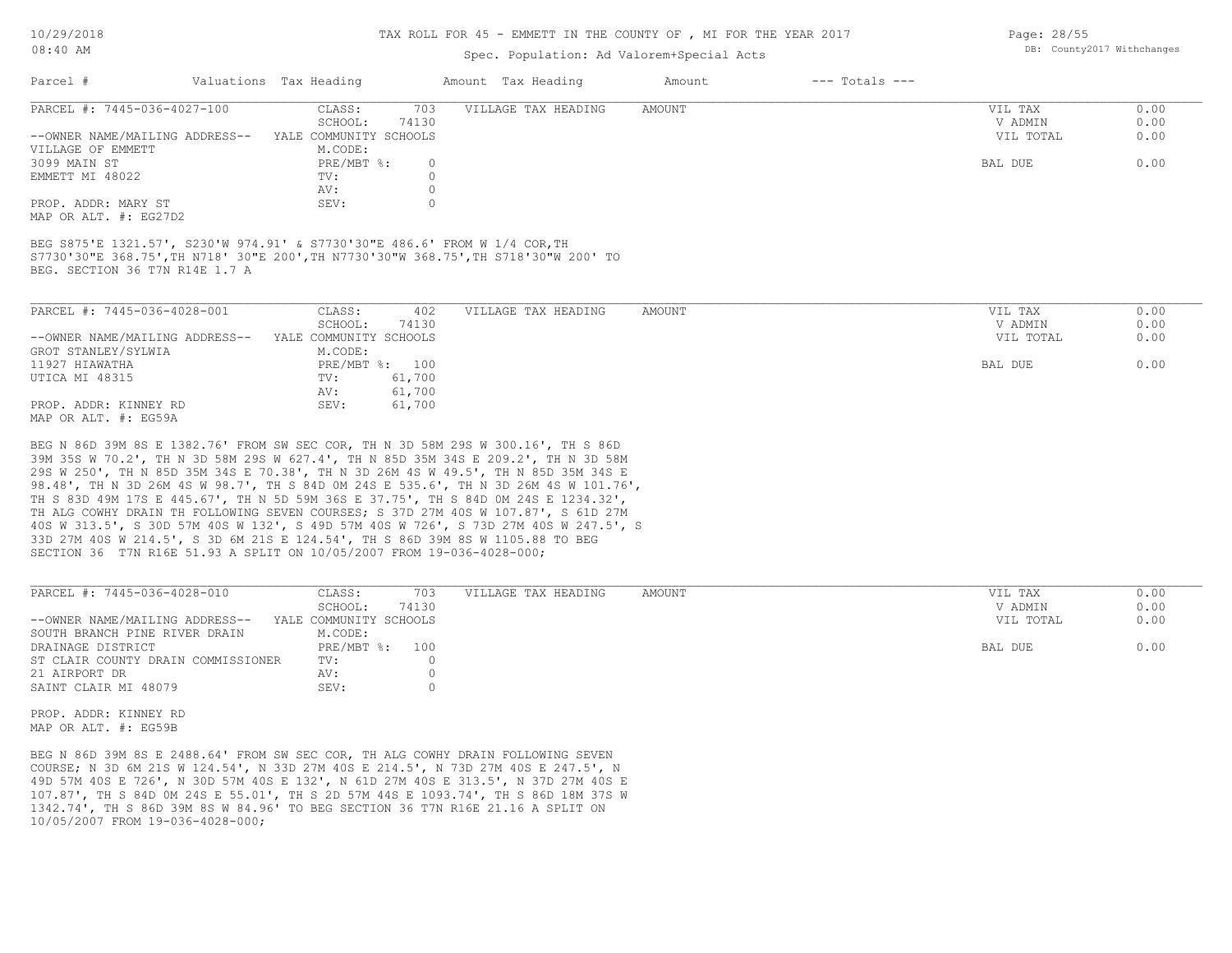### TAX ROLL FOR 45 - EMMETT IN THE COUNTY OF , MI FOR THE YEAR 2017

### Spec. Population: Ad Valorem+Special Acts

| Page: 29/55 |                            |
|-------------|----------------------------|
|             | DB: County2017 Withchanges |

|                                                                                                                                                                                            | Valuations Tax Heading            | Amount Tax Heading  | Amount        | $---$ Totals $---$ |                    |              |
|--------------------------------------------------------------------------------------------------------------------------------------------------------------------------------------------|-----------------------------------|---------------------|---------------|--------------------|--------------------|--------------|
| PARCEL #: 7445-036-4029-000                                                                                                                                                                | CLASS:<br>201<br>SCHOOL:<br>74130 | VILLAGE TAX HEADING | AMOUNT        |                    | VIL TAX<br>V ADMIN | 0.00<br>0.00 |
| --OWNER NAME/MAILING ADDRESS-- YALE COMMUNITY SCHOOLS                                                                                                                                      |                                   |                     |               |                    | VIL TOTAL          | 0.00         |
| PIERCE INVESMENT LLC                                                                                                                                                                       | M.CODE:<br>00#19                  |                     |               |                    |                    |              |
| 10895 BRANDON RD                                                                                                                                                                           | PRE/MBT %: 0                      |                     |               |                    | BAL DUE            | 0.00         |
| EMMETT MI 48022                                                                                                                                                                            | 29,059<br>TV:                     |                     |               |                    |                    |              |
| PROP. ADDR: 3120 MAIN ST                                                                                                                                                                   | 29,200<br>AV:<br>SEV:<br>29,200   |                     |               |                    |                    |              |
| MAP OR ALT. #: EG59C                                                                                                                                                                       |                                   |                     |               |                    |                    |              |
| N250 FT OF W 176.20 FT OF THAT PART OF E 1/2 OF SW 1/4 LYING E OF E LINE M-19 & S<br>OF MECHANIC ST. 1 A SEC 36 T7N R14E                                                                   |                                   |                     |               |                    |                    |              |
|                                                                                                                                                                                            |                                   |                     |               |                    |                    |              |
| PARCEL #: 7445-036-4030-000                                                                                                                                                                | CLASS:<br>401                     | VILLAGE TAX HEADING | AMOUNT        |                    | VIL TAX            | 0.00         |
|                                                                                                                                                                                            | SCHOOL:<br>74130                  |                     |               |                    | V ADMIN            | 0.00         |
| --OWNER NAME/MAILING ADDRESS--                                                                                                                                                             | YALE COMMUNITY SCHOOLS<br>M.CODE: |                     |               |                    | VIL TOTAL          | 0.00         |
| THIERRY TIMOTHY F/DEBRA<br>8995 MORRIS RD                                                                                                                                                  | PRE/MBT %: 0                      |                     |               |                    | BAL DUE            | 0.00         |
| GOODELLS MI 48027                                                                                                                                                                          | 33,621<br>TV:                     |                     |               |                    |                    |              |
|                                                                                                                                                                                            | 41,500<br>AV:                     |                     |               |                    |                    |              |
| PROP. ADDR: 3130 PATRICK ST<br>MAP OR ALT. #: EG58                                                                                                                                         | SEV:<br>41,500                    |                     |               |                    |                    |              |
| TH S 2 DEG 30 MIN W 113.91 FT TO JOHN ST TH N 87 DEG 30 MIN W ALG JOHN ST 98.48 FT<br>TO PATRICK ST TH N 2 DEG 30 MIN E ALG PATRICK ST 131.3 FT TO PLACE OF BEG. . 28 A<br>SEC 36 T7N R14E |                                   |                     |               |                    |                    |              |
|                                                                                                                                                                                            |                                   |                     |               |                    |                    |              |
| PARCEL #: 7445-036-4031-000                                                                                                                                                                | CLASS:<br>201                     | VILLAGE TAX HEADING | <b>AMOUNT</b> |                    | VIL TAX            | 0.00         |
|                                                                                                                                                                                            | SCHOOL:<br>74130                  |                     |               |                    | V ADMIN            | 0.00         |
| --OWNER NAME/MAILING ADDRESS-- YALE COMMUNITY SCHOOLS                                                                                                                                      |                                   |                     |               |                    | VIL TOTAL          | 0.00         |
| GAUTHIER FREDERICK JR/MARTHA                                                                                                                                                               | M.CODE:                           |                     |               |                    |                    |              |
| 1100 S. 15TH STREET                                                                                                                                                                        | PRE/MBT %: 0                      |                     |               |                    | BAL DUE            | 0.00         |
| ST CLAIR MI 48079                                                                                                                                                                          | 4,000<br>TV:<br>4,000<br>AV:      |                     |               |                    |                    |              |
| PROP. ADDR: 10808 JOSEPH ST<br>MAP OR ALT. #: EG59B                                                                                                                                        | SEV:<br>4,000                     |                     |               |                    |                    |              |
| BEG AT INT OF CENTER OF MAIN ST WITH S LINE OF GTRR R/W, TH S 77 DEG 32 MIN E ON<br>SAID S LINE 484.5 FT, TH S 2 DEG 30 MIN W 39.4 FT TO BEG OF THIS DESC, TH S 2 DEG                      |                                   |                     |               |                    |                    |              |
| 30 MIN W 100 FT TH S 77 DEG 32 MIN E 435.6 FT TH N 2 DEG 30 MIN E 100 FT, TH N 77                                                                                                          |                                   |                     |               |                    |                    |              |
| DEG 32 MIN W 435.6 FT TO BEG. 1 A SEC 36 T7N R14E                                                                                                                                          |                                   |                     |               |                    |                    |              |
| PARCEL #: 7445-036-4036-001                                                                                                                                                                | CLASS:<br>401                     | VILLAGE TAX HEADING | <b>AMOUNT</b> |                    | VIL TAX            | 0.00         |
|                                                                                                                                                                                            | SCHOOL:<br>74130                  |                     |               |                    | V ADMIN            | 0.00         |
| --OWNER NAME/MAILING ADDRESS-- YALE COMMUNITY SCHOOLS                                                                                                                                      |                                   |                     |               |                    | VIL TOTAL          | 0.00         |
| THOMAS WILLIAM/JENNIFER                                                                                                                                                                    | M.CODE:<br>OCLTS                  |                     |               |                    |                    |              |
| 3079 WASHINGTON ST<br>EMMETT MI 48022                                                                                                                                                      | PRE/MBT %: 100<br>TV:             |                     |               |                    | BAL DUE            | 0.00         |
|                                                                                                                                                                                            | 66,525<br>AV:<br>82,000           |                     |               |                    |                    |              |

VILLAGE OF MT CROWLEY SEC 36 T7N R14E .35 A. 88\* 28' 30" W 280', TH N 1\* 41' 30" E 401.98' TO BEG.2.17A ALSO SE COR.OF LOTS 28 51" E 162.66', TH S 0\* 45' E 150', TH N 89\* 11' E 100', TH S 0\* 45' E 256.35', TH N BEG N 0\* 41' 2" W 993.38' & S 88\* 27' 51" E 695.86' FROM SW SEC COR, TH S 88\* 27'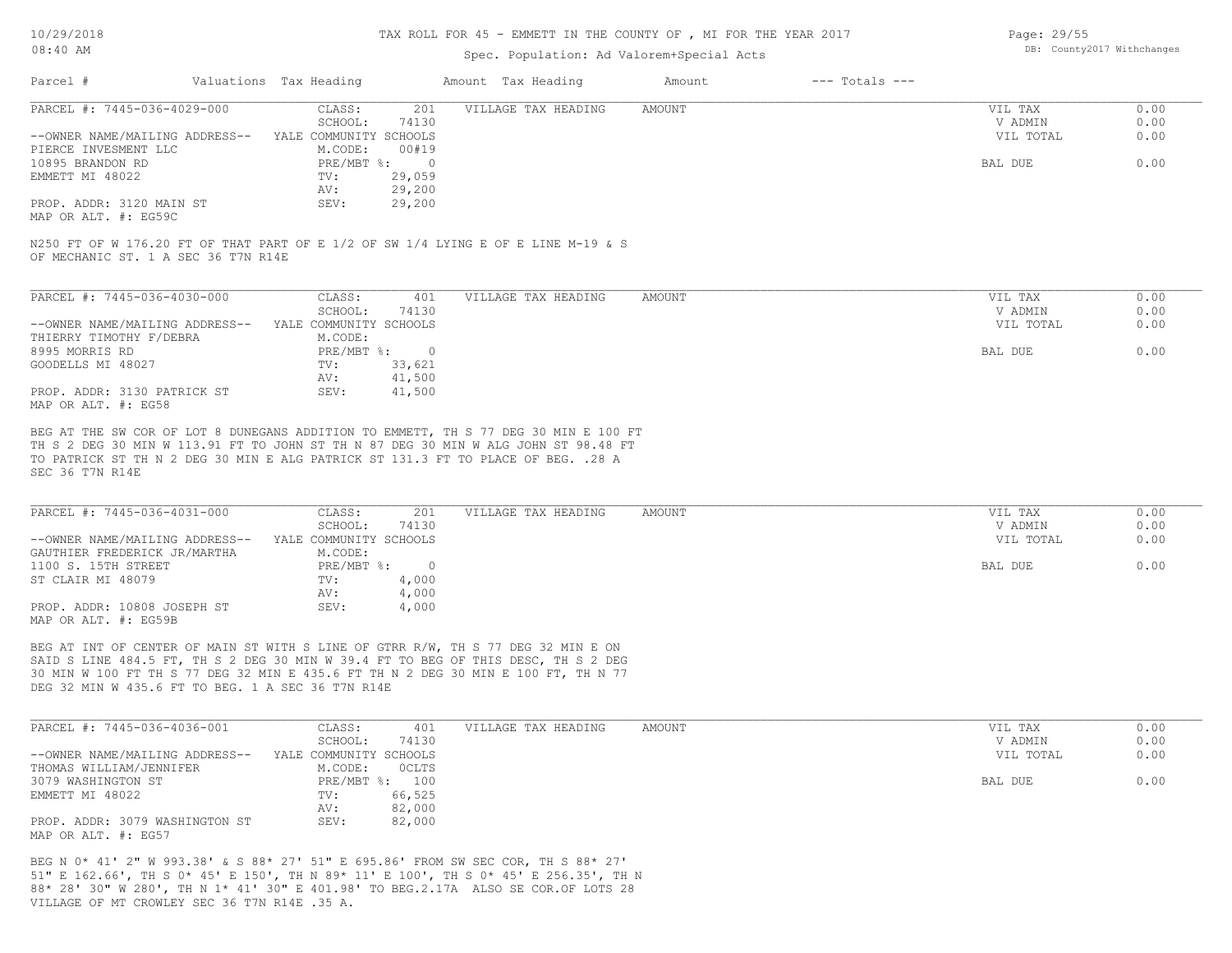#### TAX ROLL FOR 45 - EMMETT IN THE COUNTY OF , MI FOR THE YEAR 2017

## Spec. Population: Ad Valorem+Special Acts

| Valuations Tax Heading<br>Parcel #                                                                                                |                                    | Amount Tax Heading  | $---$ Totals $---$<br>Amount |           |      |
|-----------------------------------------------------------------------------------------------------------------------------------|------------------------------------|---------------------|------------------------------|-----------|------|
| PARCEL #: 7445-036-4036-100                                                                                                       | CLASS:<br>201                      | VILLAGE TAX HEADING | AMOUNT                       | VIL TAX   | 0.00 |
|                                                                                                                                   | SCHOOL:<br>74130                   |                     |                              | V ADMIN   | 0.00 |
| --OWNER NAME/MAILING ADDRESS-- YALE COMMUNITY SCHOOLS                                                                             |                                    |                     |                              | VIL TOTAL | 0.00 |
| JRD INVESTMENTS, LLC                                                                                                              | M.CODE:                            |                     |                              |           |      |
| P.O. BOX 337                                                                                                                      | $PRE/MBT$ $\div$<br>$\overline{0}$ |                     |                              | BAL DUE   | 0.00 |
| Emmett MI 48022                                                                                                                   | 27,700<br>TV:<br>27,700<br>AV:     |                     |                              |           |      |
| PROP. ADDR: WASHINGTON ST                                                                                                         | SEV:<br>27,700                     |                     |                              |           |      |
| MAP OR ALT. #: EG57B                                                                                                              |                                    |                     |                              |           |      |
|                                                                                                                                   |                                    |                     |                              |           |      |
| BEG N0^41'25"W 400' FROM SW SEC COR TH N0^41'25"W593.38', TH S88^27'51"E 695.86' TH                                               |                                    |                     |                              |           |      |
| S1^41'30"W 401.98',TH S89^28'30"E 280',TH S0^45'E 165',TH S89^58'20"W 958.53' TO                                                  |                                    |                     |                              |           |      |
| BEG SECTION 36                                                                                                                    | T7N R14E<br>10.26 A                |                     |                              |           |      |
|                                                                                                                                   |                                    |                     |                              |           |      |
| PARCEL #: 7445-036-4037-000                                                                                                       | CLASS:<br>402                      | VILLAGE TAX HEADING | AMOUNT                       | VIL TAX   | 0.00 |
|                                                                                                                                   | SCHOOL:<br>74130                   |                     |                              | V ADMIN   | 0.00 |
| --OWNER NAME/MAILING ADDRESS-- YALE COMMUNITY SCHOOLS                                                                             |                                    |                     |                              | VIL TOTAL | 0.00 |
| PROSCH TINA M                                                                                                                     | M.CODE:<br>OCLTS                   |                     |                              |           |      |
| 10877 MECHANIC ST                                                                                                                 | PRE/MBT %:<br>$\Omega$             |                     |                              | BAL DUE   | 0.00 |
| EMMETT MI 48022                                                                                                                   | 1,666<br>TV:                       |                     |                              |           |      |
|                                                                                                                                   | 2,300<br>AV:                       |                     |                              |           |      |
| PROP. ADDR: WASHINGTON ST                                                                                                         | SEV:<br>2,300                      |                     |                              |           |      |
| MAP OR ALT. #: EG54/55                                                                                                            |                                    |                     |                              |           |      |
| W100 FT OF E 265 FT OF THAT PART OF SW 1/4 LYING W OF M-19 & S OF VILLAGE OF MT<br>CROWLEY EXC S 835.1 FT. . 17 A SEC 36 T7N R14E |                                    |                     |                              |           |      |
| PARCEL #: 7445-036-4038-000                                                                                                       | CLASS:<br>401                      | VILLAGE TAX HEADING | <b>AMOUNT</b>                | VIL TAX   | 0.00 |
|                                                                                                                                   | 74130<br>SCHOOL:                   |                     |                              | V ADMIN   | 0.00 |
| --OWNER NAME/MAILING ADDRESS-- YALE COMMUNITY SCHOOLS                                                                             |                                    |                     |                              | VIL TOTAL | 0.00 |
| LEIGH BOGL KEVIN                                                                                                                  | M.CODE:                            |                     |                              |           |      |
| 1135 COURT ST                                                                                                                     | PRE/MBT %: 0                       |                     |                              | BAL DUE   | 0.00 |
| Port Huron MI 48060                                                                                                               | 2,100<br>TV:                       |                     |                              |           |      |
|                                                                                                                                   | 2,100<br>AV:                       |                     |                              |           |      |
| PROP. ADDR: 3084 WASHINGTON ST<br>MAP OR ALT. #: EG53B                                                                            | SEV:<br>2,100                      |                     |                              |           |      |
|                                                                                                                                   |                                    |                     |                              |           |      |
| N66 FT OF S 835.1 FT OF W 165 FT OF E 330 FT OF THAT PART OF W 1/2 OF SW 1/4 LYING                                                |                                    |                     |                              |           |      |
| W OF M-19 & CONT 0.25 A. 0.25 A SEC 36 T7N R14E                                                                                   |                                    |                     |                              |           |      |
|                                                                                                                                   |                                    |                     |                              |           |      |
| PARCEL #: 7445-036-4040-000                                                                                                       | CLASS:<br>401                      | VILLAGE TAX HEADING | AMOUNT                       | VIL TAX   | 0.00 |
|                                                                                                                                   | SCHOOL:<br>74130                   |                     |                              | V ADMIN   | 0.00 |
| --OWNER NAME/MAILING ADDRESS--                                                                                                    | YALE COMMUNITY SCHOOLS             |                     |                              | VIL TOTAL | 0.00 |
| RIX FRANK K. / ROBERT H.                                                                                                          | M.CODE:<br>OCLTS                   |                     |                              |           |      |
| 3077 MAIN ST                                                                                                                      | PRE/MBT %: 100                     |                     |                              | BAL DUE   | 0.00 |
| EMMETT MI 48022                                                                                                                   | 39,800<br>TV:                      |                     |                              |           |      |
|                                                                                                                                   | 39,800<br>AV:                      |                     |                              |           |      |
| PROP. ADDR: 3077 MAIN ST                                                                                                          | SEV:<br>39,800                     |                     |                              |           |      |
| MAP OR ALT. #: EG52                                                                                                               |                                    |                     |                              |           |      |
|                                                                                                                                   |                                    |                     |                              |           |      |

LYING W OF M-19. .75 A SEC 36 T7N R14E LYING W OF M-19 & N 66' OF S 835.1' OF E 165' OF ALL THAT PART OF W 1/2 OF SW 1/4 THE N 66 FT OF THE S 769.1 FT OF THE E 330 FT OF ALL THAT PART OF W 1/2 OF SW 1/4 Page: 30/55 DB: County2017 Withchanges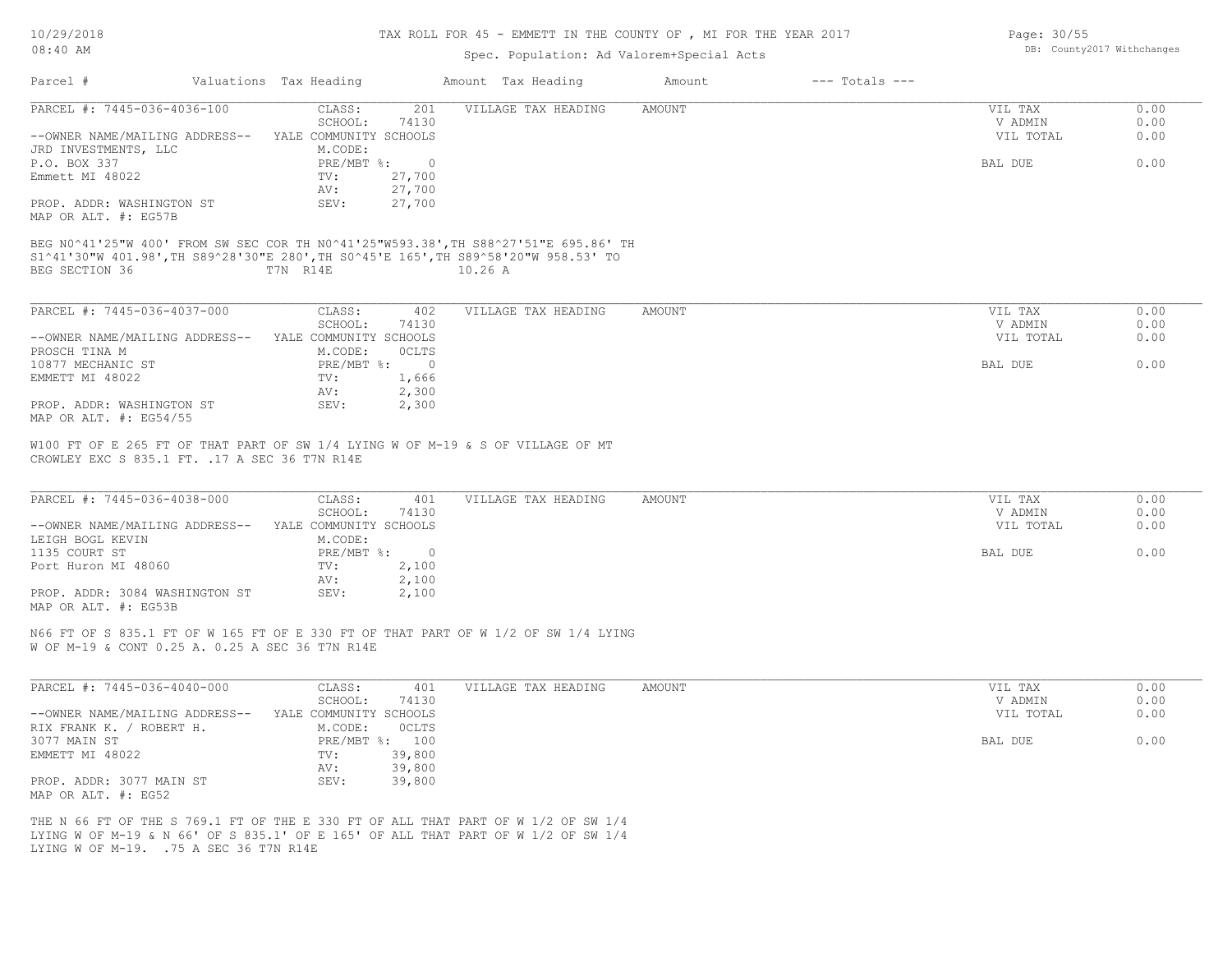## TAX ROLL FOR 45 - EMMETT IN THE COUNTY OF , MI FOR THE YEAR 2017

# Spec. Population: Ad Valorem+Special Acts

| Parcel #                                                                                                                      | Valuations Tax Heading             | Amount Tax Heading  | $---$ Totals $---$<br>Amount |           |      |
|-------------------------------------------------------------------------------------------------------------------------------|------------------------------------|---------------------|------------------------------|-----------|------|
| PARCEL #: 7445-036-4041-000                                                                                                   | CLASS:<br>401                      | VILLAGE TAX HEADING | <b>AMOUNT</b>                | VIL TAX   | 0.00 |
|                                                                                                                               | SCHOOL:<br>74130                   |                     |                              | V ADMIN   | 0.00 |
| --OWNER NAME/MAILING ADDRESS--                                                                                                | YALE COMMUNITY SCHOOLS             |                     |                              | VIL TOTAL | 0.00 |
| NORAT ERIC D./NICOLE<br>3069 MAIN ST                                                                                          | M.CODE:<br>OCLTS<br>PRE/MBT %: 100 |                     |                              | BAL DUE   | 0.00 |
|                                                                                                                               |                                    |                     |                              |           |      |
| EMMETT MI 48022                                                                                                               | 42,156<br>TV:<br>53,000            |                     |                              |           |      |
| PROP. ADDR: 3069 MAIN ST                                                                                                      | AV:<br>SEV:<br>53,000              |                     |                              |           |      |
| MAP OR ALT. #: EG51                                                                                                           |                                    |                     |                              |           |      |
| THE N 132 FT OF THE S 703.1 FT OF THE E 330 FT OF ALL THAT PART OF THE W 1/2 OF SW<br>1/4 LYING W OF M-19 1 A SEC 36 T7N R14E |                                    |                     |                              |           |      |
|                                                                                                                               |                                    |                     |                              |           |      |
| PARCEL #: 7445-036-4042-000                                                                                                   | CLASS:<br>401                      | VILLAGE TAX HEADING | AMOUNT                       | VIL TAX   | 0.00 |
|                                                                                                                               | SCHOOL:<br>74130                   |                     |                              | V ADMIN   | 0.00 |
| --OWNER NAME/MAILING ADDRESS--                                                                                                | YALE COMMUNITY SCHOOLS             |                     |                              | VIL TOTAL | 0.00 |
| ROSE-WHITE TANIA                                                                                                              | M.CODE:<br>OCLTS                   |                     |                              |           |      |
| 3057 MAIN ST                                                                                                                  | PRE/MBT %: 100                     |                     |                              | BAL DUE   | 0.00 |
| EMMETT MI 48022                                                                                                               | 31,256<br>TV:                      |                     |                              |           |      |
|                                                                                                                               | AV:<br>39,600                      |                     |                              |           |      |
| PROP. ADDR: 3057 MAIN ST<br>MAP OR ALT. #: EG50                                                                               | SEV:<br>39,600                     |                     |                              |           |      |
| PARCEL #: 7445-036-4043-000                                                                                                   | CLASS:<br>401                      | VILLAGE TAX HEADING | <b>AMOUNT</b>                | VIL TAX   | 0.00 |
|                                                                                                                               | SCHOOL:<br>74130                   |                     |                              | V ADMIN   | 0.00 |
| --OWNER NAME/MAILING ADDRESS--                                                                                                | YALE COMMUNITY SCHOOLS             |                     |                              | VIL TOTAL | 0.00 |
| TAYLOR RESA                                                                                                                   | M.CODE:                            |                     |                              |           |      |
| 8221 FARGO RD                                                                                                                 | PRE/MBT %:<br>$\overline{0}$       |                     |                              | BAL DUE   | 0.00 |
| Yale MI 48097                                                                                                                 | 19,946<br>TV:                      |                     |                              |           |      |
|                                                                                                                               | 24,800<br>AV:                      |                     |                              |           |      |
| PROP. ADDR: 3025 MAIN ST<br>MAP OR ALT. #: EG49                                                                               | SEV:<br>24,800                     |                     |                              |           |      |
| THE N 78 FT OF THE S 288.5 FT OF THE E 165 FT OF ALL THAT PART OF THE W 1/2 OF SW                                             |                                    |                     |                              |           |      |
| 1/4 LYING W OF M-19 0.30 A SEC 36 T7N R14E                                                                                    |                                    |                     |                              |           |      |
| PARCEL #: 7445-036-4044-000                                                                                                   | CLASS:<br>401                      | VILLAGE TAX HEADING | <b>AMOUNT</b>                | VIL TAX   | 0.00 |
|                                                                                                                               | SCHOOL:<br>74130                   |                     |                              | V ADMIN   | 0.00 |
| --OWNER NAME/MAILING ADDRESS--                                                                                                | YALE COMMUNITY SCHOOLS             |                     |                              | VIL TOTAL | 0.00 |
|                                                                                                                               | M.CODE:                            |                     |                              |           |      |
| MUNEIO MICHAEL/KEVIN<br>8393 kendall rd                                                                                       | $PRE/MBT$ $\frac{1}{6}$ : 0        |                     |                              | BAL DUE   | 0.00 |
| Columbus MI 48063                                                                                                             | 1,175<br>TV:                       |                     |                              |           |      |
|                                                                                                                               | AV:<br>1,200                       |                     |                              |           |      |
| PROP. ADDR: MAIN ST                                                                                                           | SEV:<br>1,200                      |                     |                              |           |      |
| MAP OR ALT. #: EG48                                                                                                           |                                    |                     |                              |           |      |
|                                                                                                                               |                                    |                     |                              |           |      |
| THE S 210.5' OF E 165' OF ALL THAT PART OF W 1/2 OF SW 1/4 LYING W OF M-19 & EXC                                              |                                    |                     |                              |           |      |
| THAT PART S & E OF A LINE, BEG S8647'35"W 125' FROM NE COR SECTION 2 T6N R14E, TH                                             |                                    |                     |                              |           |      |
|                                                                                                                               |                                    |                     |                              |           |      |

N3050'8"E 253.83' SECTION 36 T7N R14E 0.55 A

Page: 31/55 DB: County2017 Withchanges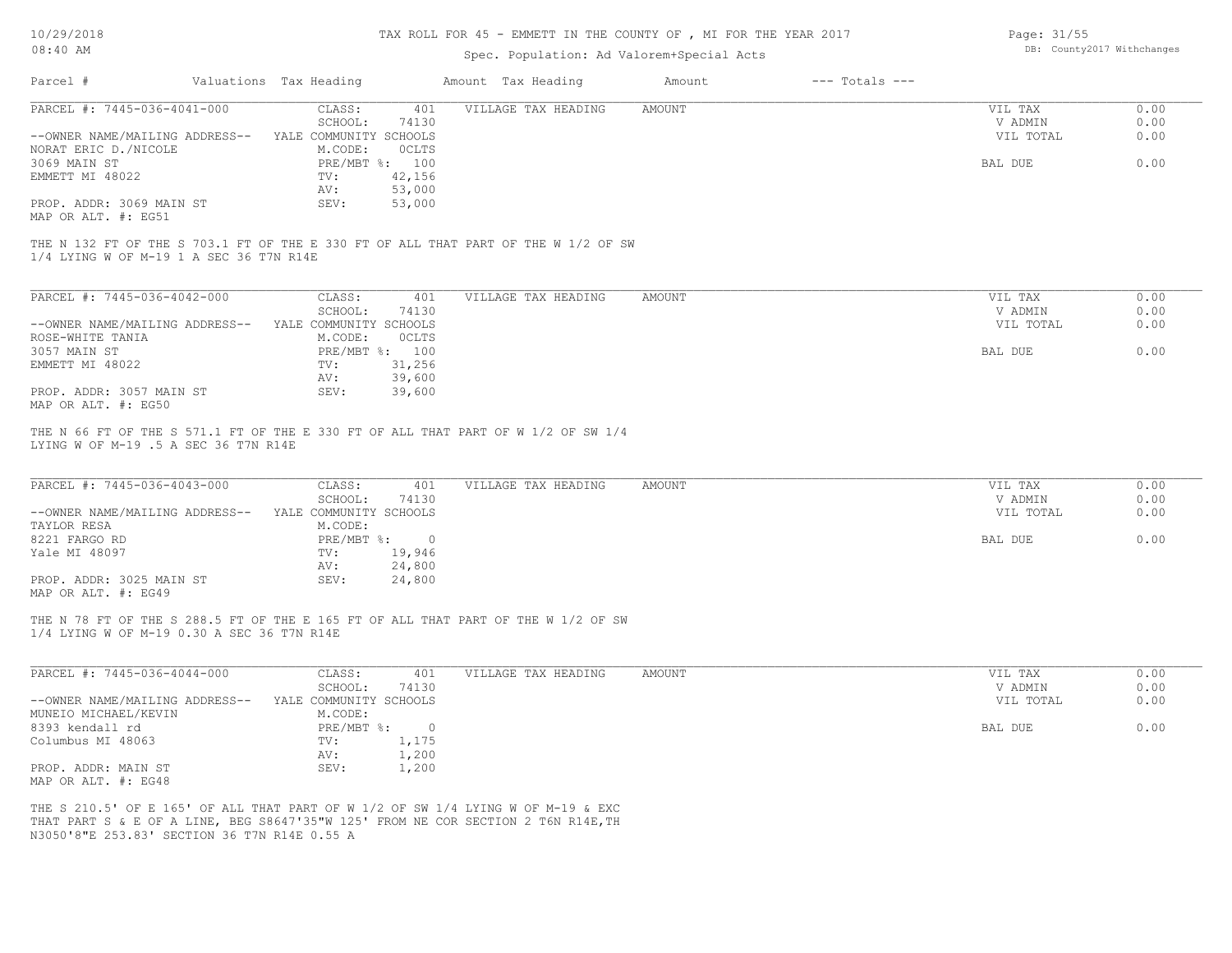#### TAX ROLL FOR 45 - EMMETT IN THE COUNTY OF , MI FOR THE YEAR 2017

## Spec. Population: Ad Valorem+Special Acts

| Parcel #                                                                                                                                | Valuations Tax Heading    |        | Amount Tax Heading  | Amount | $---$ Totals $---$ |           |      |
|-----------------------------------------------------------------------------------------------------------------------------------------|---------------------------|--------|---------------------|--------|--------------------|-----------|------|
| PARCEL #: 7445-036-4045-000                                                                                                             | CLASS:                    | 201    | VILLAGE TAX HEADING | AMOUNT |                    | VIL TAX   | 0.00 |
|                                                                                                                                         | SCHOOL:                   | 74130  |                     |        |                    | V ADMIN   | 0.00 |
| --OWNER NAME/MAILING ADDRESS--                                                                                                          | YALE COMMUNITY SCHOOLS    |        |                     |        |                    | VIL TOTAL | 0.00 |
| JRD INVESTMENTS, LLC                                                                                                                    | M.CODE:                   |        |                     |        |                    |           |      |
| P.O.BOX 337                                                                                                                             | $PRE/MBT$ $\frac{1}{6}$ : | - 0    |                     |        |                    | BAL DUE   | 0.00 |
| Emmett MI 48022                                                                                                                         | TV:                       | 37,030 |                     |        |                    |           |      |
|                                                                                                                                         | AV:                       | 83,700 |                     |        |                    |           |      |
| PROP. ADDR: 11114 BURT RD                                                                                                               | SEV:                      | 83,700 |                     |        |                    |           |      |
| MAP OR ALT. #: EG47A                                                                                                                    |                           |        |                     |        |                    |           |      |
| BEG AT SW SEC COR, TH N041'25"W 400', TH N8958'20"E 558.53', TH S045'E 400', TH<br>S8958'20"W 558.95' TO BEG SECTION 36 T7N R14E 5.13 A |                           |        |                     |        |                    |           |      |
|                                                                                                                                         |                           |        |                     |        |                    |           |      |
| PARCEL #: 7445-036-4045-100                                                                                                             | CLASS:                    | 401    | VILLAGE TAX HEADING | AMOUNT |                    | VIL TAX   | 0.00 |
|                                                                                                                                         | SCHOOL:                   | 74130  |                     |        |                    | V ADMIN   | 0.00 |
| --OWNER NAME/MAILING ADDRESS--                                                                                                          | YALE COMMUNITY SCHOOLS    |        |                     |        |                    | VIL TOTAL | 0.00 |

| --UWNLR NAML/MAILIING ADDRESS- | LALE CUMMUNIII SCAUULS |                | VID IVIAD | v.vv |
|--------------------------------|------------------------|----------------|-----------|------|
| LEENKNEGT MATTHEW/JESSICA      | M.CODE:                | LAKES          |           |      |
| 3035 MAIN ST                   |                        | PRE/MBT %: 100 | BAL DUE   | 0.00 |
| EMMETT MI 48022                | TV:                    | 66,525         |           |      |
|                                | AV:                    | 81,500         |           |      |
| PROP. ADDR: 3035 KINNEY RD     | SEV:                   | 81,500         |           |      |
|                                |                        |                |           |      |

MAP OR ALT. #: EG47D

N216.6' OF S 505.1' OF E 330' OF SW 1/4 OF SW 1/4 SEC 36 T7N R14E 1.64 A

| PARCEL #: 7445-036-4045-200    | CLASS:                 | 201    | VILLAGE TAX HEADING | AMOUNT | VIL TAX   | 0.00 |
|--------------------------------|------------------------|--------|---------------------|--------|-----------|------|
|                                | SCHOOL:                | 74130  |                     |        | V ADMIN   | 0.00 |
| --OWNER NAME/MAILING ADDRESS-- | YALE COMMUNITY SCHOOLS |        |                     |        | VIL TOTAL | 0.00 |
| MUNEIO MICHAEL/KEVIN           | M.CODE:                |        |                     |        |           |      |
| 8393 KENDALL RD                | PRE/MBT %:             |        |                     |        | BAL DUE   | 0.00 |
| Columbus MI 48063              | TV:                    | 15,814 |                     |        |           |      |
|                                | AV:                    | 27,600 |                     |        |           |      |
| PROP. ADDR: 11110 BURT RD      | SEV:                   | 27,600 |                     |        |           |      |
| MAP OR ALT. #: EG47E           |                        |        |                     |        |           |      |

SECTION 36 T7N R14E 0.59 A PLAT,TH S876'E 101.34',TH S2 16'W 255.5',TH N876'W 101.19',TH N214'E 255.5' TO BEG. BEG S8526'E 28.02', S214'W 681.6' & S876'E 28' FROM SE COR LOT 28 MT CROWLEY

| PARCEL #: 7445-036-4045-300    | CLASS:                 | 201    | VILLAGE TAX HEADING | AMOUNT | VIL TAX   | 0.00 |
|--------------------------------|------------------------|--------|---------------------|--------|-----------|------|
|                                | SCHOOL:                | 74130  |                     |        | V ADMIN   | 0.00 |
| --OWNER NAME/MAILING ADDRESS-- | YALE COMMUNITY SCHOOLS |        |                     |        | VIL TOTAL | 0.00 |
| MELDRUM TODD LIVING TRUST      | M.CODE:                |        |                     |        |           |      |
| 332 STINSON                    | PRE/MBT %:             |        |                     |        | BAL DUE   | 0.00 |
| MEMPHIS MI 48041               | TV:                    | 22,386 |                     |        |           |      |
|                                | AV:                    | 43,800 |                     |        |           |      |
| PROP. ADDR: 11112 BURT RD      | SEV:                   | 43,800 |                     |        |           |      |
| MAP OR ALT. #: EG47F           |                        |        |                     |        |           |      |

400',TH S8958'20"W 400' TO BEG SECTION 36 T7N R14E 3.67 A BEG N8958'20"E 558.95' FROM SW SEC COR,TH N045'W 400', TH N8958'20"E 400',TH S045'E Page: 32/55 DB: County2017 Withchanges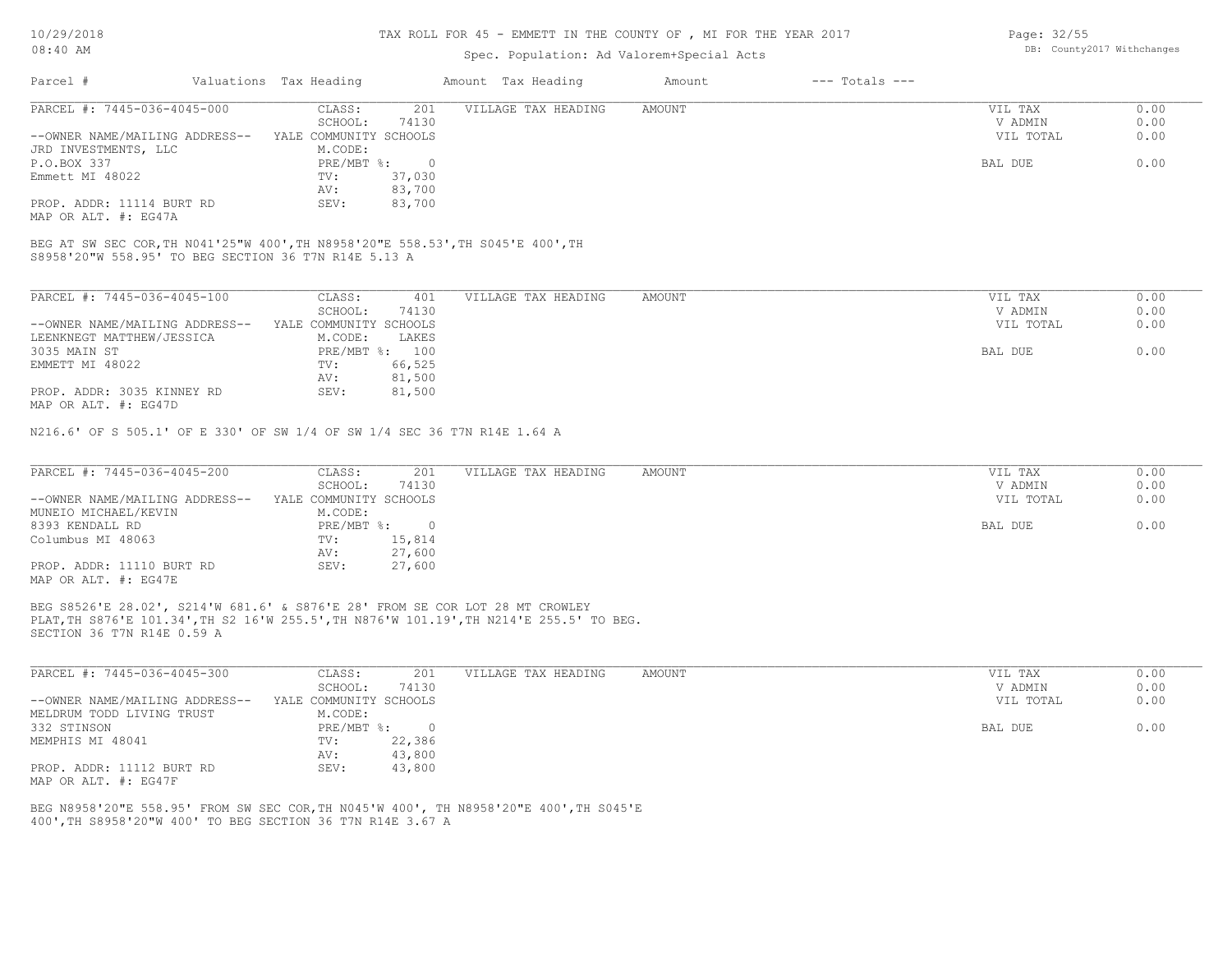| Valuations Tax Heading<br>Amount Tax Heading<br>--- Totals ---<br>Amount | <b>UO: 40 AM</b> | Spec. Population: Ad Valorem+Special Acts |  | bb. Countyzer withthanges |
|--------------------------------------------------------------------------|------------------|-------------------------------------------|--|---------------------------|
|                                                                          | Parcel           |                                           |  |                           |

| PARCEL #: 7445-036-4046-000                | CLASS:                 | 402      | VILLAGE TAX HEADING | AMOUNT | VIL TAX   | 0.00 |
|--------------------------------------------|------------------------|----------|---------------------|--------|-----------|------|
|                                            | SCHOOL:                | 74130    |                     |        | V ADMIN   | 0.00 |
| --OWNER NAME/MAILING ADDRESS--             | YALE COMMUNITY SCHOOLS |          |                     |        | VIL TOTAL | 0.00 |
| FANION BRIAN JR & SR                       | M.CODE:                |          |                     |        |           |      |
| 1406 S RIVERSIDE AVE                       | PRE/MBT %:             | $\Omega$ |                     |        | BAL DUE   | 0.00 |
| Saint Clair MI 48079                       | TV:                    | 9,108    |                     |        |           |      |
|                                            | AV:                    | 15,900   |                     |        |           |      |
| PROP. ADDR: WASHINGTON ST<br>$\frac{1}{2}$ | SEV:                   | 15,900   |                     |        |           |      |

MAP OR ALT. #: EG46

OF MT CROWLEY EXC THE S 993 FT THEREOF & CONT 13.5 A. 13.5 A SEC 36 T7N R14E ALL THAT PART OF W 1/2 OF SW 1/4 LYING S OF GTRR R/W & W OF THE PLAT OF THE VILLAGE

| PARCEL #: 7445-217-0001-000    | CLASS:                 | 201      | VILLAGE TAX HEADING | AMOUNT | VIL TAX   | 0.00 |
|--------------------------------|------------------------|----------|---------------------|--------|-----------|------|
|                                | SCHOOL:                | 74130    |                     |        | V ADMIN   | 0.00 |
| --OWNER NAME/MAILING ADDRESS-- | YALE COMMUNITY SCHOOLS |          |                     |        | VIL TOTAL | 0.00 |
| BISCOS INN                     | M.CODE:                | 000#2    |                     |        |           |      |
| P.O. BOX 188                   | $PRE/MBT$ %:           | $\Omega$ |                     |        | BAL DUE   | 0.00 |
| EMMETT MI 48022                | TV:                    | 2,700    |                     |        |           |      |
|                                | AV:                    | 2,700    |                     |        |           |      |
| PROP. ADDR: 3146 MAIN ST       | SEV:                   | 2,700    |                     |        |           |      |
| MAP OR ALT. $\#$ : EG62/64     |                        |          |                     |        |           |      |

LOT 1 DUNEGANS ADDITION TO VILLAGE OF EMMETT

| PARCEL #: 7445-217-0002-001    | CLASS:                 | 201    | VILLAGE TAX HEADING | AMOUNT | VIL TAX   | 0.00 |
|--------------------------------|------------------------|--------|---------------------|--------|-----------|------|
|                                | SCHOOL:                | 74130  |                     |        | V ADMIN   | 0.00 |
| --OWNER NAME/MAILING ADDRESS-- | YALE COMMUNITY SCHOOLS |        |                     |        | VIL TOTAL | 0.00 |
| BIRKENSHAW ROBERT              | M.CODE:                | 000#2  |                     |        |           |      |
| P.O. BOX 188                   | PRE/MBT %:             |        |                     |        | BAL DUE   | 0.00 |
| EMMETT MI 48022                | TV:                    | 15,628 |                     |        |           |      |
|                                | AV:                    | 20,900 |                     |        |           |      |
| PROP. ADDR: 3146 MAIN ST       | SEV:                   | 20,900 |                     |        |           |      |
| MAP OR ALT. #: EG65/69/76A     |                        |        |                     |        |           |      |

19-217-0002-000, 19-217-0006-000, 19-217-0012-000; LOT 3, 12 &14 DUNEGANS ADDITION TO VILLAGE OF EMMETT SPLIT ON 11/21/2007 FROM

| PARCEL #: 7445-217-0003-000    | CLASS:                 | 201    | VILLAGE TAX HEADING | AMOUNT | 0.00<br>VIL TAX   |
|--------------------------------|------------------------|--------|---------------------|--------|-------------------|
|                                | SCHOOL:                | 74130  |                     |        | 0.00<br>V ADMIN   |
| --OWNER NAME/MAILING ADDRESS-- | YALE COMMUNITY SCHOOLS |        |                     |        | 0.00<br>VIL TOTAL |
| FENECH RICHARD                 | M.CODE:                |        |                     |        |                   |
| 3132 MAIN ST                   | $PRE/MBT$ %:           | 100    |                     |        | 0.00<br>BAL DUE   |
| EMMETT MI 48022                | TV:                    | 31,495 |                     |        |                   |
|                                | AV:                    | 33,000 |                     |        |                   |
| PROP. ADDR: 3132 MAIN ST       | SEV:                   | 33,000 |                     |        |                   |
| MAP OR ALT. #: EG66            |                        |        |                     |        |                   |

LOT 4 DUNEGANS ADDITION TO VILLAGE OF EMMETT

Page: 33/55 DB: County2017 Withchanges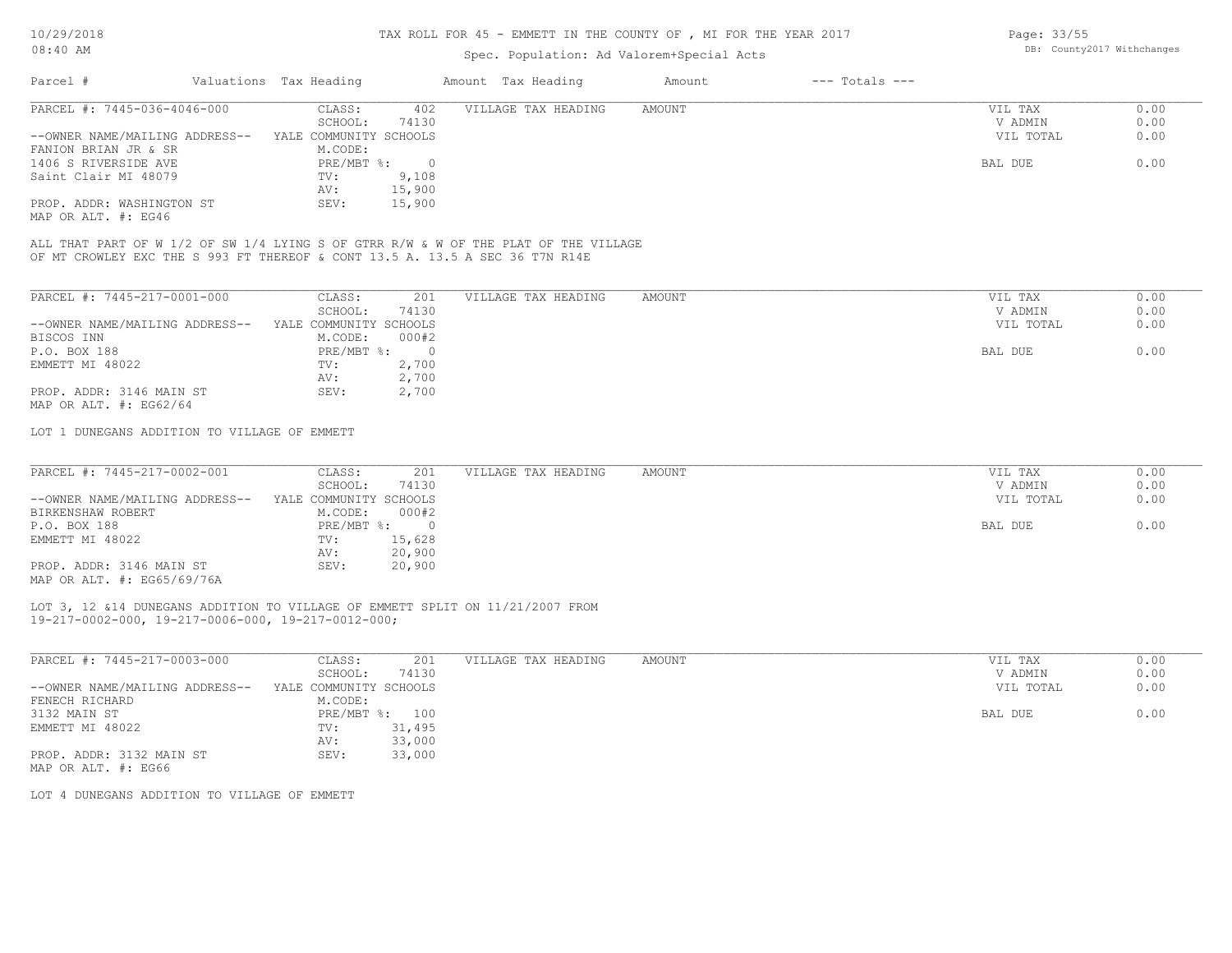### TAX ROLL FOR 45 - EMMETT IN THE COUNTY OF , MI FOR THE YEAR 2017

## Spec. Population: Ad Valorem+Special Acts

Parcel # Valuations Tax Heading Amount Tax Heading Amount --- Totals ---

| ------ | $-$ - $-$ - $-$ - $-$ - $-$ - $-$ - $-$ - $-$ - $-$ - $-$ - $-$ - $-$ - $-$ - $-$ - $-$ - $-$ - $-$ - $-$ - $-$ - $-$ - $-$ - $-$ - $-$ - $-$ - $-$ - $-$ - $-$ - $-$ - $-$ - $-$ - $-$ - $-$ - $-$ - $-$ - $-$ - $-$ - $-$ - |                            |  |
|--------|-------------------------------------------------------------------------------------------------------------------------------------------------------------------------------------------------------------------------------|----------------------------|--|
|        |                                                                                                                                                                                                                               | DB: County2017 Withchanges |  |
|        |                                                                                                                                                                                                                               |                            |  |

| PARCEL #: 7445-217-0004-000    | CLASS:<br>705          | VILLAGE TAX HEADING | AMOUNT | VIL TAX   | 0.00 |
|--------------------------------|------------------------|---------------------|--------|-----------|------|
|                                | 74130<br>SCHOOL:       |                     |        | V ADMIN   | 0.00 |
| --OWNER NAME/MAILING ADDRESS-- | YALE COMMUNITY SCHOOLS |                     |        | VIL TOTAL | 0.00 |
| GLEASON BUTLER MEM HALL        | M.CODE:                |                     |        |           |      |
| 3128 MAIN ST                   | $PRE/MBT$ %:           |                     |        | BAL DUE   | 0.00 |
| EMMETT MI 48022                | TV:                    |                     |        |           |      |
|                                | AV:                    |                     |        |           |      |
| PROP. ADDR: 3128 MAIN ST       | SEV:                   |                     |        |           |      |
| MAP OR ALT. #: EG67            |                        |                     |        |           |      |

LOT 5 DUNEGANS ADDITION TO VILLAGE OF EMMETT

| PARCEL #: 7445-217-0005-000    | CLASS:                 | 201    | VILLAGE TAX HEADING | AMOUNT | VIL TAX   | 0.00 |
|--------------------------------|------------------------|--------|---------------------|--------|-----------|------|
|                                | SCHOOL:                | 74130  |                     |        | V ADMIN   | 0.00 |
| --OWNER NAME/MAILING ADDRESS-- | YALE COMMUNITY SCHOOLS |        |                     |        | VIL TOTAL | 0.00 |
| BISCOS INC                     | M.CODE:                | 000#2  |                     |        |           |      |
| P.O. BOX 188                   | $PRE/MBT$ %:           |        |                     |        | BAL DUE   | 0.00 |
| EMMETT MI 48022                | TV:                    | 42,671 |                     |        |           |      |
|                                | AV:                    | 72,700 |                     |        |           |      |
| PROP. ADDR: 3146 MAIN ST       | SEV:                   | 72,700 |                     |        |           |      |
|                                |                        |        |                     |        |           |      |

MAP OR ALT. #: EG68

LOTS 2, 6 & 7 DUNEGANS ADDITION TO VILLAGE OF EMMETT

| PARCEL #: 7445-217-0007-000      | CLASS:                 | 401            | VILLAGE TAX HEADING | AMOUNT | VIL TAX   | 0.00 |
|----------------------------------|------------------------|----------------|---------------------|--------|-----------|------|
|                                  | SCHOOL:                | 74130          |                     |        | V ADMIN   | 0.00 |
| --OWNER NAME/MAILING ADDRESS--   | YALE COMMUNITY SCHOOLS |                |                     |        | VIL TOTAL | 0.00 |
| GODD TODD HENRY/WILLETT MURIEL M | M.CODE:                |                |                     |        |           |      |
| 10821 JOSEPH ST                  |                        | PRE/MBT %: 100 |                     |        | BAL DUE   | 0.00 |
| EMMETT MI 48022                  | TV:                    | 12,131         |                     |        |           |      |
|                                  | AV:                    | 15,000         |                     |        |           |      |
| PROP. ADDR: 10821 JOSEPH ST      | SEV:                   | 15,000         |                     |        |           |      |
| MAP OR ALT. #: EG70              |                        |                |                     |        |           |      |

LOT 8 DUNEGANS ADDITION TO VILLAGE OF EMMETT

| PARCEL #: 7445-217-0008-000    | CLASS:                 | 401    | VILLAGE TAX HEADING | AMOUNT | VIL TAX   | 0.00 |
|--------------------------------|------------------------|--------|---------------------|--------|-----------|------|
|                                | SCHOOL:                | 74130  |                     |        | V ADMIN   | 0.00 |
| --OWNER NAME/MAILING ADDRESS-- | YALE COMMUNITY SCHOOLS |        |                     |        | VIL TOTAL | 0.00 |
| HENDERSON SCOTT                | M.CODE:                |        |                     |        |           |      |
| 10817 Joseph St                | $PRE/MBT$ %:           | 100    |                     |        | BAL DUE   | 0.00 |
| Emmett MI 48022                | TV:                    | 17,400 |                     |        |           |      |
|                                | AV:                    | 17,400 |                     |        |           |      |
| PROP. ADDR: 10817 JOSEPH ST    | SEV:                   | 17,400 |                     |        |           |      |
| MAP OR ALT. $\#$ : EG71/72     |                        |        |                     |        |           |      |

LOT 9 DUNEGANS ADDITION TO VILLAGE OF EMMETT

Page: 34/55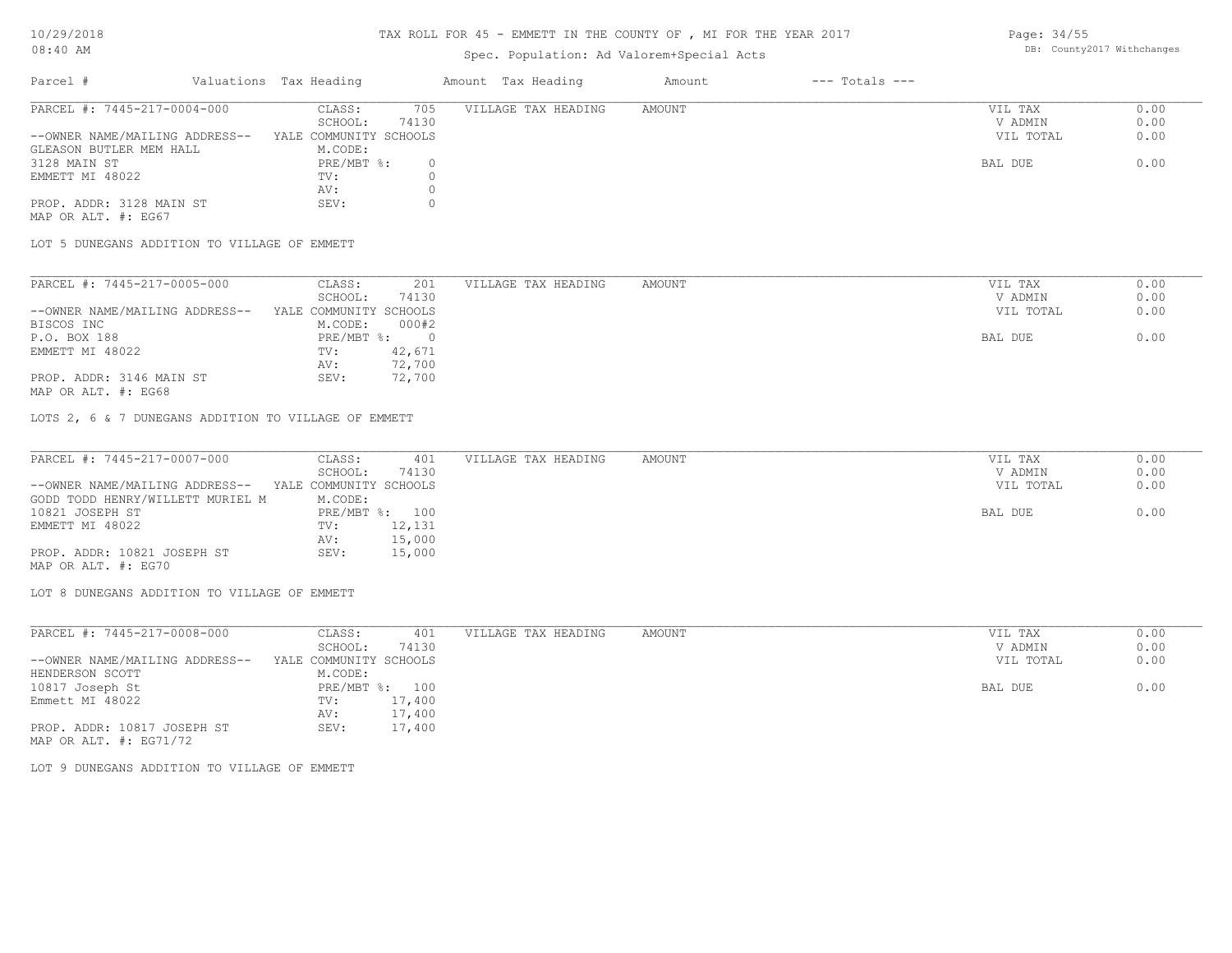### TAX ROLL FOR 45 - EMMETT IN THE COUNTY OF , MI FOR THE YEAR 2017

## Spec. Population: Ad Valorem

| 08:40 AM |                        | DB: County2017 Withchanges<br>Spec. Population: Ad Valorem+Special Acts |        |                |  |  |  |  |
|----------|------------------------|-------------------------------------------------------------------------|--------|----------------|--|--|--|--|
| Parcel # | Valuations Tax Heading | Amount Tax Heading                                                      | Amount | --- Totals --- |  |  |  |  |

| PARCEL #: 7445-217-0010-000    | CLASS:                 | 201   | VILLAGE TAX HEADING | AMOUNT | VIL TAX   | 0.00 |
|--------------------------------|------------------------|-------|---------------------|--------|-----------|------|
|                                | SCHOOL:                | 74130 |                     |        | V ADMIN   | 0.00 |
| --OWNER NAME/MAILING ADDRESS-- | YALE COMMUNITY SCHOOLS |       |                     |        | VIL TOTAL | 0.00 |
| GAUTHIER FREDERICK J/MARTHA E  | M.CODE:                |       |                     |        |           |      |
| 5544 REGAL WAY                 | $PRE/MBT$ %:           |       |                     |        | BAL DUE   | 0.00 |
| ZEPHYRHILLS FL 33541           | TV:                    | 6,962 |                     |        |           |      |
|                                | AV:                    | 7,000 |                     |        |           |      |
| PROP. ADDR: JOSEPH ST          | SEV:                   | 7,000 |                     |        |           |      |
| MAP OR ALT. #: EG73/74         |                        |       |                     |        |           |      |

LOT 11 DUNEGANS ADDITION TO VILLAGE OF EMMETT

| PARCEL #: 7445-217-0011-000    | CLASS:<br>705          | VILLAGE TAX HEADING | AMOUNT | VIL TAX   | 0.00 |
|--------------------------------|------------------------|---------------------|--------|-----------|------|
|                                | 74130<br>SCHOOL:       |                     |        | V ADMIN   | 0.00 |
| --OWNER NAME/MAILING ADDRESS-- | YALE COMMUNITY SCHOOLS |                     |        | VIL TOTAL | 0.00 |
| GLEASON BUTLER MEM HALL        | M.CODE:                |                     |        |           |      |
| 3128 MAIN ST                   | PRE/MBT %:             |                     |        | BAL DUE   | 0.00 |
| EMMETT MI 48022                | TV:                    |                     |        |           |      |
|                                | AV:                    |                     |        |           |      |
| PROP. ADDR: MECHANIC ST        | SEV:                   |                     |        |           |      |
| MAP OR ALT. #: EG75            |                        |                     |        |           |      |

LOT 13 DUNEGANS ADDITION TO VILLAGE OF EMMETT

| PARCEL #: 7445-218-0002-000    | CLASS:                 | 702   | VILLAGE TAX HEADING | AMOUNT | VIL TAX   | 0.00 |
|--------------------------------|------------------------|-------|---------------------|--------|-----------|------|
|                                | SCHOOL:                | 74130 |                     |        | V ADMIN   | 0.00 |
| --OWNER NAME/MAILING ADDRESS-- | YALE COMMUNITY SCHOOLS |       |                     |        | VIL TOTAL | 0.00 |
| M-19 R/W 77023                 | M.CODE:                |       |                     |        |           |      |
| EMMETT MI 48022                | $PRE/MBT$ %:           |       |                     |        | BAL DUE   | 0.00 |
|                                | TV:                    |       |                     |        |           |      |
| PROP. ADDR: JOSEPH ST          | AV:                    |       |                     |        |           |      |
| MAP OR ALT. #: EG59D           | SEV:                   |       |                     |        |           |      |

ADDITION THAT PART OF M-19 R/W LYING WITHIN LOTS 15, 18, 19, 22, 23 & 26 DUNEGANS FIRST

| PARCEL #: 7445-538-0001-000    | CLASS:                 | 201    | VILLAGE TAX HEADING | AMOUNT | VIL TAX   | 0.00 |
|--------------------------------|------------------------|--------|---------------------|--------|-----------|------|
|                                | SCHOOL:                | 74130  |                     |        | V ADMIN   | 0.00 |
| --OWNER NAME/MAILING ADDRESS-- | YALE COMMUNITY SCHOOLS |        |                     |        | VIL TOTAL | 0.00 |
| EMMETT HARDWARE INC.           | M.CODE:                |        |                     |        |           |      |
| 10256 WEBB RD                  | PRE/MBT %:             | $\cap$ |                     |        | BAL DUE   | 0.00 |
| GOODELLS MI 48027              | TV:                    | 18,013 |                     |        |           |      |
|                                | AV:                    | 28,600 |                     |        |           |      |
| PROP. ADDR: 3147 MAIN ST       | SEV:                   | 28,600 |                     |        |           |      |
| MAP OR ALT. #: EG77            |                        |        |                     |        |           |      |

 $\_$  , and the state of the state of the state of the state of the state of the state of the state of the state of the state of the state of the state of the state of the state of the state of the state of the state of the

N1/2 OF LOT 1 VILLAGE OF MT CROWLEY ALTERATIONS & EXTENSION

Page: 35/55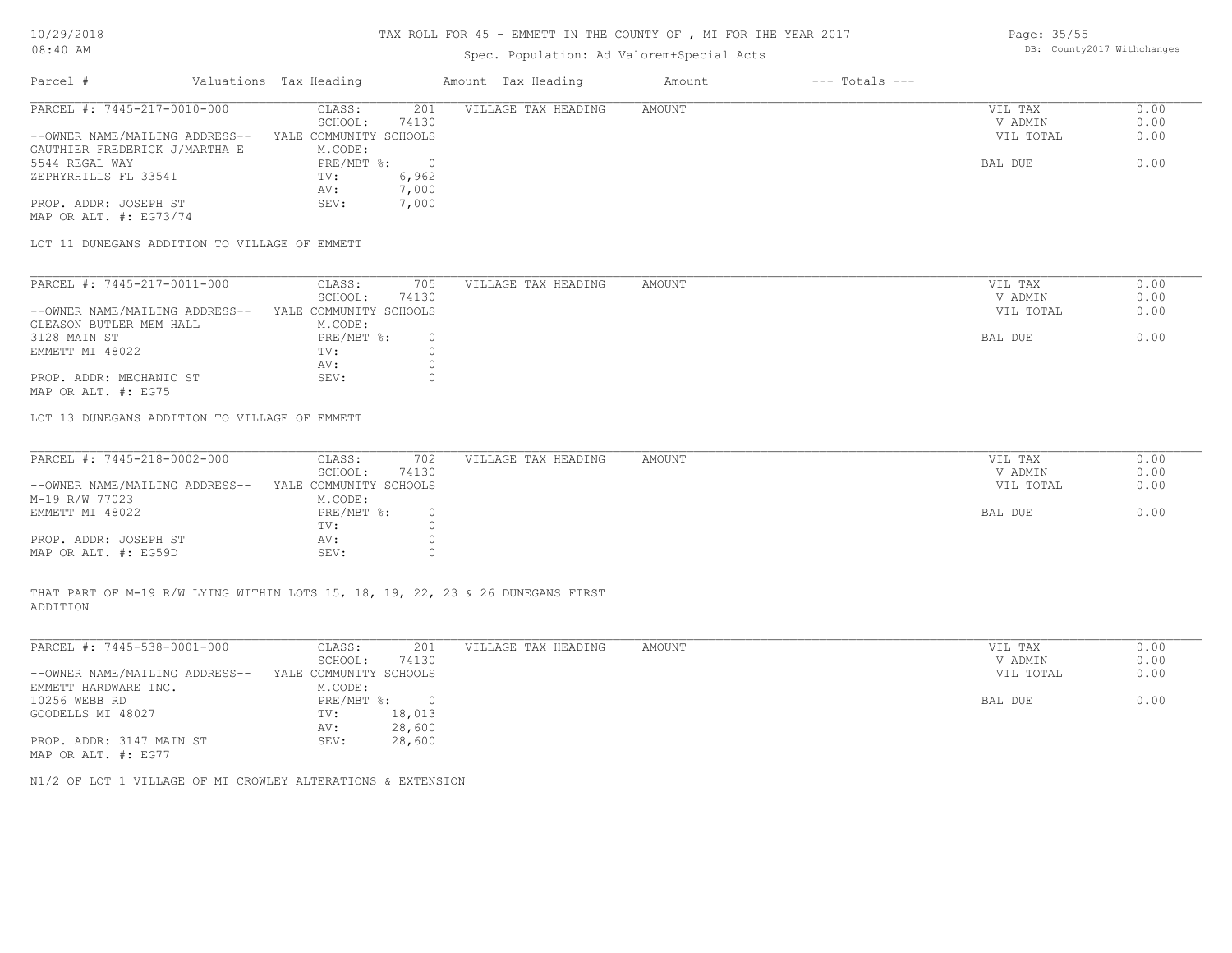## Spec. Population: Ad Valorem+Special Acts

| Parcel #                       | Valuations Tax Heading |        | Amount Tax Heading  | Amount | $---$ Totals $---$ |           |      |
|--------------------------------|------------------------|--------|---------------------|--------|--------------------|-----------|------|
| PARCEL #: 7445-538-0002-000    | CLASS:                 | 201    | VILLAGE TAX HEADING | AMOUNT |                    | VIL TAX   | 0.00 |
|                                | SCHOOL:                | 74130  |                     |        |                    | V ADMIN   | 0.00 |
| --OWNER NAME/MAILING ADDRESS-- | YALE COMMUNITY SCHOOLS |        |                     |        |                    | VIL TOTAL | 0.00 |
| HARTZELL HOLDINGS, LLC         | M.CODE:                |        |                     |        |                    |           |      |
| WHISTLE DINER                  | $PRE/MBT$ %:           |        |                     |        |                    | BAL DUE   | 0.00 |
| P.O. BOX 145                   | TV:                    | 43,700 |                     |        |                    |           |      |
| Emmett MI 48022                | AV:                    | 43,700 |                     |        |                    |           |      |
|                                | SEV:                   | 43,700 |                     |        |                    |           |      |
|                                |                        |        |                     |        |                    |           |      |

MAP OR ALT. #: EG78 PROP. ADDR: 3143 MAIN ST

S1/2 OF LOT 1 VILLAGE OF MT CROWLEY ALTERATIONS & EXTENSION

| PARCEL #: 7445-538-0004-001    | CLASS:                 | 201   | VILLAGE TAX HEADING | AMOUNT | 0.00<br>VIL TAX   |
|--------------------------------|------------------------|-------|---------------------|--------|-------------------|
|                                | SCHOOL:                | 74130 |                     |        | 0.00<br>V ADMIN   |
| --OWNER NAME/MAILING ADDRESS-- | YALE COMMUNITY SCHOOLS |       |                     |        | 0.00<br>VIL TOTAL |
| HESS RICHARD                   | M.CODE:                |       |                     |        |                   |
| 3137 MAIN ST                   | PRE/MBT %:             |       |                     |        | 0.00<br>BAL DUE   |
| PO BOX 312                     | TV:                    | 5,000 |                     |        |                   |
| Emmett MI 48022                | AV:                    | 5,000 |                     |        |                   |
|                                | SEV:                   | 5,000 |                     |        |                   |
| PROP. ADDR: MAIN ST            |                        |       |                     |        |                   |

MAP OR ALT. #: EG79/80

02/01/2008 FROM 19-538-004-000, 19-538-0003-000; LOT 2 & N 1/2 OF LOT 3 VILLAGE OF MT CROWLEY ALTERATIONS & EXTENSION SPLIT ON

| PARCEL #: 7445-538-0005-000    | CLASS:                 | 201   | VILLAGE TAX HEADING | AMOUNT | VIL TAX   | 0.00 |
|--------------------------------|------------------------|-------|---------------------|--------|-----------|------|
|                                | SCHOOL:                | 74130 |                     |        | V ADMIN   | 0.00 |
| --OWNER NAME/MAILING ADDRESS-- | YALE COMMUNITY SCHOOLS |       |                     |        | VIL TOTAL | 0.00 |
| HESS RICHARD C                 | M.CODE:                |       |                     |        |           |      |
| P.O. BOX 312                   | $PRE/MBT$ %:           |       |                     |        | BAL DUE   | 0.00 |
| EMMETT MI 48022                | TV:                    | 1,685 |                     |        |           |      |
|                                | AV:                    | 1,700 |                     |        |           |      |
| PROP. ADDR: MAIN ST            | SEV:                   | 1,700 |                     |        |           |      |
| MAP OR ALT. #: EG81            |                        |       |                     |        |           |      |

ALTERATIONS & EXTENSION THE N 37 FT OF THE S 60 FT OF THE E 66 FT OF LOT 4 VILLAGE OF MT CROWLEY

| PARCEL #: 7445-538-0006-000    | CLASS:                 | 201    | VILLAGE TAX HEADING | AMOUNT | VIL TAX   | 0.00 |
|--------------------------------|------------------------|--------|---------------------|--------|-----------|------|
|                                | SCHOOL:                | 74130  |                     |        | V ADMIN   | 0.00 |
| --OWNER NAME/MAILING ADDRESS-- | YALE COMMUNITY SCHOOLS |        |                     |        | VIL TOTAL | 0.00 |
| HESS RICHARD C                 | M.CODE:                |        |                     |        |           |      |
| P.O. BOX 312                   | PRE/MBT %:             |        |                     |        | BAL DUE   | 0.00 |
| EMMETT MI 48022                | TV:                    | 18,776 |                     |        |           |      |
|                                | AV:                    | 28,900 |                     |        |           |      |
| PROP. ADDR: 3137 MAIN ST       | SEV:                   | 28,900 |                     |        |           |      |
| MAP OR ALT. #: EG82            |                        |        |                     |        |           |      |
|                                |                        |        |                     |        |           |      |

\_\_\_\_\_\_\_\_\_\_\_\_\_\_\_\_\_\_\_\_\_\_\_\_\_\_\_\_\_\_\_\_\_\_\_\_\_\_\_\_\_\_\_\_\_\_\_\_\_\_\_\_\_\_\_\_\_\_\_\_\_\_\_\_\_\_\_\_\_\_\_\_\_\_\_\_\_\_\_\_\_\_\_\_\_\_\_\_\_\_\_\_\_\_\_\_\_\_\_\_\_\_\_\_\_\_\_\_\_\_\_\_\_\_\_\_\_\_\_\_\_\_\_\_\_\_\_\_\_\_\_\_\_\_\_\_\_\_\_\_\_\_\_\_\_\_\_\_\_\_\_\_\_\_\_\_\_\_\_\_\_\_\_\_\_\_\_\_\_\_\_\_\_\_\_

CROWLEY ALTERATIONS & EXTENSION S1/2 OF LOT 3 ALSO LOT 4 EXC THE S 60 FT OF THE E 86 FT THEREOF. VILLAGE OF MT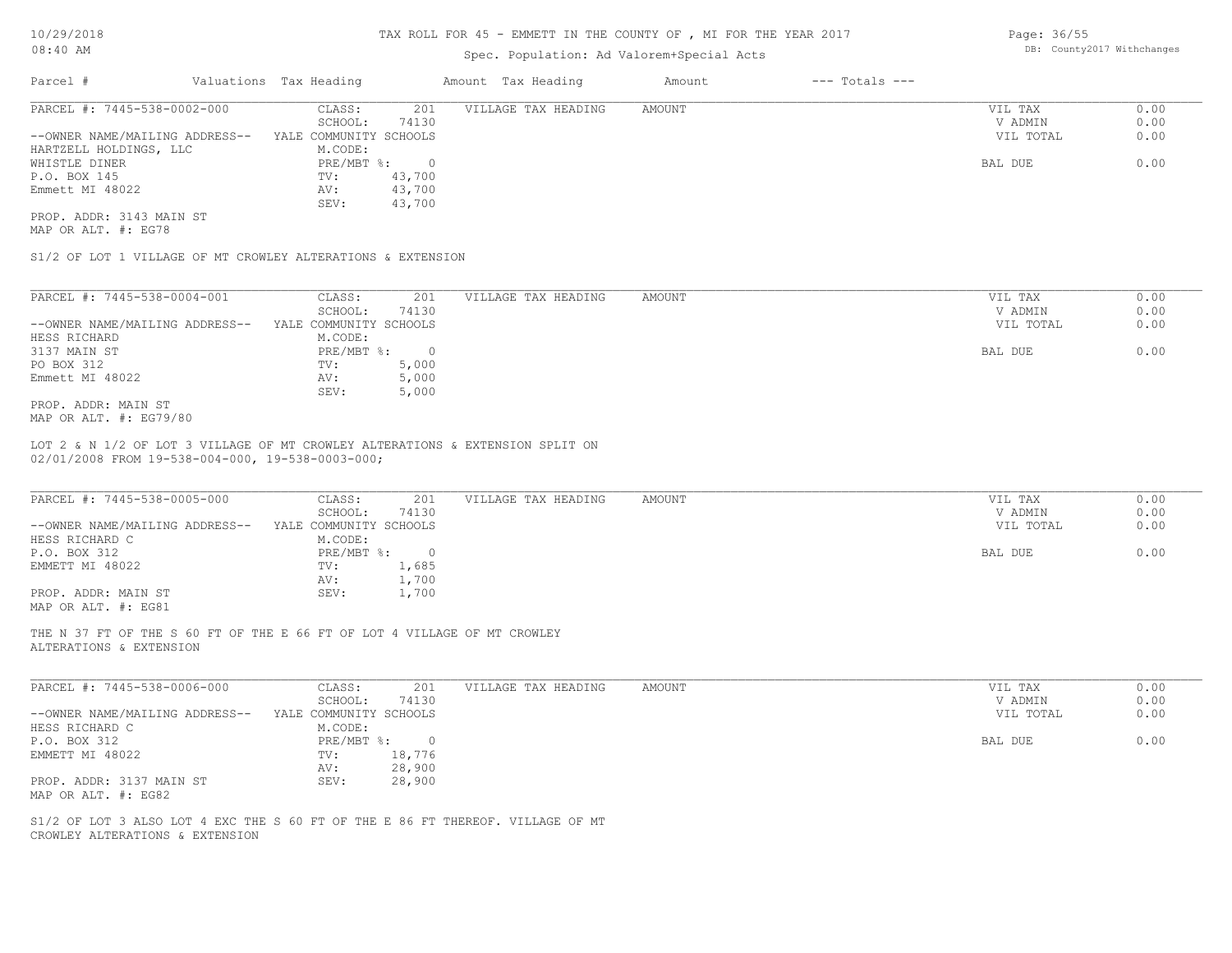10/29/2018

## TAX ROLL FOR 45 - EMMETT IN THE COUNTY OF , MI FOR THE YEAR 2017

| $08:40$ AM                                                                                     |  |                                             |                    | Spec. Population: Ad Valorem+Special Acts                                        | DB: County2017 Withchanges |                    |                                 |                      |
|------------------------------------------------------------------------------------------------|--|---------------------------------------------|--------------------|----------------------------------------------------------------------------------|----------------------------|--------------------|---------------------------------|----------------------|
| Parcel #                                                                                       |  | Valuations Tax Heading                      |                    | Amount Tax Heading                                                               | Amount                     | $---$ Totals $---$ |                                 |                      |
| PARCEL #: 7445-538-0007-000                                                                    |  | CLASS:<br>SCHOOL:                           | 201<br>74130       | VILLAGE TAX HEADING                                                              | <b>AMOUNT</b>              |                    | VIL TAX<br>V ADMIN              | 0.00<br>0.00         |
| --OWNER NAME/MAILING ADDRESS-- YALE COMMUNITY SCHOOLS<br>HESS RICHARD C                        |  | M.CODE:                                     |                    |                                                                                  |                            |                    | VIL TOTAL                       | 0.00                 |
| P.O. BOX 312                                                                                   |  | PRE/MBT %:                                  | $\bigcirc$         |                                                                                  |                            |                    | BAL DUE                         | 0.00                 |
| EMMETT MI 48022                                                                                |  | TV:                                         | 1,100              |                                                                                  |                            |                    |                                 |                      |
| PROP. ADDR: MAIN ST                                                                            |  | AV:<br>SEV:                                 | 1,100<br>1,100     |                                                                                  |                            |                    |                                 |                      |
| MAP OR ALT. #: EG83                                                                            |  |                                             |                    |                                                                                  |                            |                    |                                 |                      |
| CROWLEY ALTERATIONS & EXTENSION                                                                |  |                                             |                    | W20 FT OF E 86 FT OF S 60 FT & THE S 23 FT OF THE E 66 FT OF LOT 4 VILLAGE OF MT |                            |                    |                                 |                      |
|                                                                                                |  |                                             |                    |                                                                                  |                            |                    |                                 |                      |
| PARCEL #: 7445-538-0008-000                                                                    |  | CLASS:                                      | 703                | VILLAGE TAX HEADING                                                              | <b>AMOUNT</b>              |                    | VIL TAX                         | 0.00                 |
| --OWNER NAME/MAILING ADDRESS-- YALE COMMUNITY SCHOOLS                                          |  | SCHOOL:                                     | 74130              |                                                                                  |                            |                    | V ADMIN<br>VIL TOTAL            | 0.00<br>0.00         |
| VILLAGE OF EMMETT                                                                              |  | M.CODE:                                     |                    |                                                                                  |                            |                    |                                 |                      |
| P.O. BOX 127                                                                                   |  | PRE/MBT %:                                  | $\circ$            |                                                                                  |                            |                    | BAL DUE                         | 0.00                 |
| EMMETT MI 48022-4518                                                                           |  | TV:                                         | $\circ$            |                                                                                  |                            |                    |                                 |                      |
|                                                                                                |  | AV:                                         | $\circ$            |                                                                                  |                            |                    |                                 |                      |
| PROP. ADDR: 3119 MAIN ST                                                                       |  | SEV:                                        | $\circ$            |                                                                                  |                            |                    |                                 |                      |
| MAP OR ALT. #: EG84/85                                                                         |  |                                             |                    |                                                                                  |                            |                    |                                 |                      |
| PARCEL #: 7445-538-0009-000<br>--OWNER NAME/MAILING ADDRESS--                                  |  | CLASS:<br>SCHOOL:<br>YALE COMMUNITY SCHOOLS | 703<br>74130       | VILLAGE TAX HEADING                                                              | <b>AMOUNT</b>              |                    | VIL TAX<br>V ADMIN<br>VIL TOTAL | 0.00<br>0.00<br>0.00 |
| VILLAGE OF EMMETT                                                                              |  | M.CODE:                                     |                    |                                                                                  |                            |                    |                                 |                      |
| P.O. BOX 127                                                                                   |  | PRE/MBT %:                                  | $\circ$            |                                                                                  |                            |                    | BAL DUE                         | 0.00                 |
| EMMETT MI 48022                                                                                |  | TV:                                         | $\circ$<br>$\circ$ |                                                                                  |                            |                    |                                 |                      |
| PROP. ADDR: 3099 MAIN ST                                                                       |  | AV:<br>SEV:                                 | $\circ$            |                                                                                  |                            |                    |                                 |                      |
| MAP OR ALT. #: EG86                                                                            |  |                                             |                    |                                                                                  |                            |                    |                                 |                      |
| <b>EXTENSION</b>                                                                               |  |                                             |                    | LOT 6 EXC N 31 FT THEREOF & N 10 FT OF LOT 7 VILLAGE OF MT CROWLEY ALTERATIONS & |                            |                    |                                 |                      |
| PARCEL #: 7445-538-0010-000                                                                    |  | CLASS:                                      | 703                | VILLAGE TAX HEADING                                                              | AMOUNT                     |                    | VIL TAX                         | 0.00                 |
|                                                                                                |  | SCHOOL:                                     | 74130              |                                                                                  |                            |                    | V ADMIN                         | 0.00                 |
| --OWNER NAME/MAILING ADDRESS-- YALE COMMUNITY SCHOOLS                                          |  |                                             |                    |                                                                                  |                            |                    | VIL TOTAL                       | 0.00                 |
| VILLAGE OF EMMETT FIRE HALL                                                                    |  | M.CODE:                                     |                    |                                                                                  |                            |                    |                                 |                      |
| 3109 MAIN ST<br>EMMETT MI 48022                                                                |  | PRE/MBT %:<br>TV:                           | $\circ$<br>$\circ$ |                                                                                  |                            |                    | BAL DUE                         | 0.00                 |
|                                                                                                |  | AV:                                         | $\circ$            |                                                                                  |                            |                    |                                 |                      |
| PROP. ADDR: 3109 MAIN ST<br>MAP OR ALT. #: EG87A                                               |  | SEV:                                        | $\circ$            |                                                                                  |                            |                    |                                 |                      |
| LOT 7 EXC N 10 FT & N 38.2 FT OF LOT 8 VILLAGE OF MT CROWLEY ALTERATIONS &<br><b>EXTENSION</b> |  |                                             |                    |                                                                                  |                            |                    |                                 |                      |
|                                                                                                |  |                                             |                    |                                                                                  |                            |                    |                                 |                      |

Page: DB: County2017 Withchanges 37/55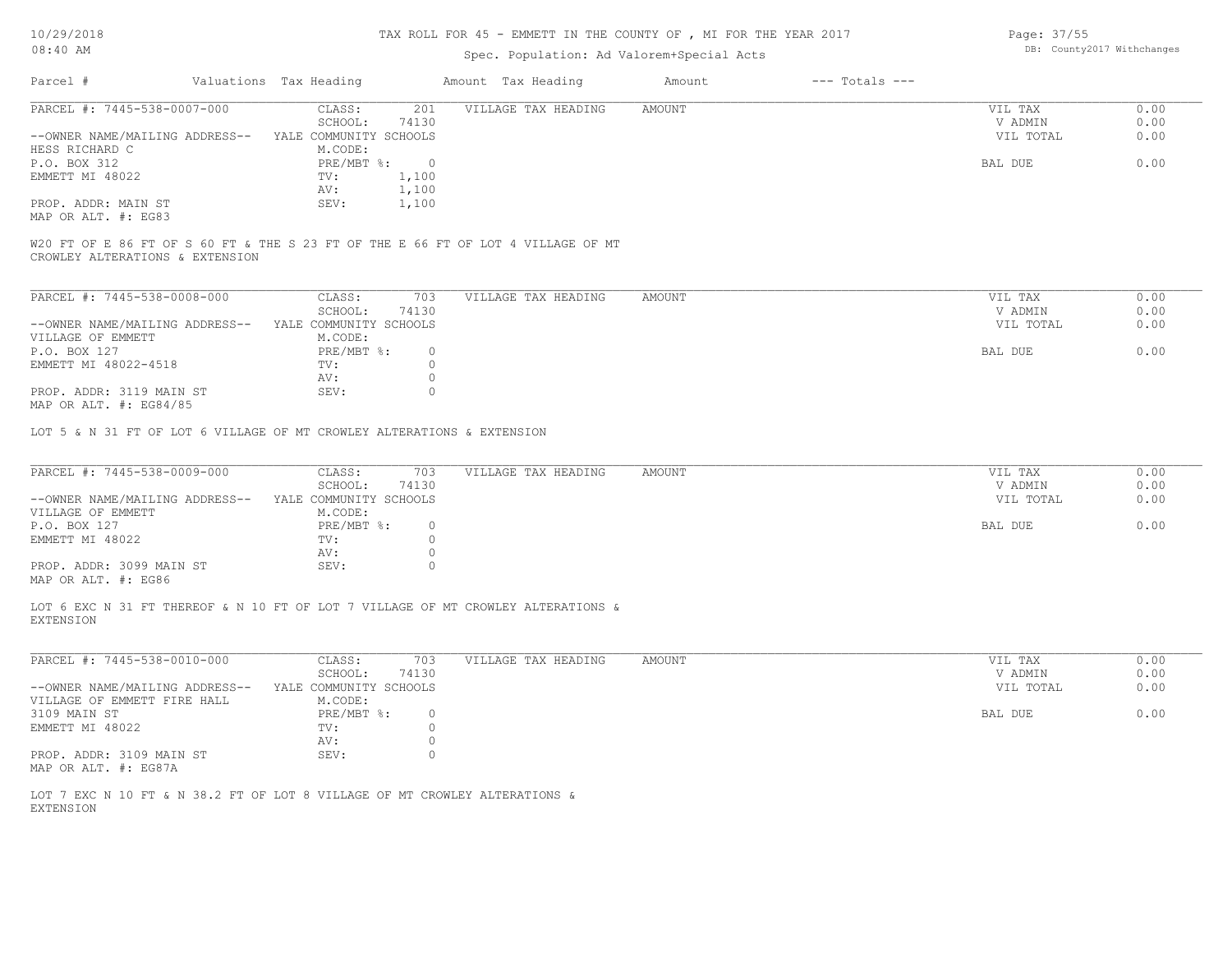## TAX ROLL FOR 45 - EMMETT IN THE COUNTY OF , MI FOR THE YEAR 2017

### Spec. Population: Ad Valorem+Special Acts

| Parcel #                       | Valuations Tax Heading |        | Amount Tax Heading  | Amount | $---$ Totals $---$ |           |      |
|--------------------------------|------------------------|--------|---------------------|--------|--------------------|-----------|------|
| PARCEL #: 7445-538-0011-000    | CLASS:                 | 401    | VILLAGE TAX HEADING | AMOUNT |                    | VIL TAX   | 0.00 |
|                                | SCHOOL:                | 74130  |                     |        |                    | V ADMIN   | 0.00 |
| --OWNER NAME/MAILING ADDRESS-- | YALE COMMUNITY SCHOOLS |        |                     |        |                    | VIL TOTAL | 0.00 |
| PATTERSON LISA REGINA          | M.CODE:                | WFRET  |                     |        |                    |           |      |
| 3093 MAIN ST                   | PRE/MBT %: 100         |        |                     |        |                    | BAL DUE   | 0.00 |
| EMMETT MI 48022                | TV:                    | 26,218 |                     |        |                    |           |      |
|                                | AV:                    | 32,500 |                     |        |                    |           |      |
| PROP. ADDR: 3093 MAIN ST       | SEV:                   | 32,500 |                     |        |                    |           |      |
| MAP OR ALT. #: EG87B           |                        |        |                     |        |                    |           |      |
|                                |                        |        |                     |        |                    |           |      |

CROWLEY ALTERATIONS & EXTENSION SEC 36 LYING W OF M-19 & S OF SAID PLAT, OWNED & OCC AS ONE LOT VILLAGE OF MT LOT 8 EXC N 38.2 FT ALSO N 72.2 FT OF E 165 FT OF THAT PART OF W 1/2 OF SW 1/2 OF

| PARCEL #: 7445-538-0012-000    | CLASS:                 | 401   | VILLAGE TAX HEADING | AMOUNT | VIL TAX   | 0.00 |
|--------------------------------|------------------------|-------|---------------------|--------|-----------|------|
|                                | SCHOOL:                | 74130 |                     |        | V ADMIN   | 0.00 |
| --OWNER NAME/MAILING ADDRESS-- | YALE COMMUNITY SCHOOLS |       |                     |        | VIL TOTAL | 0.00 |
| PROSCH TINA M                  | M.CODE:                | OCLTS |                     |        |           |      |
| 10877 MECHANIC ST              | $PRE/MBT$ %:           |       |                     |        | BAL DUE   | 0.00 |
| EMMETT MI 48022                | TV:                    | 2,100 |                     |        |           |      |
|                                | AV:                    | 2,100 |                     |        |           |      |
| PROP. ADDR: WASHINGTON ST      | SEV:                   | 2,100 |                     |        |           |      |
| MAP OR ALT. #: EG87C           |                        |       |                     |        |           |      |

LOT 9 VILLAGE OF MT CROWLEY ALTERATIONS & EXTENSION

| PARCEL #: 7445-538-0013-000    | CLASS:                 | 401            | VILLAGE TAX HEADING | AMOUNT | VIL TAX   | 0.00 |
|--------------------------------|------------------------|----------------|---------------------|--------|-----------|------|
|                                | SCHOOL:                | 74130          |                     |        | V ADMIN   | 0.00 |
| --OWNER NAME/MAILING ADDRESS-- | YALE COMMUNITY SCHOOLS |                |                     |        | VIL TOTAL | 0.00 |
| PROSCH TINA M                  | M.CODE:                | <b>OCLTS</b>   |                     |        |           |      |
| 10877 MECHANIC ST              |                        | PRE/MBT %: 100 |                     |        | BAL DUE   | 0.00 |
| EMMETT MI 48022                | TV:                    | 48,017         |                     |        |           |      |
|                                | AV:                    | 60,500         |                     |        |           |      |
| PROP. ADDR: 10877 MECHANIC ST  | SEV:                   | 60,500         |                     |        |           |      |
|                                |                        |                |                     |        |           |      |

MAP OR ALT. #: EG88

LOTS 10, 11 & 12 VILLAGE OF MT CROWLEY ALTERATIONS & EXTENSION

| PARCEL #: 7445-538-0014-000    | CLASS:                 | 401    | VILLAGE TAX HEADING | AMOUNT | VIL TAX<br>0.00   |
|--------------------------------|------------------------|--------|---------------------|--------|-------------------|
|                                | SCHOOL:                | 74130  |                     |        | 0.00<br>V ADMIN   |
| --OWNER NAME/MAILING ADDRESS-- | YALE COMMUNITY SCHOOLS |        |                     |        | 0.00<br>VIL TOTAL |
| HORON RICHARD L/MONIOUE        | M.CODE:                | OCLTS  |                     |        |                   |
| 10876 MECHANIC ST              | $PRE/MBT$ %:           | 100    |                     |        | 0.00<br>BAL DUE   |
| EMMETT MI 48022                | TV:                    | 22,722 |                     |        |                   |
|                                | AV:                    | 28,200 |                     |        |                   |
| PROP. ADDR: 10876 MECHANIC ST  | SEV:                   | 28,200 |                     |        |                   |
| MAP OR ALT. #: EG89            |                        |        |                     |        |                   |

LOTS 13, 14 & 15 VILLAGE OF MT CROWLEY ALTERATIONS & EXTENSION

Page: 38/55 DB: County2017 Withchanges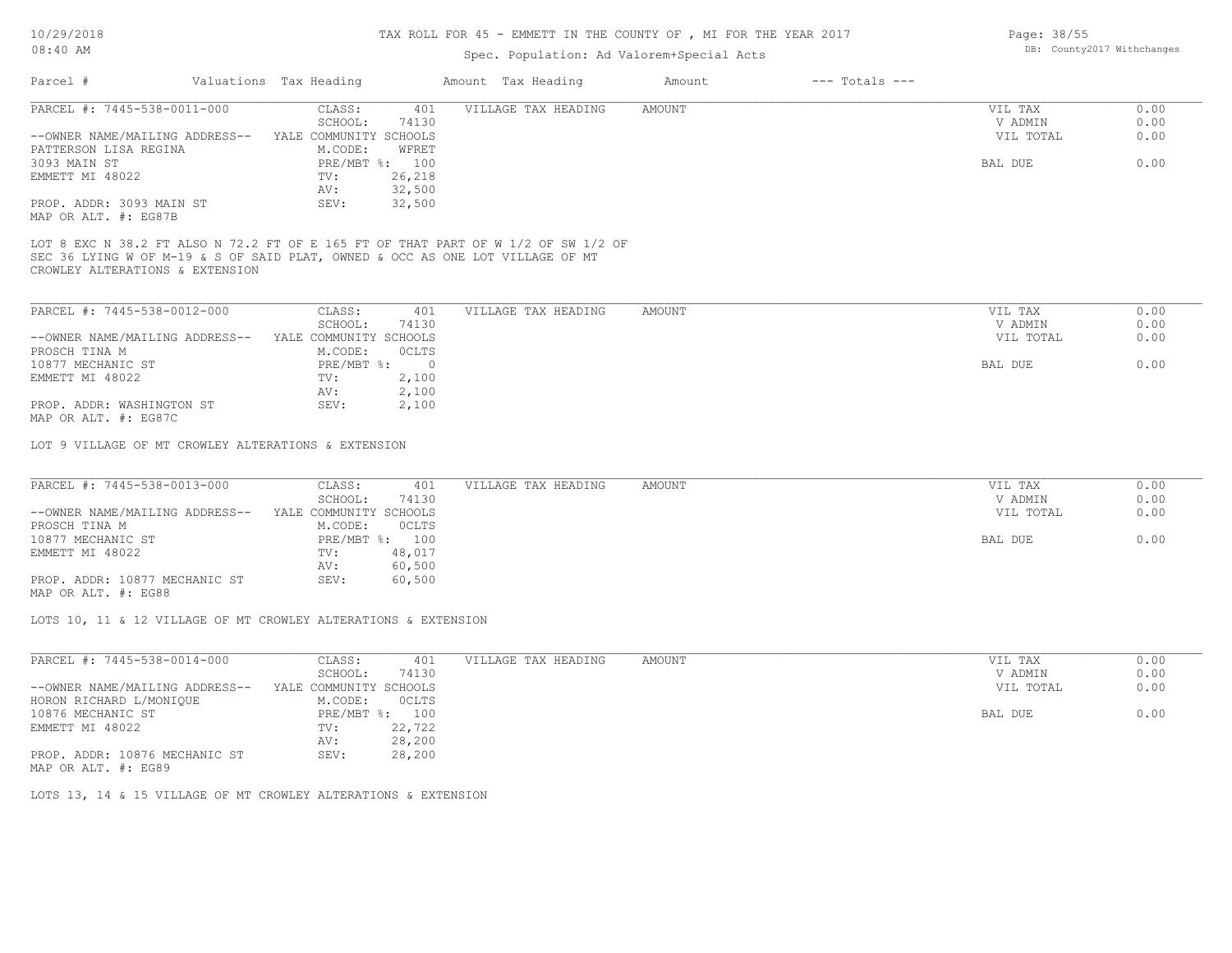#### TAX ROLL FOR 45 - EMMETT IN THE COUNTY OF , MI FOR THE YEAR 2017

### Spec. Population: Ad Valorem+Special Acts

Page: 39/55 DB: County2017 Withchanges

| Parcel #                       | Valuations Tax Heading |       | Amount Tax Heading  | Amount | $---$ Totals $---$ |           |      |
|--------------------------------|------------------------|-------|---------------------|--------|--------------------|-----------|------|
| PARCEL #: 7445-538-0015-000    | CLASS:                 | 705   | VILLAGE TAX HEADING | AMOUNT |                    | VIL TAX   | 0.00 |
|                                | SCHOOL:                | 74130 |                     |        |                    | V ADMIN   | 0.00 |
| --OWNER NAME/MAILING ADDRESS-- | YALE COMMUNITY SCHOOLS |       |                     |        |                    | VIL TOTAL | 0.00 |
| FRONTIER COMMUNICATION         | M.CODE:                |       |                     |        |                    |           |      |
| 401 MERRRITT 7                 | $PRE/MBT$ %:           |       |                     |        |                    | BAL DUE   | 0.00 |
| Norwalk CT 06851               | TV:                    |       |                     |        |                    |           |      |
|                                | AV:                    |       |                     |        |                    |           |      |
| PROP. ADDR: 3147 WASHINGTON ST | SEV:                   |       |                     |        |                    |           |      |

MAP OR ALT. #: EG90

LOTS 16 & 17 VILLAGE OF MT CROWLEY ALTERATIONS & EXTENSION

| PARCEL #: 7445-538-0016-000    | CLASS:                 | 401   | VILLAGE TAX HEADING | AMOUNT | VIL TAX   | 0.00 |
|--------------------------------|------------------------|-------|---------------------|--------|-----------|------|
|                                | SCHOOL:                | 74130 |                     |        | V ADMIN   | 0.00 |
| --OWNER NAME/MAILING ADDRESS-- | YALE COMMUNITY SCHOOLS |       |                     |        | VIL TOTAL | 0.00 |
| WENDLING HELEN M TRUST         | M.CODE:                |       |                     |        |           |      |
| 10256 WEBB RD                  | PRE/MBT %:             |       |                     |        | BAL DUE   | 0.00 |
| GOODELLS MI 48027              | TV:                    | 1,524 |                     |        |           |      |
|                                | AV:                    | 4,900 |                     |        |           |      |
| PROP. ADDR: JOSEPH ST          | SEV:                   | 4,900 |                     |        |           |      |
|                                |                        |       |                     |        |           |      |

MAP OR ALT. #: EG91

LOT 18 VILLAGE OF MT CROWLEY ALTERATIONS & EXTENSION

| PARCEL #: 7445-538-0017-000    | CLASS:                 | 401   | VILLAGE TAX HEADING | AMOUNT | VIL TAX   | 0.00 |
|--------------------------------|------------------------|-------|---------------------|--------|-----------|------|
|                                | SCHOOL:                | 74130 |                     |        | V ADMIN   | 0.00 |
| --OWNER NAME/MAILING ADDRESS-- | YALE COMMUNITY SCHOOLS |       |                     |        | VIL TOTAL | 0.00 |
| EMMETT HARDWARE LLC            | M.CODE:                |       |                     |        |           |      |
| 10256 WEBB RD                  | $PRE/MBT$ %:           |       |                     |        | BAL DUE   | 0.00 |
| GOODELLS MI 48027              | TV:                    | 2,500 |                     |        |           |      |
|                                | AV:                    | 2,500 |                     |        |           |      |
| PROP. ADDR: JOSEPH ST          | SEV:                   | 2,500 |                     |        |           |      |
| MAP OR ALT. #: EG92            |                        |       |                     |        |           |      |

LOT 19 VILLAGE OF MT CROWLEY ALTERATIONS & EXTENSION

| PARCEL #: 7445-538-0018-001      | CLASS:                 | 401    | VILLAGE TAX HEADING | AMOUNT | VIL TAX<br>0.00   |
|----------------------------------|------------------------|--------|---------------------|--------|-------------------|
|                                  | SCHOOL:                | 74130  |                     |        | 0.00<br>V ADMIN   |
| --OWNER NAME/MAILING ADDRESS--   | YALE COMMUNITY SCHOOLS |        |                     |        | 0.00<br>VIL TOTAL |
| HADER DAVID P.                   | M.CODE:                |        |                     |        |                   |
| PO BOX 86                        | $PRE/MBT$ %:           | 100    |                     |        | 0.00<br>BAL DUE   |
| EMMETT MI 48022                  | TV:                    | 16,293 |                     |        |                   |
|                                  | AV:                    | 18,000 |                     |        |                   |
| PROP. ADDR: 3137 WASHINGTON ST   | SEV:                   | 18,000 |                     |        |                   |
| MAP OR ALT. $\#$ : EG93A/B/C/D/E |                        |        |                     |        |                   |

11/08/2007 FROM 19-538-0018-000, 19-538-0019-000, 19-538-0020-000; LOTS 20, 21, 22 & 23 VILLAGE OF MT CROWLEY ALTERATIONS & EXTENSION SPLIT ON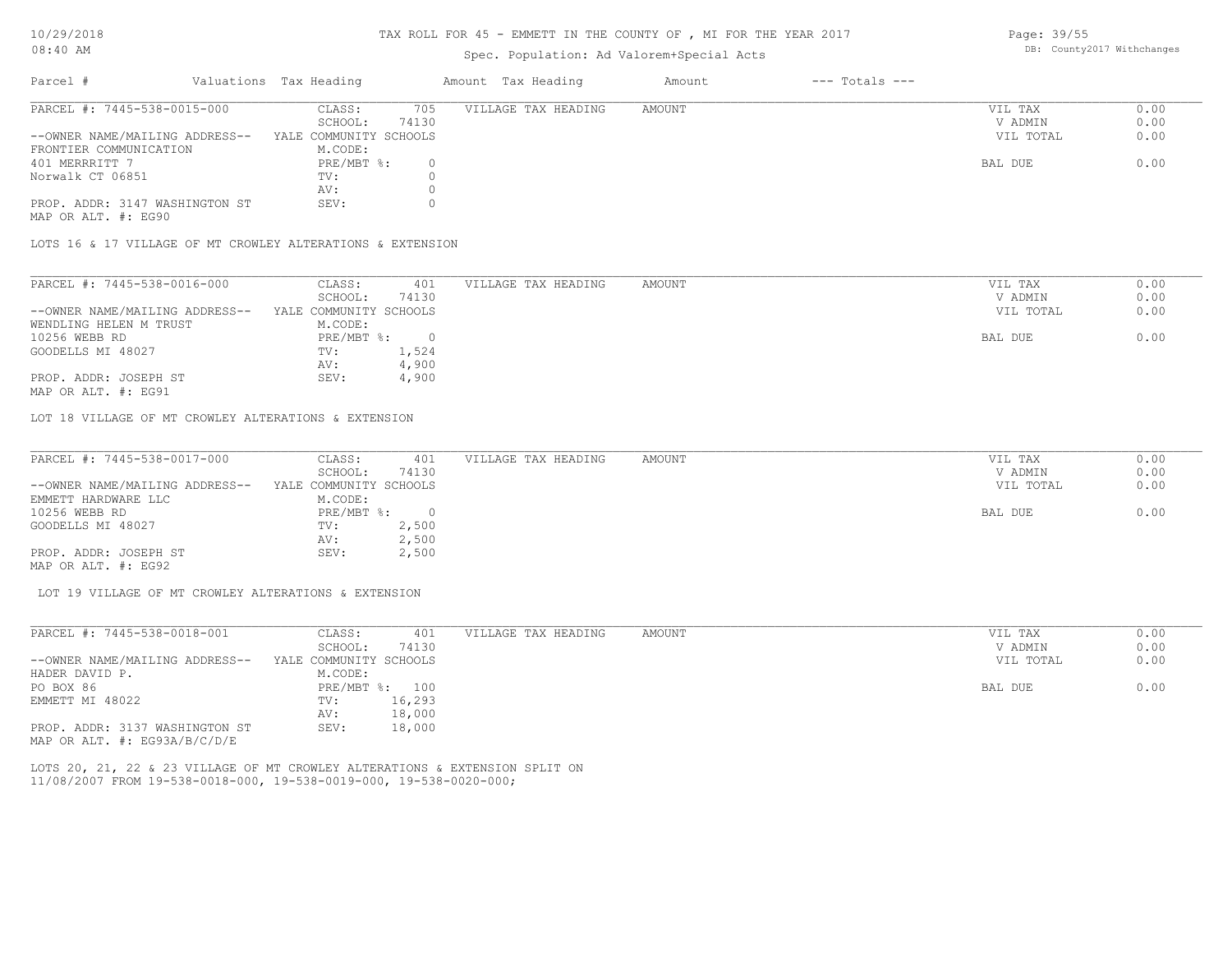#### TAX ROLL FOR 45 - EMMETT IN THE COUNTY OF , MI FOR THE YEAR 2017

## Spec. Population: Ad Valorem+Special Acts

| Page: 40/55 |                            |
|-------------|----------------------------|
|             | DB: County2017 Withchanges |

| Parcel #                                             | Valuations Tax Heading |          | Amount Tax Heading  | Amount | $---$ Totals $---$ |           |      |
|------------------------------------------------------|------------------------|----------|---------------------|--------|--------------------|-----------|------|
| PARCEL #: 7445-538-0021-000                          | CLASS:                 | 401      | VILLAGE TAX HEADING | AMOUNT |                    | VIL TAX   | 0.00 |
|                                                      | SCHOOL:                | 74130    |                     |        |                    | V ADMIN   | 0.00 |
| --OWNER NAME/MAILING ADDRESS--                       | YALE COMMUNITY SCHOOLS |          |                     |        |                    | VIL TOTAL | 0.00 |
| DENMAN ENTERPRISES, LLC                              | M.CODE:                |          |                     |        |                    |           |      |
| PO BOX 5309                                          | $PRE/MBT$ %:           | $\Omega$ |                     |        |                    | BAL DUE   | 0.00 |
| Ocala FL 34478                                       | TV:                    |          |                     |        |                    |           |      |
|                                                      | AV:                    | 2,400    |                     |        |                    |           |      |
| PROP. ADDR: WASHINGTON ST                            | SEV:                   | 2,400    |                     |        |                    |           |      |
| MAP OR ALT. #: EG93F                                 |                        |          |                     |        |                    |           |      |
| LOT 24 VILLAGE OF MT CROWLEY ALTERATIONS & EXTENSION |                        |          |                     |        |                    |           |      |
|                                                      |                        |          |                     |        |                    |           |      |
| PARCEL #: 7445-538-0022-001                          | CLASS:                 | 401      | VILLAGE TAX HEADING | AMOUNT |                    | VIL TAX   | 0.00 |
|                                                      | SCHOOL:                | 74130    |                     |        |                    | V ADMIN   | 0.00 |
| --OWNER NAME/MAILING ADDRESS--                       | YALE COMMUNITY SCHOOLS |          |                     |        |                    | VIL TOTAL | 0.00 |

| --OWNER NAME/MAILING ADDRESS-- YALE COMMUNITY SCHOOLS        |                |        |
|--------------------------------------------------------------|----------------|--------|
| PRATT ROBERT/KATHLEEN                                        | M.CODE:        | OCLTS  |
| 3119 WASHINGTON ST                                           | PRE/MBT %: 100 |        |
| EMMETT MI 48022                                              | TV:            | 32,952 |
|                                                              | AV:            | 46,900 |
| PROP. ADDR: 3119 WASHINGTON ST<br>MAP OR ALT. $\#$ : EG94/95 | SEV:           | 46,900 |

02/01/2008 FROM 19-538-0022-000, 19-538-0023-000; LOTS 25,26, 27 & 28 VILLAGE OF MT CROWLEY ALTERATIONS & EXTENSION SPLIT ON

| PARCEL #: 7445-864-0001-001    | CLASS:                 | 401    | VILLAGE TAX HEADING | AMOUNT | VIL TAX   | 0.00 |
|--------------------------------|------------------------|--------|---------------------|--------|-----------|------|
|                                | SCHOOL:                | 74130  |                     |        | V ADMIN   | 0.00 |
| --OWNER NAME/MAILING ADDRESS-- | YALE COMMUNITY SCHOOLS |        |                     |        | VIL TOTAL | 0.00 |
| KOROTKO JOAN                   | M.CODE:                | LAKES  |                     |        |           |      |
| 3207 MAIN ST                   | PRE/MBT %: 100         |        |                     |        | BAL DUE   | 0.00 |
| EMMETT MI 48022                | TV:                    | 32,284 |                     |        |           |      |
|                                | AV:                    | 40,200 |                     |        |           |      |
| PROP. ADDR: 3207 MAIN ST       | SEV:                   | 40,200 |                     |        |           |      |
| MAP OR ALT. #:                 |                        |        |                     |        |           |      |

02/01/2007 FROM 19-864-0001-000, 19-864-0005-000; LOTS 1, 2, 11 & 12 WATTERS CHILLSONS ADDITION TO THE VILLAGE OF EMMETT SPLIT ON

| PARCEL #: 7445-864-0003-000    | CLASS:                 | 201      | VILLAGE TAX HEADING | AMOUNT | 0.00<br>VIL TAX   |
|--------------------------------|------------------------|----------|---------------------|--------|-------------------|
|                                | SCHOOL:                | 74130    |                     |        | 0.00<br>V ADMIN   |
| --OWNER NAME/MAILING ADDRESS-- | YALE COMMUNITY SCHOOLS |          |                     |        | 0.00<br>VIL TOTAL |
| LAKESTONE BANK                 | M.CODE:                |          |                     |        |                   |
| PO BOX 250                     | PRE/MBT %:             | $\Omega$ |                     |        | 0.00<br>BAL DUE   |
| LAPEER MI 48446                | TV:                    | 184,239  |                     |        |                   |
|                                | AV:                    | 197,600  |                     |        |                   |
| PROP. ADDR: 3177 MAIN ST       | SEV:                   | 197,600  |                     |        |                   |
| MAP OR ALT. #: EG99            |                        |          |                     |        |                   |

LOTS 3 TO 10 & LOTS 19 TO 24 WATTERS CHILLSONS ADDITION TO VILLAGE OF EMMETT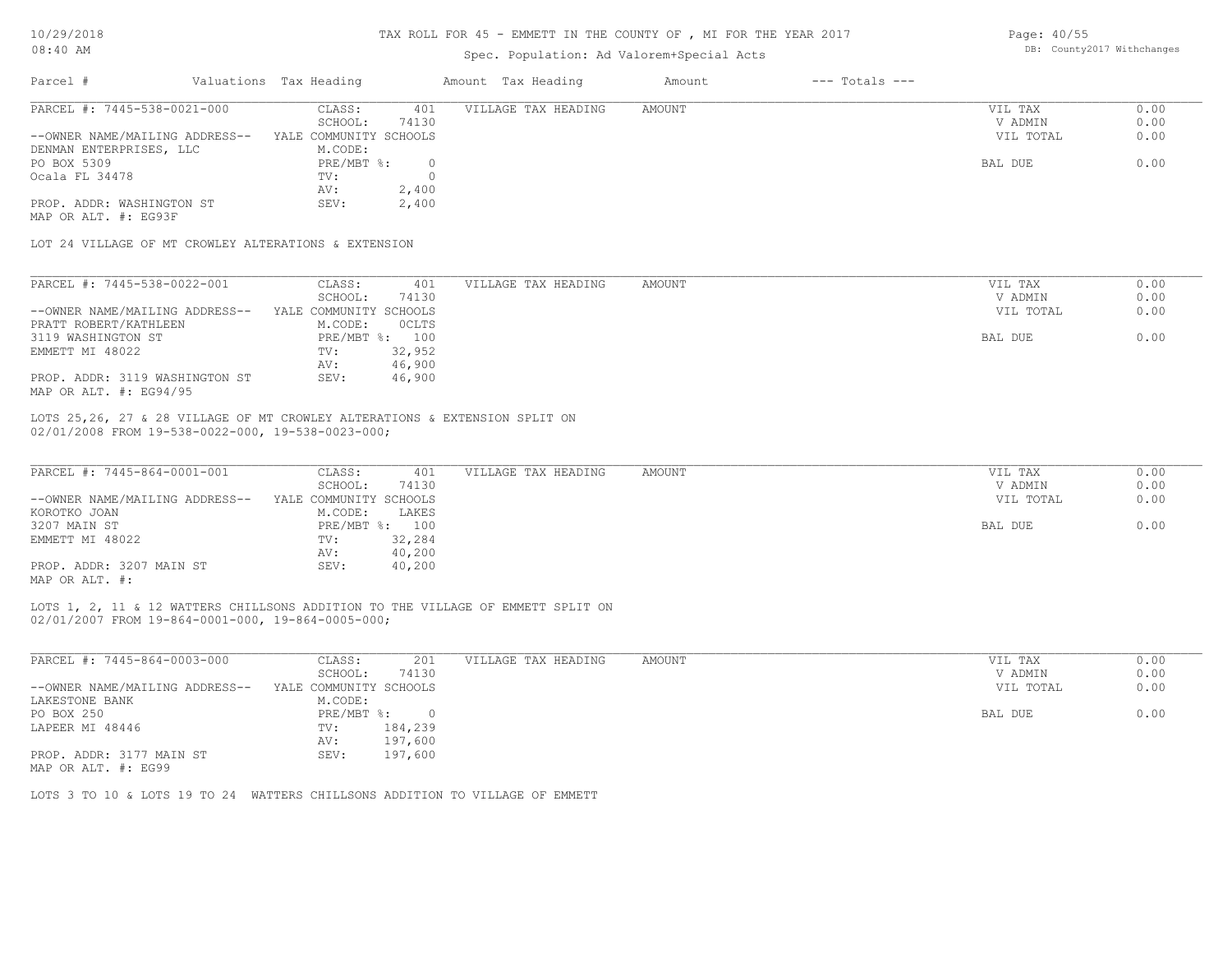MAP OR ALT. #: EG104

#### TAX ROLL FOR 45 - EMMETT IN THE COUNTY OF , MI FOR THE YEAR 2017

Page: 41/55

DB: County2017 Withchanges

## Spec. Population: Ad Valorem+Special Acts

| Parcel #                                              | Valuations Tax Heading<br>Amount Tax Heading                                                                                                                               | $---$ Totals $---$<br>Amount |                |      |
|-------------------------------------------------------|----------------------------------------------------------------------------------------------------------------------------------------------------------------------------|------------------------------|----------------|------|
| PARCEL #: 7445-864-0006-000                           | VILLAGE TAX HEADING<br>CLASS:<br>401                                                                                                                                       | <b>AMOUNT</b>                | VIL TAX        | 0.00 |
|                                                       | 74130<br>SCHOOL:                                                                                                                                                           |                              | V ADMIN        | 0.00 |
| --OWNER NAME/MAILING ADDRESS--                        | YALE COMMUNITY SCHOOLS                                                                                                                                                     |                              | VIL TOTAL      | 0.00 |
| VERNIER PATRICK/DOROTHY                               | M.CODE:<br>WFRET                                                                                                                                                           |                              |                |      |
| PO BOX 24                                             | PRE/MBT %: 100                                                                                                                                                             |                              | <b>BAL DUE</b> | 0.00 |
| Emmett MI 48022                                       | 35,164<br>TV:                                                                                                                                                              |                              |                |      |
|                                                       | 41,600<br>AV:                                                                                                                                                              |                              |                |      |
| PROP. ADDR: 10880 PROSPECT ST                         | SEV:<br>41,600                                                                                                                                                             |                              |                |      |
| MAP OR ALT. #: EG102                                  |                                                                                                                                                                            |                              |                |      |
|                                                       | LOTS 13,14 & 15 WATTERS CHILLSON'S ADDITION & BEG AT NE COR LOT 13, TH W 198', TH<br>N230'E 124.02', TH S8953'23"E 198', TH S230'W 123.64' TO BEG SECTION 36 T7N R14E 0.56 |                              |                |      |
| A OWNED AND OCC AS ONE PARCEL                         |                                                                                                                                                                            |                              |                |      |
|                                                       |                                                                                                                                                                            |                              |                |      |
| PARCEL #: 7445-864-0007-000                           | CLASS:<br>401<br>VILLAGE TAX HEADING                                                                                                                                       | <b>AMOUNT</b>                | VIL TAX        | 0.00 |
|                                                       | SCHOOL:<br>74130                                                                                                                                                           |                              | V ADMIN        | 0.00 |
| --OWNER NAME/MAILING ADDRESS-- YALE COMMUNITY SCHOOLS |                                                                                                                                                                            |                              | VIL TOTAL      | 0.00 |
| PIERCE D.R/PATRICK R./CECILA M.WARD                   | M.CODE:<br>00#19                                                                                                                                                           |                              |                |      |
| 10895 BRANDON RD                                      | PRE/MBT %: 0                                                                                                                                                               |                              | BAL DUE        | 0.00 |
| EMMETT MI 48022                                       | 22,106<br>TV:                                                                                                                                                              |                              |                |      |
|                                                       | 27,200<br>AV:                                                                                                                                                              |                              |                |      |
| PROP. ADDR: 10890 PROSPECT ST                         | 27,200<br>SEV:                                                                                                                                                             |                              |                |      |
| MAP OR ALT. #: EG103/104                              |                                                                                                                                                                            |                              |                |      |
|                                                       |                                                                                                                                                                            |                              |                |      |
|                                                       | LOTS 16 & 17 & PRT SEC 36 DEXC AS BEG S0*4'13"W 495', S89*19'25"E 99', TH N                                                                                                |                              |                |      |
|                                                       | 0*4'13"E 50' & S89*19'25"E 626.03' FROM W 1/4 COR, TH S89*19'25"E 132', TH                                                                                                 |                              |                |      |
|                                                       | S0*19'10"W 238.42', TH N89*16'22"W 132', TH N0*19'19"E 238.30' TO POB SEC 36                                                                                               |                              |                |      |
|                                                       | T7NR14E WATTERS CHILLSONS ADDITION TO VILLAGE OF EMMETT OWNED & OCCUPIED AS ONE                                                                                            |                              |                |      |
| PARCEL PARCEL B                                       |                                                                                                                                                                            |                              |                |      |
|                                                       |                                                                                                                                                                            |                              |                |      |
|                                                       |                                                                                                                                                                            |                              |                |      |
| PARCEL #: 7445-864-0007-200                           | CLASS:<br>401<br>VILLAGE TAX HEADING                                                                                                                                       | <b>AMOUNT</b>                | VIL TAX        | 0.00 |
|                                                       | SCHOOL:<br>74130                                                                                                                                                           |                              | V ADMIN        | 0.00 |
| --OWNER NAME/MAILING ADDRESS-- YALE COMMUNITY SCHOOLS |                                                                                                                                                                            |                              | VIL TOTAL      | 0.00 |
| PIERCE D.R./CECILIA WARD/PAT TRUST                    | M.CODE:<br>00#19                                                                                                                                                           |                              |                |      |
| 10895 BRANDON RD                                      | PRE/MBT %:<br>$\overline{0}$                                                                                                                                               |                              | BAL DUE        | 0.00 |
| EMMETT MI 48022                                       | 4,458<br>TV:                                                                                                                                                               |                              |                |      |

EMMETT OWNED & OCCUPIED AS ONE PARCEL. LOT C TH N0\*19'10"E 279.50' TO POB. SECT 36 T7N R14E WATTERS CILLSON'S ADD TO VILAGE OF S0\*19'10"W 238.3', TH N89\*16'22"W 66'; TH S0\*19'10"W 41.25', TH N89\*19'25"W 104', N0\*4'13"E 50', & S89\*19'25"E 456.03' FROM W 1/4 COR, TH S89\*19'25"E 170', TH PRT LOTS 18 & 30 & PRT SEC 36 DESC AS BEG S0\*4'13"W 495', S89\*19'25"E 99',

PROP. ADDR: 10900 PROSPECT ST SEV: 7,000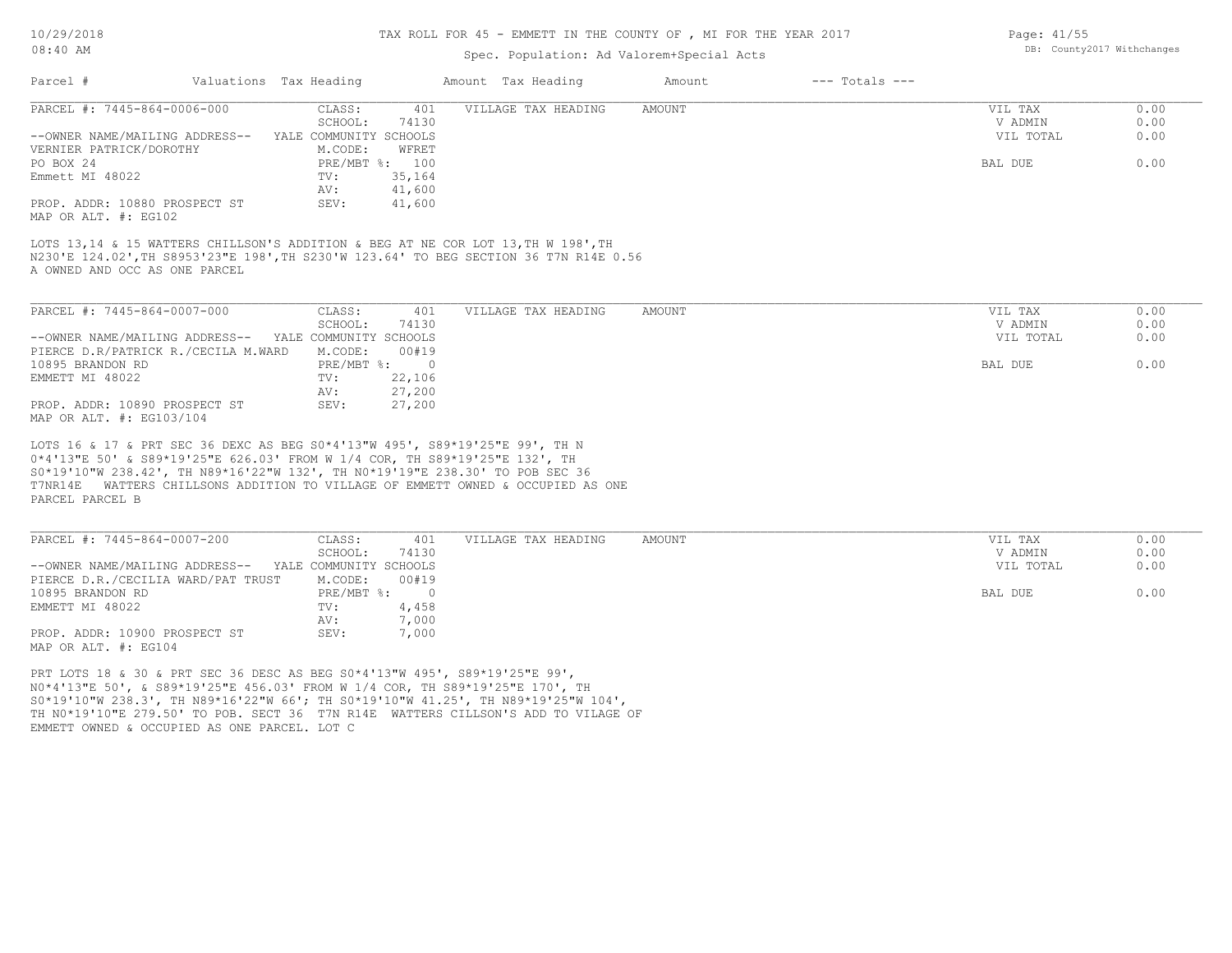## Spec. Population: Ad Valorem+Special Acts

|                                                                                                                                                                                                                                                                                                                    | Valuations Tax Heading |                | Amount Tax Heading  | Amount        | $---$ Totals $---$ |           |      |
|--------------------------------------------------------------------------------------------------------------------------------------------------------------------------------------------------------------------------------------------------------------------------------------------------------------------|------------------------|----------------|---------------------|---------------|--------------------|-----------|------|
| PARCEL #: 7445-864-0008-000                                                                                                                                                                                                                                                                                        | CLASS:                 | 401            | VILLAGE TAX HEADING | <b>AMOUNT</b> |                    | VIL TAX   | 0.00 |
|                                                                                                                                                                                                                                                                                                                    | SCHOOL:                | 74130          |                     |               |                    | V ADMIN   | 0.00 |
| --OWNER NAME/MAILING ADDRESS-- YALE COMMUNITY SCHOOLS                                                                                                                                                                                                                                                              |                        |                |                     |               |                    | VIL TOTAL | 0.00 |
| PIERCE DENNIS/CECILIA/PATRICK TRUST                                                                                                                                                                                                                                                                                | M.CODE:                | 00#19          |                     |               |                    |           |      |
| 10895 BRANDON RD                                                                                                                                                                                                                                                                                                   | PRE/MBT %: 100         |                |                     |               |                    | BAL DUE   | 0.00 |
| EMMETT MI 48022                                                                                                                                                                                                                                                                                                    | TV:                    | 4,453          |                     |               |                    |           |      |
|                                                                                                                                                                                                                                                                                                                    | AV:                    | 7,300          |                     |               |                    |           |      |
| PROP. ADDR: 10992 PROSPECT ST                                                                                                                                                                                                                                                                                      | SEV:                   | 7,300          |                     |               |                    |           |      |
| MAP OR ALT. #: EG116/120                                                                                                                                                                                                                                                                                           |                        |                |                     |               |                    |           |      |
| PRT LOT 30 & PRT SEC 36 DESC AS BEG S0*4'13"W 495' FROM W 1'4 COR, TH S89*19'25"E<br>99', TH NO*4'13"E 50', TH S89*19'25"E 116.03', TH SO*19'10"W 279.5' TH N89*19'25"W<br>213.81', TH NO*4'13"E 229.5' TO POB WATTERS CHILLSON'S ADDITION TO VILLAGE OF<br>EMMETT ' SEC 36 T7N R14E OWNED & OCC AS 1 PARCEL ( F ) |                        |                |                     |               |                    |           |      |
| PARCEL #: 7445-864-0008-200                                                                                                                                                                                                                                                                                        | CLASS:                 | 401            | VILLAGE TAX HEADING | <b>AMOUNT</b> |                    | VIL TAX   | 0.00 |
|                                                                                                                                                                                                                                                                                                                    | SCHOOL:                | 74130          |                     |               |                    | V ADMIN   | 0.00 |
| --OWNER NAME/MAILING ADDRESS-- YALE COMMUNITY SCHOOLS                                                                                                                                                                                                                                                              |                        |                |                     |               |                    | VIL TOTAL | 0.00 |
| PIERCE DENNIS/CECILIA/PATRICK TRUST                                                                                                                                                                                                                                                                                | M.CODE:                | 00#19          |                     |               |                    |           |      |
| 10895 BRANDON RD                                                                                                                                                                                                                                                                                                   | $PRE/MBT$ %:           | $\overline{0}$ |                     |               |                    | BAL DUE   | 0.00 |
| EMMETT MI 48022                                                                                                                                                                                                                                                                                                    | TV:                    | 4,453          |                     |               |                    |           |      |
|                                                                                                                                                                                                                                                                                                                    | AV:                    | 7,100          |                     |               |                    |           |      |
| PROP. ADDR: 10960 PROSPECT ST<br>MAP OR ALT. #: EG117                                                                                                                                                                                                                                                              | SEV:                   | 7,100          |                     |               |                    |           |      |

ADD TO VILAGE OF EMMETT OWNED & OCCUPIED AS ONE PARCEL.E. N89\*19'25"W 170'; TH N0\*19'10"E 279.5' TO POB. SECT 36 T7N R14E WATTERS CHILLSON'S

| PARCEL #: 7445-864-0008-400    | CLASS:                 | 401   | VILLAGE TAX HEADING | AMOUNT | VIL TAX   | 0.00 |
|--------------------------------|------------------------|-------|---------------------|--------|-----------|------|
|                                | SCHOOL:                | 74130 |                     |        | V ADMIN   | 0.00 |
| --OWNER NAME/MAILING ADDRESS-- | YALE COMMUNITY SCHOOLS |       |                     |        | VIL TOTAL | 0.00 |
| PIERCE CECILIA M.WARD TRUST    | M.CODE:                | 00#19 |                     |        |           |      |
| 10895 BRANDON RD               | PRE/MBT %:             |       |                     |        | BAL DUE   | 0.00 |
| EMMETT MI 48022                | TV:                    | 4,453 |                     |        |           |      |
|                                | AV:                    | 7,100 |                     |        |           |      |
| PROP. ADDR: 10930 PROSPECT ST  | SEV:                   | 7,100 |                     |        |           |      |
| MAP OR ALT. #: EG116           |                        |       |                     |        |           |      |

CHILLSON'S ADD TO VILAGE OF EMMETT OWNED & OCCUPIED AS ONE PARCEL.D N89\*16'25"W 170'; TH N0\*19'10"E 279.50' TO POB. SECT 36 T7N R14E WATTERS & S89\*19'25"E 286.03' FROM W 1/4 COR, TH S89\*19'25"E 170', TH S0\*19'10"W 279.5', TH PRT LOT 30 & PRT SEC 36 DESC AS BEG S0\*4'13"W 495', S89\*19'25"E 99', N0\*4'13"E 50',

| PARCEL #: 7445-864-0013-000    | CLASS:                 | 401   | VILLAGE TAX HEADING | AMOUNT | VIL TAX   | 0.00 |
|--------------------------------|------------------------|-------|---------------------|--------|-----------|------|
|                                | SCHOOL:                | 74130 |                     |        | V ADMIN   | 0.00 |
| --OWNER NAME/MAILING ADDRESS-- | YALE COMMUNITY SCHOOLS |       |                     |        | VIL TOTAL | 0.00 |
| HOFMAN CARL A                  | M.CODE:                |       |                     |        |           |      |
| P.O. BOX 73                    | PRE/MBT %:             |       |                     |        | BAL DUE   | 0.00 |
| EMMETT MI 48022                | TV:                    | 2,437 |                     |        |           |      |
|                                | AV:                    | 3,900 |                     |        |           |      |
| PROP. ADDR: MARY ST            | SEV:                   | 3,900 |                     |        |           |      |
| MAP OR ALT. #: EG107/109       |                        |       |                     |        |           |      |

LOT 25 WATTERS CHILLSONS ADDITION TO VILLAGE OF EMMETT

Page: 42/55 DB: County2017 Withchanges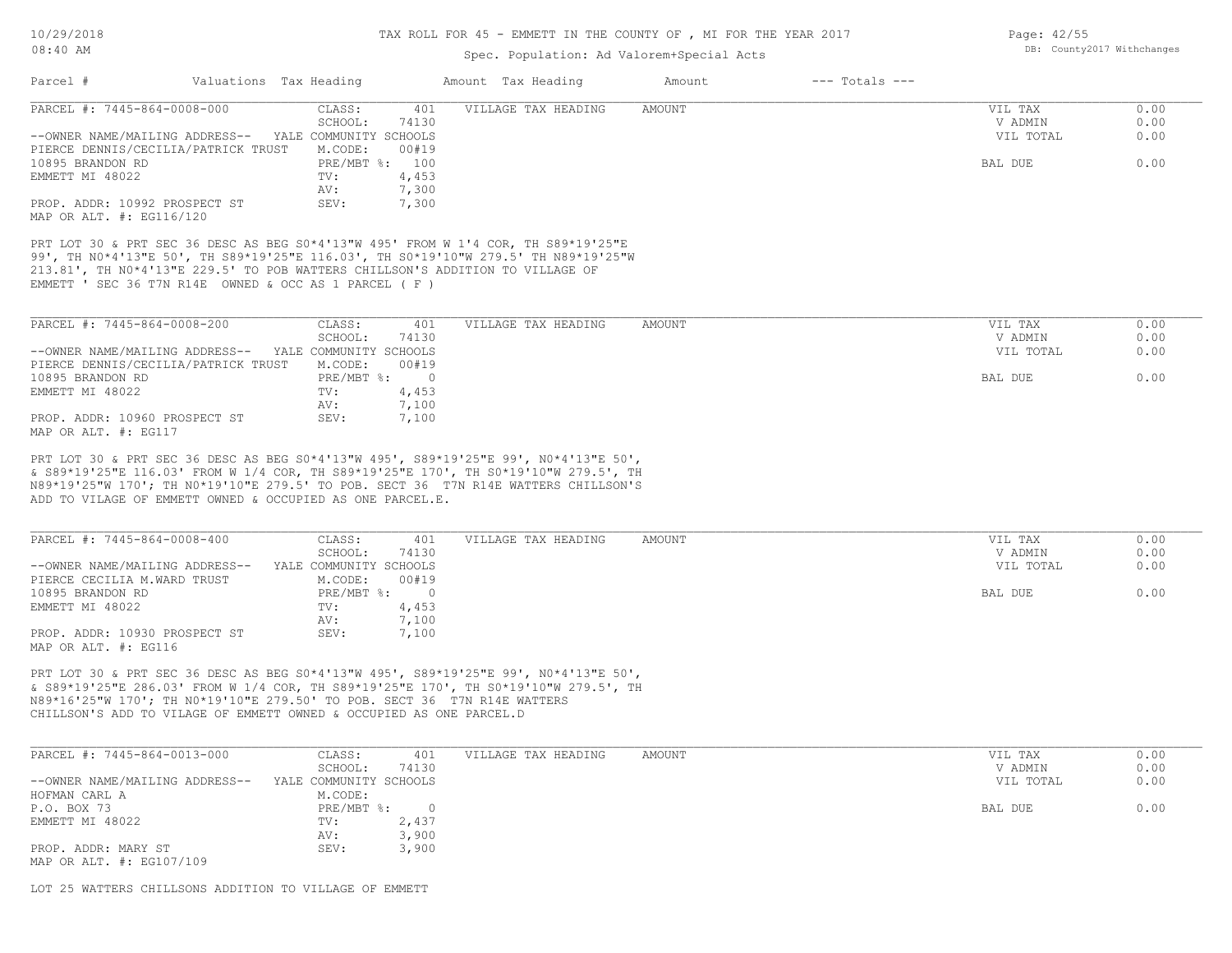10/29/2018

## TAX ROLL FOR 45 - EMMETT IN THE COUNTY OF , MI FOR THE YEAR 2017

| Page: 43/55                |  |
|----------------------------|--|
| DB: County2017 Withchanges |  |

| T0172750T9                                                            |                                   |                          | TAX KULL FUK 45 - EMMETT IN THE COUNTI OF , MI FUK THE IEAK ZUI/                   |        |                    | Page: 43/33          |                            |
|-----------------------------------------------------------------------|-----------------------------------|--------------------------|------------------------------------------------------------------------------------|--------|--------------------|----------------------|----------------------------|
| $08:40$ AM                                                            |                                   |                          | Spec. Population: Ad Valorem+Special Acts                                          |        |                    |                      | DB: County2017 Withchanges |
| Parcel #                                                              | Valuations Tax Heading            |                          | Amount Tax Heading                                                                 | Amount | $---$ Totals $---$ |                      |                            |
| PARCEL #: 7445-864-0014-000                                           | CLASS:                            | 401                      | VILLAGE TAX HEADING                                                                | AMOUNT |                    | VIL TAX              | 0.00                       |
|                                                                       | SCHOOL:                           | 74130                    |                                                                                    |        |                    | V ADMIN              | 0.00                       |
| --OWNER NAME/MAILING ADDRESS--                                        | YALE COMMUNITY SCHOOLS            |                          |                                                                                    |        |                    | VIL TOTAL            | 0.00                       |
| HOFMAN CARL A                                                         | M.CODE:                           | <b>REETS</b>             |                                                                                    |        |                    |                      |                            |
| P.O. 73                                                               | $PRE/MBT$ %:                      | $\overline{0}$           |                                                                                    |        |                    | BAL DUE              | 0.00                       |
| EMMETT MI 48022                                                       | TV:                               | 13,982                   |                                                                                    |        |                    |                      |                            |
|                                                                       | AV:                               | 17,000                   |                                                                                    |        |                    |                      |                            |
| PROP. ADDR: 10888 MARY ST<br>MAP OR ALT. #: EG110                     | SEV:                              | 17,000                   |                                                                                    |        |                    |                      |                            |
| LOT 26 WATTERS CHILLSONS ADDITION TO VILLAGE OF EMMETT                |                                   |                          |                                                                                    |        |                    |                      |                            |
| PARCEL #: 7445-864-0015-001                                           | CLASS:                            | 401                      | VILLAGE TAX HEADING                                                                | AMOUNT |                    | VIL TAX              | 0.00                       |
|                                                                       | SCHOOL:                           | 74130                    |                                                                                    |        |                    | V ADMIN              | 0.00                       |
| --OWNER NAME/MAILING ADDRESS--                                        | YALE COMMUNITY SCHOOLS            |                          |                                                                                    |        |                    | VIL TOTAL            | 0.00                       |
| MCGUIRE JEAN M.TRUST                                                  | M.CODE:                           |                          |                                                                                    |        |                    |                      |                            |
| P.O. BOX 56                                                           | $PRE/MBT$ $\div$                  | $\overline{\phantom{0}}$ |                                                                                    |        |                    | BAL DUE              | 0.00                       |
| GOODELLS MI 48027                                                     | TV:                               | 3,717                    |                                                                                    |        |                    |                      |                            |
|                                                                       | AV:                               | 24,000                   |                                                                                    |        |                    |                      |                            |
| PROP. ADDR: 10894 MARY ST                                             | SEV:                              | 24,000                   |                                                                                    |        |                    |                      |                            |
| MAP OR ALT. #: EG111/112                                              |                                   |                          |                                                                                    |        |                    |                      |                            |
| FROM 19-864-0015-000, 19-864-0016-000;<br>PARCEL #: 7445-864-0017-000 | CLASS:                            | 401                      | VILLAGE TAX HEADING                                                                | AMOUNT |                    | VIL TAX              | 0.00                       |
| --OWNER NAME/MAILING ADDRESS--                                        | SCHOOL:<br>YALE COMMUNITY SCHOOLS | 74130                    |                                                                                    |        |                    | V ADMIN<br>VIL TOTAL | 0.00<br>0.00               |
| DOUTRY ROBERT                                                         | M.CODE:                           |                          |                                                                                    |        |                    |                      |                            |
| 3435 BREEN RD                                                         | $PRE/MBT$ %:                      | $\overline{0}$           |                                                                                    |        |                    | BAL DUE              | 0.00                       |
| Emmett MI 48022                                                       | TV:                               | 28,842                   |                                                                                    |        |                    |                      |                            |
|                                                                       | AV:                               | 37,000                   |                                                                                    |        |                    |                      |                            |
| PROP. ADDR: 3195 2ND ST                                               | SEV:                              | 37,000                   |                                                                                    |        |                    |                      |                            |
| MAP OR ALT. #: EG113                                                  |                                   |                          |                                                                                    |        |                    |                      |                            |
| ADDITION TO VILLAGE OF EMMETT 2.492 A                                 |                                   |                          | S8.25 FT OF LOT 30 & LOT 29 EXC THE E 11 RDS OF S 5 RDS THEREOF. WATTERS CHILLSONS |        |                    |                      |                            |
| PARCEL #: 7445-864-0018-000                                           | CLASS:                            | 401                      | VILLAGE TAX HEADING                                                                | AMOUNT |                    | VIL TAX              | 0.00                       |
|                                                                       | SCHOOL:                           | 74130                    |                                                                                    |        |                    | V ADMIN              | 0.00                       |
| --OWNER NAME/MAILING ADDRESS--                                        | YALE COMMUNITY SCHOOLS            |                          |                                                                                    |        |                    | VIL TOTAL            | 0.00                       |
| HULL THOMAS H. / JESSICA L.                                           | M.CODE:                           |                          |                                                                                    |        |                    |                      |                            |
| 3187 2 ND ST                                                          | PRE/MBT %: 100                    |                          |                                                                                    |        |                    | BAL DUE              | 0.00                       |
| Emmett MI 48022                                                       | TV:                               | 35,700                   |                                                                                    |        |                    |                      |                            |
|                                                                       | AV:                               | 35,700                   |                                                                                    |        |                    |                      |                            |
| PROP. ADDR: 3187 2ND ST<br>MAP OR ALT. #: EG114/115                   | SEV:                              | 35,700                   |                                                                                    |        |                    |                      |                            |
|                                                                       |                                   |                          | THE E 11 RDS OF LOT 29 EXC THE N 5 RDS THEREOF. WATTERS CHILLSONS ADDITION TO      |        |                    |                      |                            |
| VILLAGE OF EMMETT                                                     |                                   |                          |                                                                                    |        |                    |                      |                            |
|                                                                       |                                   |                          |                                                                                    |        |                    |                      |                            |
|                                                                       |                                   |                          |                                                                                    |        |                    |                      |                            |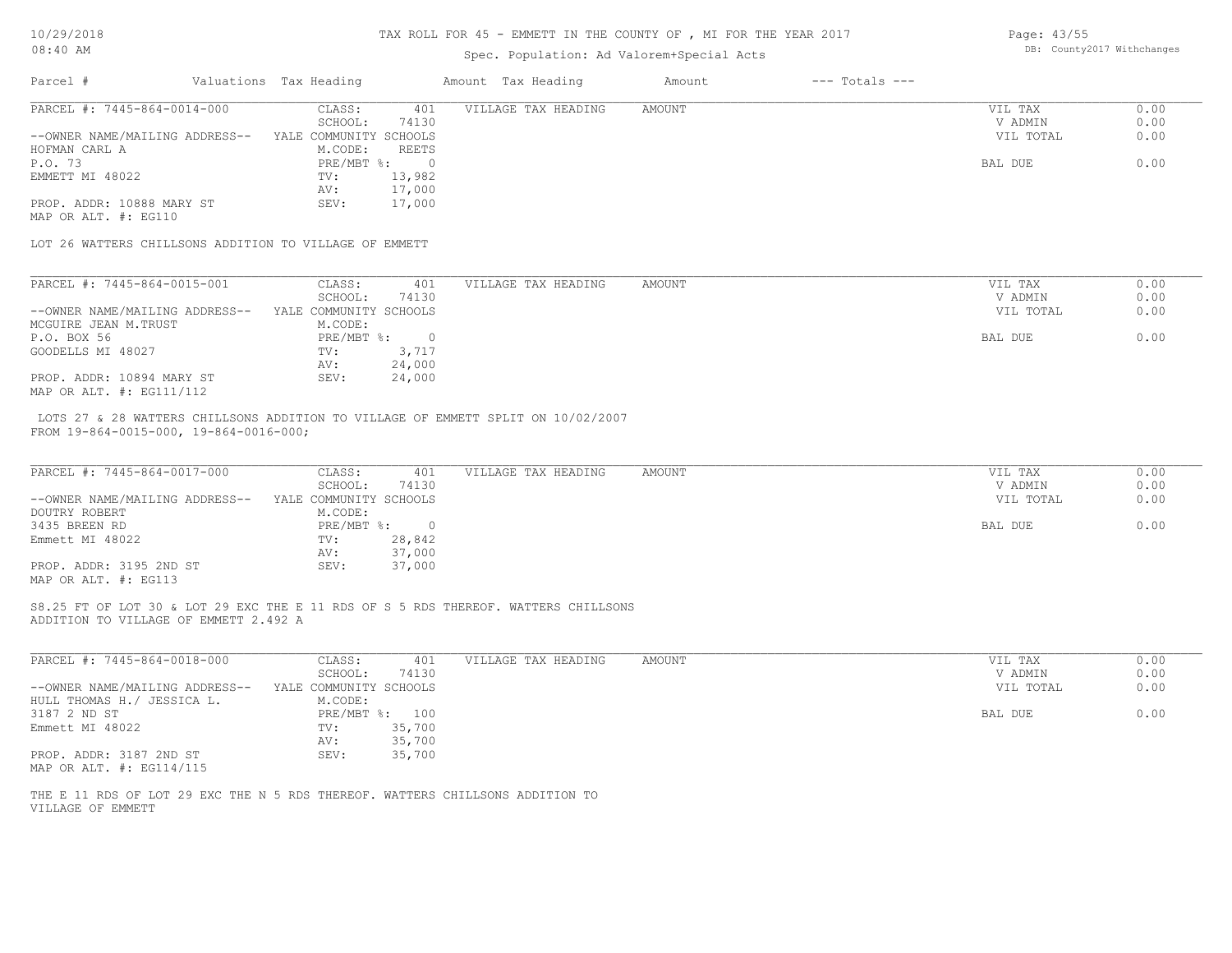## Spec. Population: Ad Valorem+Special Acts

| Parcel #                       | Valuations Tax Heading |       | Amount Tax Heading  | Amount | $---$ Totals $---$ |           |      |
|--------------------------------|------------------------|-------|---------------------|--------|--------------------|-----------|------|
| PARCEL #: 7445-870-0001-000    | CLASS:                 | 401   | VILLAGE TAX HEADING | AMOUNT |                    | VIL TAX   | 0.00 |
|                                | SCHOOL:                | 74130 |                     |        |                    | V ADMIN   | 0.00 |
| --OWNER NAME/MAILING ADDRESS-- | YALE COMMUNITY SCHOOLS |       |                     |        |                    | VIL TOTAL | 0.00 |
| KEEGAN JAMES L/NANCY           | M.CODE:                | 000#9 |                     |        |                    |           |      |
| 3516 EMMETT RD                 | PRE/MBT %:             |       |                     |        |                    | BAL DUE   | 0.00 |

MAP OR ALT. #: EG121 PROP. ADDR: EMMETT RD SEV: 1,700

#### LOT 1 MARTIN F WEIR SUBDIVISION

EMMETT MI 48022 TV: 1,416

AV: 1,700

| PARCEL #: 7445-870-0002-000    | CLASS:                 | 401            | VILLAGE TAX HEADING | AMOUNT | VIL TAX   | 0.00 |
|--------------------------------|------------------------|----------------|---------------------|--------|-----------|------|
|                                | SCHOOL:                | 74130          |                     |        | V ADMIN   | 0.00 |
| --OWNER NAME/MAILING ADDRESS-- | YALE COMMUNITY SCHOOLS |                |                     |        | VIL TOTAL | 0.00 |
| WELSH WILLIAM L/LAURA K        | M.CODE:                | OCLTS          |                     |        |           |      |
| 3427 EMMETT RD                 |                        | PRE/MBT %: 100 |                     |        | BAL DUE   | 0.00 |
| EMMETT MI 48022-4516           | TV:                    | 22,106         |                     |        |           |      |
|                                | AV:                    | 28,300         |                     |        |           |      |
| PROP. ADDR: 3427 EMMETT RD     | SEV:                   | 28,300         |                     |        |           |      |
| MAP OR ALT. #: EG122           |                        |                |                     |        |           |      |

### LOT 2 MARTIN F WEIR SUBDIVISION

| AMOUNT<br>401                                                | VIL TAX   | 0.00 |
|--------------------------------------------------------------|-----------|------|
| PARCEL #: 7445-870-0003-000<br>CLASS:<br>VILLAGE TAX HEADING |           |      |
| 74130<br>SCHOOL:                                             | V ADMIN   | 0.00 |
| --OWNER NAME/MAILING ADDRESS--<br>YALE COMMUNITY SCHOOLS     | VIL TOTAL | 0.00 |
| OCLTS<br>BETHWAY DAVID J<br>M.CODE:                          |           |      |
| 3423 EMMETT RD<br>PRE/MBT %: 100                             | BAL DUE   | 0.00 |
| EMMETT MI 48022-4516<br>32,490<br>TV:                        |           |      |
| 41,800<br>AV:                                                |           |      |
| PROP. ADDR: 3423 EMMETT RD<br>41,800<br>SEV:                 |           |      |

MAP OR ALT. #: EG123

LOT 3 MARTIN F WEIR SUBDIVISION

| PARCEL #: 7445-870-0004-000    | CLASS:                 | 401      | VILLAGE TAX HEADING | AMOUNT | VIL TAX   | 0.00 |
|--------------------------------|------------------------|----------|---------------------|--------|-----------|------|
|                                | SCHOOL:                | 74130    |                     |        | V ADMIN   | 0.00 |
| --OWNER NAME/MAILING ADDRESS-- | YALE COMMUNITY SCHOOLS |          |                     |        | VIL TOTAL | 0.00 |
| FOX BRIAN/MATHEWS JENNIFER     | M.CODE:                | OCLTS    |                     |        |           |      |
| 4425 KILGORE RD                | $PRE/MBT$ %:           | $\Omega$ |                     |        | BAL DUE   | 0.00 |
| Avoca MI 48006-3820            | TV:                    | 36,294   |                     |        |           |      |
|                                | AV:                    | 46,200   |                     |        |           |      |
| PROP. ADDR: 3419 EMMETT RD     | SEV:                   | 46,200   |                     |        |           |      |

MAP OR ALT. #: EG124

LOT 4 MARTIN F WEIR SUBDIVISION

Page: 44/55 DB: County2017 Withchanges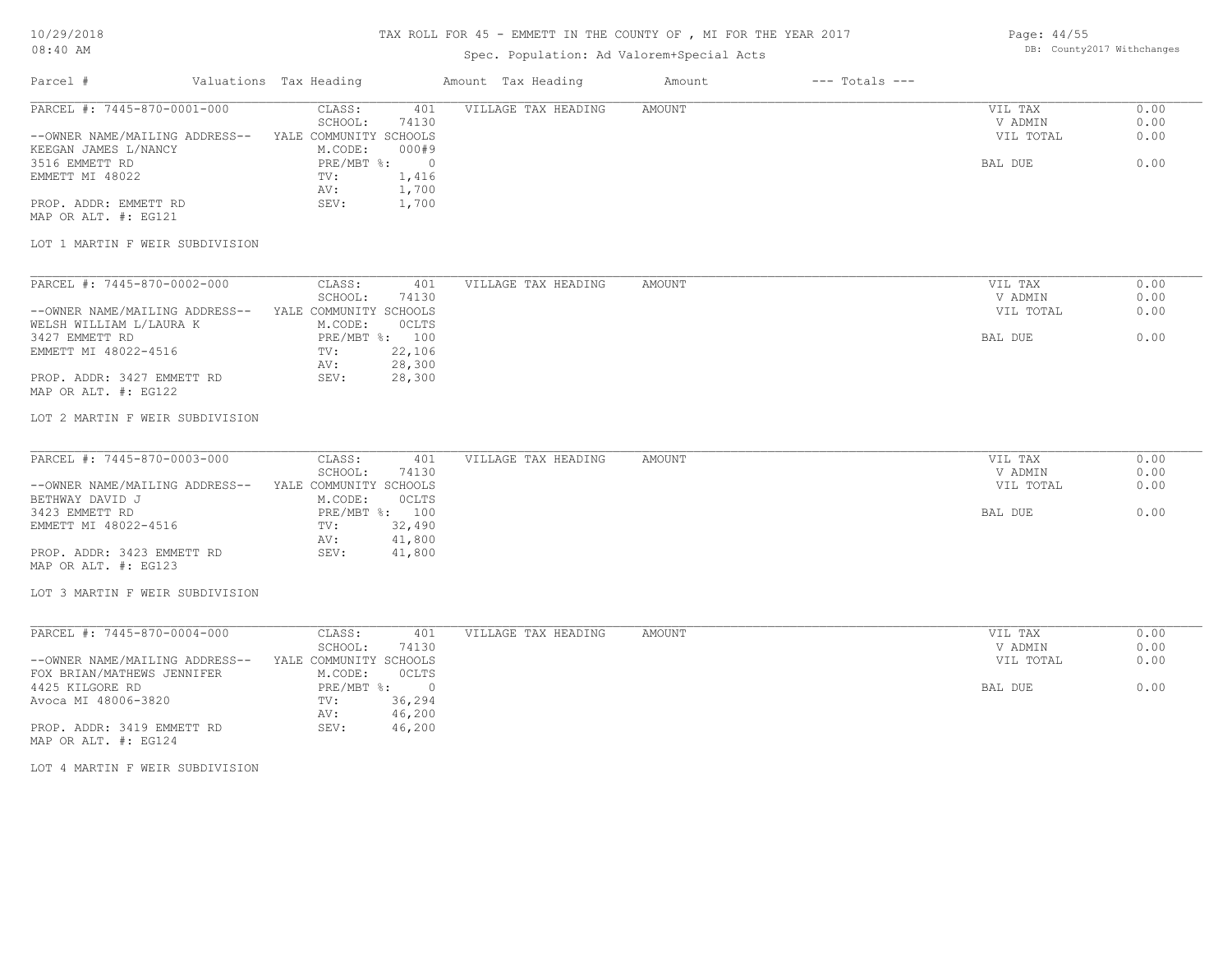### Spec. Population: Ad Valorem+Special Acts

| Page: 45/55 |                            |
|-------------|----------------------------|
|             | DB: County2017 Withchanges |

| Parcel #                       | Valuations Tax Heading |        | Amount Tax Heading  | Amount | $---$ Totals $---$ |           |      |
|--------------------------------|------------------------|--------|---------------------|--------|--------------------|-----------|------|
| PARCEL #: 7445-870-0005-000    | CLASS:                 | 401    | VILLAGE TAX HEADING | AMOUNT |                    | VIL TAX   | 0.00 |
|                                | SCHOOL:                | 74130  |                     |        |                    | V ADMIN   | 0.00 |
| --OWNER NAME/MAILING ADDRESS-- | YALE COMMUNITY SCHOOLS |        |                     |        |                    | VIL TOTAL | 0.00 |
| MC CARTY PATRICK/EVELYN        | M.CODE:                | LAKES  |                     |        |                    |           |      |
| 3415 EMMETT RD                 | PRE/MBT %: 100         |        |                     |        |                    | BAL DUE   | 0.00 |
| EMMETT MI 48022-4516           | TV:                    | 29,097 |                     |        |                    |           |      |
|                                | AV:                    | 37,300 |                     |        |                    |           |      |
| PROP. ADDR: 3415 EMMETT RD     | SEV:                   | 37,300 |                     |        |                    |           |      |

MAP OR ALT. #: EG125

LOT 5 MARTIN F WEIR SUBDIVISION

| PARCEL #: 7445-870-0006-001    | CLASS:                 | 401    | VILLAGE TAX HEADING | AMOUNT | VIL TAX   | 0.00 |
|--------------------------------|------------------------|--------|---------------------|--------|-----------|------|
|                                | SCHOOL:                | 74130  |                     |        | V ADMIN   | 0.00 |
| --OWNER NAME/MAILING ADDRESS-- | YALE COMMUNITY SCHOOLS |        |                     |        | VIL TOTAL | 0.00 |
| SCHADE VIRGINIA                | M.CODE:                |        |                     |        |           |      |
| 3395 EMMETT RD                 | PRE/MBT %: 100         |        |                     |        | BAL DUE   | 0.00 |
| EMMETT MI 48022                | TV:                    | 52,129 |                     |        |           |      |
|                                | AV:                    | 66,100 |                     |        |           |      |
| PROP. ADDR: 3395 EMMETT RD     | SEV:                   | 66,100 |                     |        |           |      |
| MAP OR ALT. #: EG126/127       |                        |        |                     |        |           |      |

19-870-0007-000; LOT 6 & LOT 7 MARTIN F WEIR SUBDIVISION SPLIT ON 07/24/2007 FROM 19-870-0006-000,

| PARCEL #: 7445-870-0009-001    | CLASS:                 | VILLAGE TAX HEADING<br>401 | AMOUNT | VIL TAX   | 0.00 |
|--------------------------------|------------------------|----------------------------|--------|-----------|------|
|                                | 74130<br>SCHOOL:       |                            |        | V ADMIN   | 0.00 |
| --OWNER NAME/MAILING ADDRESS-- | YALE COMMUNITY SCHOOLS |                            |        | VIL TOTAL | 0.00 |
| CHENCHICK DANIEL J.            | OCLTS<br>M.CODE:       |                            |        |           |      |
| 3379 EMMETT RD                 | PRE/MBT %: 100         |                            |        | BAL DUE   | 0.00 |
| EMMETT MI 48022                | 37,734<br>TV:          |                            |        |           |      |
|                                | 47,600<br>AV:          |                            |        |           |      |
| PROP. ADDR: 3379 EMMETT RD     | 47,600<br>SEV:         |                            |        |           |      |
| MAP OR ALT. #: EG128/129/130   |                        |                            |        |           |      |

19-870-0008-000, 19-870-0010-000; LOTS 8, 9 & 10 MARTIN F WEIR SUBDIVISION SPLIT ON 11/08/2007 FROM 19-870-0009-000,

| PARCEL #: 7445-870-0011-000    | CLASS:                 | 401    | VILLAGE TAX HEADING | AMOUNT | 0.00<br>VIL TAX   |
|--------------------------------|------------------------|--------|---------------------|--------|-------------------|
|                                | SCHOOL:                | 74130  |                     |        | 0.00<br>V ADMIN   |
| --OWNER NAME/MAILING ADDRESS-- | YALE COMMUNITY SCHOOLS |        |                     |        | 0.00<br>VIL TOTAL |
| HULL JAMES                     | M.CODE:                |        |                     |        |                   |
| 11933 BRYCE RD                 | PRE/MBT %:             | - 0    |                     |        | 0.00<br>BAL DUE   |
| EMMETT MI 48022                | TV:                    | 31,462 |                     |        |                   |
|                                | AV:                    | 40,000 |                     |        |                   |
| PROP. ADDR: 3365 EMMETT RD     | SEV:                   | 40,000 |                     |        |                   |
| MAP OR ALT. #: EG131           |                        |        |                     |        |                   |

LOT 11 MARTIN F WEIR SUBDIVISION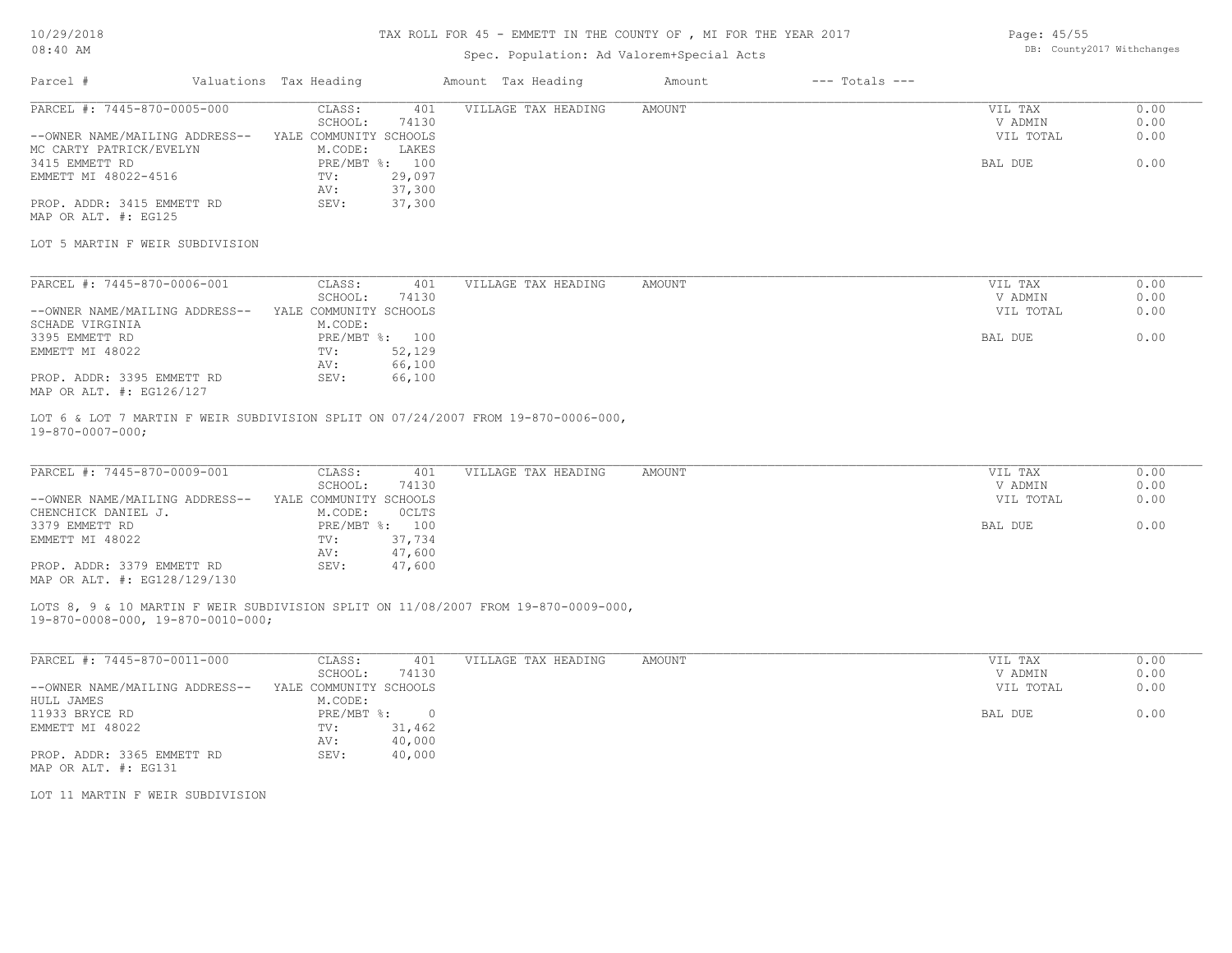## Spec. Population: Ad Valorem+Special Acts

| Parcel #                       | Valuations Tax Heading |                | Amount Tax Heading  | Amount | $---$ Totals $---$ |           |      |
|--------------------------------|------------------------|----------------|---------------------|--------|--------------------|-----------|------|
| PARCEL #: 7445-870-0012-000    | CLASS:                 | 401            | VILLAGE TAX HEADING | AMOUNT |                    | VIL TAX   | 0.00 |
|                                | SCHOOL:                | 74130          |                     |        |                    | V ADMIN   | 0.00 |
| --OWNER NAME/MAILING ADDRESS-- | YALE COMMUNITY SCHOOLS |                |                     |        |                    | VIL TOTAL | 0.00 |
| SPIEGEL WILLIAM JAMES          | M.CODE:                |                |                     |        |                    |           |      |
| BOWMAN ANNA MARIE              |                        | PRE/MBT %: 100 |                     |        |                    | BAL DUE   | 0.00 |
| 3359 EMMETT RD                 | TV:                    | 26,234         |                     |        |                    |           |      |
| EMMETT MI 48022                | AV:                    | 27,800         |                     |        |                    |           |      |
|                                | SEV:                   | 27,800         |                     |        |                    |           |      |
| PROP. ADDR: 3359 EMMETT RD     |                        |                |                     |        |                    |           |      |

MAP OR ALT. #: EG132

### LOT 12 MARTIN F WEIR SUBDIVISION

| PARCEL #: 7445-870-0013-001      | CLASS:                 | 401    | VILLAGE TAX HEADING | AMOUNT | VIL TAX<br>0.00   |
|----------------------------------|------------------------|--------|---------------------|--------|-------------------|
|                                  | SCHOOL:                | 74130  |                     |        | 0.00<br>V ADMIN   |
| --OWNER NAME/MAILING ADDRESS--   | YALE COMMUNITY SCHOOLS |        |                     |        | 0.00<br>VIL TOTAL |
| MCINTYRE DENNIS/WEBB MICHAEL     | M.CODE:                |        |                     |        |                   |
| 1217 ALLEN RD                    | PRE/MBT %:             | $\cap$ |                     |        | 0.00<br>BAL DUE   |
| SMITHS CREEK MI 48074            | TV:                    | 5,430  |                     |        |                   |
|                                  | AV:                    | 7,200  |                     |        |                   |
| PROP. ADDR: DUNNIGAN RD          | SEV:                   | 7,200  |                     |        |                   |
| MAP OR ALT. #: EG133/134/135/136 |                        |        |                     |        |                   |

LOT 13,14,15, & 16 MARTIN F WEIR SUBDIVISION

| PARCEL #: 7445-870-0017-000    | CLASS:<br>401          | VILLAGE TAX HEADING | AMOUNT | VIL TAX   | 0.00 |
|--------------------------------|------------------------|---------------------|--------|-----------|------|
|                                | 74130<br>SCHOOL:       |                     |        | V ADMIN   | 0.00 |
| --OWNER NAME/MAILING ADDRESS-- | YALE COMMUNITY SCHOOLS |                     |        | VIL TOTAL | 0.00 |
| NEUMANN DONALD J./DONNA        | 00#34<br>M.CODE:       |                     |        |           |      |
| 5575 GLEASON RD                | $PRE/MBT$ %:           |                     |        | BAL DUE   | 0.00 |
| EMMETT MI 48022                | 1,200<br>TV:           |                     |        |           |      |
|                                | 1,200<br>AV:           |                     |        |           |      |
| PROP. ADDR: EMMETT RD          | 1,200<br>SEV:          |                     |        |           |      |

MAP OR ALT. #: EG137

#### LOT 17 MARTIN F WEIR SUBDIVISION

| PARCEL #: 7445-870-0017-500    | CLASS:                 | 401   | VILLAGE TAX HEADING | AMOUNT | VIL TAX   | 0.00 |
|--------------------------------|------------------------|-------|---------------------|--------|-----------|------|
|                                | SCHOOL:                | 74130 |                     |        | V ADMIN   | 0.00 |
| --OWNER NAME/MAILING ADDRESS-- | YALE COMMUNITY SCHOOLS |       |                     |        | VIL TOTAL | 0.00 |
| NEUMANN DONALD/DONNA           | M.CODE:                | 00#34 |                     |        |           |      |
| 5575 GLEASON RD                | PRE/MBT %:             |       |                     |        | BAL DUE   | 0.00 |
| Emmett MI 48022                | TV:                    | 4,100 |                     |        |           |      |
|                                | AV:                    | 4,100 |                     |        |           |      |
| PROP. ADDR: DUNNIGAN RD        | SEV:                   | 4,100 |                     |        |           |      |
|                                |                        |       |                     |        |           |      |

MAP OR ALT. #: EG138

LOT 18 MARTIN F WEIR SUBDIVISION

Page: 46/55 DB: County2017 Withchanges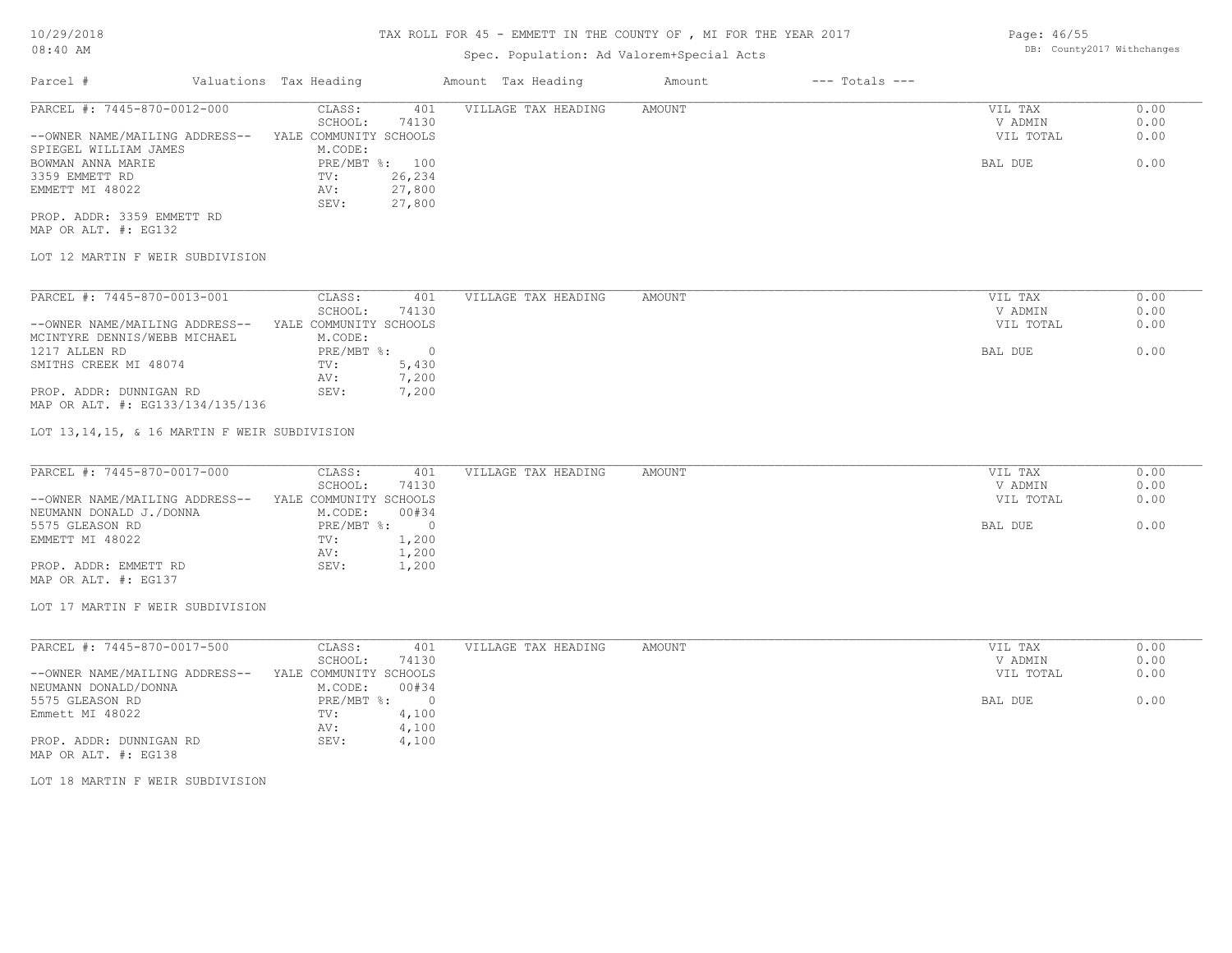#### TAX ROLL FOR 45 - EMMETT IN THE COUNTY OF , MI FOR THE YEAR 2017

### Spec. Population: Ad Valorem+Special Acts

| Page: 47/55 |                            |
|-------------|----------------------------|
|             | DB: County2017 Withchanges |

| Parcel #                       | Valuations Tax Heading |        | Amount Tax Heading  | Amount | $---$ Totals $---$ |           |      |
|--------------------------------|------------------------|--------|---------------------|--------|--------------------|-----------|------|
| PARCEL #: 7445-870-0018-000    | CLASS:                 | 401    | VILLAGE TAX HEADING | AMOUNT |                    | VIL TAX   | 0.00 |
|                                | SCHOOL:                | 74130  |                     |        |                    | V ADMIN   | 0.00 |
| --OWNER NAME/MAILING ADDRESS-- | YALE COMMUNITY SCHOOLS |        |                     |        |                    | VIL TOTAL | 0.00 |
| BTS INVESTMENTS LLC            | M.CODE:                |        |                     |        |                    |           |      |
| 8423 HEWITT RD                 | $PRE/MBT$ %:           |        |                     |        |                    | BAL DUE   | 0.00 |
| AVOCA MI 48006                 | TV:                    | 10,900 |                     |        |                    |           |      |
|                                | AV:                    | 21,500 |                     |        |                    |           |      |
| PROP. ADDR: 3340 KINNEY RD     | SEV:                   | 21,500 |                     |        |                    |           |      |

MAP OR ALT. #: EG139

#### LOT 19 MARTIN F WEIR SUBDIVISION

| PARCEL #: 7445-870-0019-001                                    | CLASS:                 | 401            | VILLAGE TAX HEADING | AMOUNT | VIL TAX   | 0.00 |
|----------------------------------------------------------------|------------------------|----------------|---------------------|--------|-----------|------|
|                                                                | SCHOOL:                | 74130          |                     |        | V ADMIN   | 0.00 |
| --OWNER NAME/MAILING ADDRESS--                                 | YALE COMMUNITY SCHOOLS |                |                     |        | VIL TOTAL | 0.00 |
| SZYSKA JOSEPH/MARY                                             | M.CODE:                |                |                     |        |           |      |
| 3418 KINNEY RD                                                 |                        | PRE/MBT %: 100 |                     |        | BAL DUE   | 0.00 |
| EMMETT MI 48022                                                | TV:                    | 65,497         |                     |        |           |      |
|                                                                | AV:                    | 77,800         |                     |        |           |      |
| PROP. ADDR: 3418 KINNEY RD<br>MAP OR ALT. #: EG140/141/142/143 | SEV:                   | 77,800         |                     |        |           |      |

19-870-0019-000, 19-870-0020-000, 19-870-0021-000, 19-870-0022-000; LOTS 20, 21, 22 & 23 MARTIN F WEIR SUBDIVISION SPLIT ON 11/21/2007 FROM

| PARCEL #: 7445-900-1000-000    | CLASS:<br>352          | VILLAGE TAX HEADING | AMOUNT | VIL TAX   | 0.00 |
|--------------------------------|------------------------|---------------------|--------|-----------|------|
|                                | 74130<br>SCHOOL:       |                     |        | V ADMIN   | 0.00 |
| --OWNER NAME/MAILING ADDRESS-- | YALE COMMUNITY SCHOOLS |                     |        | VIL TOTAL | 0.00 |
| EASTERN MICHIGAN GRAIN         | 00EMG<br>M.CODE:       |                     |        |           |      |
| PO BOX 146                     | PRE/MBT %: 100         |                     |        | BAL DUE   | 0.00 |
| Frankenmuth MI 48734           | TV:                    |                     |        |           |      |
|                                | AV:                    |                     |        |           |      |
| PROP. ADDR: 10668 MARY ST      | SEV:                   |                     |        |           |      |
| MAP OR ALT. #:                 |                        |                     |        |           |      |

403.67 TO BEG.T7N R14E 11.41 A. 1017.71',TH S 3D 36M 50S W 243.45',TH S 77D 32M 40S E 1030.67'TH N 3D 30M 46S E 20SW 1307.26'&S 3D 30M 46S W 1059.99 FROM E 1/4 COR. FROM 1/4 COR.TH 86D 29M 14S 52M E 243.45', TH N 77D 30M 30S W 769.35', TH S7 18M 30S W200;TO BEG. N 87D 13M COR.TH S77D 30M 30S E 550;,TH S 10D 10M W 41.58',TH N 77 30M 30S E 235.88',TH N 3D BEG. S 87D 5M E 1321.57;,TH S 2D 30M W 974.91',&S 77D 30M 30S E 855.35',FROM W 1/4

| PARCEL #: 7445-901-1001-000      | CLASS:                 | 352   | VILLAGE TAX HEADING | AMOUNT | VIL TAX   | 0.00 |
|----------------------------------|------------------------|-------|---------------------|--------|-----------|------|
|                                  | SCHOOL:                | 74130 |                     |        | V ADMIN   | 0.00 |
| --OWNER NAME/MAILING ADDRESS--   | YALE COMMUNITY SCHOOLS |       |                     |        | VIL TOTAL | 0.00 |
| EASTERN MICHIGAN GRAIN INC       | M.CODE:                | 00EMG |                     |        |           |      |
| THE STAR OF THE WEST MILLING CO. | $PRE/MBT$ %:           | 100   |                     |        | BAL DUE   | 0.00 |
| 953-IFT                          | TV:                    |       |                     |        |           |      |
| P.O. BOX 146                     | AV:                    |       |                     |        |           |      |
| FRANKENMUTH MI 48734             | SEV:                   |       |                     |        |           |      |

MAP OR ALT. #: PROP. ADDR: 10668 MARY ST

PERSONAL PROPERTY IFT 953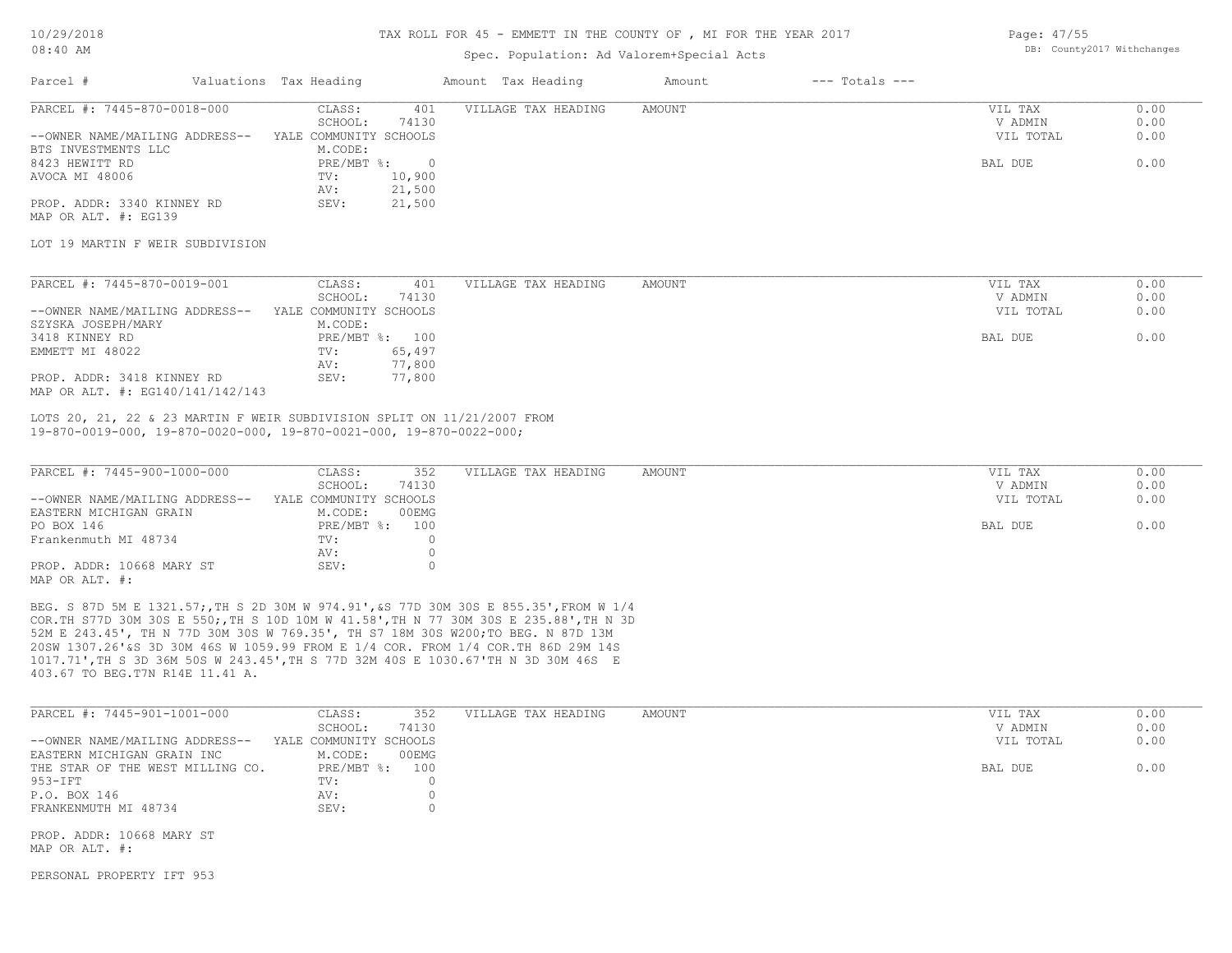## TAX ROLL FOR 45 - EMMETT IN THE COUNTY OF , MI FOR THE YEAR 2017

## Spec. Population: Ad Valorem+Special Acts

| Parcel #                       | Valuations Tax Heading |       | Amount Tax Heading  | Amount | $---$ Totals $---$ |           |      |
|--------------------------------|------------------------|-------|---------------------|--------|--------------------|-----------|------|
| PARCEL #: 7445-999-0002-000    | CLASS:                 | 251   | VILLAGE TAX HEADING | AMOUNT |                    | VIL TAX   | 0.00 |
|                                | SCHOOL:                | 74130 |                     |        |                    | V ADMIN   | 0.00 |
| --OWNER NAME/MAILING ADDRESS-- | YALE COMMUNITY SCHOOLS |       |                     |        |                    | VIL TOTAL | 0.00 |
| BISCOS INN                     | M.CODE:                |       |                     |        |                    |           |      |
| PO BOX 188                     | PRE/MBT %: 100         |       |                     |        |                    | BAL DUE   | 0.00 |
| 3146 MAIN ST                   | TV:                    |       |                     |        |                    |           |      |
| EMMETT MI 48022                | AV:                    |       |                     |        |                    |           |      |
|                                | SEV:                   |       |                     |        |                    |           |      |
|                                |                        |       |                     |        |                    |           |      |

MAP OR ALT. #: PROP. ADDR: 3146 MAIN ST

## PERSONAL PROPERTY

| PARCEL #: 7445-999-0003-075    | CLASS:                 | 551     | VILLAGE TAX HEADING | AMOUNT | VIL TAX<br>0.00   |
|--------------------------------|------------------------|---------|---------------------|--------|-------------------|
|                                | SCHOOL:                | 74130   |                     |        | 0.00<br>V ADMIN   |
| --OWNER NAME/MAILING ADDRESS-- | YALE COMMUNITY SCHOOLS |         |                     |        | 0.00<br>VIL TOTAL |
| DTE ELECTRIC COMPANY           | M.CODE:                | 00#15   |                     |        |                   |
| P.O. BOX 33017                 | PRE/MBT %:             | $\cap$  |                     |        | 0.00<br>BAL DUE   |
| DETROIT MI 48232               | TV:                    | 344,400 |                     |        |                   |
|                                | AV:                    | 344,400 |                     |        |                   |
| PROP. ADDR: VILLAGE OF EMMETT  | SEV:                   | 344,400 |                     |        |                   |
| MAP OR ALT. #:                 |                        |         |                     |        |                   |

#### PERSONAL PROPERTY

| PARCEL #: 7445-999-0005-000    | CLASS:                 | 251   | VILLAGE TAX HEADING | AMOUNT | VIL TAX   | 0.00 |
|--------------------------------|------------------------|-------|---------------------|--------|-----------|------|
|                                | SCHOOL:                | 74130 |                     |        | V ADMIN   | 0.00 |
| --OWNER NAME/MAILING ADDRESS-- | YALE COMMUNITY SCHOOLS |       |                     |        | VIL TOTAL | 0.00 |
| JAG ENTERPRISE                 | M.CODE:                | 000#6 |                     |        |           |      |
| JERRMY'S SERVICE               | PRE/MBT %: 100         |       |                     |        | BAL DUE   | 0.00 |
| 10788 GRATIOT AVE              | TV:                    |       |                     |        |           |      |
| CASCO MI 48064                 | AV:                    |       |                     |        |           |      |
|                                | SEV:                   |       |                     |        |           |      |

MAP OR ALT. #: PROP. ADDR: 10820 DUNNIGAN RD

#### PERSONAL PROPERTY

| PARCEL #: 7445-999-0012-000    | CLASS:                 | 551    | VILLAGE TAX HEADING | AMOUNT | VIL TAX<br>0.00   |
|--------------------------------|------------------------|--------|---------------------|--------|-------------------|
|                                | SCHOOL:                | 74130  |                     |        | 0.00<br>V ADMIN   |
| --OWNER NAME/MAILING ADDRESS-- | YALE COMMUNITY SCHOOLS |        |                     |        | 0.00<br>VIL TOTAL |
| SEMCO ENERGY, INC.             | M.CODE:                |        |                     |        |                   |
| 1411 3RD ST STE A              | PRE/MBT %:             |        |                     |        | BAL DUE<br>0.00   |
| Port Huron MI 48061-5004       | TV:                    | 57,800 |                     |        |                   |
|                                | AV:                    | 57,800 |                     |        |                   |
| PROP. ADDR: VILLAGE OF EMMETT  | SEV:                   | 57,800 |                     |        |                   |
| MAP OR ALT. #:                 |                        |        |                     |        |                   |

PERSONAL PROPERTY

Page: 48/55 DB: County2017 Withchanges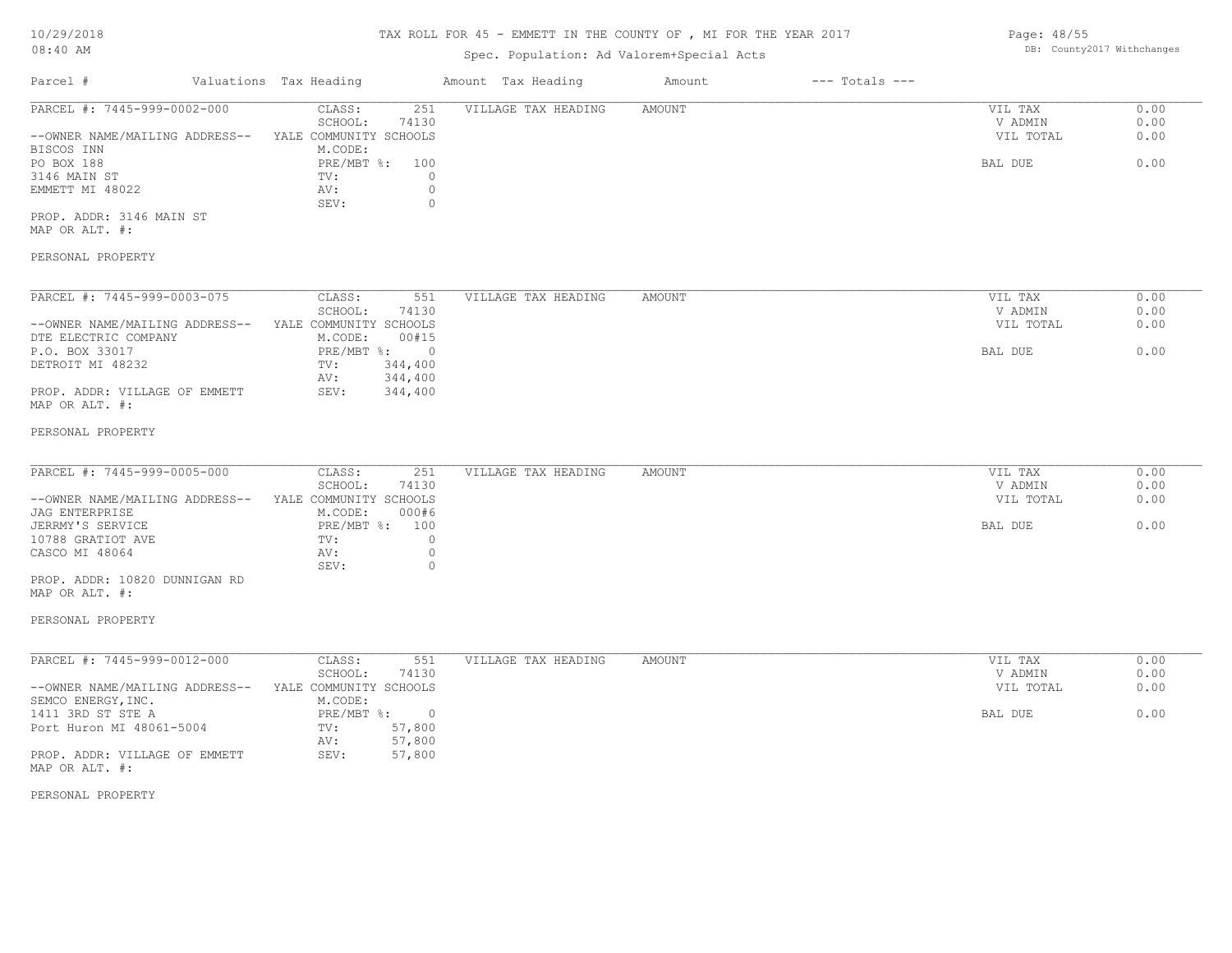# 10/29/2018

## TAX ROLL FOR 45 - EMMETT IN THE COUNTY OF , MI FOR THE YEAR 2017

| Page: 49/55 |                            |  |
|-------------|----------------------------|--|
|             | DB: County2017 Withchange; |  |

| Amount Tax Heading<br>Parcel #<br>Valuations Tax Heading<br>$---$ Totals $---$<br>Amount<br>PARCEL #: 7445-999-0013-000<br>CLASS:<br>251<br>VILLAGE TAX HEADING<br><b>AMOUNT</b><br>VIL TAX<br>0.00<br>SCHOOL:<br>74130<br>V ADMIN<br>0.00<br>0.00<br>--OWNER NAME/MAILING ADDRESS--<br>YALE COMMUNITY SCHOOLS<br>VIL TOTAL<br>EMMETT HARDWARE<br>M.CODE:<br>PRE/MBT %: 100<br>0.00<br>2775 BRICKER<br>BAL DUE<br>GOODELLS MI 48027<br>TV:<br>$\Omega$<br>$\circ$<br>AV:<br>PROP. ADDR: 3147 MAIN ST<br>SEV:<br>$\circ$<br>MAP OR ALT. #:<br>PERSONAL PROPERTY<br>PARCEL #: 7445-999-0014-000<br>CLASS:<br>VILLAGE TAX HEADING<br>0.00<br>351<br>AMOUNT<br>VIL TAX<br>SCHOOL:<br>74130<br>V ADMIN<br>0.00<br>YALE COMMUNITY SCHOOLS<br>0.00<br>--OWNER NAME/MAILING ADDRESS--<br>VIL TOTAL<br>M.CODE:<br>00EMG<br>EASTERN MICHIGAN GRAIN LLC<br>PRE/MBT %: 100<br>0.00<br>THE STAR OF THE WEST MILLING CO<br>BAL DUE<br>60,700<br>P.O. BOX 146<br>TV:<br>FRANKENMUTH MI 48734<br>60,700<br>AV:<br>SEV:<br>60,700<br>PROP. ADDR: 10730 MARY ST<br>MAP OR ALT. #:<br>PARCEL #: 7445-999-0015-000<br>CLASS:<br>251<br>VILLAGE TAX HEADING<br><b>AMOUNT</b><br>VIL TAX<br>0.00<br>V ADMIN<br>SCHOOL:<br>74130<br>0.00<br>0.00<br>--OWNER NAME/MAILING ADDRESS--<br>YALE COMMUNITY SCHOOLS<br>VIL TOTAL<br>FREEDOM DISPOSAL<br>M.CODE:<br>P.O. BOX 113<br>PRE/MBT %: 100<br>BAL DUE<br>0.00<br>EMMETT MI 48022<br>3,000<br>TV:<br>3,000<br>AV:<br>3,000<br>PROP. ADDR: VARIOUS LOCATIONS<br>SEV:<br>MAP OR ALT. #:<br>PERSONAL PROPERTY<br>PARCEL #: 7445-999-0016-000<br>CLASS:<br>251<br>VILLAGE TAX HEADING<br>AMOUNT<br>0.00<br>VIL TAX<br>0.00<br>SCHOOL:<br>74130<br>V ADMIN<br>YALE COMMUNITY SCHOOLS<br>VIL TOTAL<br>0.00<br>--OWNER NAME/MAILING ADDRESS--<br>JEFF'S RUBBISH DISPOSAL<br>M.CODE:<br>P.O.BOX 337<br>PRE/MBT %: 100<br>BAL DUE<br>0.00<br>EMMETT MI 48022<br>1,900<br>TV:<br>1,900<br>AV:<br>PROP. ADDR: VARIOUS LOCATIONS<br>SEV:<br>1,900<br>MAP OR ALT. #:<br>PERSONAL PROPERTY | $08:40$ AM | Spec. Population: Ad Valorem+Special Acts | DB: County2017 Withchanges |  |
|------------------------------------------------------------------------------------------------------------------------------------------------------------------------------------------------------------------------------------------------------------------------------------------------------------------------------------------------------------------------------------------------------------------------------------------------------------------------------------------------------------------------------------------------------------------------------------------------------------------------------------------------------------------------------------------------------------------------------------------------------------------------------------------------------------------------------------------------------------------------------------------------------------------------------------------------------------------------------------------------------------------------------------------------------------------------------------------------------------------------------------------------------------------------------------------------------------------------------------------------------------------------------------------------------------------------------------------------------------------------------------------------------------------------------------------------------------------------------------------------------------------------------------------------------------------------------------------------------------------------------------------------------------------------------------------------------------------------------------------------------------------------------------------------------------------------------------------------------------------------------------------------------------------------------------------------------------------------------------------------------|------------|-------------------------------------------|----------------------------|--|
|                                                                                                                                                                                                                                                                                                                                                                                                                                                                                                                                                                                                                                                                                                                                                                                                                                                                                                                                                                                                                                                                                                                                                                                                                                                                                                                                                                                                                                                                                                                                                                                                                                                                                                                                                                                                                                                                                                                                                                                                      |            |                                           |                            |  |
|                                                                                                                                                                                                                                                                                                                                                                                                                                                                                                                                                                                                                                                                                                                                                                                                                                                                                                                                                                                                                                                                                                                                                                                                                                                                                                                                                                                                                                                                                                                                                                                                                                                                                                                                                                                                                                                                                                                                                                                                      |            |                                           |                            |  |
|                                                                                                                                                                                                                                                                                                                                                                                                                                                                                                                                                                                                                                                                                                                                                                                                                                                                                                                                                                                                                                                                                                                                                                                                                                                                                                                                                                                                                                                                                                                                                                                                                                                                                                                                                                                                                                                                                                                                                                                                      |            |                                           |                            |  |
|                                                                                                                                                                                                                                                                                                                                                                                                                                                                                                                                                                                                                                                                                                                                                                                                                                                                                                                                                                                                                                                                                                                                                                                                                                                                                                                                                                                                                                                                                                                                                                                                                                                                                                                                                                                                                                                                                                                                                                                                      |            |                                           |                            |  |
|                                                                                                                                                                                                                                                                                                                                                                                                                                                                                                                                                                                                                                                                                                                                                                                                                                                                                                                                                                                                                                                                                                                                                                                                                                                                                                                                                                                                                                                                                                                                                                                                                                                                                                                                                                                                                                                                                                                                                                                                      |            |                                           |                            |  |
|                                                                                                                                                                                                                                                                                                                                                                                                                                                                                                                                                                                                                                                                                                                                                                                                                                                                                                                                                                                                                                                                                                                                                                                                                                                                                                                                                                                                                                                                                                                                                                                                                                                                                                                                                                                                                                                                                                                                                                                                      |            |                                           |                            |  |
|                                                                                                                                                                                                                                                                                                                                                                                                                                                                                                                                                                                                                                                                                                                                                                                                                                                                                                                                                                                                                                                                                                                                                                                                                                                                                                                                                                                                                                                                                                                                                                                                                                                                                                                                                                                                                                                                                                                                                                                                      |            |                                           |                            |  |
|                                                                                                                                                                                                                                                                                                                                                                                                                                                                                                                                                                                                                                                                                                                                                                                                                                                                                                                                                                                                                                                                                                                                                                                                                                                                                                                                                                                                                                                                                                                                                                                                                                                                                                                                                                                                                                                                                                                                                                                                      |            |                                           |                            |  |
|                                                                                                                                                                                                                                                                                                                                                                                                                                                                                                                                                                                                                                                                                                                                                                                                                                                                                                                                                                                                                                                                                                                                                                                                                                                                                                                                                                                                                                                                                                                                                                                                                                                                                                                                                                                                                                                                                                                                                                                                      |            |                                           |                            |  |
|                                                                                                                                                                                                                                                                                                                                                                                                                                                                                                                                                                                                                                                                                                                                                                                                                                                                                                                                                                                                                                                                                                                                                                                                                                                                                                                                                                                                                                                                                                                                                                                                                                                                                                                                                                                                                                                                                                                                                                                                      |            |                                           |                            |  |
|                                                                                                                                                                                                                                                                                                                                                                                                                                                                                                                                                                                                                                                                                                                                                                                                                                                                                                                                                                                                                                                                                                                                                                                                                                                                                                                                                                                                                                                                                                                                                                                                                                                                                                                                                                                                                                                                                                                                                                                                      |            |                                           |                            |  |
|                                                                                                                                                                                                                                                                                                                                                                                                                                                                                                                                                                                                                                                                                                                                                                                                                                                                                                                                                                                                                                                                                                                                                                                                                                                                                                                                                                                                                                                                                                                                                                                                                                                                                                                                                                                                                                                                                                                                                                                                      |            |                                           |                            |  |
|                                                                                                                                                                                                                                                                                                                                                                                                                                                                                                                                                                                                                                                                                                                                                                                                                                                                                                                                                                                                                                                                                                                                                                                                                                                                                                                                                                                                                                                                                                                                                                                                                                                                                                                                                                                                                                                                                                                                                                                                      |            |                                           |                            |  |
|                                                                                                                                                                                                                                                                                                                                                                                                                                                                                                                                                                                                                                                                                                                                                                                                                                                                                                                                                                                                                                                                                                                                                                                                                                                                                                                                                                                                                                                                                                                                                                                                                                                                                                                                                                                                                                                                                                                                                                                                      |            |                                           |                            |  |
|                                                                                                                                                                                                                                                                                                                                                                                                                                                                                                                                                                                                                                                                                                                                                                                                                                                                                                                                                                                                                                                                                                                                                                                                                                                                                                                                                                                                                                                                                                                                                                                                                                                                                                                                                                                                                                                                                                                                                                                                      |            |                                           |                            |  |
|                                                                                                                                                                                                                                                                                                                                                                                                                                                                                                                                                                                                                                                                                                                                                                                                                                                                                                                                                                                                                                                                                                                                                                                                                                                                                                                                                                                                                                                                                                                                                                                                                                                                                                                                                                                                                                                                                                                                                                                                      |            |                                           |                            |  |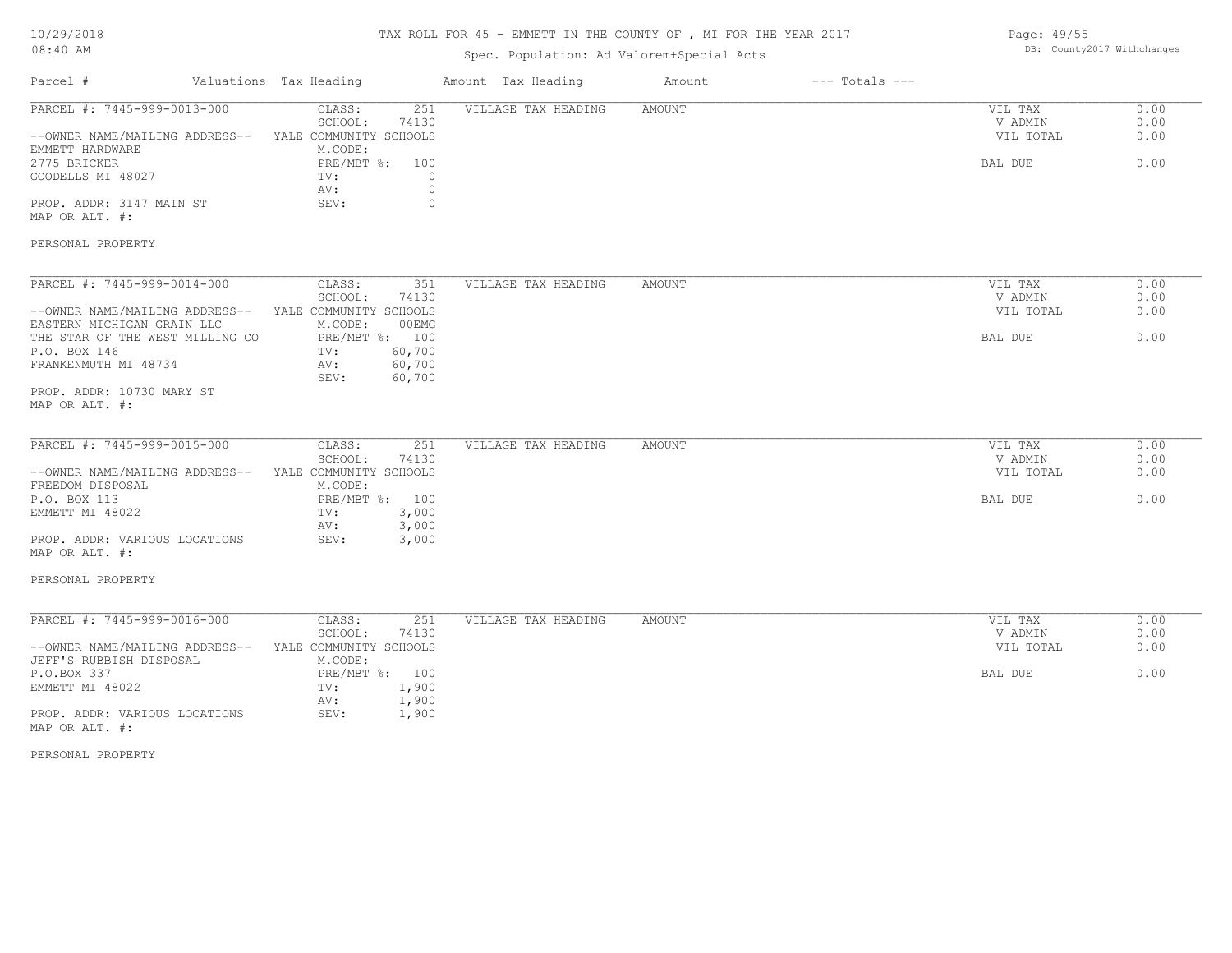### TAX ROLL FOR 45 - EMMETT IN THE COUNTY OF , MI FOR THE YEAR 2017

## Spec. Population: Ad Valorem+Special Acts

| Parcel #                       | Valuations Tax Heading |       | Amount Tax Heading  | Amount | $---$ Totals $---$ |           |      |
|--------------------------------|------------------------|-------|---------------------|--------|--------------------|-----------|------|
| PARCEL #: 7445-999-0017-000    | CLASS:                 | 251   | VILLAGE TAX HEADING | AMOUNT |                    | VIL TAX   | 0.00 |
|                                | SCHOOL:                | 74130 |                     |        |                    | V ADMIN   | 0.00 |
| --OWNER NAME/MAILING ADDRESS-- | YALE COMMUNITY SCHOOLS |       |                     |        |                    | VIL TOTAL | 0.00 |
| WASTE MANAGEMENT               | M.CODE:                |       |                     |        |                    |           |      |
| Marvin F.Poer & Co.            | PRE/MBT %: 100         |       |                     |        |                    | BAL DUE   | 0.00 |
| P.O. BOX 802206                | TV:                    |       |                     |        |                    |           |      |
| Dallas TX 75380-2206           | AV:                    |       |                     |        |                    |           |      |
|                                | SEV:                   |       |                     |        |                    |           |      |

MAP OR ALT. #: PROP. ADDR: VARIOUS LOCATIONS

### PERSONAL PROPERTY

| PARCEL #: 7445-999-0018-000    | CLASS:                 | 251   | VILLAGE TAX HEADING | AMOUNT | 0.00<br>VIL TAX   |
|--------------------------------|------------------------|-------|---------------------|--------|-------------------|
|                                | SCHOOL:                | 74130 |                     |        | 0.00<br>V ADMIN   |
| --OWNER NAME/MAILING ADDRESS-- | YALE COMMUNITY SCHOOLS |       |                     |        | 0.00<br>VIL TOTAL |
| HARTZELL HOLDING LLC           | M.CODE:                |       |                     |        |                   |
| WHISTLE DINER                  | PRE/MBT %:             | 100   |                     |        | 0.00<br>BAL DUE   |
| P.O.145                        | TV:                    |       |                     |        |                   |
| Emmett MI 48022                | AV:                    |       |                     |        |                   |
|                                | SEV:                   |       |                     |        |                   |
| PROP. ADDR: 3134 MAIN STREET   |                        |       |                     |        |                   |

MAP OR ALT. #:

#### PERSONAL PROPERTY

| PARCEL #: 7445-999-0019-000    | CLASS:                 | 251   | VILLAGE TAX HEADING | AMOUNT | VIL TAX   | 0.00 |
|--------------------------------|------------------------|-------|---------------------|--------|-----------|------|
|                                | SCHOOL:                | 74130 |                     |        | V ADMIN   | 0.00 |
| --OWNER NAME/MAILING ADDRESS-- | YALE COMMUNITY SCHOOLS |       |                     |        | VIL TOTAL | 0.00 |
| XEROX FINANCIAL SERVICES LLC   | M.CODE:                |       |                     |        |           |      |
| TAX DEPARTMENT XRX2-040A       | PRE/MBT %: 100         |       |                     |        | BAL DUE   | 0.00 |
| P.O. BOX 909                   | TV:                    |       |                     |        |           |      |
| Webster NY 14580               | AV:                    |       |                     |        |           |      |
|                                | SEV:                   |       |                     |        |           |      |
| PROP. ADDR: 3177 MAIN ST       |                        |       |                     |        |           |      |

MAP OR ALT. #:

| PARCEL #: 7445-999-0020-000    | CLASS:                 | 251   | VILLAGE TAX HEADING | AMOUNT | VIL TAX   | 0.00 |
|--------------------------------|------------------------|-------|---------------------|--------|-----------|------|
|                                | SCHOOL:                | 74130 |                     |        | V ADMIN   | 0.00 |
| --OWNER NAME/MAILING ADDRESS-- | YALE COMMUNITY SCHOOLS |       |                     |        | VIL TOTAL | 0.00 |
| FENECH ELIZABETH M/RICHARD S   | M.CODE:                |       |                     |        |           |      |
| SCOOTERS PUB                   | PRE/MBT %: 100         |       |                     |        | BAL DUE   | 0.00 |
| PO BOX 93                      | TV:                    | 2,400 |                     |        |           |      |
| 3132 MAIN ST                   | AV:                    | 2,400 |                     |        |           |      |
| EMMETT MI 48022                | SEV:                   | 2,400 |                     |        |           |      |
|                                |                        |       |                     |        |           |      |

MAP OR ALT. #: PROP. ADDR: 3132 MAIN ST

PERSONAL PROPERTY

Page: 50/55 DB: County2017 Withchanges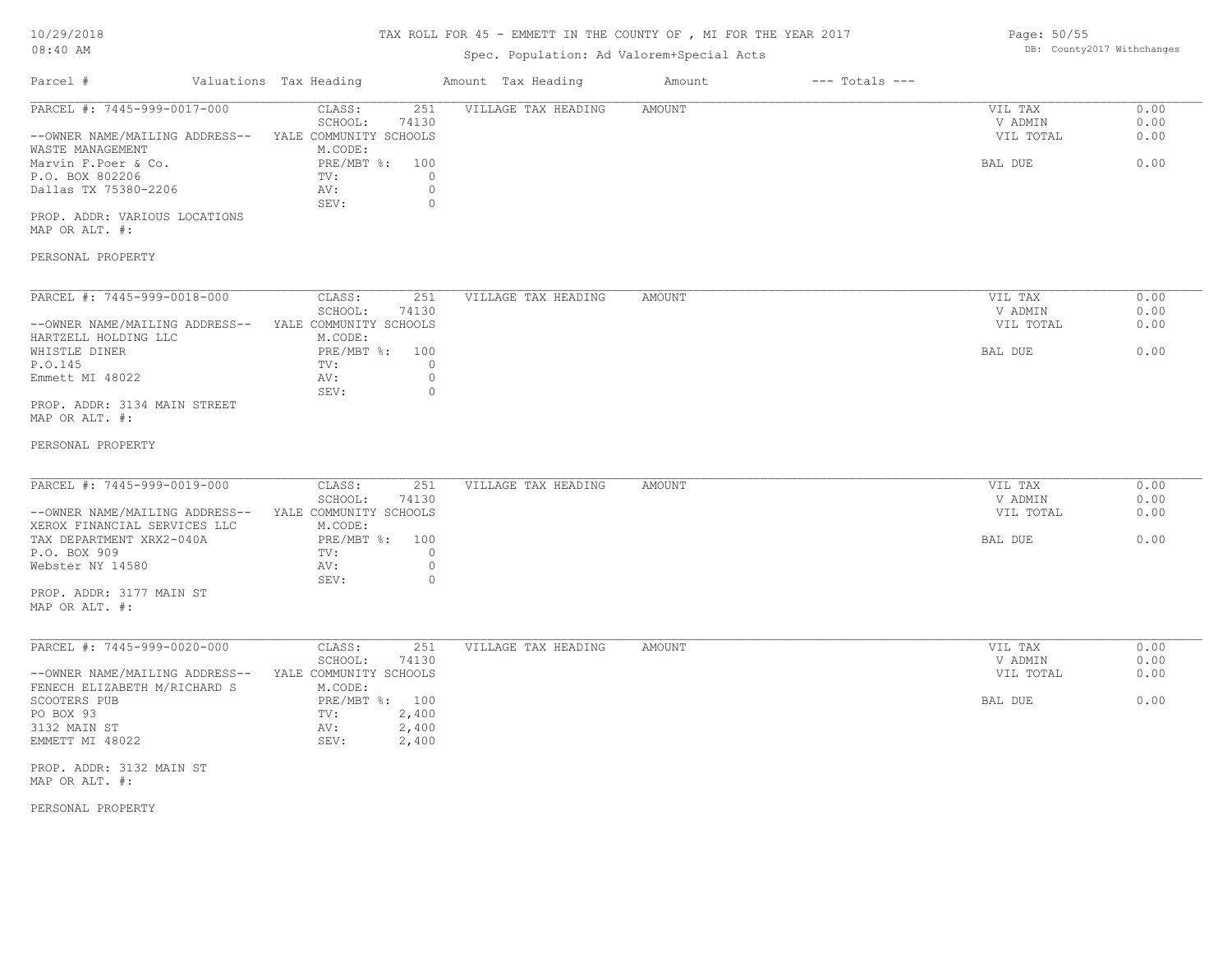## TAX ROLL FOR 45 - EMMETT IN THE COUNTY OF , MI FOR THE YEAR 2017

Page: 51/55

DB: County2017 Withchanges

## Spec. Population: Ad Valorem+Special Acts

| Parcel #                                        | Valuations Tax Heading            | Amount Tax Heading  | Amount<br>$---$ Totals $---$ |                    |              |
|-------------------------------------------------|-----------------------------------|---------------------|------------------------------|--------------------|--------------|
| PARCEL #: 7445-999-0024-000                     | 251<br>CLASS:<br>SCHOOL:<br>74130 | VILLAGE TAX HEADING | <b>AMOUNT</b>                | VIL TAX<br>V ADMIN | 0.00<br>0.00 |
| --OWNER NAME/MAILING ADDRESS--                  | YALE COMMUNITY SCHOOLS<br>M.CODE: |                     |                              | VIL TOTAL          | 0.00         |
| MORAN WELDING<br>3188 MAIN ST                   | PRE/MBT %: 100                    |                     |                              | BAL DUE            | 0.00         |
| EMMETT MI 48022                                 | TV:<br>$\circ$                    |                     |                              |                    |              |
|                                                 | $\circ$<br>AV:                    |                     |                              |                    |              |
| PROP. ADDR: 3188 MAIN ST                        | SEV:<br>$\circ$                   |                     |                              |                    |              |
| MAP OR ALT. #:                                  |                                   |                     |                              |                    |              |
|                                                 |                                   |                     |                              |                    |              |
| PARCEL #: 7445-999-0059-000                     | CLASS:<br>251                     | VILLAGE TAX HEADING | AMOUNT                       | VIL TAX            | 0.00         |
|                                                 | SCHOOL:<br>74040                  |                     |                              | V ADMIN            | 0.00         |
| --OWNER NAME/MAILING ADDRESS--                  | CAPAC SCHOOL DISTRICT             |                     |                              | VIL TOTAL          | 0.00         |
| EMMETT BLD & LANDSCAPE SUPPLIES LLC             | M.CODE:                           |                     |                              |                    |              |
| 420 NORTH ST APT 17                             | PRE/MBT %: 100                    |                     |                              | BAL DUE            | 0.00         |
| Yale MI 48097--299                              | TV:<br>$\Omega$                   |                     |                              |                    |              |
|                                                 | $\circ$<br>AV:<br>$\circ$<br>SEV: |                     |                              |                    |              |
| PROP. ADDR: 11114 BURT RD<br>MAP OR ALT. #:     |                                   |                     |                              |                    |              |
|                                                 |                                   |                     |                              |                    |              |
| PARCEL #: 7445-999-0062-000                     | CLASS:<br>251                     | VILLAGE TAX HEADING | AMOUNT                       | VIL TAX            | 0.00         |
|                                                 | SCHOOL:<br>74130                  |                     |                              | V ADMIN            | 0.00         |
| --OWNER NAME/MAILING ADDRESS--                  | YALE COMMUNITY SCHOOLS            |                     |                              | VIL TOTAL          | 0.00         |
| TODD MELDRUM                                    | M.CODE:                           |                     |                              |                    |              |
| STONE YARD                                      | PRE/MBT %: 100                    |                     |                              | BAL DUE            | 0.00         |
| 332 STINSON RD                                  | $\circ$<br>TV:                    |                     |                              |                    |              |
| Memphis MI 48041                                | AV:<br>$\circ$                    |                     |                              |                    |              |
|                                                 | SEV:<br>$\Omega$                  |                     |                              |                    |              |
| PROP. ADDR: 11112 BURT RD<br>MAP OR ALT. #:     |                                   |                     |                              |                    |              |
| PERSONAL PROPERTY                               |                                   |                     |                              |                    |              |
| PARCEL #: 7445-999-0066-000                     | CLASS:<br>251                     | VILLAGE TAX HEADING | <b>AMOUNT</b>                | VIL TAX            | 0.00         |
|                                                 | SCHOOL:<br>74130                  |                     |                              | V ADMIN            | 0.00         |
| --OWNER NAME/MAILING ADDRESS--                  | YALE COMMUNITY SCHOOLS            |                     |                              | VIL TOTAL          | 0.00         |
| PBG MICHIGAN LLC PEPSI BOTTLING                 | M.CODE:                           |                     |                              |                    |              |
| ATTN=TAX DEPT, 3A-300                           | PRE/MBT %: 100                    |                     |                              | BAL DUE            | 0.00         |
| P.O. BOX 660634                                 | $\Omega$<br>TV:                   |                     |                              |                    |              |
| DALLAS TX 75266--063                            | $\circ$<br>AV:                    |                     |                              |                    |              |
|                                                 | SEV:<br>$\circ$                   |                     |                              |                    |              |
| PROP. ADDR: VARIOUS LOCATIONS<br>MAP OR ALT. #: |                                   |                     |                              |                    |              |
| PERSONAL PROPERTY VILLAGE OF EMMETT             |                                   |                     |                              |                    |              |
|                                                 |                                   |                     |                              |                    |              |
| PARCEL #: 7445-999-0070-000                     | 251<br>CLASS:                     | VILLAGE TAX HEADING | AMOUNT                       | VIL TAX            | 0.00         |
|                                                 | SCHOOL:<br>74130                  |                     |                              | V ADMIN            | 0.00         |
| --OWNER NAME/MAILING ADDRESS--                  | YALE COMMUNITY SCHOOLS            |                     |                              | VIL TOTAL          | 0.00         |
| PITNEY BOWES GLOBAL FIN.LLC                     | M.CODE:                           |                     |                              |                    |              |
| 5310 CYPRESS CENTER DR.                         | PRE/MBT %: 100                    |                     |                              | BAL DUE            | 0.00         |
| TAMPA FL 33609                                  | TV:<br>$\circ$                    |                     |                              |                    |              |
|                                                 | $\circ$<br>AV:                    |                     |                              |                    |              |

MAP OR ALT. #: PROP. ADDR: 10730 MARY ST SEV: 0

AV: 0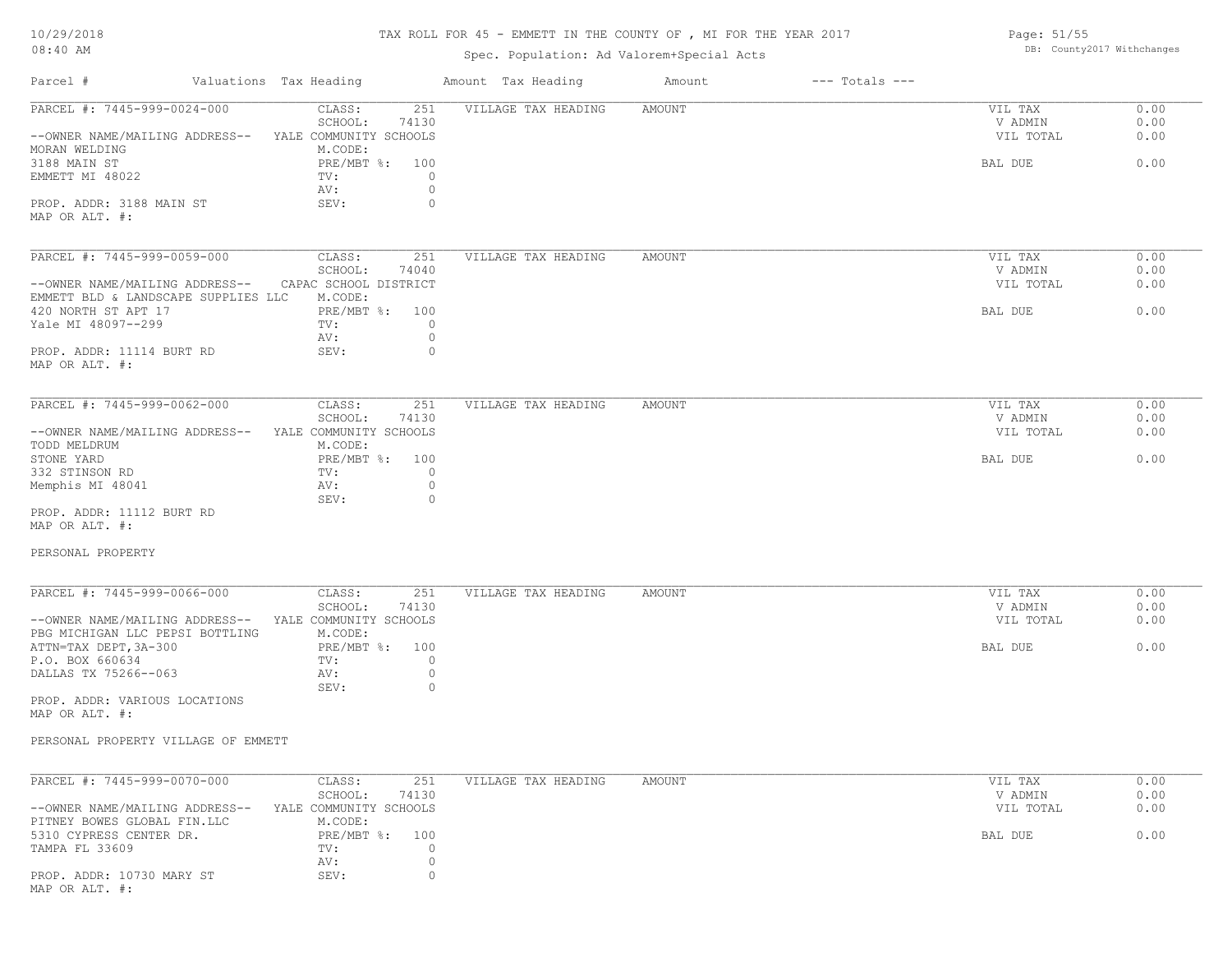## Spec. Population: Ad Valorem+Special Acts

Page: 52/55 DB: County2017 Withchanges

| TOTAL ALL DISTRICTS | REAL      | (BAL DUE) | PERSONAL | (BAL DUE) | <b>EXEMPT</b> | (BAL DUE) |
|---------------------|-----------|-----------|----------|-----------|---------------|-----------|
| PARCEL COUNT        | 164       |           | 19       |           | 14            |           |
| TAXABLE VALUE       | 5,049,838 |           | 470,200  |           | 0             |           |
| ASSESSED VALUE      | 6,729,000 |           | 470,200  |           | 0             |           |
| SEV VALUE           | 6,729,000 |           | 470,200  |           |               |           |
| PRE/MBT TAXABLE     | 3,572,753 |           | 68,000   |           | 0             |           |
| N PRE/MBT TAXABLE   | 1,477,085 |           | 402,200  |           | 0             |           |
| * SP. ASSESSMENTS   | 0.00      | 0.00      | 0.00     | 0.00      | 0.00          | 0.00      |
|                     |           |           |          |           |               |           |
| GRAND TOTALS        | 0.00      | 0.00      | 0.00     | 0.00      | 0.00          | 0.00      |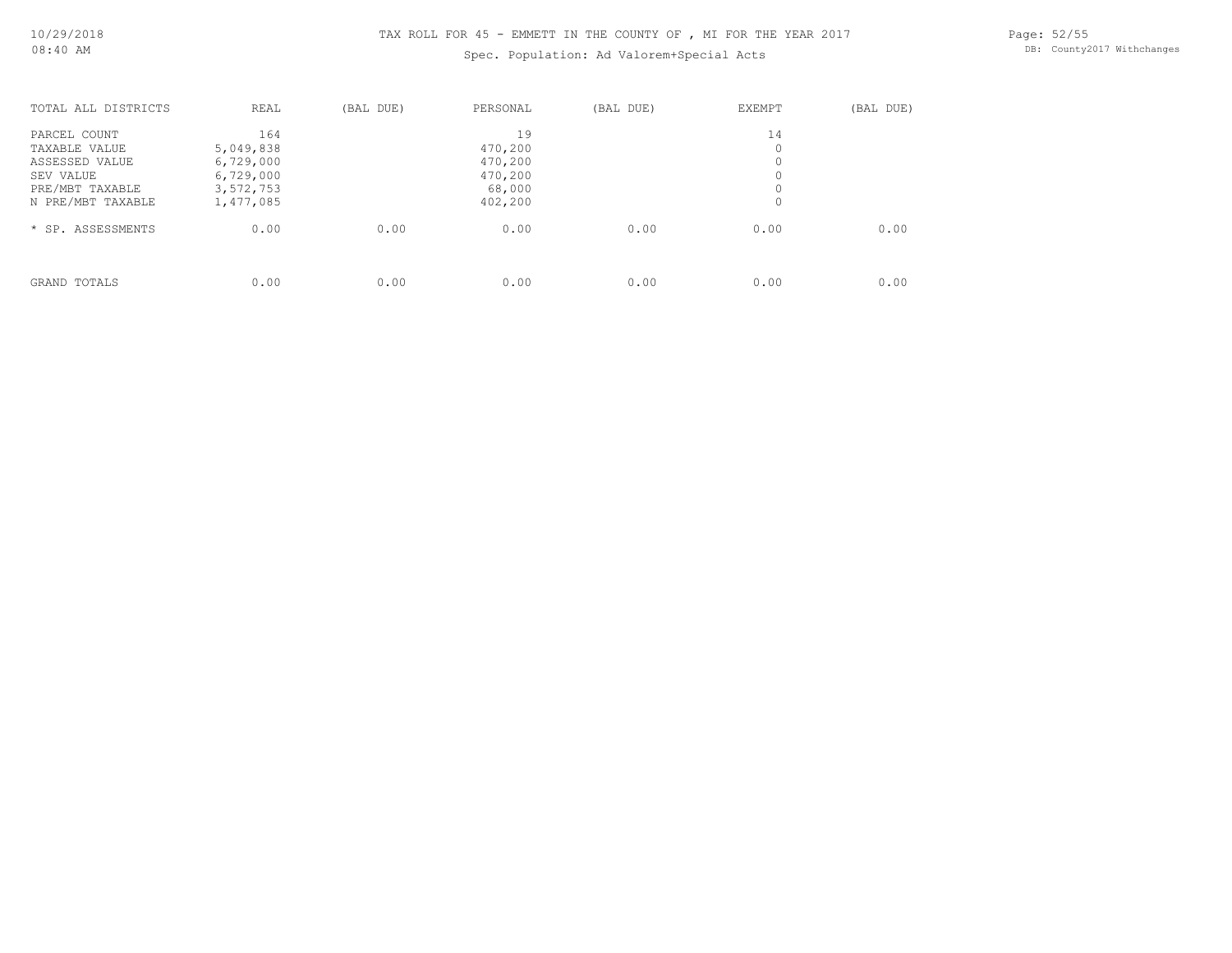## Spec. Population: Ad Valorem+Special Acts

| TOTAL ALL DISTRICTS | LEASED LAND | (BAL DUE) | TOTAL     | (BAL DUE) |
|---------------------|-------------|-----------|-----------|-----------|
| PARCEL COUNT        | 0           |           | 197       |           |
| TAXABLE VALUE       | 0           |           | 5,520,038 |           |
| ASSESSED VALUE      | 0           |           | 7,199,200 |           |
| SEV VALUE           |             |           | 7,199,200 |           |
| PRE/MBT TAXABLE     | 0           |           | 3,640,753 |           |
| NON PRE/MBT TAXABLE | 0           |           | 1,879,285 |           |
| * SP. ASSESSMENTS   | 0.00        | 0.00      | 0.00      | 0.00      |
|                     |             |           |           |           |
| GRAND TOTALS        | 0.00        | 0.00      | 0.00      | 0.00      |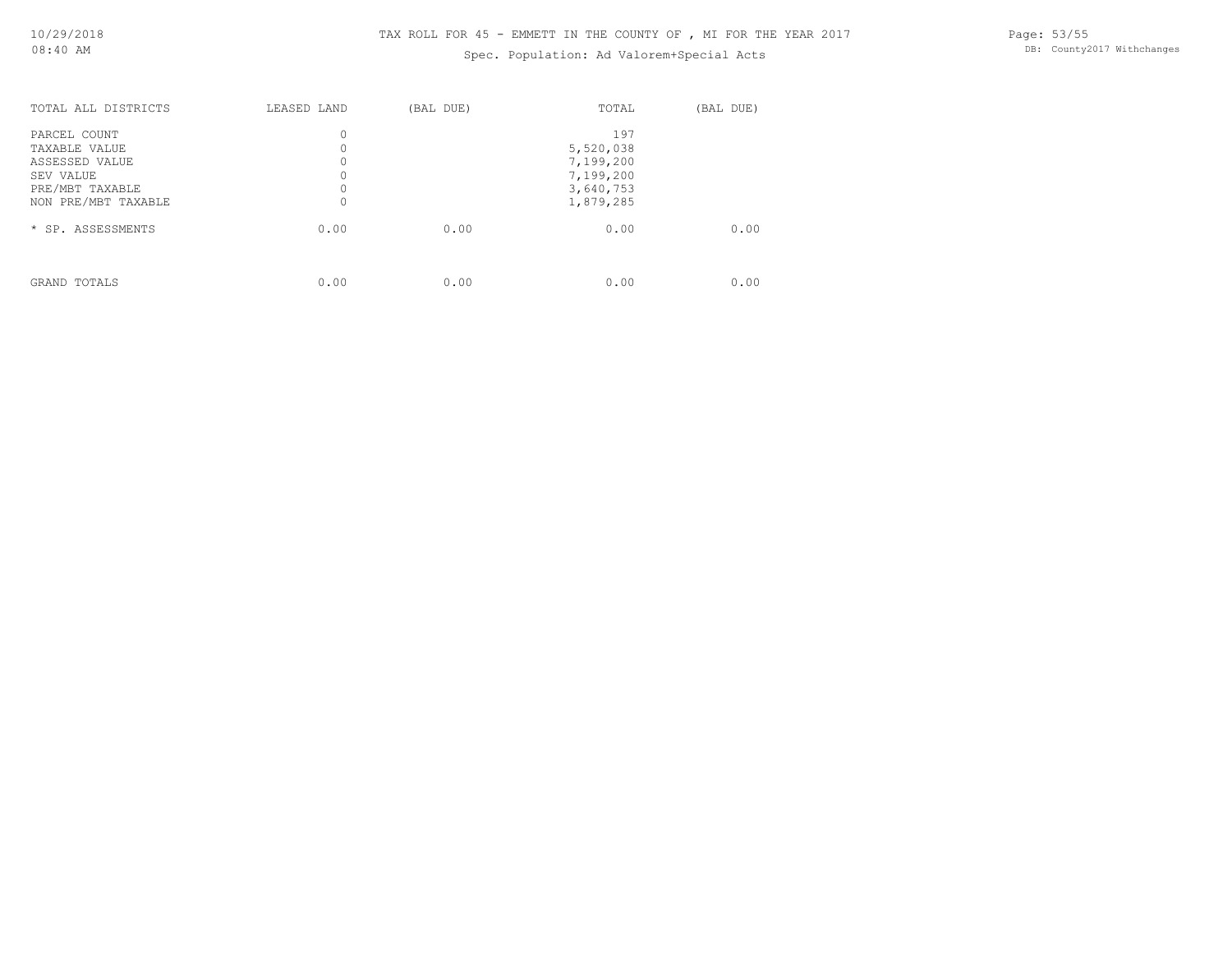Spec. Population: Ad Valorem+Special Acts

Page: 54/55 DB: County2017 Withchanges

| SCHOOL DISTRICT 74130                          | UNIT 45 | REAL                                | PERSONAL                     | EXEMPT | LEASED LAND | TOTAL                               |
|------------------------------------------------|---------|-------------------------------------|------------------------------|--------|-------------|-------------------------------------|
| PARCEL COUNT<br>TAXABLE VALUE                  |         | 164<br>5,049,838                    | 18<br>470,200                | 14     |             | 196<br>5,520,038                    |
| ASSESSED VALUE<br>SEV VALUE<br>PRE/MBT TAXABLE |         | 6,729,000<br>6,729,000<br>3,572,753 | 470,200<br>470,200<br>68,000 |        |             | 7,199,200<br>7,199,200<br>3,640,753 |
| NON PRE/MBT TAXABLE                            |         | 1,477,085                           | 402,200                      |        |             | 1,879,285                           |
| SP. ASSESSMENTS<br>$(* )$                      |         | 0.00                                | 0.00                         | 0.00   | 0.00        | 0.00                                |
| GRAND TOTALS                                   |         | 0.00                                | 0.00                         | 0.00   | 0.00        | 0.00                                |